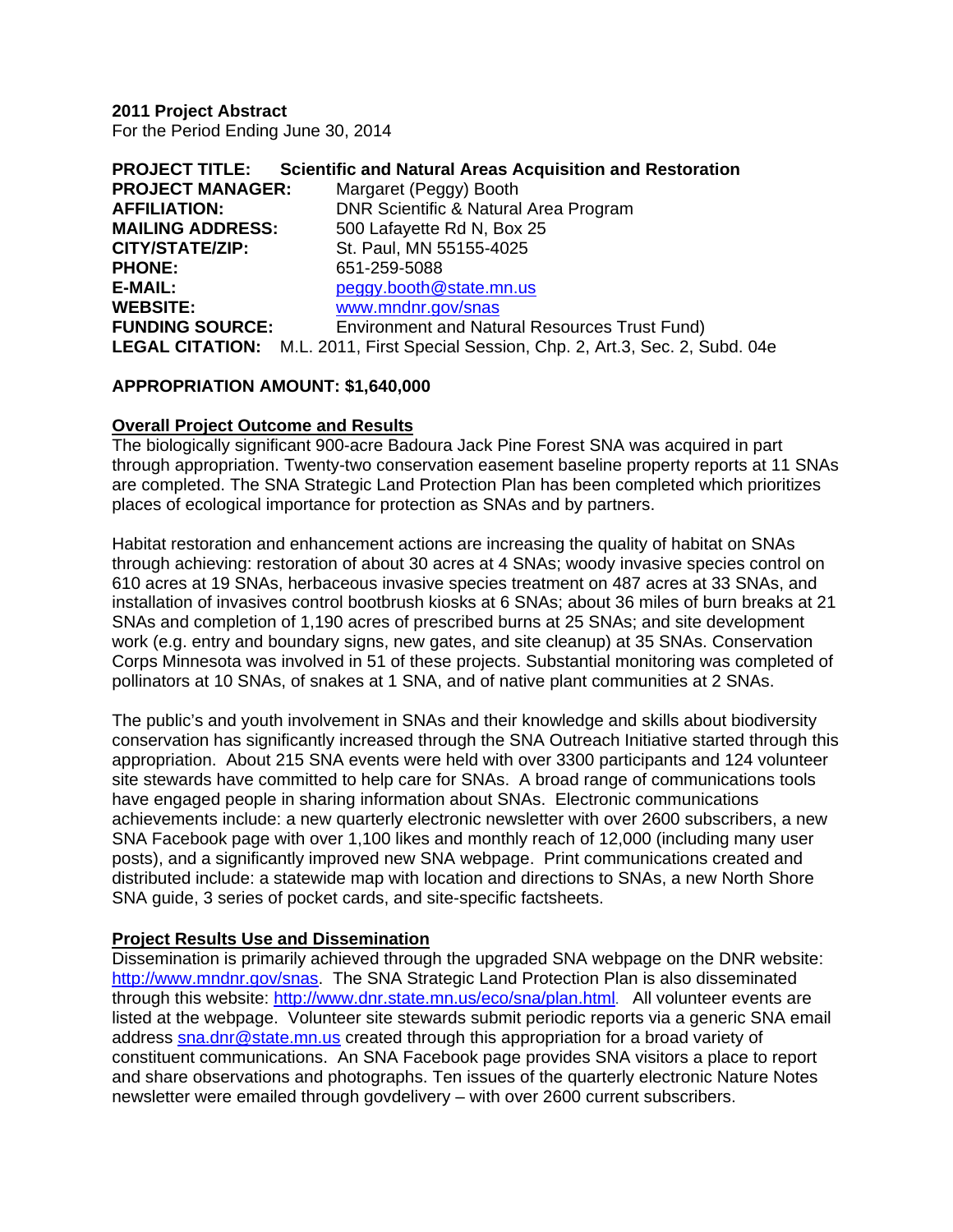A statewide color map locating all SNAs (with directions to all sites and ENRTF acknowledgement on the back) has been designed, 5000 copies printed, and nearly all copies distributed through the DNR Information Center, at DNR region and area offices and state parks, at the State Fair, and through SNA event co-sponsors – with primary emphasis on facilities/organizations that are near SNAs and are cooperating on sponsoring SNA events. A color poster-booklet on "The Ten Best Places of the North Shore: A Visitor's Guide to North Shore Scientific and Natural Areas" was printed and distributed through a combination of this appropriation and federal Coastal Zone Management funding. Each year series of new business card-size "pocket cards" each featuring 1 SNA (and incorporating a QR code through which a smart phone with camera can directly connect to the SNA web) have been printed and almost all cards for the 32 SNAs produced to date have been distributed through the State Fair, DNR Info Center, and many DNR events.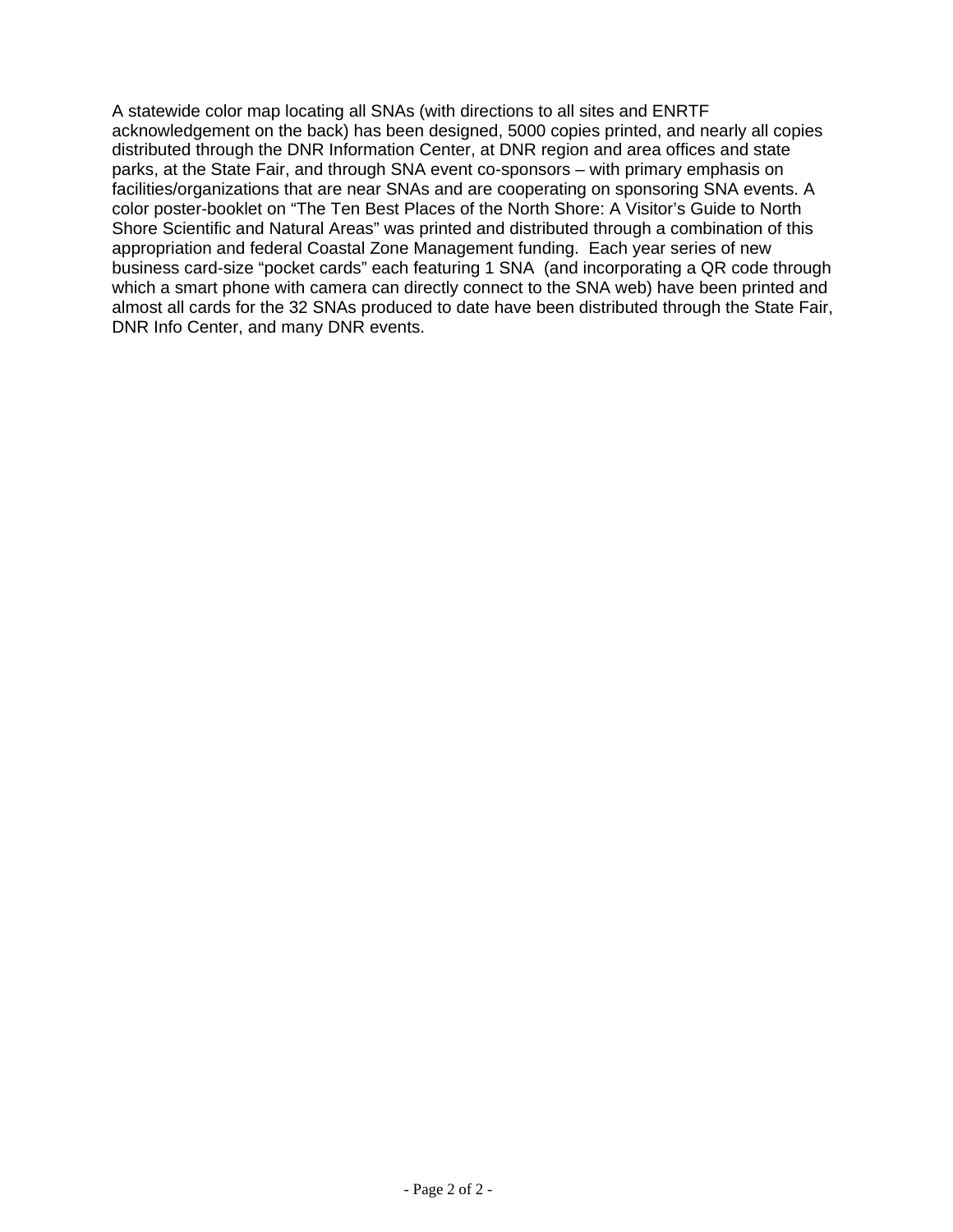

# **Environment and Natural Resources Trust Fund (ENRTF) M.L. 2011 Work Plan Final Report**

| Date of Status Update:          | 9/8/2014; updated 10/15/14 |                                      |
|---------------------------------|----------------------------|--------------------------------------|
| Date of Next Status Update:     | <b>Final Report</b>        |                                      |
| Date of Work Plan Approval:     | 6/23/2011                  |                                      |
| <b>Project Completion Date:</b> | 6/30/2014                  | Is this an amendment request? $\_\_$ |

**Project Title: Scientific and Natural Areas Acquisition and Restoration**

**Project Manager:** Peggy Booth

**Affiliation:** MN DNR

**Address:** 500 Lafayette Rd, Box 25

**City:** St Paul **State:** MN **Zipcode:** 55155

**Telephone Number:** (651) 259-5088

**Email Address:** peggy.booth@state.mn.us

**Web Address:** http://www.mndnr.gov/snas

#### **Location:**

 **Counties Impacted:** Statewide

 **Ecological Section Impacted:** Lake Agassiz Aspen Parklands (223N), Minnesota and Northeast Iowa Morainal (222M), North Central Glaciated Plains (251B), Northern Minnesota and Ontario Peatlands (212M), Northern Minnesota Drift and lake Plains (212N), Northern Superior Uplands (212L), Paleozoic Plateau (222L), Red River Valley (251A), Southern Superior Uplands (212J), Western Superior Uplands (212K)

| <b>Total ENRTF Project Budget:</b> | <b>ENRTF Appropriation \$:</b> | 1,640,000 |
|------------------------------------|--------------------------------|-----------|
|                                    | <b>Amount Spent \$:</b>        | 1,636,758 |
|                                    | <b>Balance \$:</b>             | 3,242     |

**Legal Citation:** M.L. 2011, First Special Session, Chp. 2, Art.3, Sec. 2, Subd. 04e

#### **Appropriation Language:**

\$820,000 the first year and \$820,000 the second year are from the trust fund to the commissioner of natural resources to acquire lands with high-quality native plant communities and rare features to be established as scientific and natural areas as provided in Minnesota Statutes, section 86A.05, subdivision 5, restore parts of scientific and natural areas, and provide technical assistance and outreach. A list of proposed acquisitions must be provided as part of the required work program. Land acquired with this appropriation must be sufficiently improved to meet at least minimum management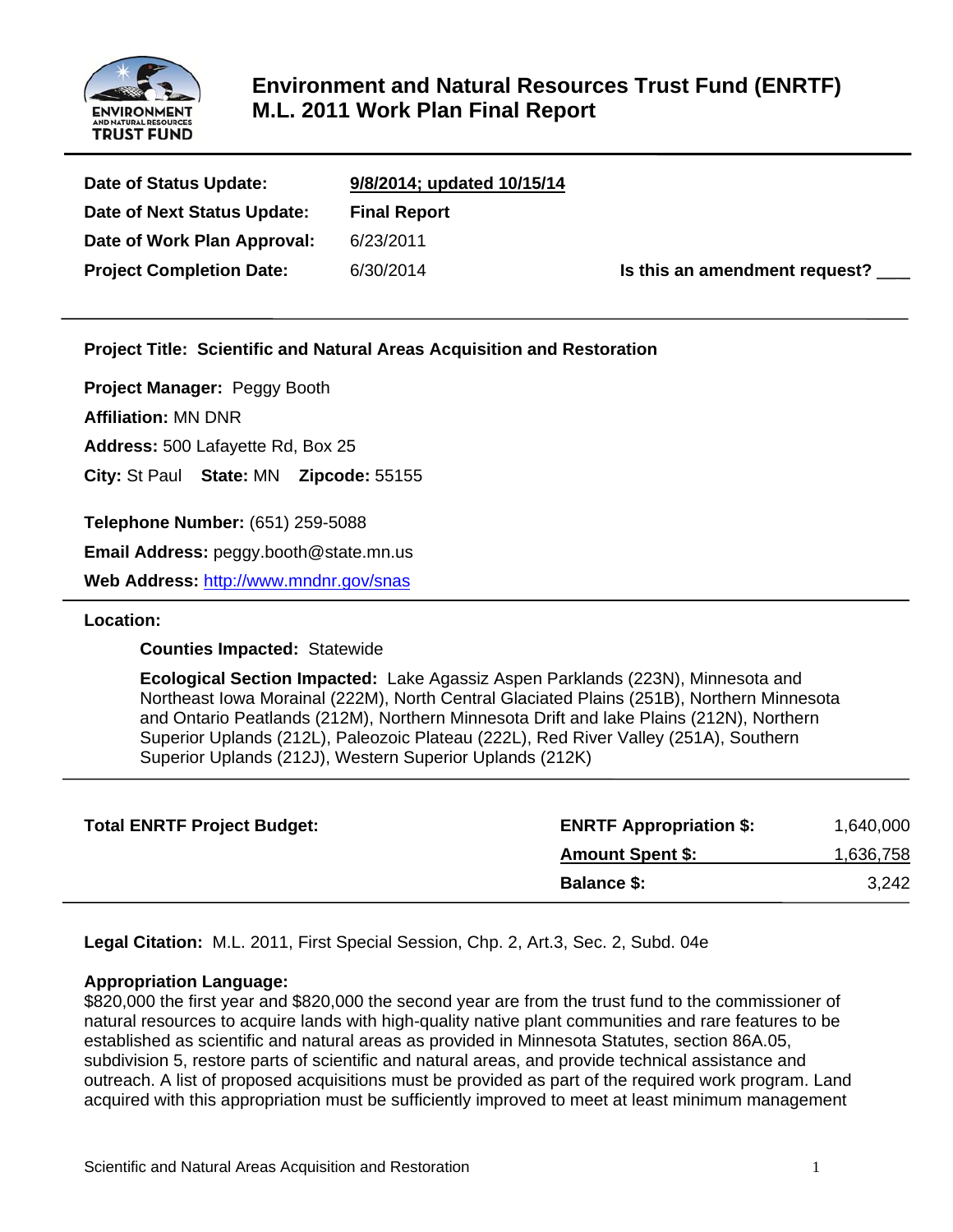standards, as determined by the commissioner of natural resources. This appropriation is available until June 30, 2014, by which time the project must be completed and final products delivered.

## **I. PROJECT TITLE: Scientific and Natural Area Acquisition and Restoration**

#### **II. FINAL PROJECT SUMMARY:**

The biologically significant 900-acre Badoura Jack Pine Forest SNA was acquired in part through appropriation. Twenty-two conservation easement baseline property reports at 11 SNAs are completed. The SNA Strategic Land Protection Plan has been completed which prioritizes places of ecological importance for protection as SNAs and by partners.

Habitat restoration and enhancement actions are increasing the quality of habitat on SNAs through achieving: restoration of about 30 acres at 4 SNAs; woody invasive species control on 610 acres at 19 SNAs, herbaceous invasive species treatment on 487 acres at 33 SNAs, and installation of invasives control bootbrush kiosks at 6 SNAs; about 36 miles of burn breaks at 21 SNAs and completion of 1,190 acres of prescribed burns at 25 SNAs; and site development work (e.g. entry and boundary signs, new gates, and site cleanup) at 35 SNAs. Conservation Corps Minnesota was involved in 51 of these projects. Substantial monitoring was completed of pollinators at 10 SNAs, of snakes at 1 SNA, and of native plant communities at 2 SNAs.

The public's and youth involvement in SNAs and their knowledge and skills about biodiversity conservation has significantly increased through the SNA Outreach Initiative started through this appropriation. About 188 SNA events were held with 2,745 participants and 124 volunteer site stewards have committed to help care for SNAs. A broad range of communications tools have engaged people in sharing information about SNAs. Electronic communications achievements include: a new quarterly electronic newsletter with over 2600 subscribers and a significantly improved new SNA webpage. Print communications created and distributed include: a statewide map with location and directions to SNAs, a new North Shore SNA guide, 3 series of pocket cards, and site-specific factsheets.

#### **III. PROJECT STATUS UPDATES:**

#### **Project Status as of March 1, 2012:**

Four acquisition projects at three locations to be acquired all or in part with this appropriation are underway: one offer has been made, two other acquisitions are being appraised, and a federal grant application has been submitted to pay for part of  $4<sup>th</sup>$  project. The SNA Strategic Plan project has been initiated which will apply a GIS-computer based system to prioritize land acquisition and protection of rare resources. Habitat restoration and enhancement project activities completed to date include: seed collection from 9.5 acres for one prairie reconstruction at that site; wood invasive species control on 2.3 acres at 2 SNAs and herbaceous invasive species treatment on about 0.1 acre at 1 SNA; 0.75 miles of burn breaks at two SNAS; installation of signs at 4 SNAs and gates at 2 SNAs; and prescribed burn and other project plans for spring 2012 work are being prepared. Web-based information and resources are being implemented to encourage and support SNA volunteers, site stewards, visitors, and others interested in SNAs. To date, 16 events have been held with about 300 participants (made possible all or in part with this appropriation) and 18 new or returning site stewards have committed to help care for SNAs. Among tools to recruit site stewards was a notice on the ENRTF facebook and twitter sites which leads people to the new SNA site steward webpage.

#### **Project Status as of December 31, 2012:**

Offers were made and rejected by the landowner on two acquisition projects and a  $3<sup>rd</sup>$  project was terminated by the landowner; a  $4<sup>th</sup>$  project was also halted when federal funding was not received towards its acquisition. Alternative acquisitions are the being explored. One conservation easement baseline property report is completed. The SNA Strategic Plan project is well underway – with progress made on a GAP analysis of protection status of native plant communities and GIS-computer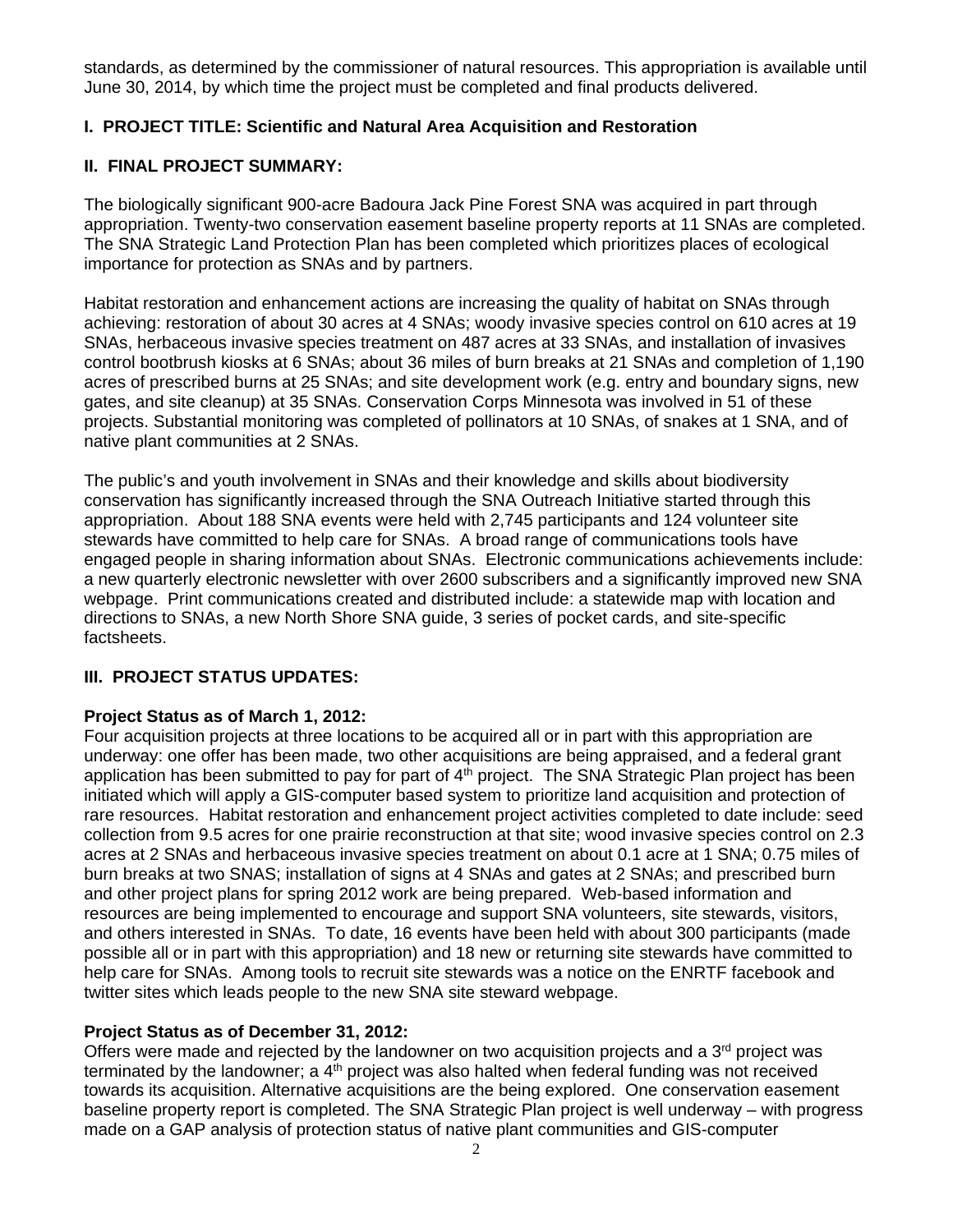assessments of conservation priority areas by ecological subsection. Habitat restoration and enhancement project activities completed to date include: seed collection from more than 40 acres for two prairie reconstructions; wood invasive species control on 336 acres at 4 SNAs, herbaceous invasive species treatment on 5 acres at 6 SNAs, and installation of invasives control bootbrush kiosks at 3 SNAs; about 14 miles of burn breaks at 13 SNAs and completion of 144 acres of prescribed burns at 2 SNAs; installation of signs at 7 SNAs and gates at 3 SNAs; and prescribed burn and other project plans for spring 2012 work are being prepared. Web-based information and resources are being implemented to encourage and support SNA volunteers, site stewards, visitors, and others interested in SNAs. To date, 114 events have been held with about 1000 participants (made possible all or in part with this appropriation) and 95 new or returning site stewards have committed to help care for SNAs.

#### **Project Status as of March 1, 2013:**

An acquisition of two parcels at Forestville-Saxifrage Hollow are underway which may be acquired with this funding; additional acquisitions are the being explored. One conservation easement baseline property report is completed. Two preliminary results of the SNA Strategic Plan project have been completed: a GAP analysis of protection status of native plant communities and GIS-computer assessments of conservation priority areas by ecological subsection. Habitat restoration and enhancement project activities completed to date include: seed collection from more than 40 acres for two prairie reconstructions of which 10 acres have been seeded with portions of this seed; wood invasive species control on 363 acres at 4 SNAs, herbaceous invasive species treatment on 5 acres at 6 SNAs, and installation of invasives control bootbrush kiosks at 3 SNAs; about 14 miles of burn breaks at 13 SNAs and completion of 144 acres of prescribed burns at 2 SNAs; installation of signs at 7 SNAs and gates at 3 SNAs; and prescribed burn and other project plans for spring 2012 work are being prepared. A statewide map with location and directions to all SNAs has been printed and is being distributed; the five issues of a new quarterly SNA *Nature Notes* e-newsletter have been distributed to an audience now exceeding 1400 people. To date, 120 events have been held with over 1000 participants (made possible all or in part with this appropriation) and 95 new or returning site stewards have committed to help care for SNAs.

#### **Project Status as of September 19, 2013:**

Acquisition is proposed to be targeted to one or more of three new large acquisitions, because offers made to date through this appropriation have been rejected by landowners. Twenty-two conservation easement baseline property reports at 11 SNAs are completed. Three preliminary results of the SNA Strategic Plan project have been completed: a GAP analysis of protection status of native plant communities, GIS-computer assessments of conservation priority areas by ecological subsection, and a draft SNA Candidate Site Evaluation Guide and Form; descriptions and maps of Opportunity Areas are under development. Habitat restoration and enhancement project activities completed to date include: locally collected seed has been planted on about 20 acres at 3 SNAs (2 prairie reconstructions and 1 rehabilitation of an existing prairie); wood invasive species control on 402 acres at 7 SNAs, herbaceous invasive species treatment on 218 acres at 19 SNAs, and installation of invasives control bootbrush kiosks at 5 SNAs; about 15 miles of burn breaks at 13 SNAs and completion of 370 acres of prescribed burns at 11 SNAs; and site development work (e.g. entry and boundary signs, new gates, and site cleanup) has been done at 20 SNAs. A statewide map with location and directions to all SNAs has been printed and is being distributed; a new series of pocket cards were produced and distributed; additional SNA website improvements implemented; 9 SNA factsheets developed and distributed; 6 issues of a new quarterly SNA *Nature Notes* e-newsletter have been distributed to an audience now exceeding 1790 people. To date, 170 events have been held with over 1600 participants (made possible all or in part with this appropriation) and 109 volunteer site stewards have committed to help care for SNAs.

#### **Project Status as of March 1, 2014**

Acquisition of a large property containing S1-S2 (state endangered) native jack pine woodland native plant community will be completed with about 196 acres (out of 560 acres in Phase 1 and 900 acres in total) acquired through this appropriation. Twenty-two conservation easement baseline property reports at 11 SNAs are completed. Three preliminary results of the SNA Strategic Plan project have been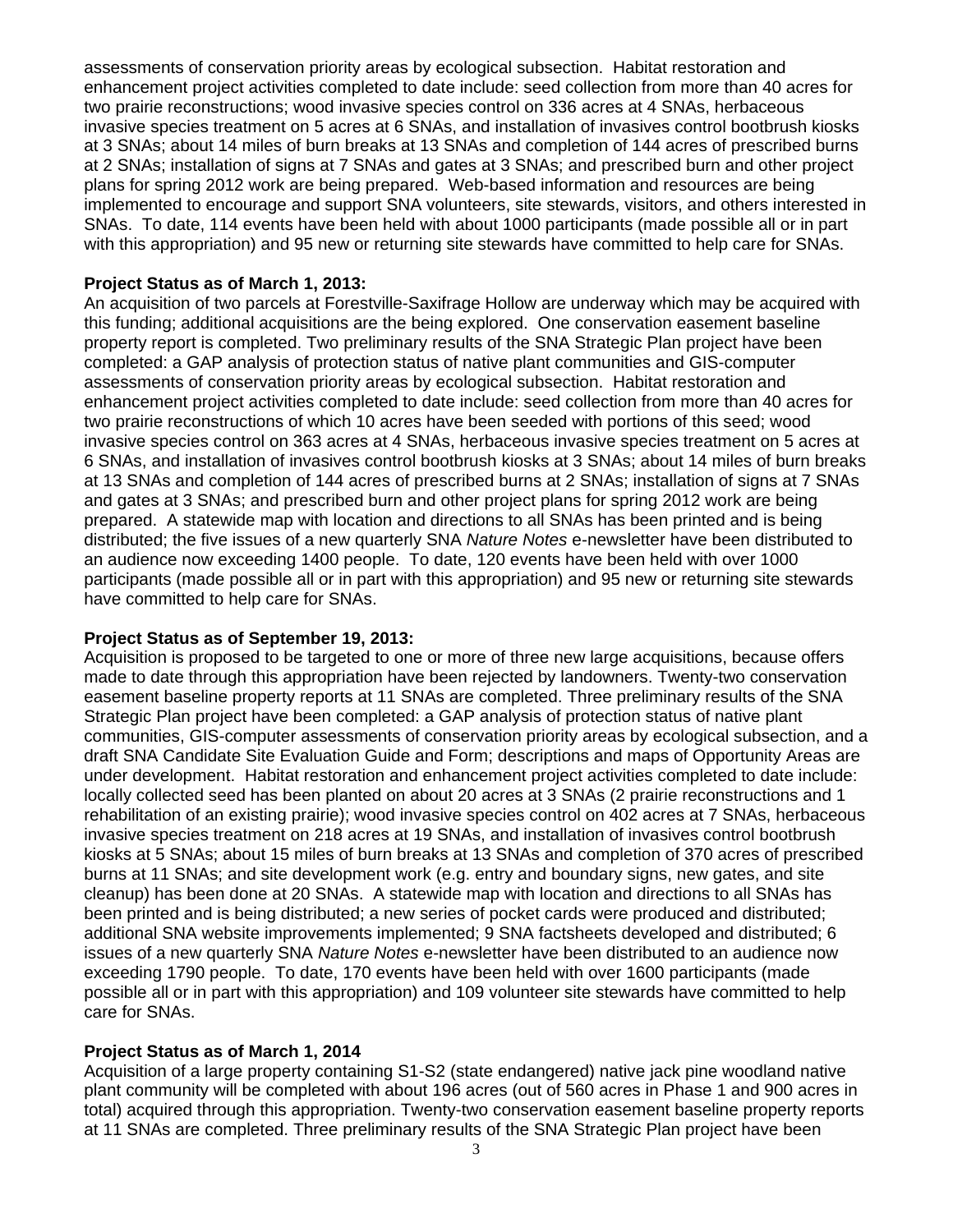completed: a GAP analysis of protection status of native plant communities, GIS-computer assessments of conservation priority areas by ecological subsection, and the SNA Candidate Site Evaluation Guide and Form; descriptions and maps of Opportunity Areas are regional review by ecologists and land managers. Habitat restoration and enhancement project activities completed to date include: locally collected seed has been planted on about 20 acres at 3 SNAs (2 prairie reconstructions and 1 rehabilitation of an existing prairie); wood invasive species control on 408 acres at 9 SNAs, herbaceous invasive species treatment on 275 acres at 19 SNAs, and installation of invasives control bootbrush kiosks at 5 SNAs; about 26 miles of burn breaks at 16 SNAs and completion of 437 acres of prescribed burns at 12 SNAs; and site development work (e.g. entry and boundary signs, new gates, and site cleanup) has been done at 23 SNAs. A statewide map with location and directions to all SNAs has been printed and is being distributed; a new series of pocket cards were produced and distributed; additional SNA website improvements implemented including new detailed maps for 10 SNAs; 9 SNA factsheets developed and distributed; 8 issues of a new quarterly SNA *Nature Notes* e-newsletter have been distributed to an audience now exceeding 2,130 people. To date (through Jan 2014 - with subsequent SNA events being done through the ML2012 appropriation), 200 events have been held with over 2400 participants (made possible all or in part with this appropriation) and 116 volunteer site stewards have committed to help care for SNAs.

# **IV. PROJECT ACTIVITIES AND OUTCOMES:**

# **ACTIVITY 1: Protection of Sites of Biodiversity Significance**

**Description:** The SNA Program will protect and buffer MCBS-recommended sites of biodiversity significance by acquisition and SNA designation of about 80 acres. To be acquired and designated as SNA, the site must be recommended for SNA designation by the Commissioner's Advisory Committee (CAC) and in an Ecological Evaluation report which serves as the site's baseline assessment for fee acquisitions and AND must be part of a MCBS-mapped biodiversity significance site (or be a geological feature of statewide significance). All such sites are predominantly MCBS-mapped native plant communities and contain habitat for rare species and Species of Greatest Conservation Need. In addition, SNA staff uses criteria, such as landowner readiness and urgency, degree of threat, and partnership opportunities, to rank which recommended sites are currently pursued. The list of priority projects for this is the M.L. Acquisition/Restoration List table (attached). DNR may request to add other qualifying sites to the list with additional MCBS recommendations and changes in landowner interest, acquisition opportunity, or threats. Most acquisition will be of fee title, but if more appropriate for ongoing management and use, acquisition will be of an SNA program-administered conservation easement with SNA designation.

Conservation easement baseline reports and monitoring would be done on about 10 sites, including sites, if any, acquired through conservation easement with these funds. As of May 2011, the SNA Program manages 20 SNA conservation easements at 12 designated SNAs. One of these has a full baseline property report and ~11 baseline reports need to completed.

In cooperation with MCBS, the SNA Long Range Plan will be updated and GIS tools developed and applied to evaluate and prioritize candidate sites and to implement the State Wildlife Action Plan (SWAP). This process will include: a) identification and categorization of natural features (specifically native plant communities, rare plants, animals, and geological features, and areas of biodiversity significance) most important for protection in Minnesota and each of its primary landscapes; b) mapping (using geographic information systems – GIS) of current locations and protection status of features, in particular whether within existing SNAs, other state units, and selected other categories of ownership using available data; c) refinement of criteria for prioritizing sites as candidates for SNA designation; 4) identification of candidate areas for land protection – primarily through SNA designation, but considering other land protection tools (including the SNA Program's Natural Area Registry) – and their priority rating; and 5) evaluation and revision of the SNA Long Range Plan with input from the Commissioner's Advisory Committee. This will be primarily an ecological prioritization process that will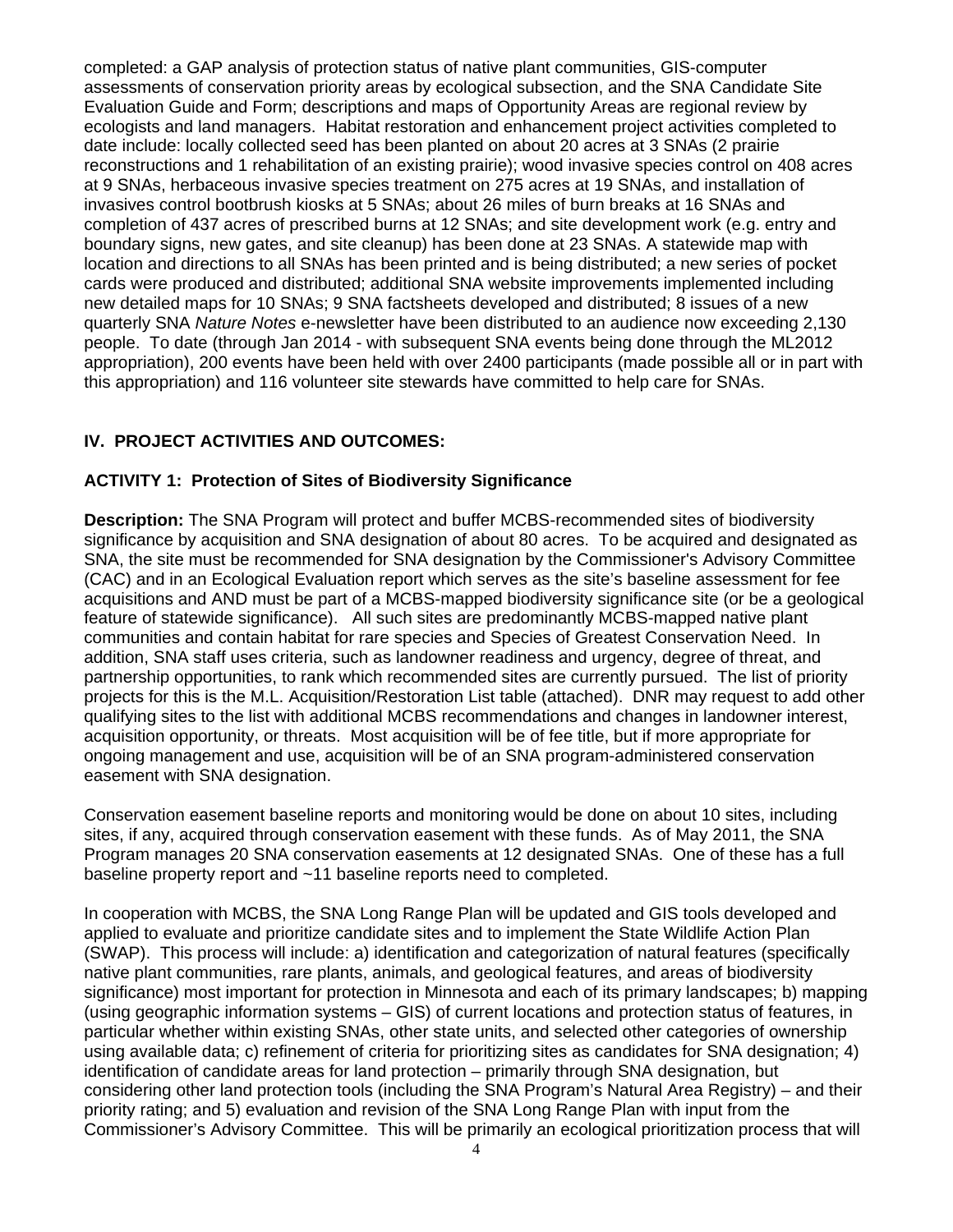also take into account and be coordinated with the work on SWAP, climate change, watershed approaches, and cost-benefit analyses addressing public use, access, management costs, etc.

## **Summary Budget Information for Activity 1: ENRTF Budget: \$ 679,629**

**Amount Spent: \$ 676,550 Balance: \$ 3,079** 

## **WORK PLAN AMENDMENT APPROVED September 11, 2014** (see below).

#### **Activity Completion Date:**

| <b>Outcome</b>                                                               | <b>Completion</b><br><b>Date</b> | <b>Budget</b> |
|------------------------------------------------------------------------------|----------------------------------|---------------|
| 1a. acquisition as SNA of ~80 acres of high quality habitat                  | 6/30/14                          | \$504,800     |
| 1b. baseline property reports & monitoring for ~10 conservation<br>easements | 10/31/13                         | \$30,200      |
| 1c. SNA Long Range Plan update & strategic prioritization tools              | 3/1/14                           | \$198,500     |

#### **Activity Status as of March 1, 2012**:

**1a. Acquisition:** Four acquisition projects at three locations to be acquired all or in part with this appropriation have been initiated and are moving forward; one other project was initiated, but is not proposed for this appropriation at this time. The 13-acre addition to the **Boltuck-Rice Forever Wild SNA** (Itasca County) is being appraised (to be paid fully with this appropriation). An offer is being made on a 367-acre addition to the **Englund Ecotone SNA** (Benton County) and a second 80-acre addition is being appraised (this appropriation will contribute to one or both of these projects). A federal Coastal Zone Management-NOAA grant application has been submitted that proposes to acquire a conservation easement and designate 390 acres as the **proposed Magney-Snively SNA** (St. Louis County) using a combination of this appropriation and the federal funding. Acquisition of the proposed Art Lake Hardwood Ridges SNA (Lake County) was initiated; however, the strategies for protecting land in this location needed to change because of underlying mineral interests in the area; options are being discussed with the county.

**1b. Baseline Property Reports and Monitoring:** An RFP is expected to be issued in spring 2012 to contract for baseline property report preparation.

**1c. SNA Strategic Plan:** A full time unclassified planner was hired starting January 3, 2012 to lead and staff the SNA Strategic Planning Project. (Initiation of this project was delayed by six months, in part due to state shutdown and the hiring process.) The first two months of the Project has focused on collecting background information and reviewing potential protocols. This includes: collating existing statewide data and mapping, conducting preliminary investigations into other strategic planning efforts implemented by Natural Area Programs across the country; and reviewing goals, objectives, potential inputs, outputs, and target goals. Review of other planning efforts has been particularly helpful in that a variety of globally-used GIS-based conservation prioritization tools were found to be used by conservation planning organizations. The SNA's counterpart program in Florida uses the most prevalent computer program, Marxan, for updates of its strategic conservation plan every six months. A computer program such as Marxan is particularly useful as it factors in parameters such as rare species habitat, unique features, existing protection and buffering, impacts to land uses such as mining and forestry, and land costs into the prioritization. It runs up to a million iterations to find the most efficient prioritization of land protection that minimizes impacts to financial (acquisition/management), economic (ag/mining/forestry), and environmental resources. The Strategic Planning effort is currently in the middle of evaluating the software programs to determine their potential application to Minnesota's efforts. The planner is working closely with DNR expert advisory group and will be using an advisory committee composed of experts from within and outside the DNR to help determine inputs, and target protection levels. The internal advisory group has been very supportive of planning efforts conducted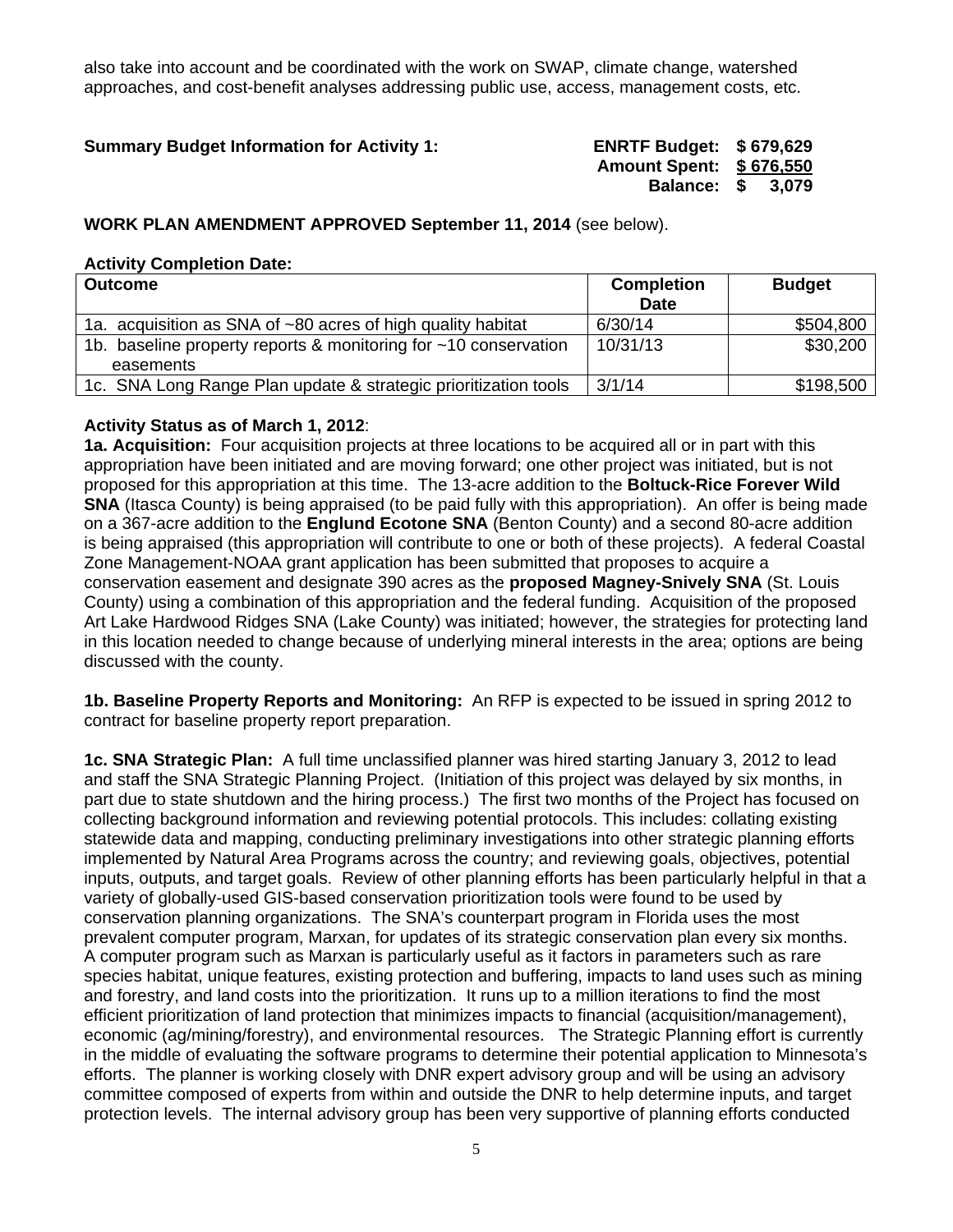to date. Concurrently, reformatting of data has also commenced so that it can be used within the computer programs' formats.

### **Activity Status as of January 15, 2012:**

**1a. Acquisition:** None of the four primary acquisition project initiated with this funding are going forward at this time. An offer was made and rejected by the private landowner for a 13-acre addition to the **Boltuck-Rice Forever Wild SNA** (Itasca County). The offer on a 367-acre addition to the **Englund Ecotone SNA** (Benton County) was rejected by the private landowners and the landowner of second 80-acre addition sold it to another private landowner before an appraisal was completed. The federal grant application was unsuccessful for the first phase of the **proposed Magney-Snively SNA** (St. Louis County so this project in on indefinite hold. Acquisition of a 40-acre tax forfeit parcel at Boltuck-Rice Forever Wild SNA is being considered for this funding, but will be deferred pending additional information being provided to the LCCMR for consideration. Acquisition of two parcels at **Forestville-Saxifrage Hollow** (Fillmore County) is being initiated in cooperation with The Nature Conservancy using LSOHC appropriation(s) and may also include this appropriation.

**1b. Baseline Property Reports and Monitoring:** Two contractors are in the process of preparing 22 baseline property reports for easements at twelve SNAs. One baseline is complete; drafts of more than half of the baseline reports have been submitted to the DNR and are under review by staff.

**1c. SNA Strategic Plan:** The project planner has conducted the initial GAP analysis of Native Plant Communities already protected within by SNAs. The analysis is currently being expanded to all statemanaged lands, and all other public agency and selected conservation non-profit lands at the request of the Commissioner's Advisory Committee (CAC)—the outside expert advisory group. Initial results indicate that an average of approximately 25% of all native plant communities in each landscape subsection currently have some representation in SNAs. In addition, the project planner has determined the protocol for conducting the evaluation of the latest input data for biodiversity significance and native plant communities (with priority given to state endangered and threatened native plant communities) as a way to prioritize areas for potential SNAs. In addition, rare species and Species of Greatest Conservation Need data will be included where appropriate. The protocol has incorporated the use of Marxan software as the decision-support tool that maps the prioritization of areas based on the input data listed above. The approach, and determination and weighting of inputs have been reviewed and concurrence has been obtained from the CAC members. Trials have been completed for six of the sixteen Minnesota landscape subsections with adequate data coverage. For the two prairie subsections that were run, results show good alignment with the Minnesota Prairie Planrecommended protection areas. Results also show candidate areas for potential corridor or landscapescale protection areas that would need partnership approaches and multiple conservation tools to be implemented.

# **Activity Status as of March 15, 2013:**

*All accomplishments since July 2011 to date (changes from December 2012 are underlined):*  **1a. Acquisition:** Acquisition of two parcels at **Forestville-Saxifrage Hollow** (Fillmore County) is underway in cooperation with The Nature Conservancy using LSOHC appropriation(s) and may also include this appropriation.

**1b. Baseline Property Reports and Monitoring:** *all accomplishments to date:* Two contractors are in the process of preparing 22 baseline property reports for easements at twelve SNAs. One baseline is complete; drafts of more than half of the baseline reports have been submitted to the DNR and are under review by staff.

**1c. SNA Strategic Plan:** The preliminary GAP analysis is completed of Native Plant Communities (NPCs) already protected within by SNAs and those owned by all state-managed lands, and all other public agency and selected conservation non-profit lands at the request of the Commissioner's Advisory Committee (CAC)—the outside expert advisory group. The GAP analysis is being further refined to address the size of NPCs and their relative conservation status. In addition, the preliminary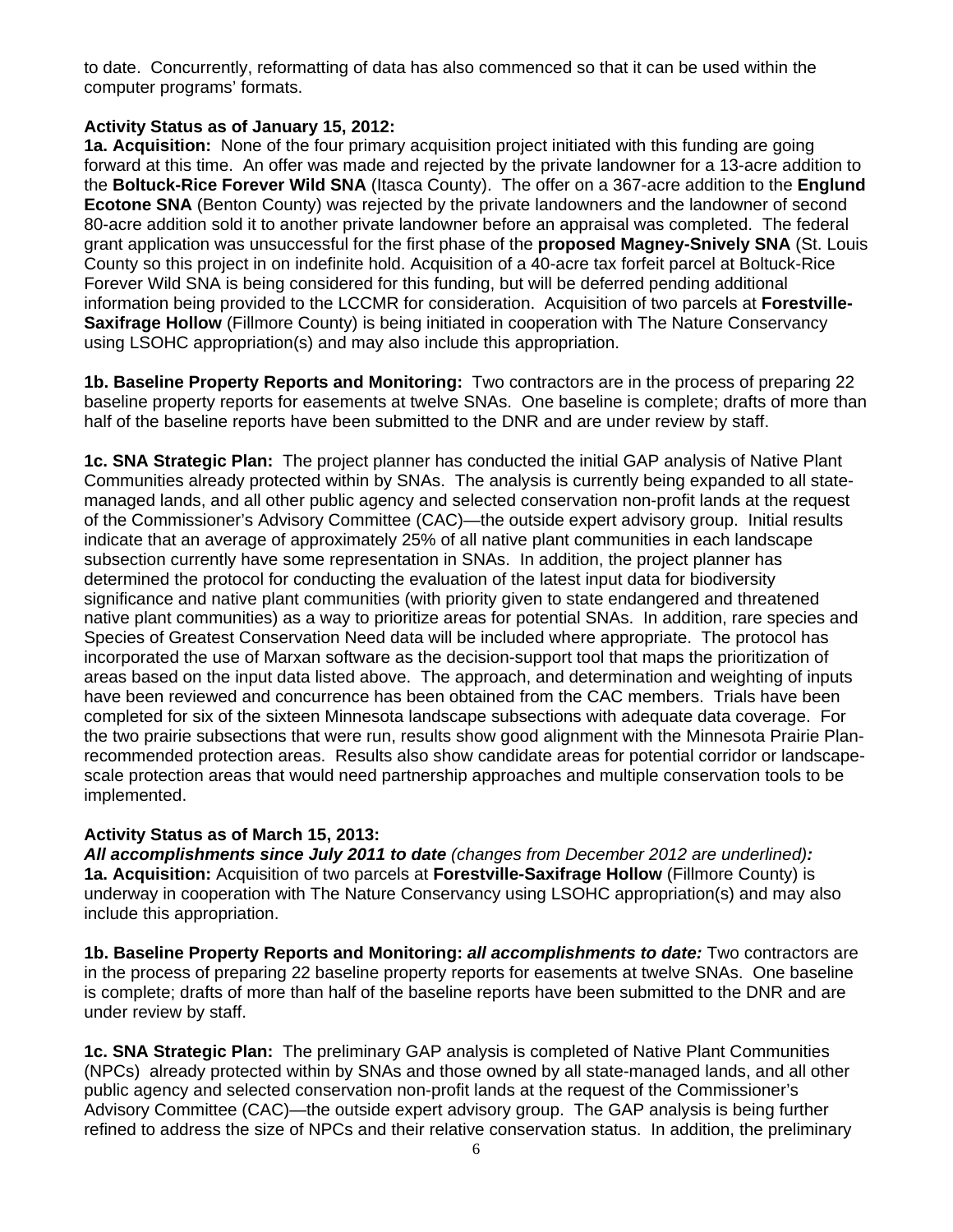statewide composite of Marxan results for priority areas for conservation has been completed (for those subsections were biodiversity significance and NPC data is available) and has been reviewed by CAC – this analysis is done by subsection based upon biodiversity significance and NPCs (with priority given to state endangered and threatened native plant communities). Results highlight priority areas for SNA protection and also show candidate areas for potential corridor or landscape-scale protection areas that would need partnership approaches and multiple conservation tools to be implemented. SNA acquisition-designation decision-making processes (and associated tools) are being documented and refined including cost-benefit analysis.

## **Activity Status as of September 16, 2013:**

*All accomplishments since July 2011 to date (changes from March 2013 are underlined):*  **1a. Acquisition:** Acquisition of two parcels at **Forestville-Saxifrage Hollow** (Fillmore County in cooperation with The Nature Conservancy is not going forward this fiscal year; an offer made on a 60 acre parcel was rejected by the landowner, the second landowner is not going forward with a possible sale during this appropriation's timeframe.

**WORK PROGRAM AMENDMENT APPROVED by LCCMR September 24, 2013** to add three additional acquisitions to possibly use this funding in order to assure full expenditure of this funding by June 2014:

- The proposed new **Brownsville Bluff SNA** (Houston Co) of up to about 290 acres would protect one of only two authenticated hibernacula (den sites) in Minnesota of the threatened Western Ratsnake; this scenic bluff site overlooking the Mississippi River also contains Southern Dry Mesic Oak-Hickory Woodland (FDs38) and Southern Mesic Oak-Basswood Forest (MHs38) – also proposed for the 2010 ENRTF appropriation; to acquire it fully would require both appropriations..
- The proposed new 890-acre **Badoura Jack Pine SNA** (Hubbard Co) which contains Central Dry Pine Woodland (FDc23 with jack pine overstory and dry prairie understory) has been reduced in western Minnesota from 39 stands 30 years ago, to 10 stands today (and of those 10 only 5 are large enough to harbor a full species compliment for the community). Therefore this community (including the two sub-communities: FDc23a1 and FDc23a2) has been recommended for S1/S2 status by MBS ecologists familiar with the community. The biggest threat to Jack Pine forests is potato farming, and logging, both of which are occurring in this area of the state. The acquisition is primarily being pursued with funding through the Lessard-Sam Outdoor Heritage Council, but current LSOHC appropriations are insufficient to protect this threatened parcel.
- Acquisition of a new 319-acre new **Mille Lacs Moraine SNA** closed in June 2012 (potential partial funding with this appropriation along with 2010 ENRTF and RIM Match). Acquisition of a 241-acre addition to the **Mille Lacs Moraine SNA** has been reinitiated (new appraisal is underway) which may in part be funded through this appropriation.

**1b. Baseline Property Reports and Monitoring:** *all accomplishments to date:* Three contractors have completed their work on 19 of 22 baseline property reports (BPRs) for conservation easements (CEs) at 11 of 12 SNAs. DNR final review is underway, fee landowners will be requested to sign each baseline, and the baseline data needs to be entered into the Department's conservation easement record system. Baselines completed to date are for: Blaine Airport Rich Fen SNA, Burntside Islands SNA, Chamberlain Woods SNA (2 CEs), Felton Prairie SNA – Bicentennial Unit, Lutsen SNA, North Fork Zumbro Woods SNA, Pig's Eye Heron Rookery SNA, Quarry Park SNA (5 CEs), Sugarloaf Point SNA, Wood-Rill SNA (4 CEs), Wykoff-Balsam Fir SNA. Once the St Croix Savanna SNA (3) BPRs are completed, then through this appropriation all SNA conservation easements will have BPRs and the whole backlog of BPRs for SNAs will be addressed.

**1c. SNA Strategic Plan:** Since the March update, efforts have focused on identifying Opportunity Areas that capture highest priority conservation areas delineated by use of the Marxan decision-support tool. Additional layers reviewed to determine the location of Opportunity Areas include: rare natural features and communities, Ecological Evaluations, existing public lands, and land use/land cover. Data from these layers are being collated for each Opportunity Area. Fact sheets are being prepared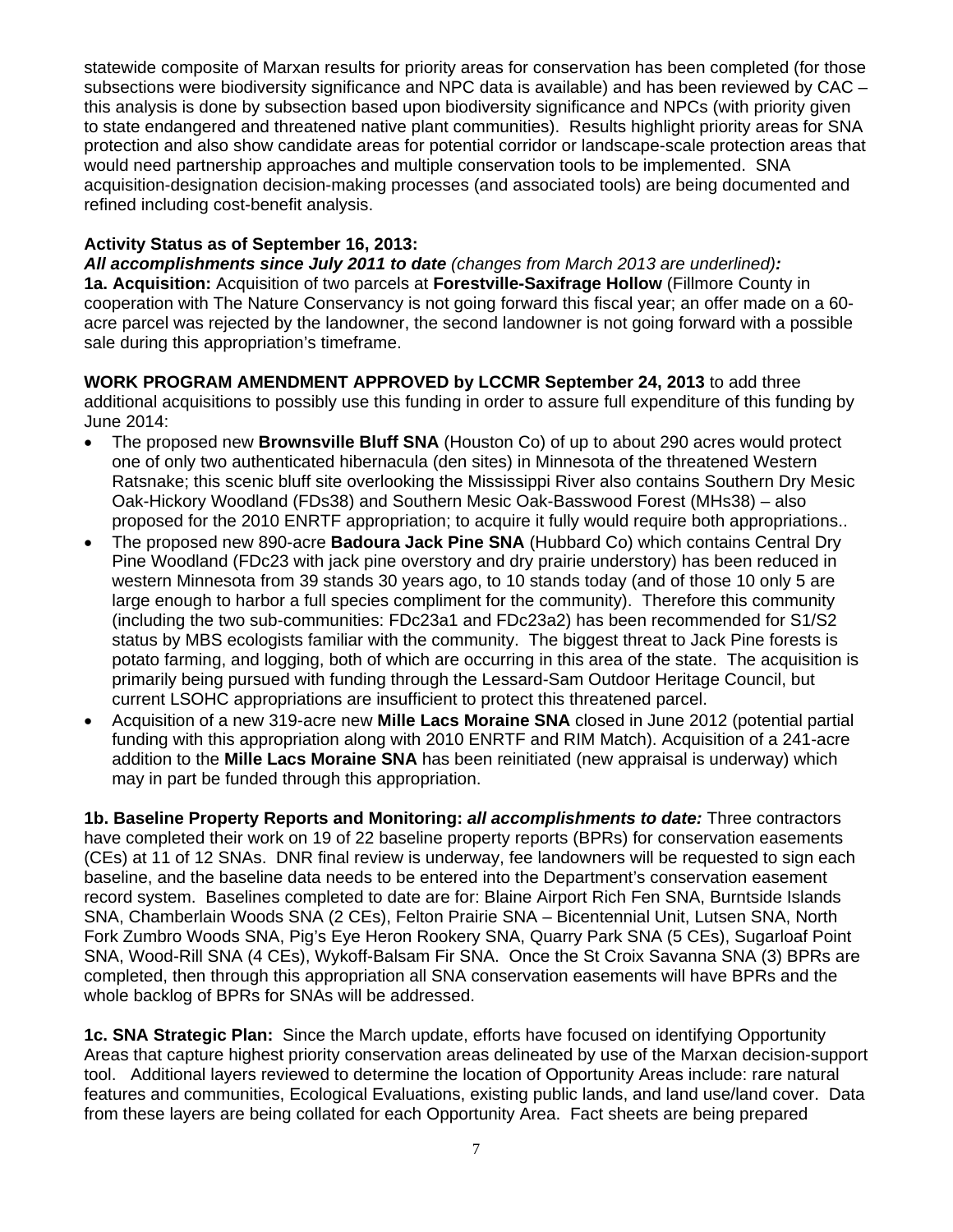detailing this information, and also conservation challenges and opportunities for each area. Contextual maps showing biological resources and land cover are part of the fact sheet packet for each Opportunity Area. Over the next two months, the Opportunity Areas will be reviewed internally and by the Commissioner's Advisory Committee for ultimate inclusion and prioritization within the Plan. In addition, a SNA Candidate Site Evaluation Guide and Form has been developed and is being tested for rating specific parcels for potential SNA acquisition or designation.

**WORK PROGRAM AMENDMENT APPROVED by LCCMR September 24, 2013:** To move \$21,200 from Activity 1 to Activity 2 - \$20K from personnel to personnel and \$1.2 K from fleet/travel to fleet/travel – due to less staff time and travel expenses needed for acquisition and the SNA Plan; to move \$12,076 from "Other" (MNIT support) to "Professional/technical Contracts" for completion of the whole backlog of SNA conservation easement baseline property reports.

#### **Activity Status as of March 1, 2014:**

## *All accomplishments since July 2011 to date:*

**1a. Acquisition:** Work is progressing on acquisition of an 80-acre parcel for the proposed new **Brownsville Bluff SNA** (Houston Co) that would protect one of only two authenticated hibernacula (den sites) in Minnesota of the threatened Western Ratsnake; this scenic bluff site overlooking the Mississippi River also contains Southern Dry Mesic Oak-Hickory Woodland (FDs38) and Southern Mesic Oak-Basswood Forest (MHs38). This project is likely to be completed with future funding. The other parcel was sold to a private landowner.

The private landowner has accepted the DNR offer to acquire 900 acres to become the proposed new 890-acre **Badoura Jack Pine SNA** (Hubbard Co). This appropriation is expected to pay for about 196 acres of the 560-acre Phase 1 acquisitions; other funding for Phase 1 of the project includes ML10 ENRTF appropriation and the ML11 Outdoor Heritage Fund; Phase 2 is expected to be paid by DNR Forestry's ML13 OHF appropriation and RIM Critical Habitat Match generated by a previous SNA private landowner donation.

Acquisition of a new 319-acre new **Mille Lacs Moraine SNA** closed in June 2012 with other appropriations. The landowner of the 241-acre addition rejected the DNR offer to acquire it.

**1b. Baseline Property Reports and Monitoring:** *all accomplishments to date:* Three contractors have completed their work on 22 baseline property reports (BPRs) for conservation easements (CEs) at 12 SNAs. DNR final review has been completed and meetings are being set up with fee landowners where they will be requested to sign each baseline. Baselines completed to date are for: Anoka Co. Blaine Airport Rich Fen SNA, Burntside Islands SNA, Chamberlain Prairie, Chamberlain Woods SNA, Felton Prairie SNA – Bicentennial Unit, Lutsen SNA, North Fork Zumbro Woods SNA, Pig's Eye Heron Rookery SNA, Quarry Park SNA (5 CEs), St Croix Savanna SNA (3) BPRs, Sugarloaf Point SNA, Wood-Rill SNA (4 CEs), Wykoff-Balsam Fir SNA. These completed CE-BPRs addressed a standing need to document the current conditions on these 22 properties where the SNA program has purchased conservation easements. The signed CE-BPRs and associated baseline data will be entered into the Department of Natural Resources Land Records System.

**1c. SNA Strategic Plan:** Since the September update, efforts have focused on refining and undertaking ecologist review of the Conservation Opportunity Areas (COA) and their description factsheets and maps.

**WORK PLAN AMENDMENT APPROVED April 7, 2014: To move \$36,700 from Activity 1 to Activity 2 and \$11,800 from Activity 1 back to Activity 3** - this is possible because this appropriation will acquire a portion of 1 large parcel with no boundary survey and less transaction and other costs and because SNA personnel are doing the GIS/database work initially expected to be done by MNIT. **Within Activity 1 to** increase prof-tech contracts due to additional easement baseline contracts, to reduce supplies and zero out printing and "other".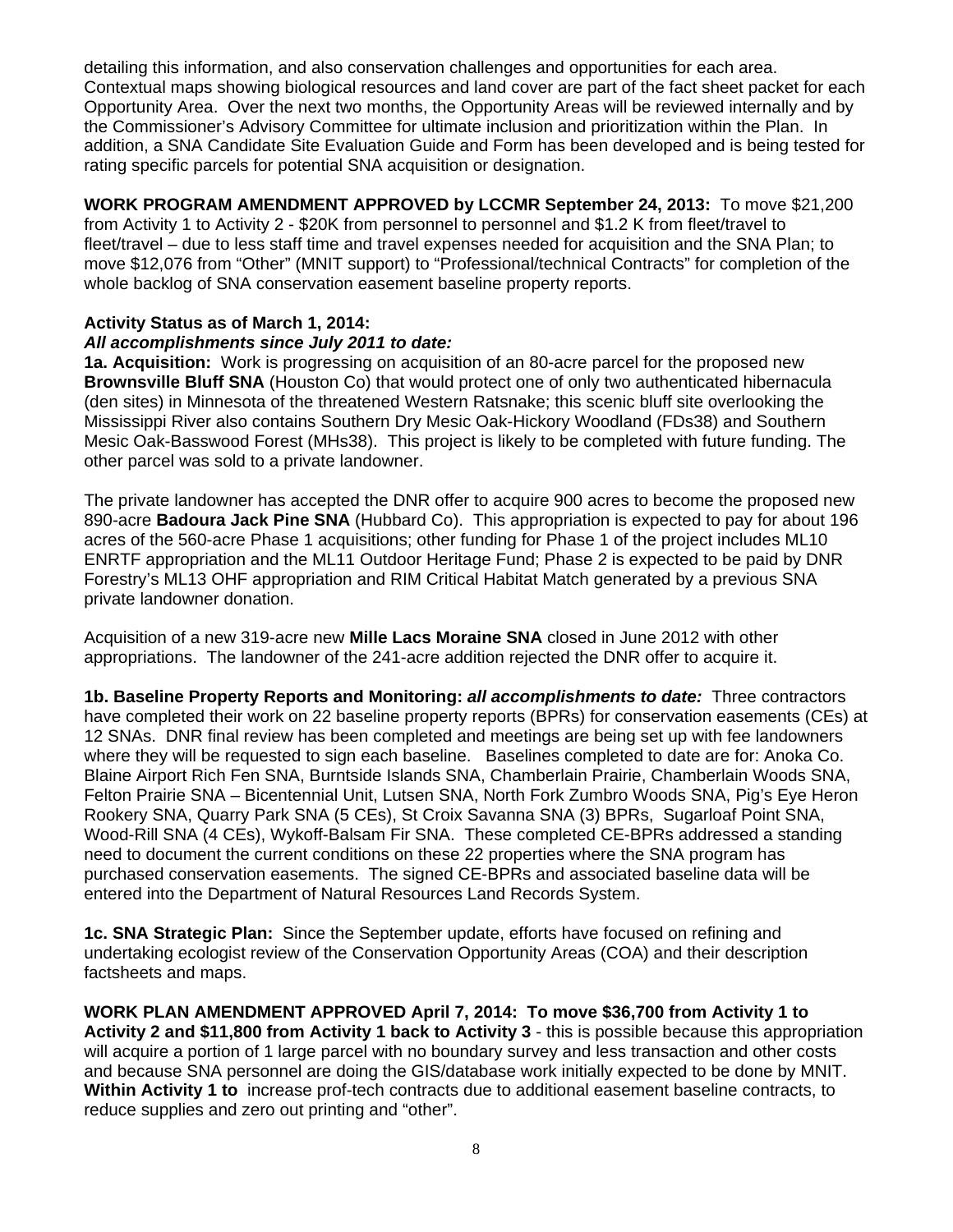## **Final Report Summary:**

**1a. Acquisition:** The proposed new 900-acre **Badoura Jack Pine SNA** (Hubbard Co) was acquired in part through this appropriation (190 acres pro-rated for this appropriation). The site contains one of the largest remaining examples of the critically imperiled Central Dry Pine Woodland plant community type with jack pine overstory and an understory of both prairie and northern forest species. A portion of the site was harvested prior to SNA acquisition, yet has an intact ground layer into which jack pine is naturally seeding. This offers opportunities to manage, observe, and research successional processes as the jack pine spread back into the openings. This acquisition was completed in 2 phases, the first in June 2014 and the second in July 2014, it will be designated as an SNA in fall 2014 and its restoration and management plan (including a resource inventory and assessment, goal setting, plant community management recommendations, and an action plan for implementation) will be developed by the end of 2015 using other ENRTF funds appropriated for SNA management plans. No plant community reconstruction is expected to be needed on this property, but future management work will be needed to aide in plant community succession and to control any invasive species using funds as appropriated, such as ENRTF and OHF. Typical estimated costs for management of SNAs was provided to the legislature as part of the DNR's 2010 *Long-Range Budget Analysis of Land Management Needs*.

**1b. Baseline Property Reports and Monitoring:** Twenty-two baseline property reports (BPRs) were completed for conservation easements (CEs) at 12 SNAs. : Anoka Co. Blaine Airport Rich Fen SNA, Burntside Islands SNA, Chamberlain Prairie, Chamberlain Woods SNA, Felton Prairie SNA – Bicentennial Unit, Lutsen SNA, North Fork Zumbro Woods SNA, Pig's Eye Heron Rookery SNA, Quarry Park SNA (5 CEs), St Croix Savanna SNA (3) BPRs, Sugarloaf Point SNA, Wood-Rill SNA (4 CEs), Wykoff-Balsam Fir SNA. These completed CE-BPRs addressed a standing need to document the current conditions on these 22 properties where the SNA program has purchased conservation easements.

**1c. SNA Strategic Plan:** The *SNA Strategic Land Protection Plan* has been completed and is available on the SNA website: http://www.dnr.state.mn.us/eco/sna/plan.html. The Plan provides a multi-tiered approach for prioritizing lands to protect through designation as a Scientific & Natural Area (SNA). Secondly it identifies and prioritizes areas for conserving biodiversity and rare natural resources. The Plan contains:

- **Report Narrative** (~70-pages). The report includes: an executive summary; statement purpose and scope of the plan; an overview of SNA basics (purpose, legislative authority and laws, history of program, and summaries of SNA lands, public use and funding); overview of previous SNA plans; description of the components of the state's natural heritage (biodiversity, native plant communities, rare species, etc) and strategies to address climate change; goals, objectives and targets; overview of the plan approach; descriptions of and methodologies to develop key components of the plan (listed below); a summary of related planning efforts (including the *Statewide Conservation and Preservation Plan*); implementation; partners; conclusions; and references.
- **Conservation Prioritization**. At a statewide scale the Marxan decision-support software was used to prioritize the protection of areas that support the greatest range of biodiversity the most efficiently. The data produced a Conservation Prioritization Results map that identified high priority areas for biodiversity conservation. If 10% of these high priority areas become SNAs, the state would be protecting approximately 325,000 acres or 0.6 % of the state. It would also mean designating 136,000 more acres of SNAs over the next 85 years. This might equate to an estimated 300 SNAs by the end of the 21st century. Currently, the Marxan analysis is limited to ecological (Ecological Classification System) subsections for which Minnesota Biological Survey data is complete. Other subsections will be analyzed through other ENRTF appropriations as new data become available.
- **Conservation Opportunity Areas.** At a regional (multi-county) landscape scale, the SNA Strategic Land Protection Plan describes Conservation Opportunity Areas to focus the work of the SNA Program, partners, and others in protecting biodiversity and rare features. These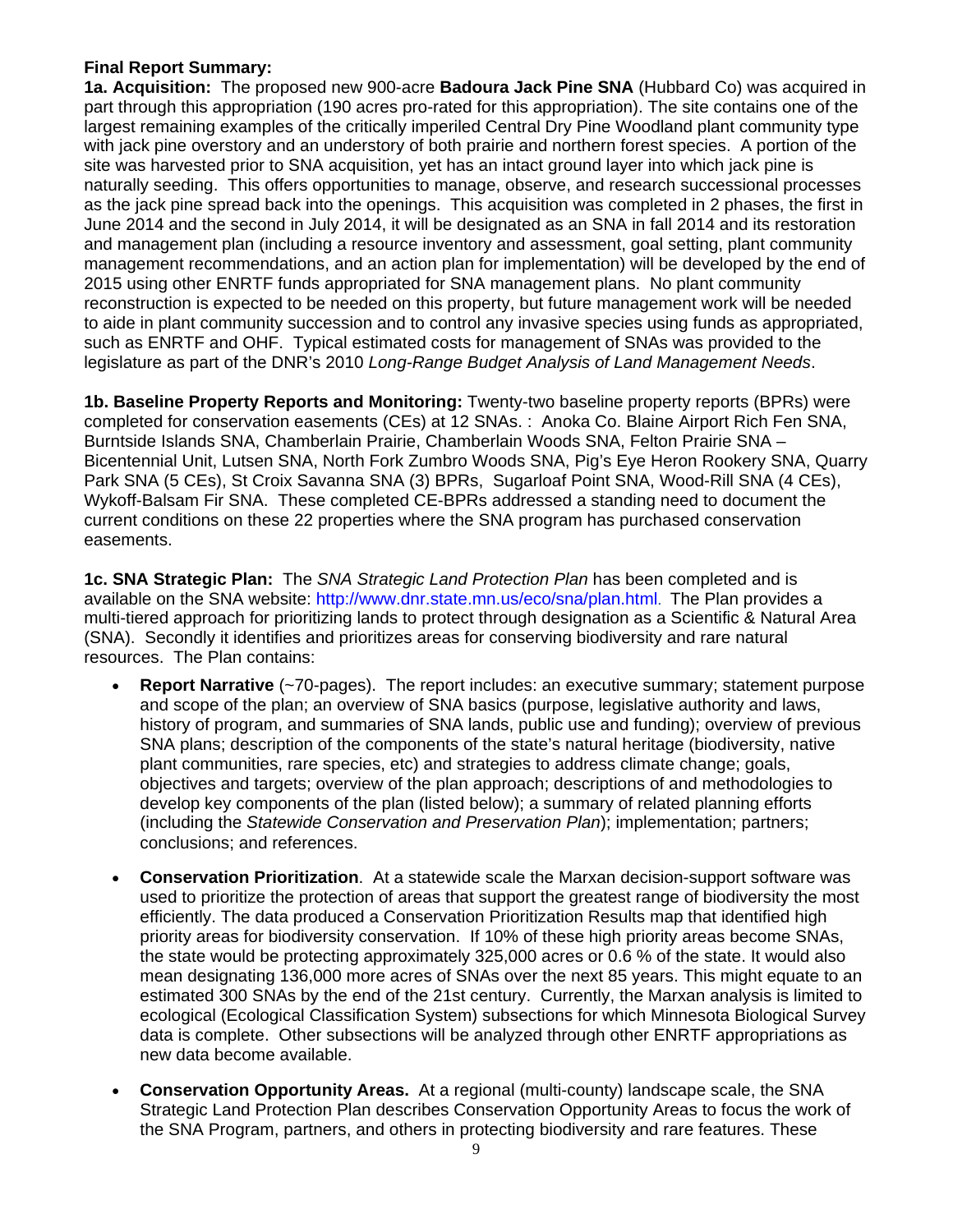Opportunity Areas range in size from approximately 1,200 acres to 410,000 acres. Each of 84 Conservation Opportunity Areas are described in a 4-page (or one 2-sided 11x17 sheet) freestanding handout with maps and photographs.

- **Candidate Site Evaluation Guide,** At the small parcel scale, the SNA Strategic Land Protection Plan provides Candidate Site Evaluation Guide to rate each candidate site and to make informed decisions about pursuing potential acquisitions and designations. This Guide has been tested and used on numerous potential sites. It is a useful way of sifting out sites that are not priorities as SNAs.
- **GAP Analysis** (70 pages). This appendix to the Plan identifies which native plant communities in each ecological subsection are protected within existing SNAs and a broader conservation networks (including publicly and privately own preserves), Over 125 of Minnesota's native plant communities have no representation within any SNAs. Only 16% to 41% of Minnesota's native plant communities are protected by SNAs when looking at individual Ecological Classification System subsections.

**WORK PLAN AMENDMENT APPROVED September 11, 2014: Moved \$4,171 from Activity 1 to Activity 2** - this is possible because of a reduction in the proportion of the fee acquisition paid with this appropriation. **Within Activity 1** decrease contracts by \$3011 because costs for baseline reports were less than budgeted; decrease fee title acquisition by \$13K total (for reasons noted above with \$4171 moved to Result 2 and \$8829 moved within Activity 1 as noted here); increase salary by \$4103 in order to complete strategic plan because of additional work done to identify and describe conservation opportunity areas; and increase professional services for acquisition because of combined costs for the completed project as well as projects initiated but not completed under this appropriation (one offer was rejected and 2 projects are expected to be completed with ENRTF ML14 appropriation).

## **ACTIVITY 2: Native Habitat Restoration & Enhancement**

Restoration and enhancement activities would be completed on about 1800 acres at ~30 SNAs. Interpretive signs-kiosks would be developed and installed at ~2 SNAs and other development work done at ~6 SNAs. Management plans will be completed for ~6 SNAs (including any sites acquired through these funds). Management practices at ~10 SNAs would be monitored to identify adaptive management process improvements needed to achieve better habitat for rare species and Species of Greatest Conservation Need (SGCN).

Restoration and enhancement activities – including bringing sites acquired up to minimum standards – will be carried out by DNR staff- SNA crews, Conservation Corps Minnesota (CCM), Sentence to Serve (STS), volunteers, and/or contractors. Activities include seed collection, planting, exotics control, woody encroachment removal, site clean-up, signing (including development & installation of interpretive kiosks), fencing, prescribed burns, management plan preparation, and monitoring. All restoration will use seeds/plants of a local ecotype, collected from onsite or within 25 miles. Restoration and enhancement of degraded and rare land features (particularly native prairie, savanna, and forest helps implement the SWAP and achieve Habitat Recommendation 5 of the SCPP. This activity would include all work needed to bring up to the Department's minimum standards those SNA parcels acquired through this funding and will include that restoration and enhancement of newly acquired sites which is ecologically advisable and feasible within the appropriation period.

The Department's "Long-Range Budget Analysis of Land Management Needs" estimates the following statewide needs on SNAs: one time actions: ~1700 acres plant community restoration (reconstruction), ~1600 acres woody encroachment removal, and development work (e.g. cleanup, signs, fencing or parking) at ~30 sites; plus ongoing work: ~2000 acres/year prescribed burns, revisiting about ~ 2000 acres/year to do invasive species spot treatments, revisiting ~20 sites per year to replace/repair signs or fences or do small scale mowing.

#### **Summary Budget Information for Activity 2: ENRTF Budget: \$ 673,177**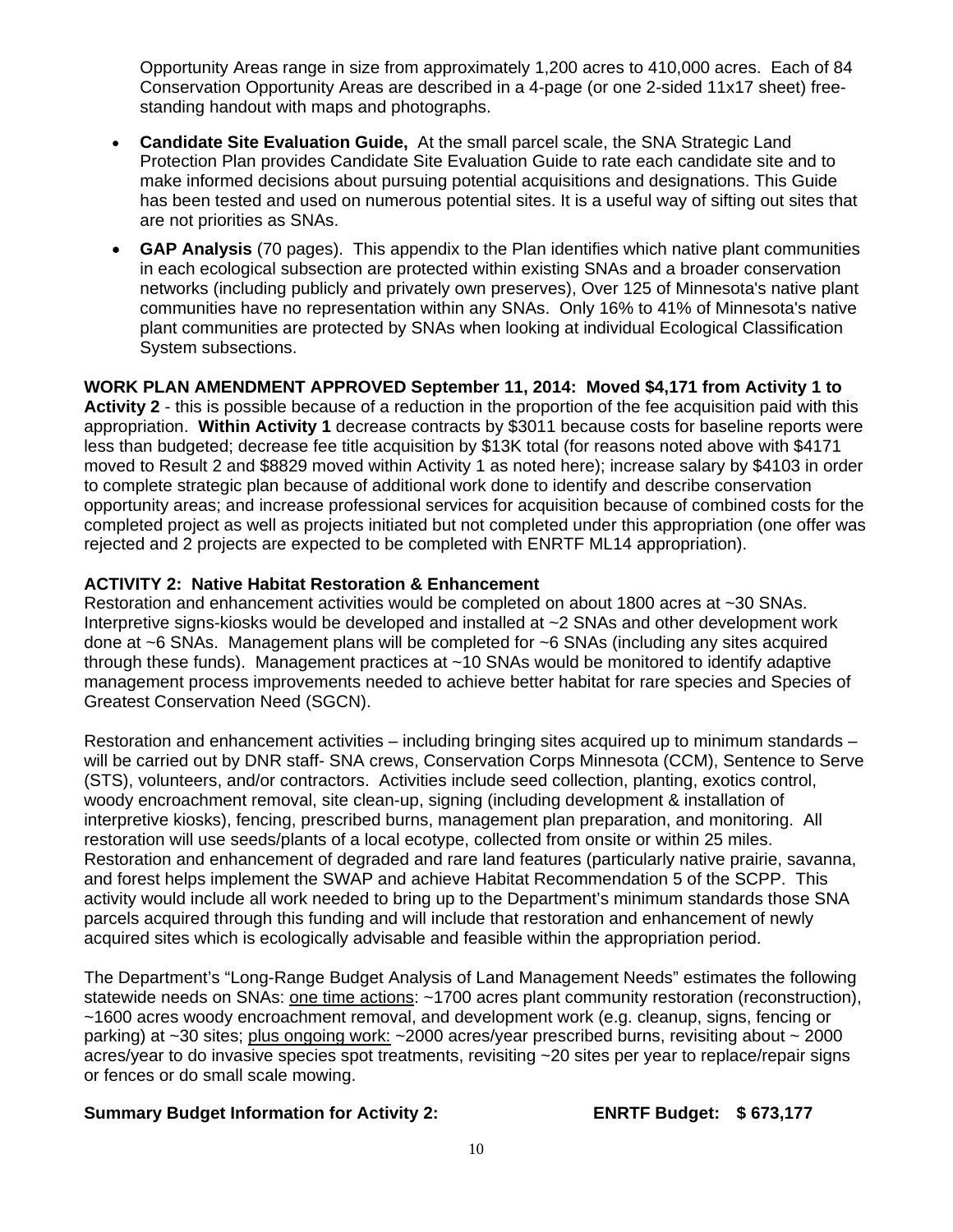#### **WORK PLAN AMENDMENT APPROVED September 11, 2014** (see below).

#### **Activity Completion Date:**

| <b>Outcome</b>                                                     | <b>Completion</b><br><b>Date</b> | <b>Budget</b> |
|--------------------------------------------------------------------|----------------------------------|---------------|
| 2a. ~18 acres of prairie, forest, etc restoration (reconstruction) | 6/30/14                          | \$23,000      |
| 2b. ~600 acres of woody removal & exotics species treatment        | 6/30/14                          | \$129,800     |
| 2c. ~1300 acres of prescribed burns                                | 6/30/14                          | \$206,600     |
| 2d. development work on $\sim$ 20 sites                            | 6/30/14                          | \$27,500      |
| 2e. management plans completed for ~6 SNAs                         | 6/30/13                          | \$49,800      |
| 2f. adaptive management monitoring on ~9 SNA sites                 | 6/30/14                          | \$69,800      |

#### **Activity Status as of March 1, 2012**:

**2a. Plant Community Reconstruction & Rehabilitation:** Hand seed collection on 9.5 acres was completed for use in the planned ~10 acre native prairie reconstruction project at Zumbro Falls Woods SNA. The 4.2 acre forest reconstruction project at Falls Creek SNA is being done cooperatively with Great River Greening (GRG); GRG planted tree seedlings (using other funding) and the SNA Program installed tree shelters with this appropriation. Two additional native prairie reconstruction projects are being planned with implementation starting in 2012 at Blanket Flower Prairie SNA and Rock Ridge Prairie SNA. **2b. Woody Removal & Invasive Species:** Woody species control activities were completed on 2.3 acres at 2 SNAs; and herbaceous invasive species treatment activities were completed on 0.06 acres at 1 SNA. **2c. Prescribed Burning:** About 0.75 miles of firebreaks were installed at 2 SNAs and burn plans are being prepared for proposed spring 2012 prescribed burns. **2d. Development:** activities completed included: new signs at 4 SNAs, new gates at 2 SNAs, and site clean-up at 1 SNA. **2e. Management Planning:** A federal State Widlife Grant has been approved for \$49,8000 which will be matched with this funding in order to have contractors prepare 8-12 management plans with these combined funds. The list of candidate sites for plans has been completed, the RFP is prepared and will go out in March 2012. **2f. Monitoring & AMSD:** Work on this outcome under appropriation is not expected to start until summer 2012.

#### **Activity Status as of December 31, 2012:**

#### *All accomplishments to date:*

**2a. Plant Community Reconstruction & Rehabilitation:** Hand seed collection on 9.5 acres at Oronoco Prairie was completed for use in prairie reconstruction project at Zumbro Falls Woods SNA. Seed collection across 34.9 acres has also been initiated at Cottonwood River Prairie to be used in the prairie reconstruction at Rock Ridge SNA. The 4.2 acre forest reconstruction project at Falls Creek SNA is being done cooperatively with Great River Greening (GRG); GRG planted tree seedlings (using other funding) and the SNA Program installed tree shelters with this appropriation. **2b. Woody Removal & Invasive Species:** Woody species control activities were completed on 335.7 acres at 4SNAs; herbaceous invasive species treatment activities were completed on 5.5 acres at 6 SNAs; invasives control boot brush kiosks were installed at 3 SNAs. **2c. Prescribed Burning:** About 13.9 miles of firebreaks were installed at 13 SNAs and prescribed burns were completed on 143.6 acres at two SNAs. **2d. Development:** activities completed included: entry signs at 2 SNAs, boundary signs at 3 SNAs, interpretive signs at 3 SNAs, new gates at 3 SNAs, and site clean-up and fence removal at 1 SNA. **2e. Management Planning:** Three contractors are preparing adaptive management plans for 26 SNAs with a combination of this appropriation, the federal State Wildlife Grant, and some 2010 ENRTF funding. **2f. Monitoring & AMSD:** Work on this outcome under appropriation is not expected to start until spring 2013.

**WORK PROGRAM AMENDMENT APPROVED by the LCCMR January 23, 2013:** To decrease "Other-training" by \$2,102 and add \$102 to "Printing" for costs to publish management plan P/T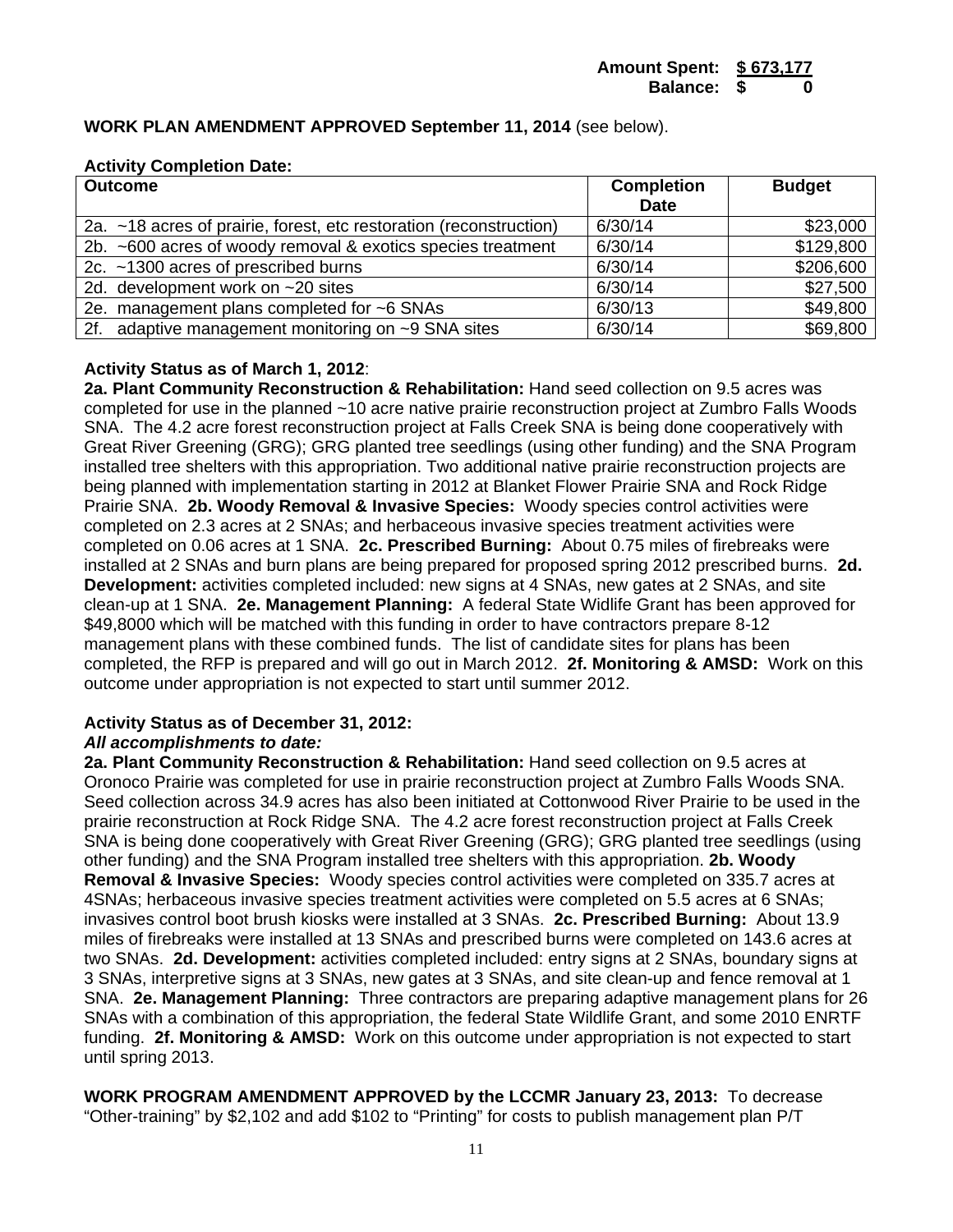contract RFP in State Register (as required by state purchasing policies) and to increase "Travel Expense in MN" by \$2,000 for fleet charges to operate equipment necessary for restoration, woody removal, prescribed burning, and development work.

#### **Activity Status as of March 15, 2013:**

#### *All accomplishments since July 2011 to date:*

**2a. Plant Community Reconstruction & Rehabilitation:** Hand seed collection on 9.5 acres at Oronoco Prairie was completed which has been seeded on 10 acres for a prairie reconstruction project at Zumbro Falls Woods SNA. Seed collection across 34.9 acres has also been initiated at Cottonwood River Prairie to be used in the prairie reconstruction at Rock Ridge SNA. The 4.2 acre forest reconstruction project at Falls Creek SNA is being done cooperatively with Great River Greening (GRG); GRG planted tree seedlings (using other funding) and the SNA Program installed tree shelters with this appropriation. **2b. Woody Removal & Invasive Species:** Woody species control activities were completed on 362.5 acres at 4 SNAs; herbaceous invasive species treatment activities were completed on 5.5 acres at 6 SNAs; invasives control boot brush kiosks were installed at 3 SNAs. **2c. Prescribed Burning:** About 14.4 miles of firebreaks were installed at 13 SNAs and prescribed burns were completed on 143.6 acres at two SNAs. **2d. Development:** activities completed included: entry signs at 2 SNAs, boundary signs at 3 SNAs, interpretive signs at 3 SNAs, new gates at 3 SNAs, and site clean-up and fence removal at 1 SNA. **2e. Management Planning:** Draft adaptive management plans for 26 SNAs are under review by SNA staff that were prepared by contractors with a combination of this appropriation, the federal State Wildlife Grant, and some 2010 ENRTF funding. **2f. Monitoring & AMSD:** Work on this outcome under appropriation is not expected to start until spring 2013.

**WORK PROGRAM AMENDMENT APPROVED BY LCCMR March 26, 2013:** To decrease "Service contracts" by \$15,000 and add \$3,000 to "Supplies" for materials necessary for restoration, invasives treatment, prescribed burning, and development work and to increase "Travel Expense in MN" by \$12,000 for fleet charges to operate equipment necessary for restoration, woody removal, prescribed burning, and development work.

# **Activity Status as of September 16, 2013:**

#### *All accomplishments since July 2011 to date:*

**2a. Plant Community Reconstruction & Rehabilitation:** Hand seed collection on 9.5 acres at Oronoco Prairie was completed which has been seeded on 5.68 acres (corrected acreage) for a prairie reconstruction project at Zumbro Falls Woods SNA. Seeding (using previously collected seed from on site) was completed on 8.76 acres as part of a rehabilitation of an existing degraded prairie at Oronoco (following tree removal using other funding). Seed collection across 34.9 acres completed at Cottonwood River Prairie and planted through broadcast seeding on 5.66 acres of prairie reconstruction at Rock Ridge SNA. The 4.2 acre forest reconstruction project at Falls Creek SNA is being done cooperatively with Great River Greening (GRG); GRG planted tree seedlings (using other funding) and the SNA Program installed tree shelters with this appropriation. **2b. Woody Removal & Invasive Species:** Woody species control activities were completed on 401.5 acres at 7 SNAs; herbaceous invasive species treatment activities were completed on 218.3 acres at 19 SNAs; invasives control boot brush kiosks were installed at 5 SNAs. **2c. Prescribed Burning:** About 14.7 miles of firebreaks were installed at 13 SNAs and prescribed burns were completed on 370.0 acres at 11 SNAs. Because of weather conditions and other factors significantly limiting burn completion, the target acreage for prescribed burning under this appropriation is being reduced from 1700 acres to about 1300 acres. **2d. Development:** activities completed included: entry signs at 3 SNAs, boundary signs at 3 SNAs, new gates at 5 SNAs, and site clean-up and fence removal/repair at 6 SNA; in total, to date, developmentrelated work has been done on 21 SNAs with this appropriation. In lieu of installing 2 interpretive signs through this appropriation the 5 invasive species boot brush kiosks were installed through this appropriation (see above) and 6 instead of 4 signs were installed through the 2010 ENRTF appropriation. **2e. Management Planning:** Adaptive management plans for 26 SNAs were completed – 1 done by SNA staff (paid completely with this appropriation) and 25 done by 3 contractors with a combination of this appropriation, the federal State Wildlife Grant (SWG), 2010 ENRTF funding and some general fund – as listed below – with significant staff time towards gathering information, directing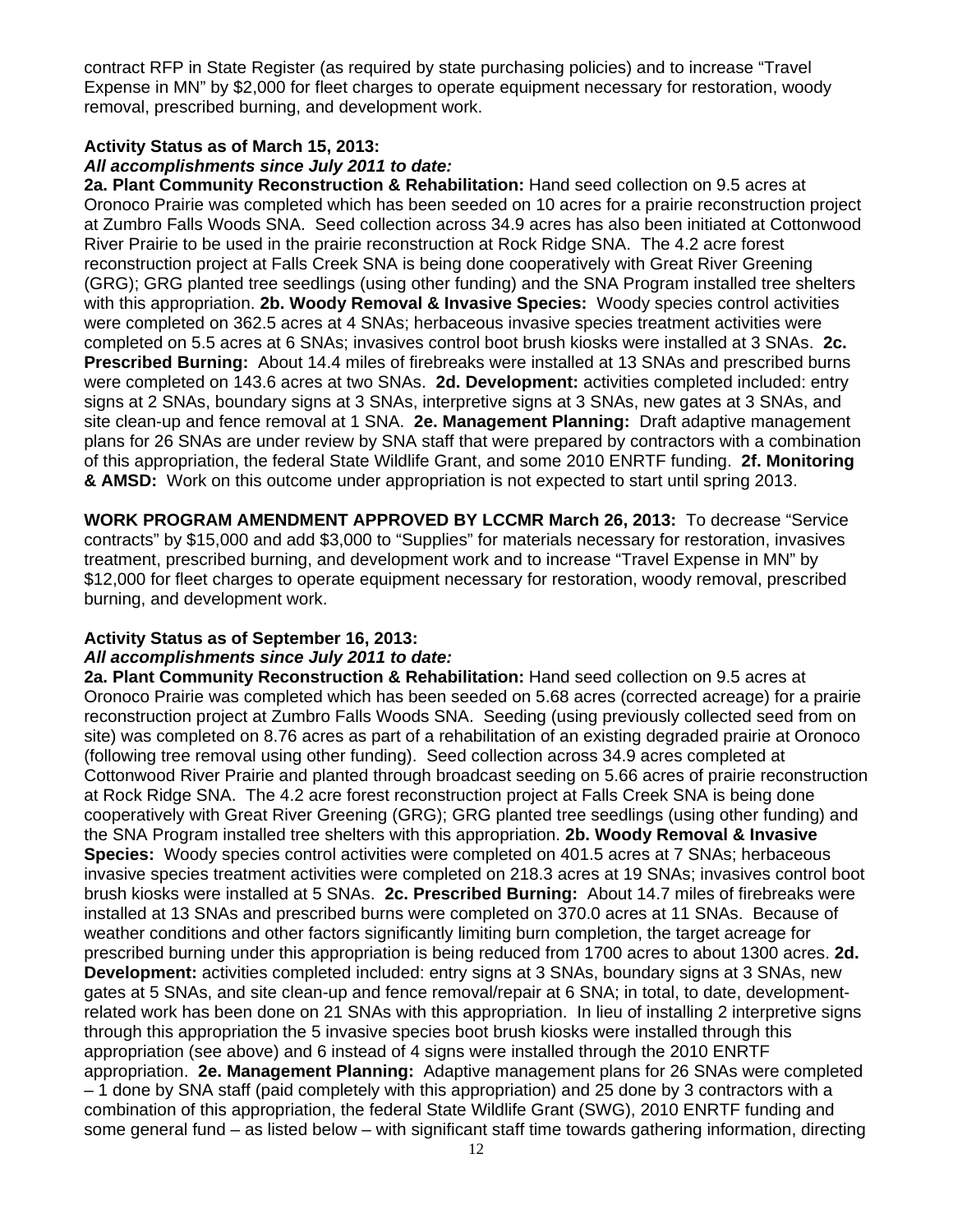contractors, and reviewing/revising these plans all funded through this appropriation. **2f. Monitoring & AMSD:** Native prairie plant community monitoring at targeted SNAs is being done in summer 2013 with this appropriation.

| <b>SNA Adaptive Management Plans</b> |         |                   |                   |         |                  |  |  |
|--------------------------------------|---------|-------------------|-------------------|---------|------------------|--|--|
| <b>Site Name</b>                     | SWG \$s | <b>ENRTF ML11</b> | <b>ENRTF ML10</b> | General | <b>Total \$s</b> |  |  |
| <b>Butternut Valley</b>              |         |                   |                   | 2,672   | 2,672            |  |  |
| <b>Chimney Rock</b>                  |         |                   | 2,127             |         | 2,127            |  |  |
| Clinton Falls Dw Trout Lily          |         |                   | 2,419             |         | 2,419            |  |  |
| <b>Eagle's Nest</b>                  |         | 1,486             | 1,186             |         | 2,672            |  |  |
| <b>Englund Ecotone</b>               |         | 1,692             | 1,120             |         | 2,812            |  |  |
| Felton Prairie-Bicentennial          | 3,976   |                   |                   |         | 3,976            |  |  |
| Felton Prairie-Assinaboia            | 2,048   |                   |                   |         | 2,048            |  |  |
| <b>Felton Prairie-Shrike</b>         | 2,038   |                   |                   |         | 2,038            |  |  |
| Gustafson's Camp                     | 2,790   |                   |                   |         | 2,790            |  |  |
| <b>Holthe Prairie</b>                | 3,425   |                   |                   |         | 3,425            |  |  |
| <b>Iona's Beach</b>                  |         | 2,820             |                   |         | 2,820            |  |  |
| Langhei Prairie                      |         | 2,124             |                   | 527     | 2,651            |  |  |
| Mille Lakes Moraine                  | 3,360   |                   |                   |         | 3,360            |  |  |
| <b>Morton Outcrops</b>               |         |                   | 2,810             |         | 2,810            |  |  |
| <b>Mound Prairie</b>                 | 2,774   |                   |                   |         | 2,774            |  |  |
| <b>Mound Spring Prairie</b>          | 3,325   |                   |                   |         | 3,325            |  |  |
| Myhr Creek Ridge                     |         |                   |                   | 2,790   | 2,790            |  |  |
| Pembina Trail-Crookston              | 2,810   |                   |                   |         | 2,810            |  |  |
| Pine & Curry Island                  | 2,900   |                   |                   |         | 2,900            |  |  |
| <b>Prairie Smoke Dunes</b>           | 4,125   |                   |                   |         | 4,125            |  |  |
| <b>Spring Creek Prairie</b>          | 2,511   |                   |                   |         | 2,511            |  |  |
| St Croix Savanna                     | 2,880   |                   |                   |         | 2,880            |  |  |
| <b>Twin Lakes</b>                    |         |                   | 2,677             |         | 2,677            |  |  |
| Wabu Woods                           |         |                   |                   | 3,028   | 3,028            |  |  |
| Wolsfeld Woods                       | 1,821   |                   |                   |         | 1,821            |  |  |
| <b>TOTAL</b>                         | 40,783  | 8,122             | 12,339            | 9,017   | 70,261           |  |  |

*Note: this is the total project costs; some invoices have not cleared the accounting system and are not in the totals expended.* 

**WORK PROGRAM AMENDMENT APPROVED by LCCMR September 24, 2013** to add Hastings Sand Coulee prairie restoration (reconstruction) project to this funding – to collect on site seed for a restoration project being implemented cooperatively with Friends of the Mississippi River (FMR).

**WORK PROGRAM AMENDMENT REQUEST APPROVED by LCCMR September 24, 2013: To move \$21,200 from Activity 1 to Activity 2** - \$20K from personnel to personnel and \$1.2 K from fleet/travel to fleet/travel – **and to move \$124,000 from Activity 3 to Activity 2** - \$103.8K from personnel to personnel, \$16.9K from contracts to fleet/travel, \$3.3K from printing to supplies. **Within Activity 2 to move** \$30.3K out of P/T contracts, \$53.7K out of service contracts into a combination of personnel, tools/supplies fleet/travel, and MNIT (formerly MIS) support staff and materials necessary for invasives treatment, prescribed burning, and development, for fleet charges to operate equipment necessary for woody removal, prescribed burning, and development work, and for ecological monitoring-related database development.

## **Activity Status as of March 1, 2014:**  *All accomplishments since July 2011 to date:*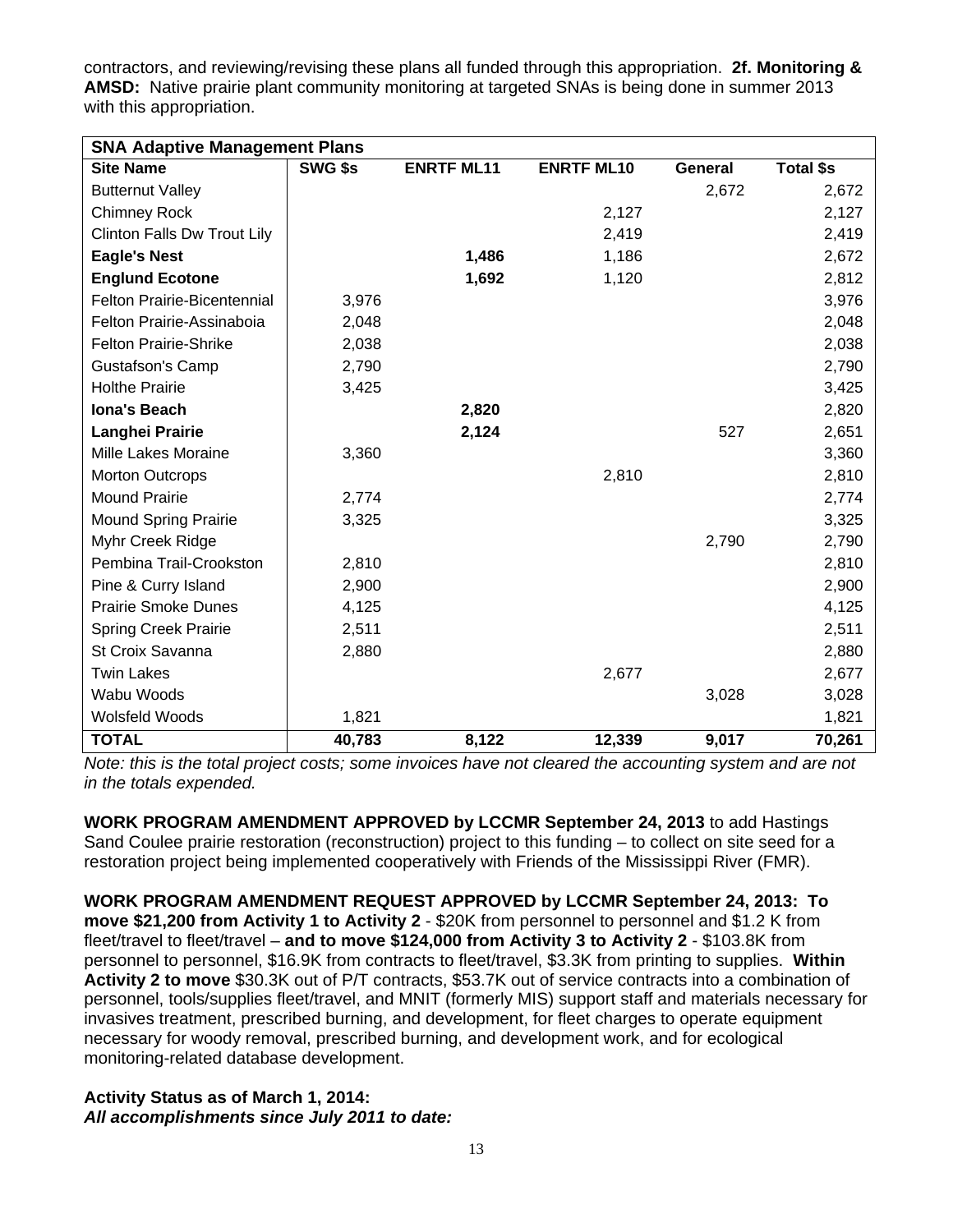**2a. Plant Community Reconstruction & Rehabilitation:** Hand seed collection on 9.5 acres at Oronoco Prairie was completed which has been seeded on 5.68 acres (corrected acreage) for a prairie reconstruction project at Zumbro Falls Woods SNA. Seeding (using previously collected seed from on site) was completed on 8.76 acres as part of a rehabilitation of an existing degraded prairie at Oronoco (following tree removal using other funding). Seed collection across 34.9 acres completed at Cottonwood River Prairie and planted through broadcast seeding on 5.66 acres of prairie reconstruction at Rock Ridge SNA. The 4.2 acre forest reconstruction project at Falls Creek SNA is being done cooperatively with Great River Greening (GRG); GRG planted tree seedlings (using other funding) and the SNA Program installed tree shelters with this appropriation. Seed was collected (by hand and machine) on 30.5 acres at Hastings Sand Coulee to be used in a prairie restoration to be done on site by Friends of the Mississippi River (FMR). **2b. Woody Removal & Invasive Species:** Woody species control activities were completed on 408.4 acres at 9 SNAs; herbaceous invasive species treatment activities were completed on 274.7 acres at 19 SNAs; invasives control boot brush kiosks were installed at 5 SNAs. **2c. Prescribed Burning:** About 26.4 miles of firebreaks were installed at 16 SNAs and prescribed burns were completed on 436.7 acres at 12 SNAs. Because of weather conditions and other factors significantly limiting burn completion, the target acreage for prescribed burning under this appropriation is being reduced from 1700 acres to about 1300 acres. **2d. Development:** activities completed included: entry signs at 3 SNAs, boundary signs at 5 SNAs, new gates at 7 SNAs, and site clean-up and fence installation/removal/repair at 6 SNA; in total, to date, development-related work has been done on 23 SNAs with this appropriation. In lieu of installing 2 interpretive signs through this appropriation the 5 invasive species boot brush kiosks were installed through this appropriation (see above) and 6 instead of 4 signs were installed through the 2010 ENRTF appropriation.

**2e. Management Planning:** Adaptive management plans for 26 SNAs were completed – 1 done by SNA staff (paid completely with this appropriation) and 25 done by 3 contractors with a combination of this appropriation, the federal State Wildlife Grant (SWG), 2010 ENRTF funding and some general fund – as listed above – with significant staff time towards gathering information, directing contractors, and reviewing/revising these plans all funded through this appropriation.

**2f. Monitoring & AMSD:** Native prairie plant community monitoring on 2 SNAs - Langhei Prairie SNA (Pope Co) and Prairie Coteau, SNA (Pipestone Co) - was completed in summer 2013 to provide native prairie long term status trend information for managed sites to inform management decisions – this is being done in conjunction with the Grassland Monitoring Team including the USFWS and The Nature Conservancy. Spring 2014 field work will focus on continuation of work begun with ML10 ENRTF SNA appropriation on surveying bees on targeted SNAs and snake telemetry at Kellogg-Weaver Dunes SNA.

**WORK PLAN AMENDMENT APPROVED April 7, 2014: Add up to \$1500 for equipment** for invasives species herbicide wicking equipment to pull behind a skid loader (see justification below) **and to move \$36,700 from Activity 1 to Activity 2** - to personnel. – this to help achieve prescribed burn targets. **Within Activity 2 to move** \$s into P/T contracts for snake monitoring-related contracts; move \$44..2 out of "other" into a combination of personnel, tools/supplies, and fleet/travel in order to support staff and materials necessary for invasives treatment, prescribed burning, development, and monitoring, for fleet charges to operate equipment necessary for woody removal, prescribed burning, and development work, and for ecological monitoring-related database development; this is possible because MNIT service level agreement for Phase 2 of AMSD has been postponed to future appropriations.

**Justification for Purchasing Herbicide Wicking Equipment**: Portions of some SNAs, particularly those along the Minnesota River, have become overgrown with brush to the near exclusion of all other species. The SNA Program has cut (and treated) the brush in many of these areas, but thick regrowth will quickly shade out any other vegetation. Consultation with others has determined that the most effective means to control this brush with the least non-target impact would be to wipe the herbicide glyphosate on the brush when and where there is sufficient vertical separation so there should be no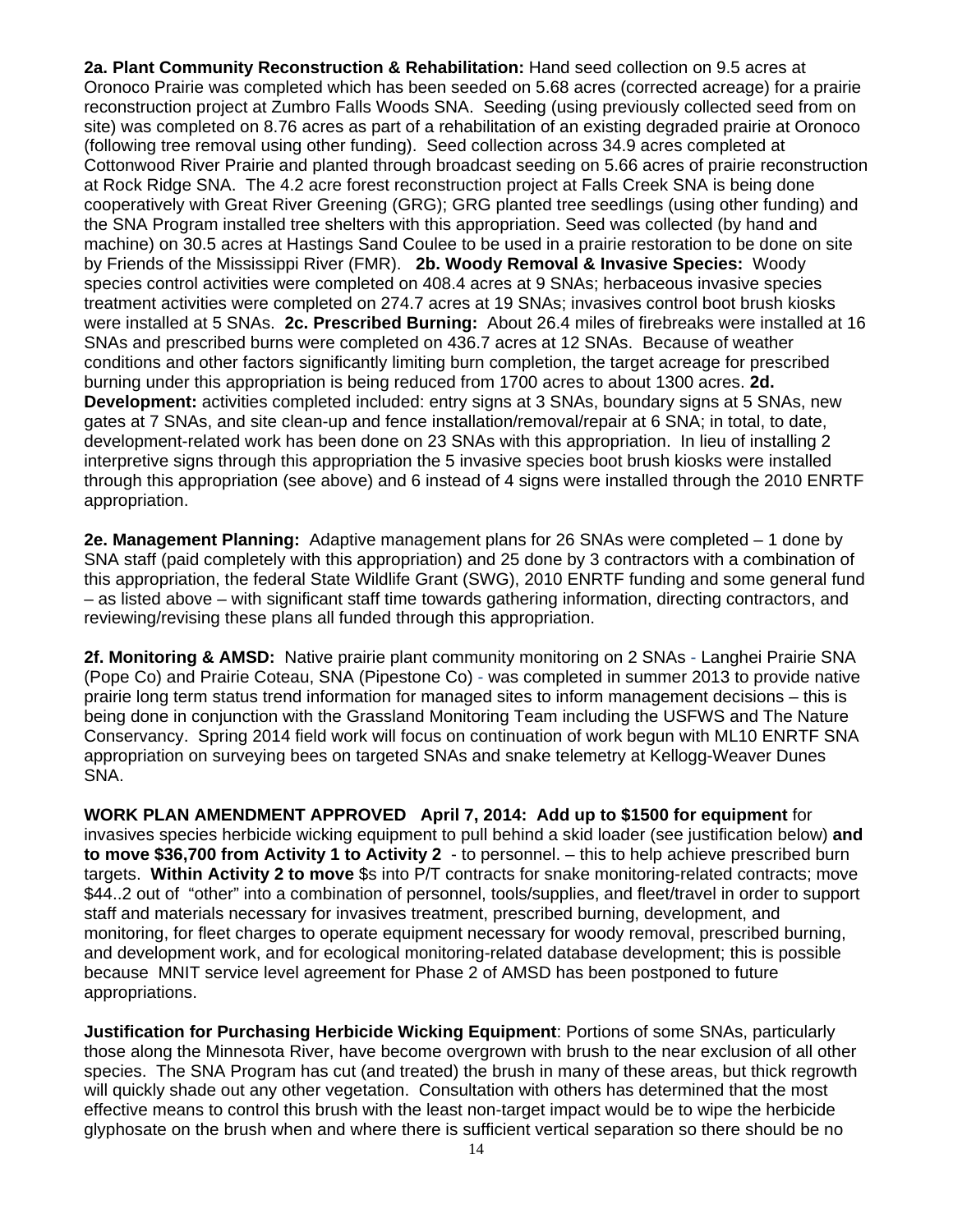impact to underlying vegetation. Such activities would also likely be occurring predominately early in the growing season while non-woody vegetation is short.

Alternatives considered include repeated mowing, fire, and cut/treat methods:

- Mowing The areas targeted are generally rocky and mowing and previously have caused significant damage to equipment. Since several years of mowing during the growing season would be required; mowing is essentially cost prohibitive and mowing would also likely prove to be less effective.
- Fire Fire will still be used as a management tool. However, many of these areas were so dominated by brush that they still will not carry a fire. Frequent fires are also increasingly discouraged due to impacts on fire sensitive species.
- Cut/Treat Most of these areas experienced a cut and stump treat practice. That practice cleared the larger shrubs, but now the re-sprouting is often several stems per square foot. Wiping of glyphosate on the top of the brushy regrowth once there is sufficient clearance between the regrowth and the non-target vegetation would likely result in much less collateral damage than the cumulative impact of the stump treatment alternative, plus a larger area could be treated with the same effort.

The SNA Program tried a limited pilot last year with a small homemade hand held wick that was wet with a hand sprayer. Efficacy was spotty. It appears that the wick was not kept sufficiently moist. It appears that where we the wick remained wet, excellent control of the brush was achieved with essentially no non-target impact. This year the SNA Program would like to accelerate and improve efforts. The equipment proposed is a fifteen foot wide version of the commercially available product to be pulled behind a skid loader that could be used to control dense regrowth in areas that are vehicle accessible.

## **Final Report Summary:**

**2a. Plant Community Reconstruction & Rehabilitation:** Native seed was collected on a total of about 75 acres, restoration was completed on 14.4 acres, and substantive restoration establishment work was done on 2 partner projects totaling 15.5 acres. Seed collected on 35.9 acres at Cottonwood River Prairie SNA was mostly used for the Rock Ridge Prairie SNA restoration (described below; but some also broadcast back at Cottonwood River SNA – not considered to be a "restoration" here for reporting purposes). Seed was collected at 9.46 acres at Oronoco Prairie SNA; this seed was originally intended for use in a restoration project initiated but not completed at the Zumbro Falls SNA. Seed collected on 30.3 acres at Hastings Sand Coulee SNA was used in a restoration project done by FMR (not "counted in restoration reported here**).** The 8.76 acre rehabilitation of an existing degraded prairie at Oronoco Prairie SNA (following tree removal using other funding) was completed (see attached Evaluation report). The 5.66 acre prairie reconstruction at Rock Ridge Prairie SNA was completed (see attached Evaluation report). The forest reconstruction projects of 11.3 acres at Franconia Bluffs SNA and 4.2 acres at Falls Creek SNA were done cooperatively with Great River Greening (GRG); GRG planted acorns and tree seedlings (using other funding) and the SNA Program has done the post planting care for projects with this appropriation (see attached Evaluation reports). **2b. Woody Removal & Invasive Species:** Woody species control activities were completed on 610.4 acres at 19 SNAs (including 19 projects done by CCM); herbaceous invasive species treatment activities were completed on 487.2 acres at 33 SNAs (including 8 projects done by CCM); invasives control boot brush kiosks were installed at 6 SNAs (including 1 projects done by CCM). This exceeds the target of 600 acres of invasive species treatment activities. **2c. Prescribed Burning:** About 35.8 miles of firebreaks were installed at 21 SNAs (including 3 projects done by CCM); and prescribed burns were completed on 1,189.5 acres at 25 SNAs (including 12 projects done by CCM);. Because of weather conditions and other factors significantly limiting burn completion, accomplishments fell slightly short of the target of about 1300 acres. **2d. Development:** activities completed included: entry signs at 10 SNAs (including 4 projects done by CCM); boundary signs at 13 SNAs (including 4 projects done by CCM); new gates at 8 SNAs, and site clean-up and fence installation/removal/repair at 7 SNAs (including 3 projects done by CCM); in total, to date, development-related work has been done on 35 SNAs with this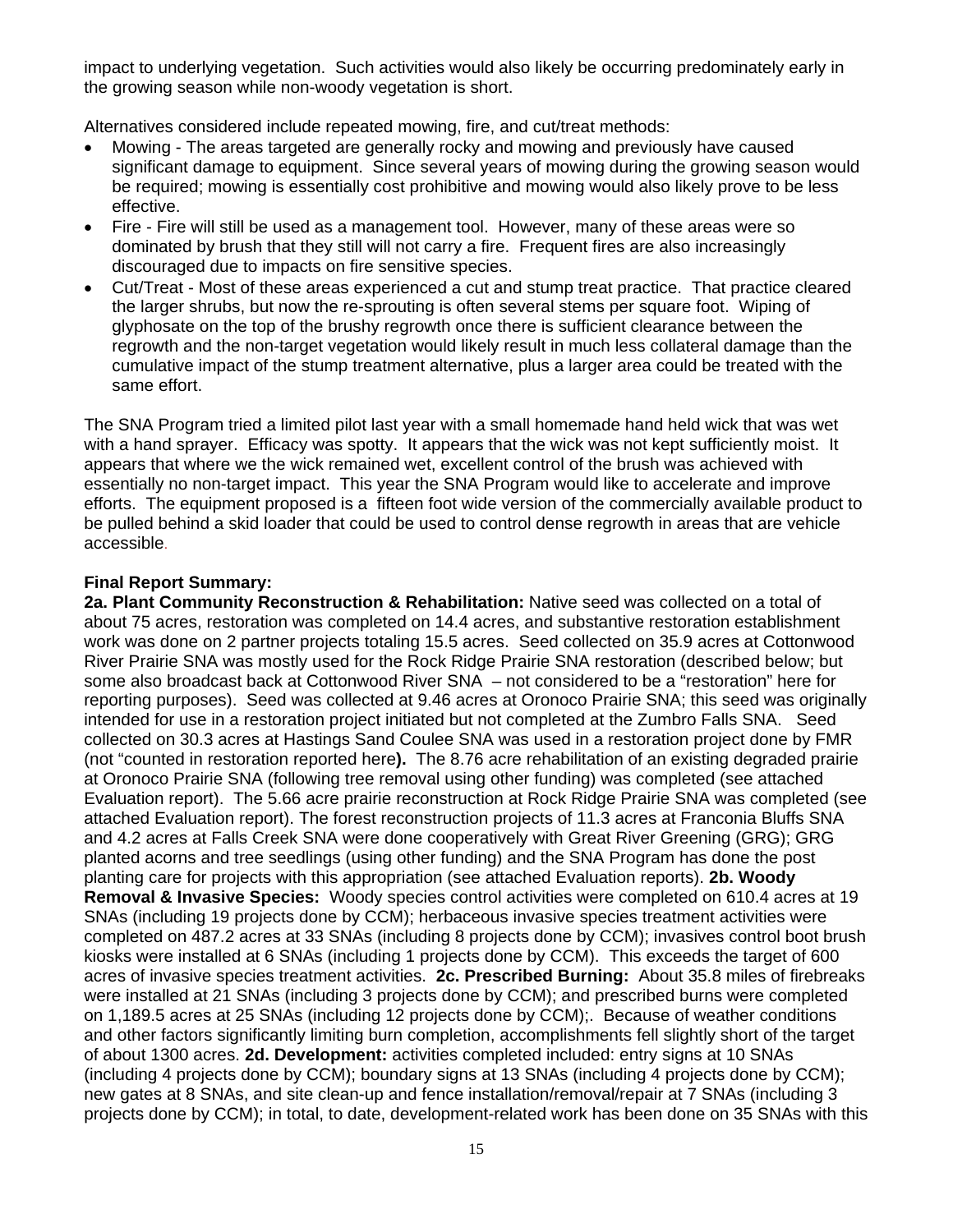appropriation. In lieu of installing 2 interpretive signs through this appropriation the 6 invasive species boot brush kiosks were installed through this appropriation (see above) and 6 instead of 4 signs were installed through the 2010 ENRTF appropriation.

**2e. Management Planning:** Adaptive management plans for 26 SNAs were completed – 1 done by SNA staff (paid completely with this appropriation) and 25 done by 3 contractors with a combination of this appropriation, the federal State Wildlife Grant (SWG), 2010 ENRTF funding and some general fund – as listed above – with significant staff time towards gathering information, directing contractors, and reviewing/revising these plans all funded through this appropriation.

## **2f. Monitoring:**

## **A. Pollinator Monitoring.**

- 1) Specimen Processing
	- a. ~600 specimens collected in 2014 at 10 SNAs in 8 counties identified to genus.
	- b. ~2500 specimens collected in 2013 at 4 SNAs in 3 counties identified and labeled to genus.
- 2) Results
	- a. The genera Lasioglossum, Agapostemon, and Augochlorella were the most abundant on the SNAs. These groups are ground-nesting species. Ceratina was also fairly abundant, and this group nests inside grass stems. Ceratina (the stem-nesters) were not found at Prairie Coteau or Rock Ridge Prairie (Figure 1).
	- b. Honey bees were not as abundant on SNAs in southwestern Minnesota visited in 2014 as they were on SNAs near the Twin Cities in late summer 2013. This could be a regional or a phenological difference. For example, collections in 2014 were earlier and may have preceded the return of commercial beekeepers.
	- c. Prairie Coteau SNA had one of the lower diversities at the genus level, but was the only site with a specimen of the rarely-captured Strepsiptera. Strepsiptera are parasites that live on bees or other insects.
	- d. Prairie Bush Clover SNA had the highest abundance of Nomada, which is a group of bees that invades the nest of other bees. Presence of these nest parasites might indicate that the bee populations at Prairie Bush Clover SNA are abundant enough to sustain the Nomada population.
	- e. These preliminary surveys informed the optimal methods for sampling pollinators. Sampling methodology and data results from these surveys will be utilized in the 2014- 2015 LCCMR project titled 006-A Wild Bee Surveys in Prairie-Grassland Habitats.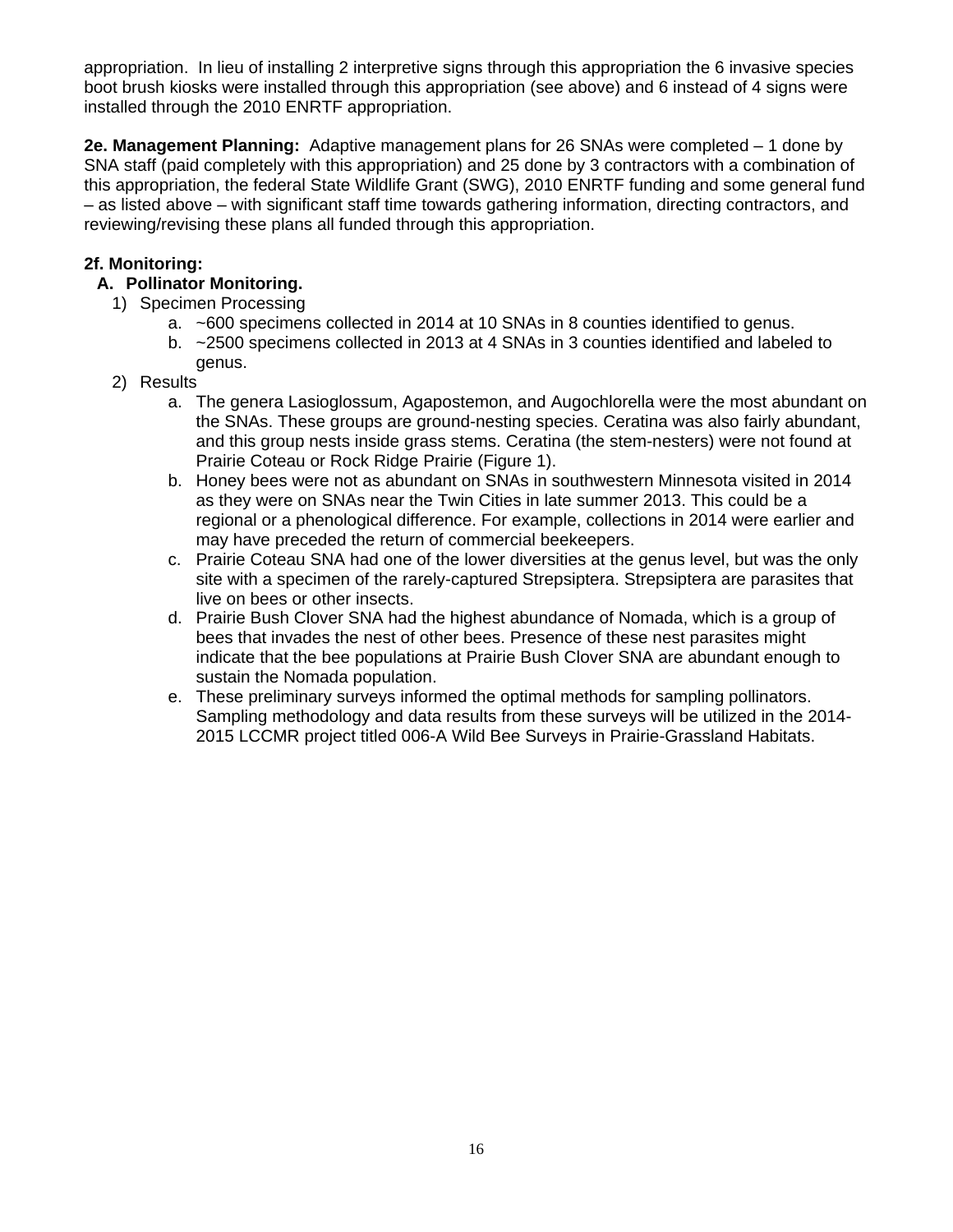# **Figure 1**





## **B. Snake Monitoring.**

- 1) Three female Bullsnakes, one male North American Racer, and one female Plains Hog-nosed Snake are being tracked via VHF radio telemetry during the 2014 field season at Kellogg-Weaver Dunes SNA (Wabasha Co) primarily accomplished through this appropriation. Three of the bullsnakes tracked in 2013 did not survive to the summer of 2014. As a result, the North American Racer and Plains Hog-nosed Snake were added in 2014.
- 2) Results
	- a. This study continues to provide valuable information on several snake species considered species in greatest conservation need, including habitat use, nesting sites, and overwintering sites.
	- b. Prolonged nontraditional habitat use in marshland habitat was repeated by an individual Bullsnake that utilized this habitat last season.
	- c. Important patterns of movement and summer habitat usage are beginning to emerge in Bullsnakes tracked from last season into this season.
	- d. A greater number of North American Racers were documented this season compared to last season, and adult Plains Hog-nosed Snakes were documented this season compared to none documented last season.
	- e. These results will help inform managers on maintaining habitat for these vulnerable snake species.

#### **C. Native Prairie Monitoring.**

- 1) Native prairie plant community monitoring on 2 SNAs Langhei Prairie (Pope Co) and Prairie Coteau (Pipestone Co) in summer 2013.
- 2) Results
	- a. Monitoring provided native prairie long term status trend information for managed sites to inform management decisions – this is being done in conjunction with the Grassland Monitoring Team including the USFWS and The Nature Conservancy.

**WORK PLAN AMENDMENT APPROVED September 11, 2014**:**: Removed line for equipment** (this turned out to be simpler and less expensive and was purchased as "supplies"), **move \$4,771 from Activity 1 to Activity 2** to help achieve prescribed burn targets, **and to move a gross amount of \$606 from Activity 3 to Activity 2** (this also includes moving \$5,243 of personnel from Activity 3 to Activity 2 and moving \$3,392 in supplies and \$1073 in travel from Activity 2 to Activity 3) to help achieve prescribed burn targets. **Within Activity 2** decrease professional contracts by \$4,400 because pollinator-related adaptive management monitoring was done by DNR staff instead of contracts;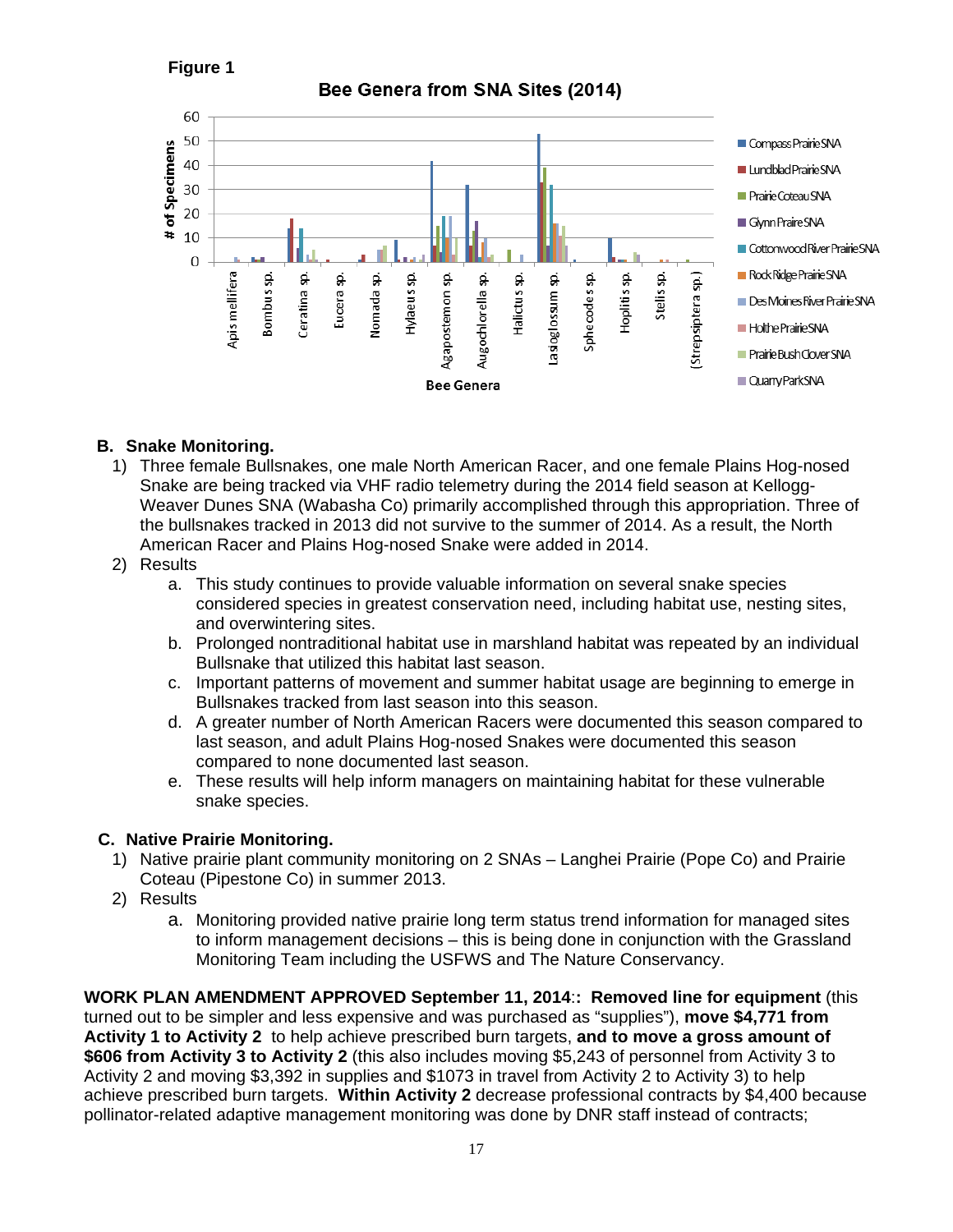decrease tools/supplies, travel, and "other" budget to what was actually needed to complete work; and increase budget for personnel and CCM contracts in order to achieve prescribed burn targets

# **ACTIVITY 3: Citizen-Student Engagement in Natural Areas**

#### **Description:**

A new naturalist-led, local partnership-based initiative will engage residents, students, and other interested people in ecological recreation and education activities on SNAs. This includes recruiting and assisting a network of 80+ SNA volunteer site stewards; co-sponsoring and coordinating 40+ volunteer site restoration and management work days and ecological recreation-educational events (guided nature hikes, birding visits, botanizing, citizen-science activities, etc) aimed at building longlasting and action-based conservation ethics in the community. New region-based part-time SNA naturalist positions would be established to cultivate and facilitate locally-led citizen-student based activities on SNAs. Work includes: integrating site steward information and volunteer project tracking into the Adaptive Management Spatial Database (AMSD), developing and disseminating a site steward's kit and electronic newsletter, producing and disseminating (primarily through the web) a map of SNAs featuring activities people can do on SNAs, enhancing SNA visitor information on the web, and developing and launching a web-based tool for SNA stewards and visitors to report and share observations (e.g. bird sightings and phenology observations).

#### **Summary Budget Information for Activity 3: ENRTF Budget: \$ 287,194**

**Amount Spent: \$ 287,030** 

**Balance: \$ 164** 

#### **WORK PLAN AMENDMENT APPROVED September 11, 2014** (see below).

#### **Activity Completion Date:**

| <b>Outcome</b>                                                 | <b>Completion</b><br><b>Date</b> | <b>Budget</b> |
|----------------------------------------------------------------|----------------------------------|---------------|
| 3a. SNA use information & observation reporting tool           | 6/30/14                          | \$55,800      |
| 3b. 40+ volunteer events                                       | 12/31/13                         | \$150,000     |
| 3c. network of 80+ volunteer site stewards & database tracking | 12/31/13                         | \$194,200     |

#### **Activity Status as of March 1, 2012**:

**3a. User Information & Reporting Tool.** Progress made towards improving information targeted to SNA users on the DNR webpage includes: posting a downloadable (pdf) version of SNA brochure; design of a new format for each SNA's page on the web (in the process of being implemented); development of a new GIS parking layer for all SNAs which will be part of a new interactive SNA site map feature; scanning over 5000 slide transparencies and starting to incorporate many of the images in each SNA's page on the web. A test series of SNA site business card-sized "pocket cards" were distributed throughout the State Fair and subsequently at the DNR Info Center; final designs of the pocket cards and comparable site steward cards (both incorporating a QR code through which a smart phone with camera can directly connect to the SNA web) are being developed. Under development is a e-newsletter and e-communications products for volunteers and site stewards. Also, technologies are being examined to be used for SNA visitors to upload their own SNA wildflower/seasonal photos and other observations.

**3b. Events.** The SNA volunteer event webpage was redone with increased listings of volunteer opportunities. To date, 16 events have been held with about 300 participants (made possible all or in part with this appropriation). These events included: several nature/bird watching hike/ski outings; a skit presented twice at the Minnesota State Fair; site clean-up or other volunteer work days; and presentations to groups such as 4H, nature photographers, and local naturalists. Plans are underway for many contractor or staff naturalist led events during the growing season and for part-time DNR State Parks naturalists to also have SNA public engagement/site steward recruitment duties.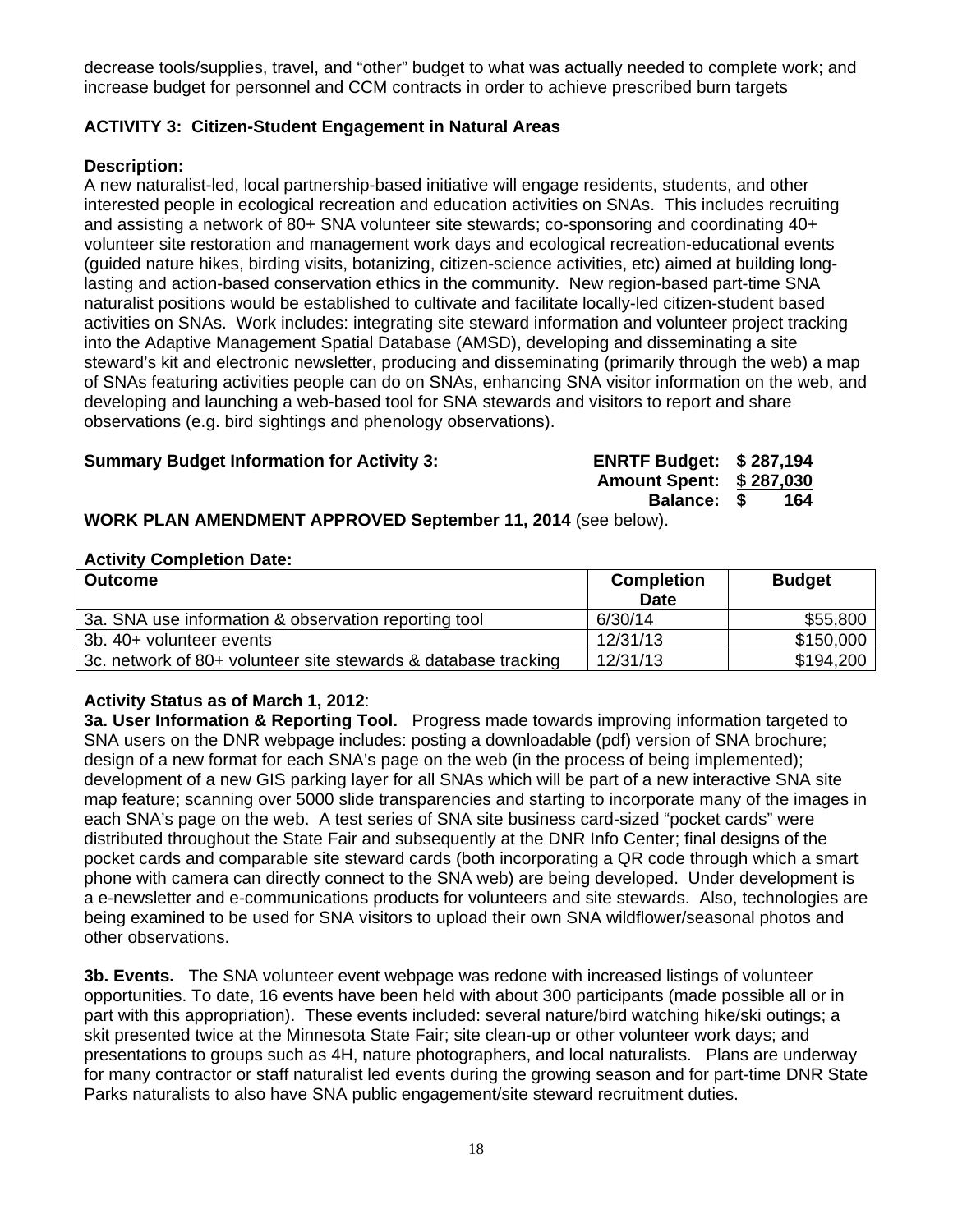**3c. Site Stewards.** A new site steward suite of pages on the DNR SNA website has been created (along with new internal procedures for steward enrollment) and has used to date to enroll three new site stewards. To date, contacts were also made with 21 past site stewards, sites visits conducted with some, and 15 have renewed their involvement. Site steward recruitment has been done through the ENRTF facebook and twitter sites, some of the events (above), and to local environmental learning centers and tribal organizations.

#### **Activity Status as of January 15, 2012:**

**3a. User Information & Reporting Tool.** In addition, to accomplishments listed in the last update, the following has been accomplished. 1) **Statewide Map.** A statewide color map locating all SNAs (with directions to all sites and ENRTF acknowledgement on the back) has been designed, 2500 copies printed, and distribution initiated. The initial proposal to include SNA activity information on the map was changed to locational information instead due to space limits and decision that activity information is kept more up-to-date on the web. 2) **Newsletter.** A quarterly electronic *Nature Notes* newsletter was designed; arrangements made to distribute it to list maintained through govdelivery – with 750 current subscribers (a broader audience than the audience of site stewards initially proposed); 4 issues epublished to date; and emphasis/approach is for each issue to be brief stories with photos and hot links, typically including one site steward observation notes (telling story of site), highlight one SNA site per issue, one feature article per issue e.g. human interest or story they are telling. 3) **Pocket Cards.** A second printing of 7500 "pocket cards" was done and nearly all copies have been distributed. 4) **Website.** the new SNA website is fully operational with interactive maps, updates to each SNA site page (including slide show, interactive locational map, recreation use/visitor notes, and donor recognition) and additions of pages for new SNAs; data from Google analytics has demonstrated that SNA media coverage has led to significant spikes in SNA webpage usage particularly from new visitors; additional upgrades to other pages are in development. 5) **Powerpoints.** Several canned or custom powerpoint presentations have been developed (some with audio, some emphasizing what visitors or volunteers can do at SNAs), presented, and delivered to various audiences for their use and dissemination – this includes Master Naturalists and DNR State Park Naturalists

**3b. Events.** To date, 114 events have been held with more than 1000 participants (made possible all or in part with this appropriation) – CY11 (July-Dec) 20 events, CY12 27 events, and CY13 to date (July-Dec) 27 events. Most events were promoted on the DNR website and many through local media or partner groups. These events included: many nature/bird watching hike/ski-snowshoe outings; site clean-up or other volunteer work days; and presentations to groups such as 4H, nature photographers, and master naturalists. **SNA Naturalists.** Three SNA-State Parks naturalist positions were created and filled with the SNA portions of their positions paid through this appropriation. Two new seasonal SNA-State Parks naturalists in DNR's northwest region worked from mid-June through November 2012: one based at Lake Bronson State Park assigned to SNAs in Kittson and Roseau Counties and one based at Buffalo River State Park assigned to SNAs in Clay and Norman Counties. A third new SNA-State Parks naturalist in DNR's central region who began in October 2012 is based at Great River Bluffs State Park and is assigned to SNAs in Winona, Houston, and Fillmore Counties. The SNA Naturalists have brought significant professionalism to the development and implementation of SNA site-specific interpretive programs, activities, and materials. Interpretive field trips developed and hosted by naturalists include: a series bringing homeschool groups to various SNAs to study prairie soils, seeds, and animals; a senior boat trip to Pine and Curry Island SNA in Lake of the Woods; and a full moon hike and a couple insect-oriented events which included local college students. Before seasonal layoff, one of the naturalists put together a substantial amount of materials to jumpstart the 2013 season, including a script for a podcast tour featuring 4 SNAs.

**3c. Site Stewards.** To date, 95 site stewards (i.e. stewards for 95 SNAs) have been secured, including refilling some positions where stewards resigned – this exceeds the proposed target of 80 stewards, with additional volunteers continuing to apply to be new stewards. Procedures for enrolling volunteer site stewards have been refined, including a typical welcome packet of information. Stewards are electronically submitting regular reports on the SNA monitoring visits and some stewards are hosting events and volunteer workdays (included above). A holiday thank you card was personalized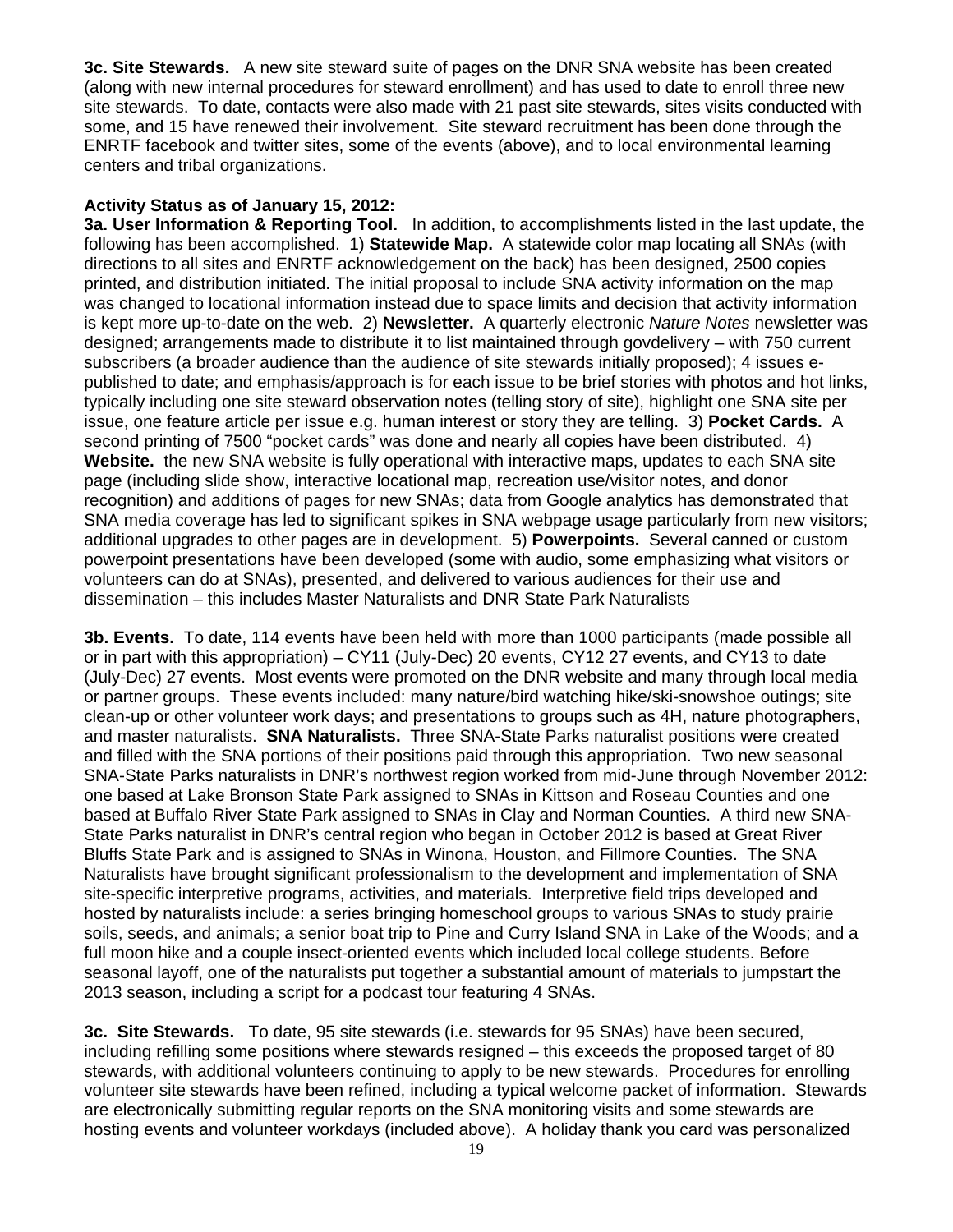and sent to each steward. A steward recognition event and SNA hike was held on January 12<sup>th</sup>; this included providing stewards with safety gear, information, etc. In addition, to "regular" duties, one steward is volunteering to update the taxonomy (i.e. naming conventions) for all SNA plant lists.

## **Activity Status as of March 15, 2013:**

**3a. User Information & Reporting Tool**. *For Result 3a the following accomplishments are additions to those listed in the previous updates* 1) **Statewide Map.** CORRECTION to above: 5000 copies statewide color map locating all SNAs were printed and distribution initiated. 2) **Newsletter.** The 5<sup>th</sup> issue of the quarterly electronic *Nature Notes* newsletter was just distributed to 1420 current subscribers.

**3b. Events** *(with changes since December 2012 underlined)***.** To date, about 120 events have been held with more than 1000 participants (made possible all or in part with this appropriation) – CY13 to date (Jan-mid-March) 4 events.

**3c. Site Stewards.** To date, 95 site stewards (i.e. stewards for 95 SNAs) have been secured, including refilling some positions where stewards resigned – this exceeds the proposed target of 80 stewards, with additional volunteers continuing to apply to be new stewards. Safety vests are being distributed to site stewards.

#### **Activity Status as of September 16, 2013:**

**3a. User Information & Reporting Tool**. *For Result 3a the following accomplishments are additions to those listed in the previous updates* 1) **Pocket Cards.** Twelve new pocket cards where produced for distribution at the State Fair (500 each, 6,000 pieces total). 2) **Newsletter.** The 6<sup>th</sup> issue of the quarterly electronic *Nature Notes* newsletter was distributed in June to 1,793 current subscribers. 3) **SNA Website.** The "Visiting SNAs" and "How Can You Help" webpages were redesigned and the 1<sup>st</sup> 16 detailed SNA site maps were added to their site webpages. 4) SNA Site Factsheets. Two-side handouts have been created for 9 SNAs each including a site descriptions and map; these have been distributed at dedications, events and tours. Work under this appropriation is going to focus on if/how a web or social-media-based SNA user observation tool (e.g. spring flowers) would be implemented.

**3b. Events.** To date, about 170 events have been held with more than 1600 participants (made possible all or in part with this appropriation) – CY13 to date (Jan-Sept) 56 events. Events that stand out are: Introduction to Digital Photography at Mound Prairie, Tour of Management Activities at Gneiss Outcrops, Full Moon Hike at Blanket Flower Prairie, and site steward led hikes at Grey Cloud Dunes (monthly June-October).

**3c. Site Stewards.** To date, 109 volunteer site stewards (i.e. stewards for 109 SNAs) have been secured, including refilling some positions where stewards resigned – this exceeds the proposed target of 80 stewards, with additional volunteers continuing to apply to be new stewards. In addition to their SNA event duties, the roles of 2 SNA-State Parks Naturalists have expanded their roles this year to include site steward mentoring. The Program is developing standards for PPE and training. Steward highlights include: fence removal at Cherry Grove Blind Valley, assistance with Festival of Birds at Greenwater Lake, invasive buckthorn removal at Clinton Falls Dwarf Trout Lily, and kitten-tails (threatened species) inventory at River Terrace Prairie.

**WORK PROGRAM AMENDMENT REQUEST APPROVED by LCCMR September 24, 2013: To move \$124,000 from Activity 3 to Activity 2** - \$103.8K from personnel to personnel, \$16.9K from contracts to fleet/travel, \$3.3K from printing to supplies. These changes are possible due achievement of Activity 3 deliverables with less funding than anticipated and with transitioning additional Activity 3 type work from this appropriation to the ENRTF 2013 appropriation. **Within Activity 3 to move** \$200 from printing to supplies (note that printing of the SNA map ended up as a "supplies" charge rather than a "printing" charge.)

# **Activity Status as of March 1, 2014:**

**3a. User Information & Reporting Tool**. *For Result 3a the following accomplishments are additions to those listed in the previous updates* 1) **Newsletter.** The 7th and 8th issues of the quarterly electronic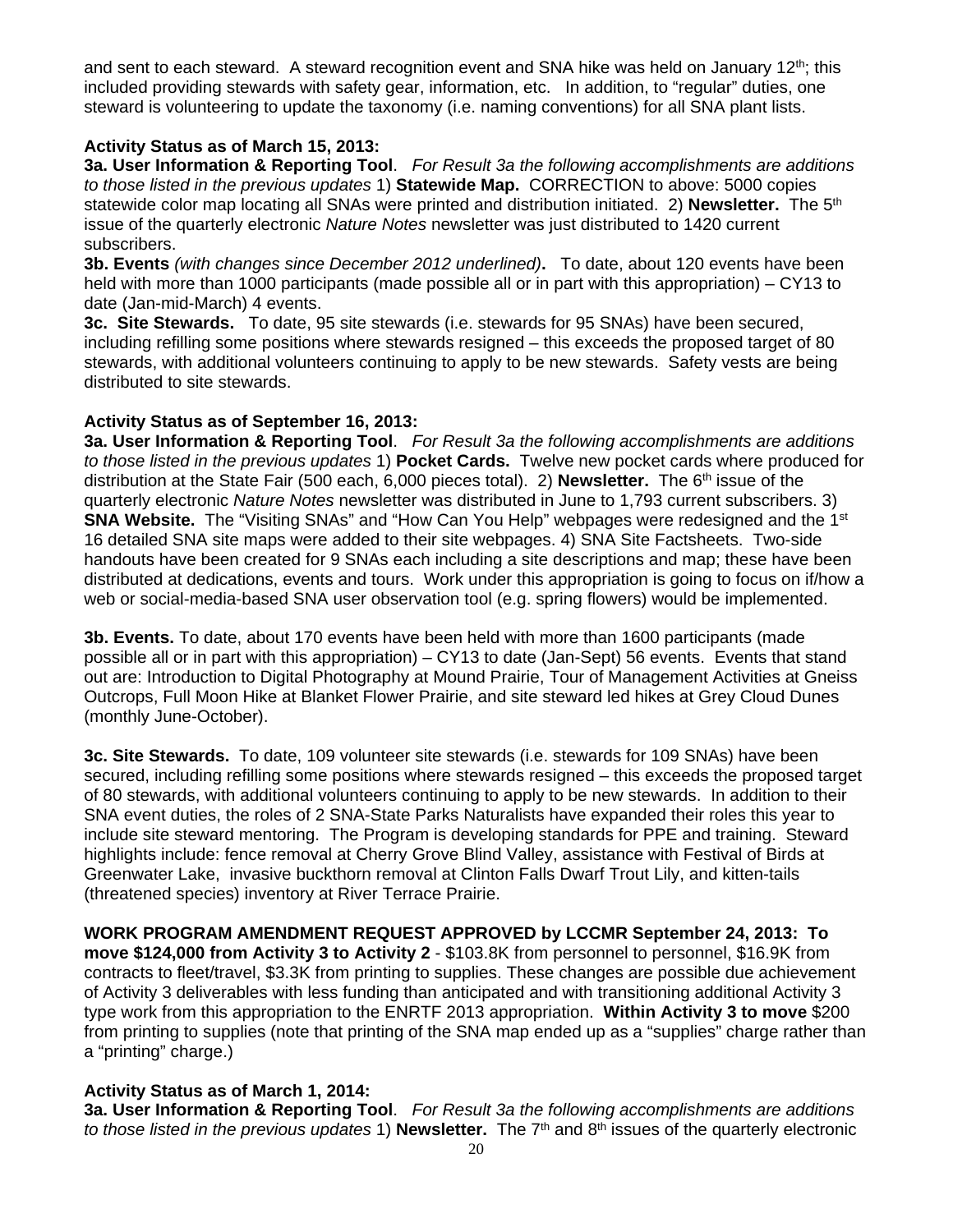*Nature Notes* newsletter were distributed to 2132 subscribers. 2) **SNA Website.** New detailed maps were developed and posted for 10 SNAs. Work under this appropriation helped initiate the SNA Facebook page which was launched using the ML12 ENRTF appropriation. Development of an SNA user observation webtool will not be done through this appropriation.

**3b. Events.** To date, about 30 events have been held with about 820 participants (made possible all or in part with this appropriation). Events include: a Hill's Thistle Survey at Blanket Flower Prairie SNA, Showshoe and Ski Outing at Sand Lake Peatland SNA, a Peregrine Falcon Program at King and Queen's Bluff SNA.

**3c. Site Stewards.** To date, 116 volunteer site stewards (i.e. stewards for 109 SNAs) have been secured, including refilling some positions where stewards resigned – this exceeds the proposed target of 80 stewards, with additional volunteers continuing to apply to be new stewards. In addition to their SNA event duties, the roles of 2 SNA-State Parks Naturalists have expanded their roles this year to include site steward mentoring. The Program is developing standards for PPE and training. Steward highlights include: the first ever steward led volunteer project at Helen Allison Savanna SNA and a steward GPS'd the boundaries of Kettle River SNA.

**WORK PLAN AMENDMENT APPROVED April 7, 2014: To move \$11,800 from Activity 1 back to Activity 3 and within Activity 3 to move** \$12,000 from "other" to a combination of personnel, contracts, supplies, and printing largely because SNA personnel did the website/web development work initially expected to be done by MNIT. The increase of funding for printing is to contribute towards printing a poster on Northshore SNAs that is being funded in part by federal Coastal Zone Management funds.

#### **Final Report Summary:**

#### **3a. User Information/Communications.**

**1) Electronic Communications.** a) **Website.** The nearly new SNA website was developed through this appropriation with interactive maps, updates to each SNA site page (including slide show, interactive locational map, recreation use/visitor notes, and donor recognition) and additions of pages for new SNAs; data from Google analytics has demonstrated that SNA media coverage has led to significant spikes in SNA webpage usage particularly from new visitors. The "Visiting SNAs" and "How Can You Help" webpages were redesigned and the 1<sup>st</sup> 16 detailed SNA site maps were added to their site webpages. Part of the upgrades were made possible by scanning over 5000 slide transparencies from a professional photographer and contracting to have additional photographs of taken of SNA . The website also includes a downloadable (pdf) version of SNA brochure. b) **Newsletter.** A quarterly electronic *Nature Notes* newsletter was designed; 8 issues were developed through this appropriation and distributed through govdelivery – with 2612 current subscribers. c) **Powerpoints.** Several canned or custom powerpoint presentations have been developed (some with audio, some emphasizing what visitors or volunteers can do at SNAs), presented, and delivered to various audiences for their use and dissemination – this includes Master Naturalists and DNR State Park Naturalists.

**2) Print Communications.** a) **Statewide Map.** A statewide color map locating all SNAs (with directions to all sites and ENRTF acknowledgement on the back) was designed, 5000 copies printed, and distributed (leading to an update and reprinting in July 2014 with ML13 appropriation). b) **Pocket Cards.** These business card-size cards each featuring 1 SNA (and incorporating a QR code through which a smart phone with camera can directly connect to the SNA web) have been printed and almost all distributed through the State Fair, DNR Info Center, and many DNR events: 1<sup>st</sup> printing 12 SNAs  $(-100 \text{ each}, -1200 \text{ pieces total})$ ;  $2^{\text{nd}}$  printing of 12 SNAs (~625 each, 7500 pieces total); and 3<sup>rd</sup> printing highlighting 8 North Shore SNAs (500 each, 4,000 pieces total). c) **SNA Site Factsheets**. Two-side handouts have been created for more than 9 SNAs each including a site descriptions and map; these have been distributed at dedications, events and tours. d) **North Shore Guide**. A color poster-booklet on "The Ten Best Places of the North Shore: A Visitor's Guide to North Shore Scientific and Natural Areas" was printed and distributed through a combination of this appropriation and federal Coastal Zone Management funding.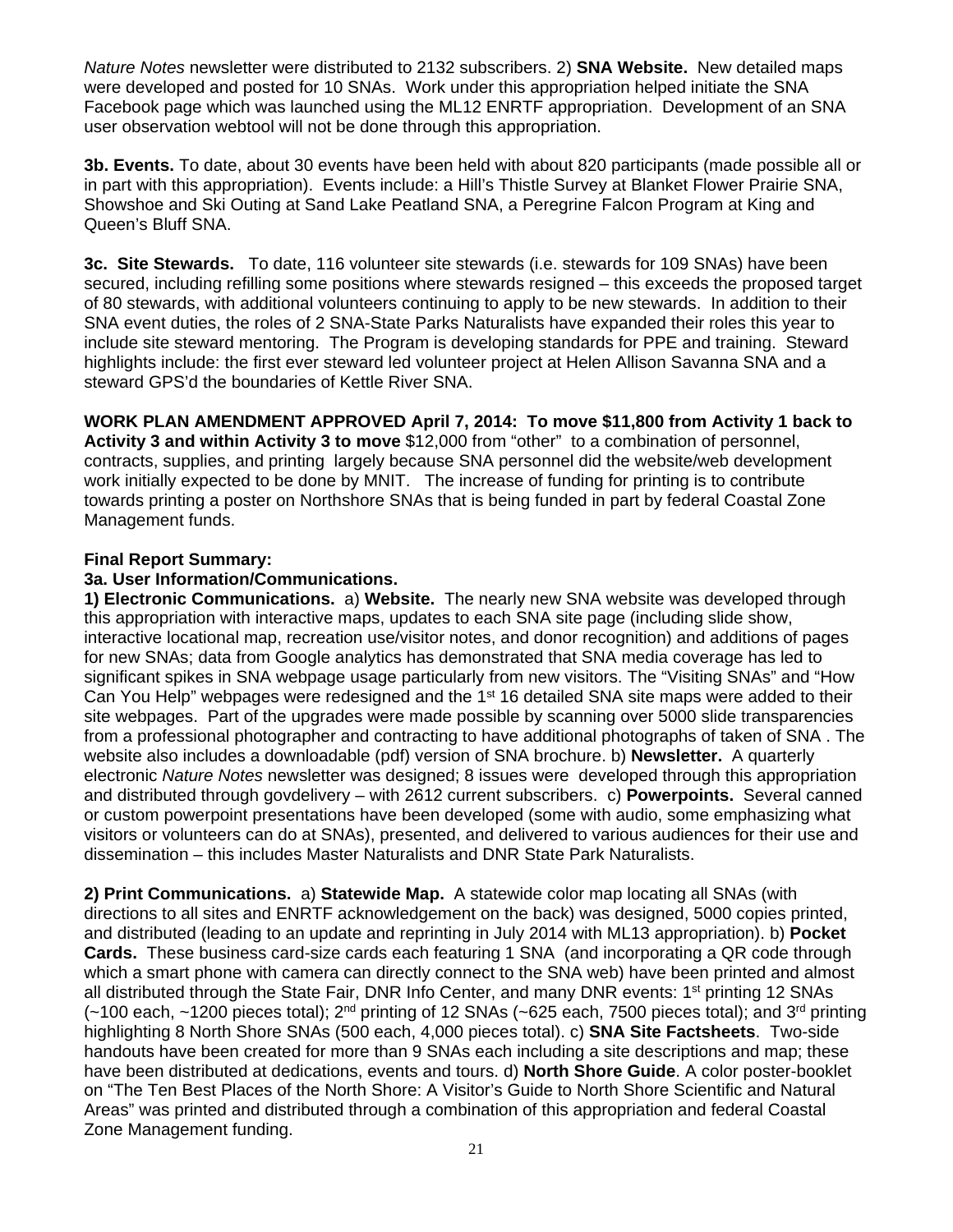**3b. Events.** About 188 SNA educational and stewardship events were held with 2745 participants (made possible all or in part with this appropriation). Events include: Hill's Thistle Survey at Blanket Flower Prairie SNA, Showshoe and Ski Outing at Sand Lake Peatland SNA, a Peregrine Falcon Program at King and Queen's Bluff SNA. Events have been done through joint SNA- State Parks naturalists, SNA staff, contractors, Master Naturalists and other volunteers.

**3c. Site Stewards.** Through this appropriation, a network of 124 volunteer site stewards (i.e. stewards for 124 SNAs or 78% of SNAs) have been secured, including refilling some positions where stewards resigned – this exceeds the proposed target of 80 stewards, with additional volunteers continuing to apply to be new stewards. The Program developed standards for safety equipmentsupplies (including personal protective equipment) and training. Also,a one-day training was provided for for stewards on a variety of topics including rare species, native plant communities, and invasives. Steward highlights include: conducted survey for Louisiana waterthrush at Kettle River, removal of invasive garlic mustard at Pine Bend Bluffs, trail inspection to note needed repairs at Wolsfeld Woods SNA, observing osprey regularly on Whitney Island, the first ever steward led volunteer project at Helen Allison Savanna SNA, and GPS'ing the boundaries of Kettle River SNA.

**WORK PLAN AMENDMENT APPROVED September 11, 2014: Moved a gross amount of \$606 from Activity 3 to Activity 2** (this also includes moving \$5,243 of personnel from Activity 3 to Activity 2 and moving \$3,392 in supplies and \$1073 in travel from Activity 2 to Activity 3) to help achieve outreach activities **and within Activity** 3 (in conjunction with switches with Activity 2 \$s) decrease personnel and "other"; increase printing because of higher costs for the Northshore poster; increase supplies for safety supplies for site stewards; and increase travel for outreach activities.

# **V. DISSEMINATION:**

**Description:** Dissemination will primarily be achieved through the SNA webpage on the DNR website: http://www.dnr.state.mn.us/snas/index.html . All volunteer events will be listed at the webpage and SNA visitors and site stewards will be able to report and share observations (e.g. bird sightings and phenology observations) via a new web-based tool. The updated SNA Long Range Plan and new SNA map (featuring activities people can do at SNAs) will be posted on the webpage. A limited number of printed copies of the plan will be available upon request through the webpage and DNR Information Center. The new map will be distributed through the DNR Information Center, at DNR region and area offices and state parks, at the State Fair, and through SNA event co-sponsors – with primary emphasis on facilities/organizations that are near SNAs and are cooperating on sponsoring SNA events. The SNA naturalists are expected to make presentations and lead field trips at SNAs and/or to promote involvement in SNAs. The site steward kits and e-newsletter will be disseminated to officially recognized site stewards.

**Status as of March 1, 2012**: Public information and involvement events are discussed above. Site steward information, enrollment, and steward kit information is available at http://www.dnr.state.mn.us/sna/stewards/index.html and to date has been promoted on the ENRTF facebook and twitter. A newly updated volunteer page, with the addition of a volunteer events calendar can be found at http://www.dnr.state.mn.us/volunteering/sna/index.html. The DNR informational brochure is downloadable at: http://files.dnr.state.mn.us/eco/sna/brochure\_sna.pdf.

**Status as of January 15, 2012:** Public information and involvement events are discussed above and web-links continue as in March 2012 update. A statewide color map locating all SNAs (with directions to all sites and ENRTF acknowledgement on the back) has been designed, 2500 copies printed, and distribution initiated. Four issues of the quarterly electronic *Nature Notes* newsletter were emailed through govdelivery – with 750 current subscribers (see further description above). Naturalist-led events are being held (as discussed above) and being publicized locally such as through posters and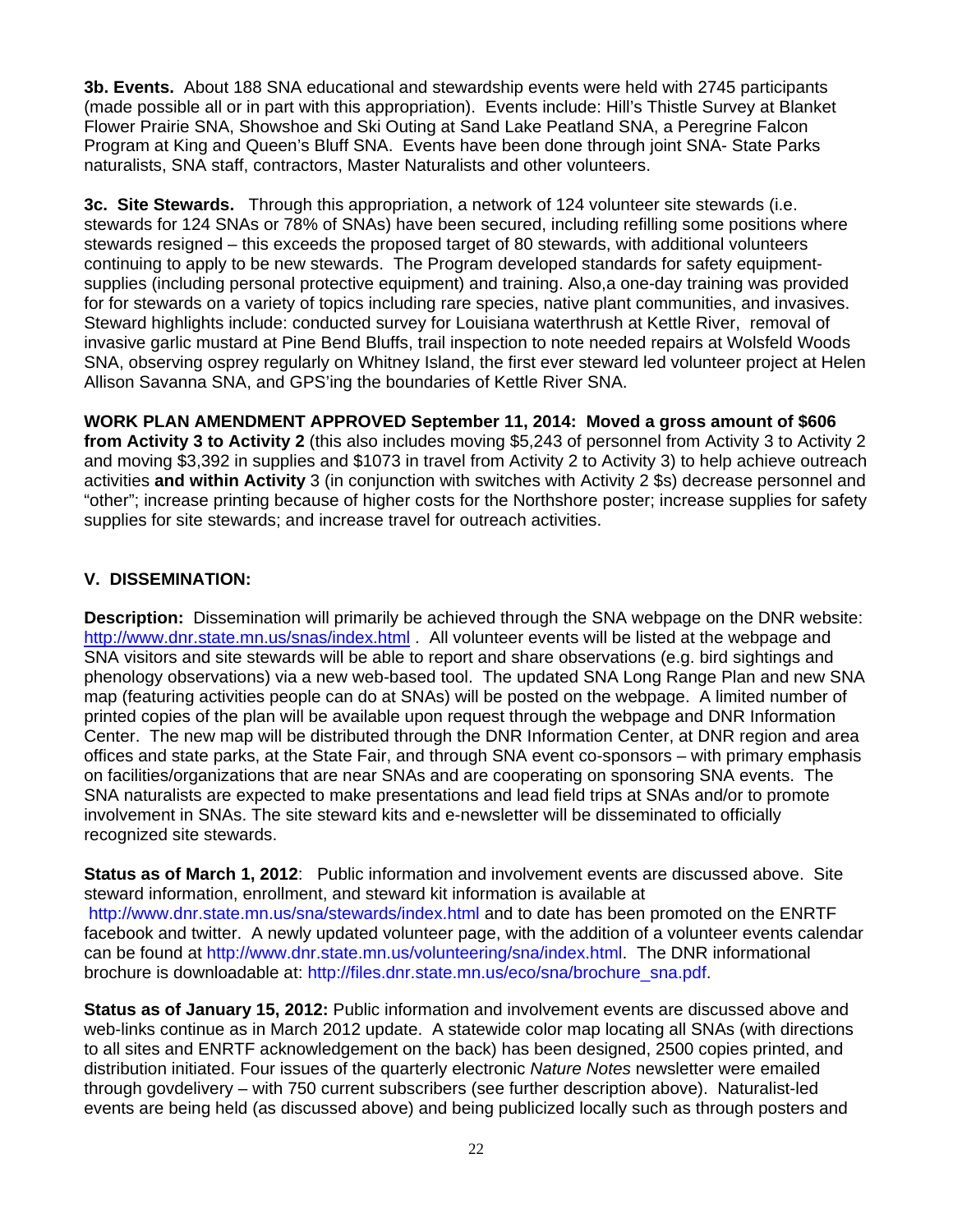notices at State Parks, a homeschool webpage, via Moorhead Community Education, local newspaper and radio, DNR website (both statewide event list and state park pages).

**Status as of March 15, 2013:** See comments above including the 5th issue of *Nature Notes* and correction that 5000 copies of the statewide color map were printed and being distributed.

**Status as of September 16, 2013:** See comments above including the 6<sup>th</sup> issue of *Nature Notes* and distribution of new pocket cards and SNA pocket cards.

**Status as of March 1, 2014):** See comments above including the 7<sup>th</sup> & 8<sup>th</sup> issue of *Nature Notes.* 

**Final Report Summary:** Dissemination is primarily achieved through the upgraded SNA webpage on the DNR website: http://www.mndnr.gov/snas. The SNA Strategic Land Protection Plan is also disseminated through this website: http://www.dnr.state.mn.us/eco/sna/plan.html. All volunteer events are listed at the webpage. Volunteer site stewards submit periodic reports via a generic SNA email address sna.dnr@state.mn.us created through this appropriation for a broad variety of constituent communications. Through this appropriation, the quarterly electronic Nature Notes newsletter was initiated and 8 of 10 issues were emailed through govdelivery– with over 2600 current subscribers.

A statewide color map locating all SNAs (with directions to all sites and ENRTF acknowledgement on the back) has been designed, 5000 copies printed, and nearly all copies distributed (reprinted in July 2014 with ML13 appropriation) through the DNR Information Center, at DNR region and area offices and state parks, at the State Fair, and through SNA event co-sponsors – with primary emphasis on facilities/organizations that are near SNAs and are cooperating on sponsoring SNA events. A color poster-booklet on "The Ten Best Places of the North Shore: A Visitor's Guide to North Shore Scientific and Natural Areas" was printed and distributed through a combination of this appropriation and federal Coastal Zone Management funding. Each year series of new business card-size "pocket cards" each featuring 1 SNA (and incorporating a QR code through which a smart phone with camera can directly connect to the SNA web) have been printed and almost all cards for the 32 SNAs produced to date have been distributed through the State Fair, DNR Info Center, and many DNR events.

# **VI. PROJECT BUDGET SUMMARY:**

# **A. ENRTF Budget:**

| <b>Budget Category</b>   | \$ Amount | <b>Explanation</b>                                            |
|--------------------------|-----------|---------------------------------------------------------------|
| Personnel:               |           | \$827,761 Mgmt. Coord. (~0.3 FTE classified); IT-web staff    |
|                          |           | (~1.1 FTE classified & unclassified); Spec's &                |
|                          |           | Tech's & Planner (~3 FTE classified &                         |
|                          |           | unclassified); Laborers (classified) & Seasonal               |
|                          |           | Crews & Naturalists (unclassified (~2 FTE)                    |
| Professional/Technical   |           | \$81,525 Activity 1b: SNA easement baseline property          |
| Contracts:               |           | reports & monitoring (~\$18K); Activity 2e: SNA               |
|                          |           | adaptive management plans (~\$19K); Activity 2f:              |
|                          |           | adaptive management monitoring (~\$27K); and                  |
|                          |           | Activity 3 volunteer/student events/projects (~\$50K)         |
| <b>Service Contracts</b> |           | \$131,646 Activity 2 deliverables including 2a native habitat |
|                          |           | reconstruction (~\$10K), 2b woody encroachment                |
|                          |           | removal & exotics control (~\$80K), 2c prescribed             |
|                          |           | burning (~\$100K); and 2d site development                    |
|                          |           | (fences, signs, etc) (~\$8K)                                  |
| Tools/Supplies:          |           | \$42,898 Activity 1: field work & work session supplies;      |
|                          |           | Activity 2: 2a-2c parts, tools, repair costs & supplies       |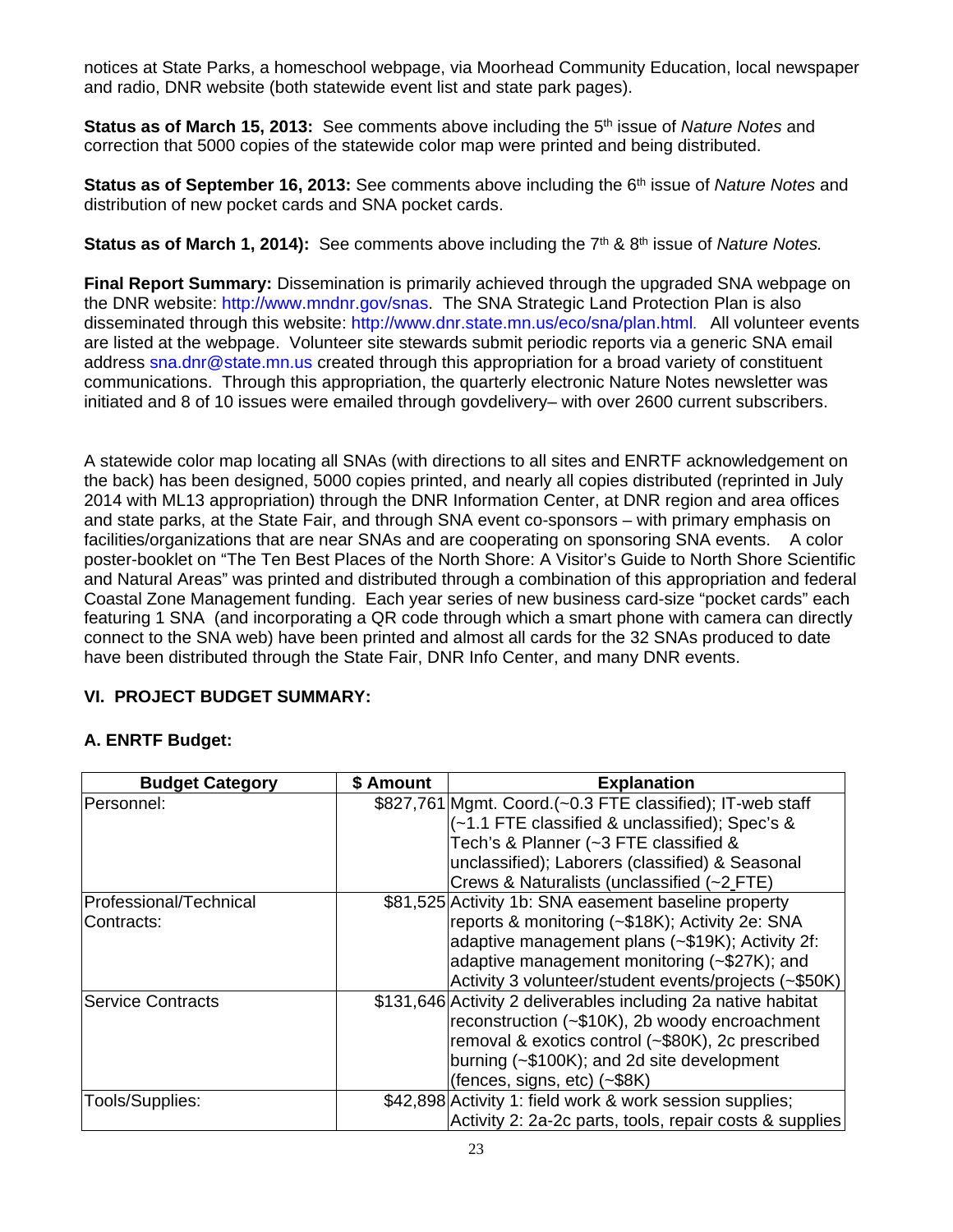|                                |             | for restoration, enhancement, management plans,<br>& monitoring; 2d interpretive displays, signs &<br>posts, fencing, etc Activity 2f: field supplies<br>Activity 3: volunteer and school events supplies |
|--------------------------------|-------------|-----------------------------------------------------------------------------------------------------------------------------------------------------------------------------------------------------------|
|                                |             | (including safety items, handtools, etc)                                                                                                                                                                  |
| Fee Title Acquisition:         |             | $$437,000 DNR - SNA$                                                                                                                                                                                      |
| Professional Services for Acq: | \$29,099    |                                                                                                                                                                                                           |
| Printing:                      | \$3,629     |                                                                                                                                                                                                           |
| Travel Expenses in MN & Fleet  |             | \$79,350 mileage, lodging & meals as per state contracts) &                                                                                                                                               |
| Charges:                       |             | fleet charges for trucks, cars, & equipment, e.g.                                                                                                                                                         |
|                                |             | mowers, seeders (Note: travel & fleet are now                                                                                                                                                             |
|                                |             | combined because they are in SWIFT.)                                                                                                                                                                      |
| Other:                         |             | \$3,166 database & web development & support (MIS);                                                                                                                                                       |
|                                |             | training; postage                                                                                                                                                                                         |
| <b>TOTAL ENRTF BUDGET:</b>     | \$1,640,000 |                                                                                                                                                                                                           |

**Explanation of Use of Classified Staff:** Consistent with approved work plans for previous ENRTF appropriations for the SNA program, this funding will be used to pay project-associated costs for classified & unclassified staff paid almost exclusively with special project funds. The classified Management Coordinator (whose position was created about 18 months ago to be paid with special project funds) will be responsible for providing technical guidance statewide to assure adherence with program standards, and for developing and administering contracts statewide, following the state bid process and procedures (e.g. management plan contracts, etc.). The Specialist and Technician level positions (classified and unclassified) work with landowners and real estate staff to complete acquisition projects and baseline property reports; design, coordinate and oversee restoration and enhancement projects – including ones involving volunteers and site stewards; and recruit, train, and coordinate with site stewards and volunteers. In addition, a combination of SNA and MCBS specialist-level positions (both classified and unclassified) and 1 unclassified planner will provide scientific/field expertise, analysis, etc. for the long range plan-strategic prioritization. Laborers (classified) and other seasonal crews (unclassified) will be used to implement management activities, such as prescribed burning or invasive species treatments. In addition, portions of 2-3 IT positions will involved in this project: 1-2 classified special project staff doing database development and GIS; and 1 unclassified position doing web development and other duties related to citizen-student-volunteer engagement. These positions would not exist, but for special project funding received through the ENRTF and other funds. Each year these positions are assigned work based on the particular combination of soft funding available to address priority SNA Program activities. No funding from this appropriation will be used to cover personnel costs for this work program's Project Manager.

# **Explanation of Capital Expenditures Greater Than \$3,500:** NA

**Number of Full-time Equivalent (FTE) funded with this ENRTF appropriation:** approximately 6.15 FTE spread across approximately 20-30 positions.

#### **B. Other Funds:**

|                                                | \$ Amount       | \$ Amount    |                                                                                                                                                                                                                              |
|------------------------------------------------|-----------------|--------------|------------------------------------------------------------------------------------------------------------------------------------------------------------------------------------------------------------------------------|
| <b>Source of Funds</b>                         | <b>Proposed</b> | <b>Spent</b> | Use of Other Funds                                                                                                                                                                                                           |
| State:                                         |                 |              |                                                                                                                                                                                                                              |
| General Fund and other funds<br>as appropriate | \$125,600       | \$23,270     | <b>Shared Services (operations</b><br>support governance) are services<br>that DNR relies on in order to<br>conduct business and support the<br>work of the department. These<br>services are more efficient when<br>shared. |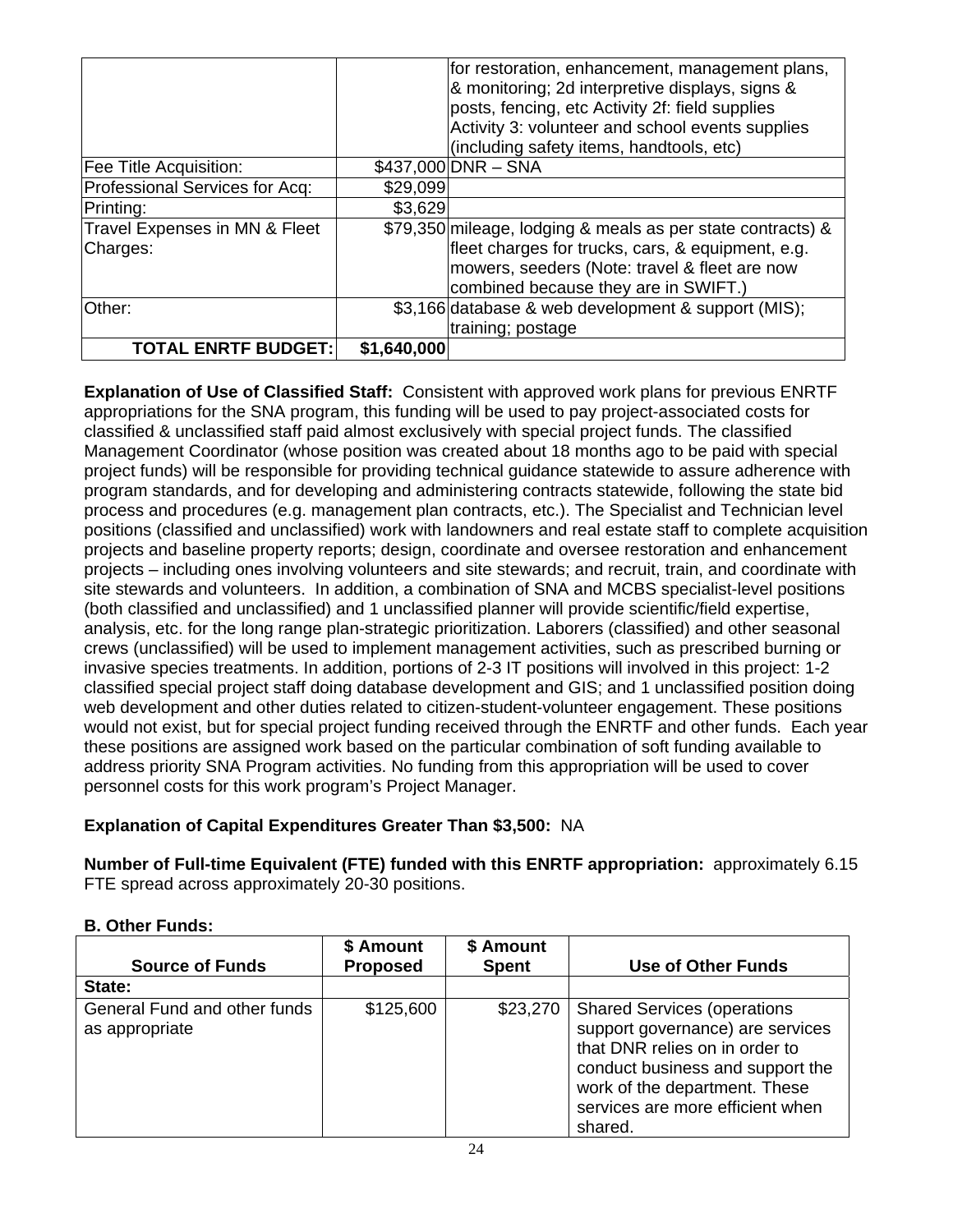| General Fund                | \$98,400  |          | Division Support Costs that help<br>maintain basic program operations |
|-----------------------------|-----------|----------|-----------------------------------------------------------------------|
| <b>TOTAL OTHER FUNDS: 1</b> | \$224,000 | \$23,270 |                                                                       |

Note: the Department Shared Services costs are fully stated above and are less than proposed; the Division support costs for ENRTF projects were distributed proportionately across all Division funding sources from which those costs can be paid – no specific value for costs for this project were calculated.

## **VII. PROJECT STRATEGY:**

**A. Project Partners:** Work under this proposal is coordinated with separately funded work of partners including work with Metro Conservation Corridors and Habitat Corridors partners (such as Friends of the Mississippi River for restoration & enhancement), Trust for Public Land (acquisition, including LaSalle Lake Phase 2), and Minnesota River Green Corridors Initiative (acquisition). These efforts are complementary not redundant; all accomplishments on joint projects would be prorated.

#### **B. Project Impact and Long-term Strategy:**

This project will help protect and perpetuate rare species, SGCNs, and natural features of state significance across the state, selected because of their importance and strategic value. As a part of the State Outdoor Recreation system, SNAs are open to the public for hiking, nature photography, bird watching, snowshoeing, and other activities that do not disturb the natural conditions. Some SNAs are open to all legal hunting, while others are open only to specific types of hunting to help achieve management goals. SNAs are intended to give people the opportunity to experience undisturbed nature without public convenience facilities.

The goal of the Scientific and Natural Areas (SNA) program is to preserve the ecological diversity of Minnesota's natural heritage, requiring the protection and management of all features in sufficient quantity and distribution across the state. Protecting multiple sites in each landscape area is critical to capturing the full range of genetic diversity and preventing the loss of important species, communities, and features in the state.

The SNA Long-Range Plan, which was developed with the Commissioner's Advisory Committee, recommends the protection of 500 sites through SNA designation by 2085, including: 200 prairie SNAs, 135 deciduous forest SNAs, and 165 coniferous forest SNAs. The plan further recommends that five examples of each native plant community and three examples of each rare feature need to be protected as SNAs in each landscape (or subsection) of the state in which they naturally occur.

The SNA program targets acquisition and designation of Minnesota County Biological Survey (MCBS) mapped sites of outstanding and high biodiversity significance. If the program were to target, in the next 10 years, acquisition and protection of one percent of the already mapped unprotected outstanding and high biodiversity significance acres in all ecological sections (excluding the section containing the large peatland SNAs), the resulting total would be a SNA acquisition target of approximately 19,800 in the next 10 years. This 10-year total would equal an average of 1,980 acres acquisition and designation per year which compares to the FY06-10 average of 500 acres acquired per year.

The numerous types of rare resources and native habitats for which the Scientific and Natural Areas are acquired demand a broad and adaptive array of techniques to protect them. Sites acquired as SNA must be in a predominantly high quality natural state. However, peripheral disturbed areas are often part of an acquisition and threats to the integrity of native plant community remnants, such as invasive species or human disturbance, continue to increase. In general, because of scale of remaining natural habitat and the lack of natural disturbance, SNAs which are native prairie and savannas require the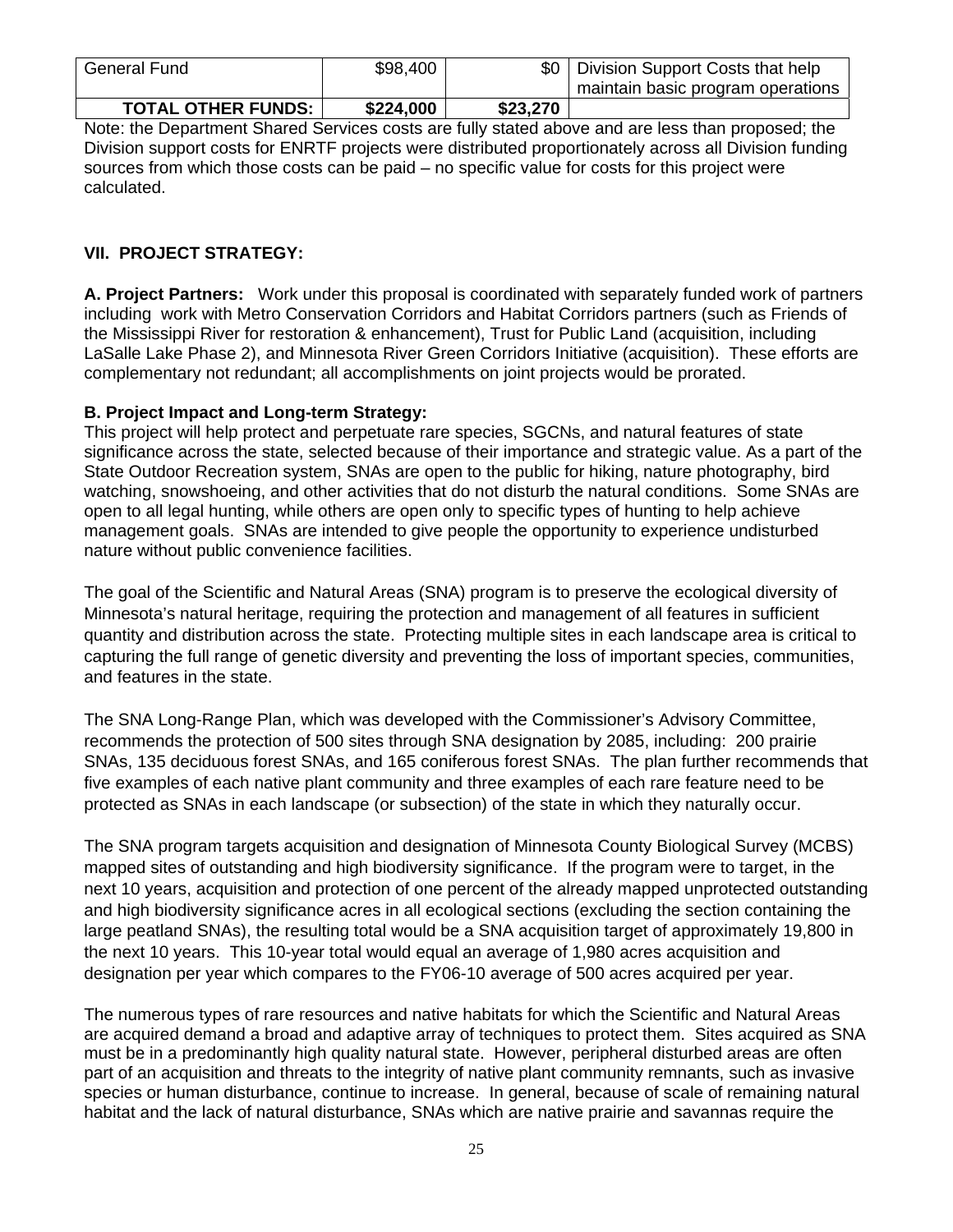greatest level of management, while the peatland SNAs require the least, and forested SNAs fall in the middle and vary among themselves depending on their location and size.

All SNA acres are intended to be managed as existing or restored native plant communities. This includes reconstruction of native plant communities on sites previously converted to other uses and it may include rehabilitation of degraded sites through interseeding. Specifically, existing SNAs (as of July 1, 2010) have a total of about 1,700 acres statewide that need native plant community reconstruction with seed of local ecotype. All fire dependent plant communities in SNAs should be managed through prescribed burning. Specifically, excluding the peatlands, an estimated 20% of SNAs have prairie-grassland-wetland communities and an estimated 5-10% have forest or brushland communities that need to managed through prescribed fire; no more than 20-25% of a given site ( or site complex) should be burned annually. On all SNAs impacted, control measures are to be implemented to reduce impacts from species that are harming a native plant community or other native feature. Plant management treatments target herbaceous and woody invasive species that displace native plant communities.

| o. openunig motory.           |              |                |              |            |              |
|-------------------------------|--------------|----------------|--------------|------------|--------------|
| <b>Funding Source</b>         | M.L. 2005-06 | M.L. 2007      | M.L. 2008    | M.L. 2009  | M.L. 2010    |
| Note: this list is of         | or           | or             | or           | or         | <b>or</b>    |
| appropriations by approp. yr. | FY 2006-07   | <b>FY 2008</b> | FY 2009      | FY 2010    | FY 2011      |
| NOT expenditures (except **   | (two years)  |                |              |            | (may not be  |
| which are all acquisition     |              |                |              |            | complete)    |
| project landowner payments    |              |                |              |            |              |
| or donated land value)        |              |                |              |            |              |
| <b>ENRTF</b>                  | \$66,500(5a) | \$50,000       | \$37,500(3c) | \$37,500   | \$31,500(4f) |
|                               | \$300,000    | (4b)           | \$515,000    | (4e)       | \$1,046,700  |
|                               | (5b)         | \$243,000      | (3a)         | \$410,000  | (4b)         |
|                               | \$134,000    | (4c)           | \$1,000,000  | (4f)       |              |
|                               | (5c)         |                | (3f)         | \$703,300  |              |
|                               |              |                | \$140,000    | (4d)       |              |
|                               |              |                | (3m)         |            |              |
| <b>OHC</b>                    |              |                |              |            | \$1,408,000  |
| G.O. Bonds                    | \$2,300,000  |                | \$3,000,000  |            |              |
| ** Lakeshore Lease Fund       | \$179,300    |                |              |            | \$17,800     |
| ** RIM plate match            | \$1,268,400  |                |              | \$7,000    | \$637,000    |
| ** Other state                | \$161,000    |                |              |            | \$7,000      |
| Federal - State Wildlife      |              |                |              | \$251,300  |              |
| Grant                         |              |                |              |            |              |
| ** Federal - LAWCON           | \$759,500    |                |              |            |              |
| ** Federal - Coastal Zone     | \$478,000    |                |              |            |              |
| ** Dakota Co - FNAP           | \$566,000    |                |              | \$80,000   | \$100,000    |
| ** Partners (TPL)             |              | \$430K         |              |            | \$2,052,000  |
| ** Partners (FMR)             |              |                |              |            | \$50,000     |
| ** Mitigation - \$s fr other  |              |                |              | \$150,000  |              |
| landowner                     |              |                |              |            |              |
| ** Landowner donations (not   |              |                |              | > \$40,000 | > \$490,000  |
| complete information)         |              |                |              |            |              |

## **C. Spending History:**

#### **VIII. ACQUISITION/RESTORATION LIST:** See Acquisition/Restoration List.

**IX. MAP(S):** See Figure 1 map attachment.

#### **X. RESEARCH ADDENDUM: NA**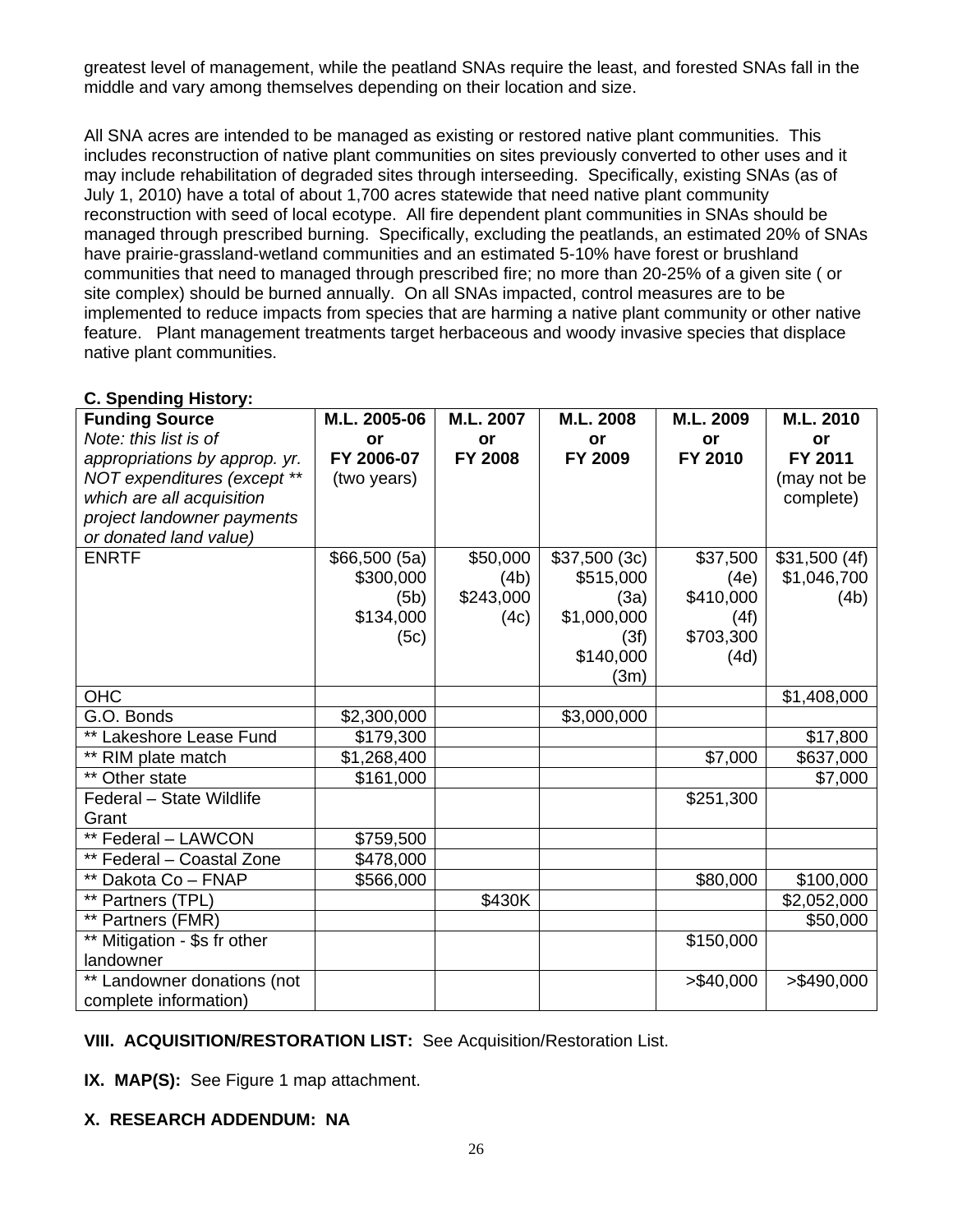# **XI. REPORTING REQUIREMENTS:**

Periodic work plan status update reports will be submitted not later than March 1 and September 1 of each year starting in 2012. A final report and associated products will be submitted by August 1, 2014 as requested by the LCCMR.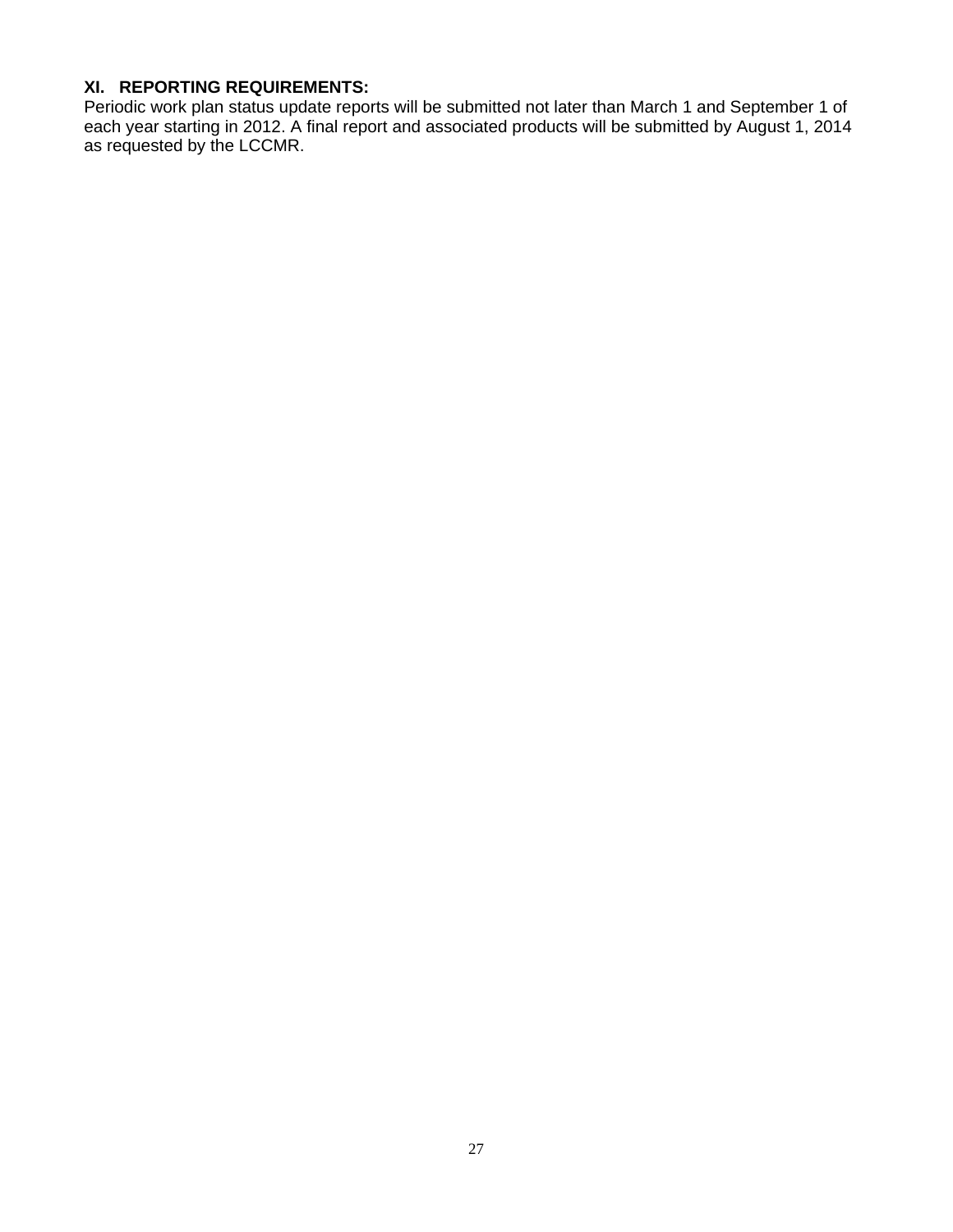| Final Attachment A: Budget Detail for M.L. 2011 (FY 2012-13) Environment and Natural Resources Trust Fund Projects                                                                                                                                                                                                                                                                 |               |                                                  |                    |                               |                |            |                           |                                    |                               |                                                    |               |                                    | FINAL REPORT Sept 5, 3014; updated Oct 15, 2014 |                |          |               |                               |     |                         |                                |
|------------------------------------------------------------------------------------------------------------------------------------------------------------------------------------------------------------------------------------------------------------------------------------------------------------------------------------------------------------------------------------|---------------|--------------------------------------------------|--------------------|-------------------------------|----------------|------------|---------------------------|------------------------------------|-------------------------------|----------------------------------------------------|---------------|------------------------------------|-------------------------------------------------|----------------|----------|---------------|-------------------------------|-----|-------------------------|--------------------------------|
|                                                                                                                                                                                                                                                                                                                                                                                    |               | Approved September 11, 2014                      |                    |                               |                |            |                           |                                    | Approved September 11, 2014   |                                                    |               |                                    | Approved September 11, 2014                     |                |          |               | Approved September 11, 2014   |     |                         |                                |
| <b>ENVIRONMENT AND NATURAL RESOURCES TRUST</b><br><b>FUND BUDGET</b>                                                                                                                                                                                                                                                                                                               |               | <b>Activity 1</b><br><b>Budget</b>               |                    | <b>Amount</b><br><b>Spent</b> | <b>Balance</b> |            |                           | <b>Activity 2</b><br><b>Budget</b> | <b>Amount</b><br><b>Spent</b> | <b>Balance</b>                                     |               | <b>Activity 3</b><br><b>Budget</b> | Amount<br><b>Spent</b>                          | <b>Balance</b> |          |               | <b>TOTAL</b><br><b>BUDGET</b> |     | <b>TOTAL SPENT</b>      | <b>TOTAL</b><br><b>BALANCE</b> |
| <b>BUDGET ITEM</b>                                                                                                                                                                                                                                                                                                                                                                 |               | <b>Protection of Sites of Biodiversity Sign.</b> |                    |                               |                |            |                           |                                    |                               | <b>Native Habitat Restoration &amp; Enhancem't</b> |               |                                    | <b>Citizen-Student Engagement in SNAs</b>       |                |          |               |                               |     |                         |                                |
| <b>OVERALL Personnel (Wages and Benefits)</b>                                                                                                                                                                                                                                                                                                                                      | -S            | 181,793 \$ 181,793 \$                            |                    |                               |                |            | \$                        | $421,623$ \$                       | $421,623$ \$                  |                                                    | S.            | $224,345$ \$                       | $224,345$ \$                                    |                |          | \$            | 827,761                       | -\$ | $\overline{827,761}$ \$ |                                |
| Management Coordinator (classified contract & proj. mgmt)<br>$(-0.3$ FTE; $-20\%$ fringe; part for 1 year & part for 2 yrs)<br>$(-$56.7K)$                                                                                                                                                                                                                                         |               |                                                  |                    |                               |                |            |                           |                                    |                               |                                                    |               |                                    |                                                 |                |          |               |                               |     |                         |                                |
| IT database staff (~0.1 FTE; ~20% fringe; 1 year);<br>unclassified IT web development staff & naturalist<br>coordinator ( $\sim$ . 1.0 FTE; $\sim$ 2 year) ( $\sim$ \$101K)                                                                                                                                                                                                        |               |                                                  |                    |                               |                |            |                           |                                    |                               |                                                    |               |                                    |                                                 |                |          |               |                               |     |                         |                                |
| Specialists & Technicians & Planner (~3 FTE classified &<br>unclassified spread across $\sim$ 20 people; $\sim$ 20% fringe; part for<br>1 year & part for 2 yrs) (~\$511.8k)                                                                                                                                                                                                       |               |                                                  |                    |                               |                |            |                           |                                    |                               |                                                    |               |                                    |                                                 |                |          |               |                               |     |                         |                                |
| Laborers (classified) & unclassified Seasonal Crews &<br>Seasonal Naturalists (~2 FTE spread across ~ 8 people;<br>~15% fringe; part of 1 year & part for 2 yrs) (~\$86.6K)                                                                                                                                                                                                        |               |                                                  |                    |                               |                |            |                           |                                    |                               |                                                    |               |                                    |                                                 |                |          |               |                               |     |                         |                                |
| <b>Contracts: Professional/technical Contractors (state bid</b><br>process) for deliverables including: Activity 1b: SNA<br>easement baseline property reports & monitoring (~\$18K);<br>Activity 2e: SNA adaptive management plans (~\$19K);<br>Activity 2f: adaptive management monitoring (~\$27K); and<br>Activity 3 volunteer/student events/projects & services<br>$(-$50K)$ | \$            | 28,206                                           | - \$               | 28,206                        | - \$           |            | \$                        | $17,201$ \$                        | $17,201$ \$                   |                                                    | -\$           | $36,118$ \$                        | $36,118$ \$                                     |                |          | \$            | $81,525$ \$                   |     | $81,525$ \$             |                                |
| Service contracts: (CCM or state bid process) for Activity 2<br>deliverables including 2a native habitat reconstruction<br>(~\$10K), 2b woody encroachment removal & exotics control<br>(~\$80K), 2c prescribed burning (~\$100K); and 2d site<br>development (fences, signs, etc) (~\$8K)                                                                                         |               |                                                  |                    |                               | - \$           |            | \$                        | 133,646 \$                         | 133,646 \$                    |                                                    |               |                                    |                                                 | \$             |          | -S            | 133,646 \$                    |     | $133,646$ \$            |                                |
| Tools/Supplies: Activity 1: field work & work session<br>supplies; Activity 2: 2a-2c parts, tools, repair costs & supplies<br>for restoration, enhancement, management plans, &<br>monitoring; 2d interpretive displays, signs & posts, fencing, etc<br>Activity 2f: field supplies Activity 3: volunteer and school<br>events supplies (including safety items, handtools, etc)   |               | 133                                              | - \$               |                               | $65 \quad$ \$  |            | $\overline{68}$ \$        | $30,088$ \$                        | $30,088$ \$                   |                                                    | \$            | $11,592$ \$                        | $11,592$ \$                                     |                |          | \$            | $41,813$ \$                   |     | $41,745$ \$             | 68                             |
| <b>Fee Title Acquisition</b>                                                                                                                                                                                                                                                                                                                                                       | -\$           | 440,011                                          | II SI              | 437,000 \$                    |                | 3,011      |                           |                                    |                               | -S                                                 |               |                                    |                                                 | \$             |          | \$            | $440,011$ \$                  |     | 437,000 \$              | 3,011                          |
| <b>Professional Services for Acquisition</b>                                                                                                                                                                                                                                                                                                                                       | $\sqrt[6]{3}$ | $29,099$ \$                                      |                    | $29,099$ \$                   |                |            |                           |                                    |                               | -\$                                                |               |                                    |                                                 | $\mathfrak{L}$ |          | $\sqrt[6]{3}$ | $29,099$ \$                   |     | $29,099$ \$             |                                |
| <b>Printing</b>                                                                                                                                                                                                                                                                                                                                                                    | \$            |                                                  | $\overline{61}$ \$ | 61                            | \$             |            | \$                        | $102 \ $ \$                        | $102 \quad$ \$                |                                                    | \$            | $3,466$ \$                         | $3,466$ \$                                      |                |          | \$            | $3,629$ \$                    |     | $3,629$ \$              |                                |
| Travel expenses in Minnesota (mileage, lodging & meals as  <br>per state contracts) & Fleet charges for trucks, cars, &<br>equipment, e.g. mowers, seeders                                                                                                                                                                                                                         | - S           | $326$ \$                                         |                    | 326                           | \$             |            | $\boldsymbol{\mathsf{S}}$ | $70,351$ \$                        | $70,351$ \$                   |                                                    | $\sqrt[6]{3}$ | $8,673$ \$                         | $8,673$ \$                                      |                |          | $\sqrt[6]{3}$ | 79,350 \$                     |     | 79,350 \$               |                                |
| <b>Other:</b> training (<\$100), postage (<\$300), database, website,<br>& observation webtool development & support (MIS)                                                                                                                                                                                                                                                         | \$            |                                                  |                    |                               | \$             |            | \$                        | 166 \$                             | $166$ \$                      |                                                    | \$            | $3,000$ \$                         | $2,836$ \$                                      |                | 164 \$   |               | $3,166$ \$                    |     | $3,002$ \$              | 164                            |
| <b>COLUMN TOTAL</b>                                                                                                                                                                                                                                                                                                                                                                | \$            | $679,629$ \$                                     |                    | $676,550$ \$                  |                | $3,079$ \$ |                           | $673,177$ \$                       | $673,177$ \$                  |                                                    | $-1$ \$       | $287,194$ \$                       | $287,030$ \$                                    |                | $164$ \$ |               | $1,640,000$ \$                |     | $1,636,757$ \$          | 3,243                          |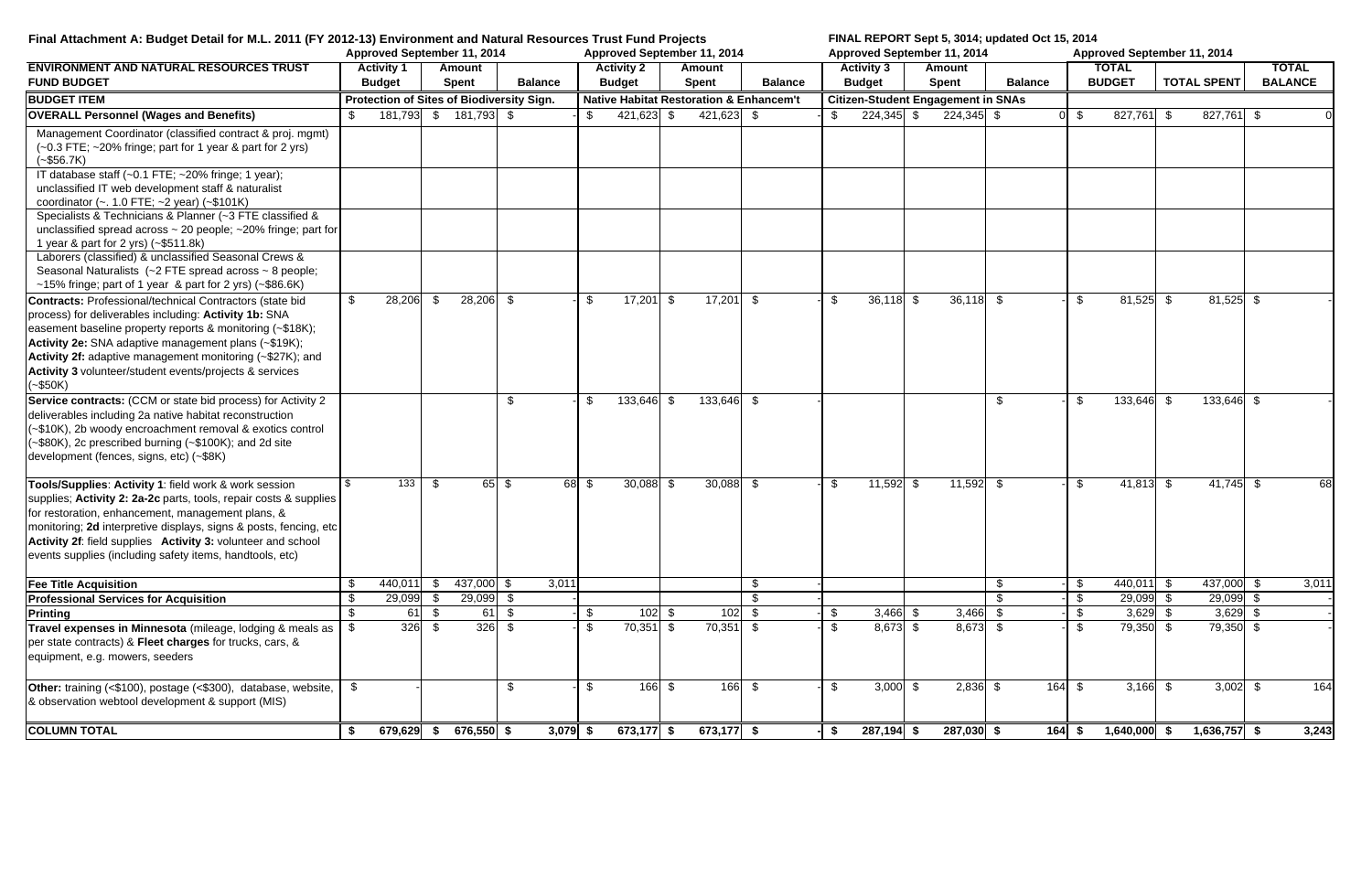#### **Environment and Natural Resources Trust Fund M.L. 2011 Acquisition/Restoration List March 2014 update**

Project Title: Scientific and Natural Area Acquisition and Restoration<br>Project Manager Name: Margaret (Peggy) Booth<br>M.L. 2011 ENRTF Appropriation: \$ 1,640,000

|                | Acquisition or                      |          | <b>Geographical Coordinates</b> |                                            |                                                                                                                                                                                                    |                                      |       |                   | # of Shoreline Proposed Fee |                                                                                                                                    |
|----------------|-------------------------------------|----------|---------------------------------|--------------------------------------------|----------------------------------------------------------------------------------------------------------------------------------------------------------------------------------------------------|--------------------------------------|-------|-------------------|-----------------------------|------------------------------------------------------------------------------------------------------------------------------------|
|                | Restoration                         | Latitude | Longitude                       | Ecosystem                                  |                                                                                                                                                                                                    |                                      | # of  | <b>Miles</b>      | <b>Title or</b>             |                                                                                                                                    |
| #              | <b>Parcel Name</b>                  | or UTM-X | or UTM-Y                        | <b>Description</b>                         | <b>Ecological Significance</b>                                                                                                                                                                     | <b>Activity Description</b>          | Acres | (if applicable)   | <b>Easement</b>             | <b>Status</b>                                                                                                                      |
| $\overline{a}$ | Art Lake Hardwood-<br><b>Ridges</b> | 634607   | 5263231 forest                  |                                            | part of 4700 acre MCBS-mapped<br>ecologically intact area with oldgrowth<br>sugar maple and upland white cedar-<br>forest on remote ridges; black-                                                 | Fee title acquisition                |       | 240 none          | <b>DNR SNA</b>              | after initiating project,<br>alternative protection-<br>strategies being pursued-<br>with county                                   |
|                | 2 Forever Wild                      | 434298   | 5240457 forest                  |                                            | lakeshore property with diverse<br>aquatic vegetation and fish habitat on<br>Siseebakwet (Sugar) Lake; remainder<br>of hardwood knob in existing SNA;<br>habitat for forest birds.                 | Fee title acquisition                |       | 3.91 miles        | <b>DNR SNA</b>              | offer on 13-acre private<br>parcel rejected by owner.                                                                              |
|                | 3 Englund Ecotone                   | 410739   |                                 | 5060868 forest-wetland-<br>savanna complex | Pin Oak-Bur Oak Woodland, Sedge<br>Meadow, and Dry Barrens Oak<br>Savanna and 4 rare plants species                                                                                                | Fee title acquisition                |       | 350 none          | <b>DNR SNA</b>              | offer on 367-acre private<br>parcel rejected by owner;<br>2nd parcel sold to other<br>party.                                       |
|                | 4 Savage Fen - Phase 2              | 471988   |                                 | 4957651 forest-wetland-fen-                | calcareous fen-wetland complex,-<br>forested bluff; Phase 2 is ~ 98 acre-<br>acquisition from developer who will-<br>option it to TPL; this is also proposed-<br>as a TPL Metro Corridors project. | Fee title acquisition                |       | 98 none           | <b>DNR SNA</b>              | This project is on hold & no-<br>longer being considered for<br>this approp.                                                       |
|                | 5 Magney-Snively                    | 558322   | 5171254 forest                  |                                            | MCBS-mapped outstanding & high-<br>biodiversity signficance northern-<br>hardwood forest with rare features-                                                                                       | Conservation<br>easement acquisition |       | <b>1800</b> none  | <b>DNR SNA</b>              | federal grant not received;-<br>project on hold                                                                                    |
|                | 6 Gold Spring Heron-<br>Rookery     | 391663   |                                 | 5035495 floodplain forest                  | frontage on Sauk River; floodplain-<br>forest                                                                                                                                                      | Fee title acquisition                |       | 40.41 miles       | <b>DNR SNA</b>              | project put on hold; funding-<br>directed to other projects on<br>this list                                                        |
|                | Forestville-Saxifrage<br>Hollow     | 558301   | 4830260 forest                  |                                            | algific talus slope, hardwood forest                                                                                                                                                               | Fee title acquisition                |       | 100 1.14 miles    | <b>DNR SNA</b>              | offer on 60-acre parcel<br>rejected by owner; 2nd<br>landowner not ready to<br>proceed & will not be<br>pursued under this approp. |
|                | 8 Blanket Flower Prairie            | 254829   | <b>5175314</b> prairie          |                                            | dry sand-gravel prairie, 3 rare plants,<br>1 rare butterfly                                                                                                                                        | Reconstruction                       |       | 14 none           | <b>DNR SNA</b>              | project will not be done<br>under this appropriation                                                                               |
| 9              | Zumbro Falls Woods                  | 547617   | 4900507 prairie                 |                                            | dry & mesic oak forest, dry prairie, dry<br>cliff communities, 3 rare plants                                                                                                                       | Reconstruction                       |       | $0$ <sub>NA</sub> | <b>DNR SNA</b>              | project iniitated, but not<br>completed with this approp                                                                           |
|                | 10 Oronoco Prairie                  | 540517   | 4887408 prairie                 |                                            | dry prairie, 6 rare plants                                                                                                                                                                         | Rehabilitation                       |       | 9 none            | <b>DNR SNA</b>              | interseeding of native prairie<br>seed from onsite has been<br>completed on prairie knobs<br>where woody removal was<br>completed  |
|                | 11 Falls Creek                      | 517806   | 5013729 forest                  |                                            | white pine hardwood forest, 2 rare<br>plants                                                                                                                                                       | Reconstruction                       |       | 4 none            | <b>DNR SNA</b>              | tree shelters were installed<br>& invasives control<br>performed around trees<br>planted by GRG.                                   |
|                | 12 Franconia Bluffs                 | 523462   | 5024081 forest                  |                                            | oak forest, 5 state-listed nesting birds                                                                                                                                                           | Reconstruction                       |       | 11 none           | <b>DNR SNA</b>              | treeblankets & shelters<br>were installed & invasives<br>control performed around<br>trees planted by GRG.                         |
|                | 13 Rock Ridge Prairie               | 334342   | 4884630 prairie                 |                                            | dry bedrock prairie, 1 rare plant                                                                                                                                                                  | Reconstruction                       |       | 6 none            | <b>DNR SNA</b>              | project completed with this<br>appropriation                                                                                       |
|                | 14 Badoura Jack Pine                | 370851   |                                 | 5191777 forest & prairie                   | jack pine forest & prairie                                                                                                                                                                         | Fee title acquisition                |       | 900 none          | <b>DNR SNA</b>              | acquired in part with this<br>appropriation                                                                                        |
|                | 15 Brownsville Bluff                | 638475   | 4836433 forest                  |                                            | Mississippi River bluffs with oak forest<br>supporting rare snake.                                                                                                                                 | Fee title acquisition                |       | 300 none          | <b>DNR SNA</b>              | acquisitions of 2 parcels<br>iniitiated; to be completed<br>with ML14 fundina.                                                     |
|                | 16 Mille Lacs Moraine               | 432904   | 5125115 forest                  |                                            | mesic hardwood forest & lakeshore                                                                                                                                                                  | Fee title acquisition                |       | 240 1.72 miles    | <b>DNR SNA</b>              | landowner rejected offer.                                                                                                          |
|                | 17 Hastings Sand Coulee             | 513751   | 4951051                         | prairie                                    | Dry hill prairie                                                                                                                                                                                   | Reconstruction                       | 8     | none              | <b>DNR SNA</b>              | seed collected on site for<br>project implemented by<br><b>FMR</b>                                                                 |
|                | <b>NOTES:</b>                       |          |                                 |                                            |                                                                                                                                                                                                    |                                      |       |                   |                             |                                                                                                                                    |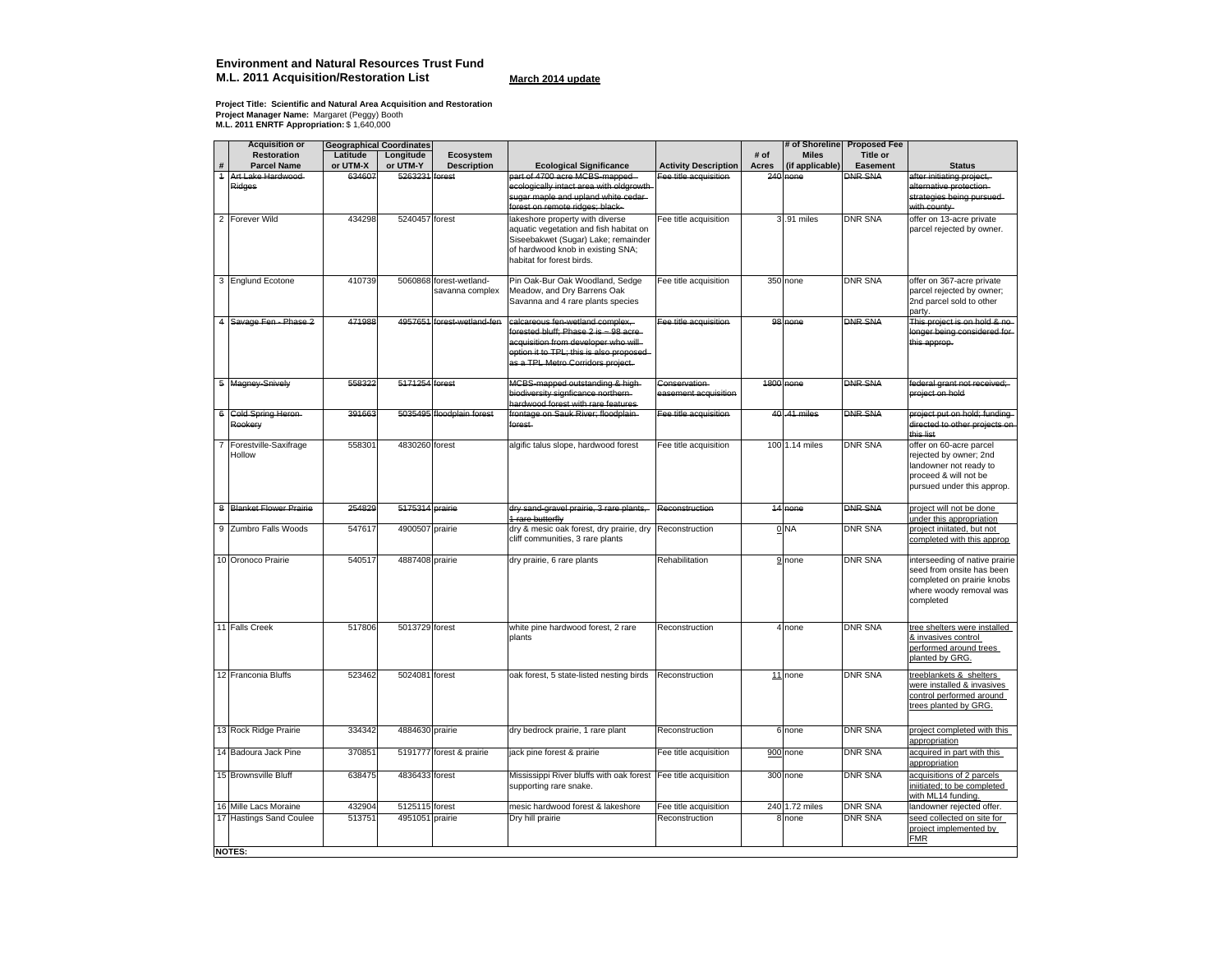

# **SNA CANDIDATE SITE EVALUATION GUIDE**

For internal planning process, to determine whether to buy a particular ownership

Maximum score: 100 pts.

Criteria for each point award are met by meeting just one threshold, e.g. all of the three criteria for Occurrence of suitable habitat do not need to be met to obtain the 15-point award for that Evaluation Factor.

| Initial Criteria: (all 3 should be answered with "yes" before proceeding)                                                           |  | Yes No | In process |                   |                     |
|-------------------------------------------------------------------------------------------------------------------------------------|--|--------|------------|-------------------|---------------------|
| Has the parcel received an Ecological Evaluation recommending site as SNA?                                                          |  | $\Box$ |            | Date EE completed | Is a new EE needed? |
| <b>S</b> public access available to the site? (side borders a public road, or legal access to the site accompanies the deed) $\Box$ |  |        |            |                   |                     |
| I is the landowner willing to consider selling?                                                                                     |  |        |            |                   |                     |
| Note: Parcels nominated solely for their geological features are not evaluated with this form                                       |  |        |            |                   |                     |
| Points awarded for meeting criteria:                                                                                                |  |        |            |                   |                     |

|                                                                                                                                                                                                           | Points awarded for meeting criteria:                                                                                                                                                                                                                                                                                                                           |                                                                                                                                                                                                                                                                                                                                                                                                                                                                                                                                                            |                                                                                                                                                                                                                                                                                                                         |                                                                                                                                                                                                                                                                                                                                                            |                                                                                                                                                                                                                                                                                             |                                                                                                                                                                                                                         |  |  |
|-----------------------------------------------------------------------------------------------------------------------------------------------------------------------------------------------------------|----------------------------------------------------------------------------------------------------------------------------------------------------------------------------------------------------------------------------------------------------------------------------------------------------------------------------------------------------------------|------------------------------------------------------------------------------------------------------------------------------------------------------------------------------------------------------------------------------------------------------------------------------------------------------------------------------------------------------------------------------------------------------------------------------------------------------------------------------------------------------------------------------------------------------------|-------------------------------------------------------------------------------------------------------------------------------------------------------------------------------------------------------------------------------------------------------------------------------------------------------------------------|------------------------------------------------------------------------------------------------------------------------------------------------------------------------------------------------------------------------------------------------------------------------------------------------------------------------------------------------------------|---------------------------------------------------------------------------------------------------------------------------------------------------------------------------------------------------------------------------------------------------------------------------------------------|-------------------------------------------------------------------------------------------------------------------------------------------------------------------------------------------------------------------------|--|--|
|                                                                                                                                                                                                           | 20-16 points                                                                                                                                                                                                                                                                                                                                                   | 15-11 points                                                                                                                                                                                                                                                                                                                                                                                                                                                                                                                                               | 10-6 points                                                                                                                                                                                                                                                                                                             | 5-4 points                                                                                                                                                                                                                                                                                                                                                 | 3-1 points                                                                                                                                                                                                                                                                                  | 0 points                                                                                                                                                                                                                |  |  |
| <b>Evaluation factors:</b>                                                                                                                                                                                |                                                                                                                                                                                                                                                                                                                                                                |                                                                                                                                                                                                                                                                                                                                                                                                                                                                                                                                                            |                                                                                                                                                                                                                                                                                                                         |                                                                                                                                                                                                                                                                                                                                                            |                                                                                                                                                                                                                                                                                             |                                                                                                                                                                                                                         |  |  |
| Diversity and quality of<br>the native habitat<br>contained in the parcel<br>(based on DNR Natural Heritage<br>Database, MN Biological Survey or<br>MBS or Regional Ecologist update)<br>(20 pt. maximum) | More than half of the site acres<br>consist of a natural community with<br>an A, B, AB, or BC element<br>occurrence (EO) ranking.<br>All of the parcel is identified as MBS<br>site of Outstanding Biodiversity<br>Significance.                                                                                                                               | • About half of the site acres consist of C-ranked community, and the<br>rest is ranked higher than C (EO) ranking.<br>• Part of parcel identified as MBS site of Outstanding Biodiversity<br>Significance<br>Parcel or part of parcel identified as MBS site of High Biodiversity<br>Significance.<br>The parcel includes one or more "lakes of biodiversity significance"<br>as identified by MBS                                                                                                                                                        | About half of the parcel acres are composed of<br>C-ranked native plant communities, the rest is<br>D-ranked or lower.<br>All of parcel identified as Moderate Biodiversity<br>significance or higher                                                                                                                   | About half of the parcel acres are composed<br>of C-ranked native plant communities, the<br>rest is D-ranked or lower.<br>Part of parcel identified as Moderate<br>Biodiversity Significance, the rest of parcel<br>lower than "moderate".                                                                                                                 | Less than 50% of the parcel is C-<br>ranked native communities, and rest<br>is ranked lower than C                                                                                                                                                                                          | The only native community present on<br>parcel has a D ranking<br>• All of site is ranked "below threshold" for<br>biodiversity significance                                                                            |  |  |
| Occurrence of, or suitable<br>habitat for rare species<br>within the parcel<br><b>OR</b><br><b>Occurrence of NPCs</b><br>missing from SNA<br>program objective<br>(20 pt. maximum)                        | Presence of a federally listed species;<br>and/or presence of one or more state<br>endangered or threatened species<br>occurrences (these state E or T<br>species must have A, B or B/C<br>ranking).<br>Presence of a native plant community<br>that is not already protected by an<br>SNA in the ecological subsection, as<br>identified by the gap analysis. | Presence of <i>habitat</i> for a federally listed species that it would<br>reasonably be expected to use (big enough for its territory, enough<br>food for it, neighboring lands harbor it).<br>• An unranked occurrence of a state endangered or threatened<br>species<br>• Site includes a "key habitat" as determined by Tomorrow's Habitat<br>for the Wild and Rare: Minnesota's Comprehensive Wildlife<br><b>Conservation Strategy</b><br>Helps to meet the SNA objective of 5 NPCs per ecological<br>subsection - as identified in the gap analysis. | Presence of one or more special concern<br>species with any ranking (A through none).                                                                                                                                                                                                                                   | Presence of one or more listed or special<br>concern species (with any ranking) on<br>nearby properties.<br>• 5 or more Species of Greatest<br>Conservation Need (SGCN) for the<br>subsection where the parcel is located, as<br>determined by Tomorrow's Habitat for the<br>Wild and Rare: Minnesota's<br>Comprehensive Wildlife Conservation<br>Strategy |                                                                                                                                                                                                                                                                                             | • No rare species seen on parcel or within<br>2 miles<br>The SNAs in the subsection where the<br>parcel is located already protect 3<br>examples of each species and 5<br>examples of each NPC found on this<br>parcel. |  |  |
| Size of parcel                                                                                                                                                                                            |                                                                                                                                                                                                                                                                                                                                                                | • NPC is significant in size for this NPC type, and in this ECS                                                                                                                                                                                                                                                                                                                                                                                                                                                                                            | • Moderately-sized remnant relative to other                                                                                                                                                                                                                                                                            |                                                                                                                                                                                                                                                                                                                                                            |                                                                                                                                                                                                                                                                                             | • Small community remnant relative to                                                                                                                                                                                   |  |  |
| (15 pt. maximum)                                                                                                                                                                                          |                                                                                                                                                                                                                                                                                                                                                                | subsection.<br>• While each NPC is of moderate size for the NPC type, the ownership<br>parcel is large for the area.                                                                                                                                                                                                                                                                                                                                                                                                                                       | comparable communities in the ECS<br>subsection.                                                                                                                                                                                                                                                                        |                                                                                                                                                                                                                                                                                                                                                            |                                                                                                                                                                                                                                                                                             | other examples in the area.                                                                                                                                                                                             |  |  |
| Location of the parcel in<br>relation to other<br>biodiversity hot spots<br>and/or conservation land<br>(15 pt. maximum)                                                                                  |                                                                                                                                                                                                                                                                                                                                                                | • Parcel is in a high priority (red or orange) area of the Marxan<br>prioritization mapping; and/or is projected to be in a Marxan high<br>priority area when MBS data are complete.<br>• Located in a MN Prairie Plan Core Area (list which one).                                                                                                                                                                                                                                                                                                         | Parcel is in a Prairie Plan Corridor<br>Parcel is near or adjacent other permanently<br>protected conservation lands with intact<br>habitat.                                                                                                                                                                            | • Parcel is in a yellow zone of the Marxan<br>prioritization mapping<br>• Isolated parcel: Other habitat or<br>conservation lands within 2 miles                                                                                                                                                                                                           | Isolate parcel within 5 miles of a<br>red, orange, yellow Marxan zone<br>Prairie within the agricultural matrix<br>(not in a Prairie Plan Core or<br>Corridor) but protecting it would<br>protect significant water resources.                                                              | Isolated parcel greater than 10 miles<br>from a red, orange or yellow Marxan<br>prioritization mapping zone.                                                                                                            |  |  |
| <b>Potential for long-term</b><br>habitat management and<br>enhancement of the parcel<br>$(15 \text{ pt. maximum})$                                                                                       |                                                                                                                                                                                                                                                                                                                                                                | SNA ownership of this parcel would improve management options<br>for a larger, contiguous area (e.g. improves ability for prescribed fire<br>mqmt, invasive species control, better coordination with conservation<br>partners).                                                                                                                                                                                                                                                                                                                           | • Parcel has no major limitations to<br>management (had good access to all parts<br>that might require management)<br>• Parcel does not require significant<br>management efforts (minimal invasive issues,<br>no reconstruction, no building removal needed<br>no expectation of heavy use, no proposed<br>trail, etc) | Parcel has some major limitations to<br>management. (may have a building, some<br>invasives, junk piles, etc)                                                                                                                                                                                                                                              | Parcel has significant limitations to<br>management (e.g. surrounding<br>residential development limits Rx<br>fire, exotic weed control issues,<br>canopy community decimated and<br>signs that understory is in peril).<br>Up to 50% of parcel requires heavy<br>management or restoration | Restoration and invasive species<br>removal requires multiple efforts over<br>the majority of the parcel.<br>Expensive and time consuming plant<br>community reconstruction required.                                   |  |  |
| <b>Additional factors</b><br>(included in the evaluation as<br>appropriate)<br>(15 pt. maximum)                                                                                                           |                                                                                                                                                                                                                                                                                                                                                                | • Jeopardy of parcel: e.g. parcel is in an area where this type of<br>property is experiencing strong development pressure due to gravel<br>mining, cropland conversion, housing, or other imminent threats<br>AND parcel contains S1 or S2 ranked communities or T and E<br>species<br>• Landowner is willing to donate significant acreage of parcel<br>• Parcel has geological features of statewide significance                                                                                                                                       | Jeopardy of parcel: e.g. parcel is in an area<br>where this type of property is experiencing<br>development pressure due to gravel mining,<br>cropland conversion, housing, or other<br>imminent threats                                                                                                                | Parcel provides good cross-section of<br>geological strata or fossil exposure                                                                                                                                                                                                                                                                              |                                                                                                                                                                                                                                                                                             |                                                                                                                                                                                                                         |  |  |

Overall summary of the parcel's priority for enrollment based on the evaluation criteria. Writing a succinct summary statement here is very helpful as this statement can be used repeatedly for the fact sheet as well as for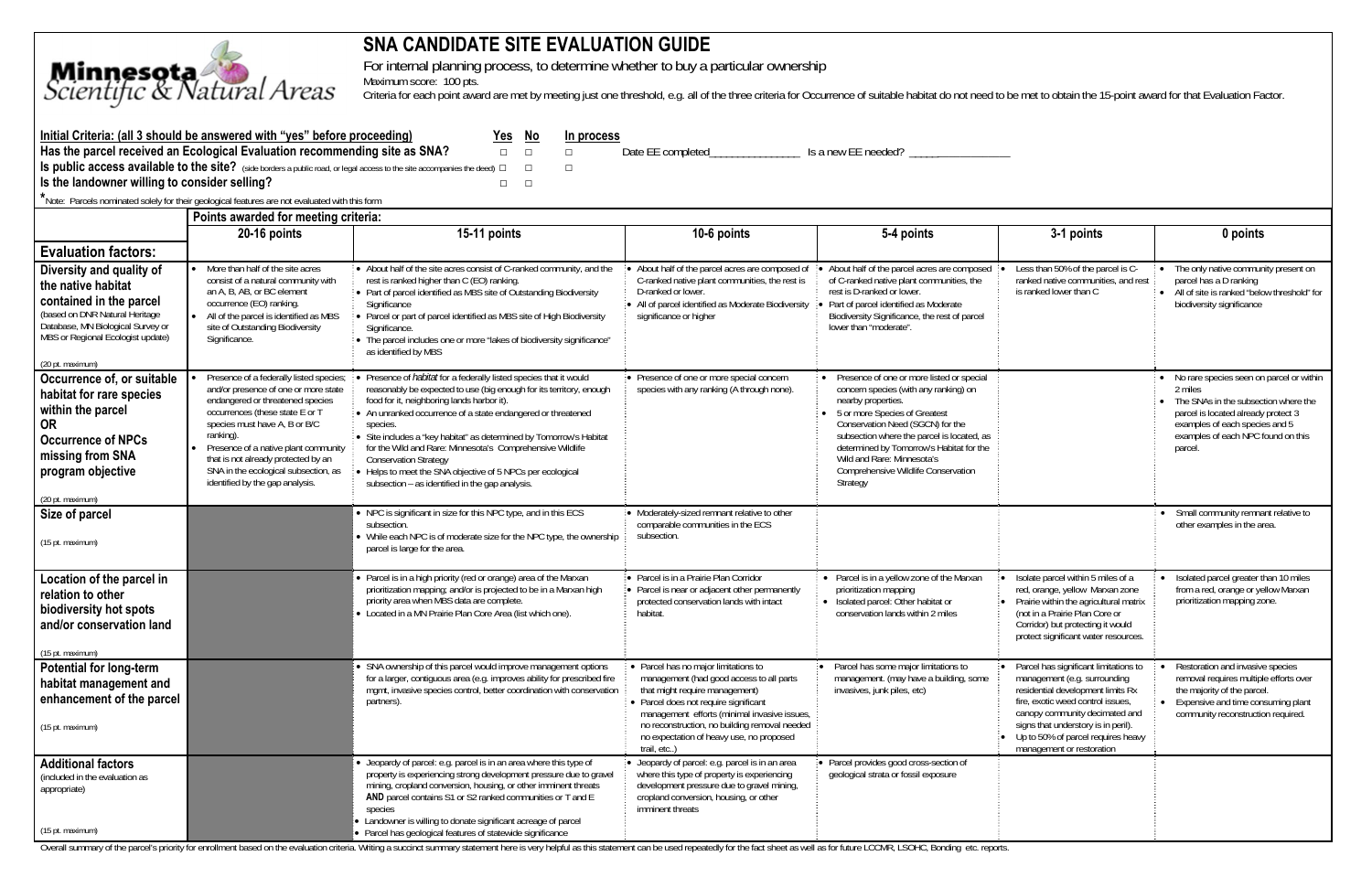# **Native Plant Communities: Presence within Subsections**

\*Please note that data for the following subsections are missing or very limited, and all NPC acreages are not representative of future final totals: Agassiz Lowland, Border Lakes, Chippewa Plain, Little Fork-Vermillion Upland, Nashwauk Upland, Pine Moraines Outwash Plain, St. Louis Moraine, Tamarack Lowland

| <b>NPC Presence within</b><br><b>Subsections:</b><br><b>SNAs</b> | <b>NPC Presence within</b><br><b>Subsections: Protected</b><br><b>Public Lands</b><br>(Public and NGO Conservancies) | <b>Protected</b><br>Acreage | <b>NPC Presence within Subsections:</b><br><b>Protected Public and Unprotected</b><br><b>Private Lands</b><br><b>(Subsections in red are missing protected acreage of NPC</b><br>type) |
|------------------------------------------------------------------|----------------------------------------------------------------------------------------------------------------------|-----------------------------|----------------------------------------------------------------------------------------------------------------------------------------------------------------------------------------|
|------------------------------------------------------------------|----------------------------------------------------------------------------------------------------------------------|-----------------------------|----------------------------------------------------------------------------------------------------------------------------------------------------------------------------------------|

| ABR_CX                   |                                |        | <b>Agassiz Beach Ridge Complex</b>        |
|--------------------------|--------------------------------|--------|-------------------------------------------|
| <b>Red River Prairie</b> | <b>Red River Prairie</b>       | 1505.3 | <b>Red River Prairie</b>                  |
| AFP_CX                   |                                | 7071.5 | Alder Swamp / Forested Peatland Complex   |
|                          | <b>Border Lakes</b>            | 29.9   | <b>Border Lakes</b>                       |
|                          | Hardwood Hills                 | 3.6    | Hardwood Hills                            |
| Laurentian Uplands       | Laurentian Uplands             | 2614.3 | Laurentian Uplands                        |
|                          | Nashwauk Uplands               | 5.8    | Nashwauk Uplands                          |
|                          | North Shore Highlands          | 2498.0 | North Shore Highlands                     |
|                          | Pine Moraines & Outwash Plains | 4.2    | Pine Moraines & Outwash Plains            |
|                          | St. Louis Moraines             | 37.7   | St. Louis Moraines                        |
|                          | Tamarack Lowlands              | 7.2    | <b>Tamarack Lowlands</b>                  |
|                          | Toimi Uplands                  | 1870.9 | Toimi Uplands                             |
|                          |                                |        |                                           |
| AIP_CX                   |                                | 6979.7 | <b>Agassiz Interbeach Prairie Complex</b> |
| Aspen Parklands          | Aspen Parklands                | 6471.4 | Aspen Parklands                           |
|                          | <b>Red River Prairie</b>       | 508.3  | <b>Red River Prairie</b>                  |
|                          |                                |        |                                           |
| AOX_CX                   |                                | 2257.7 | <b>Aspen - Oak Woodland Complex</b>       |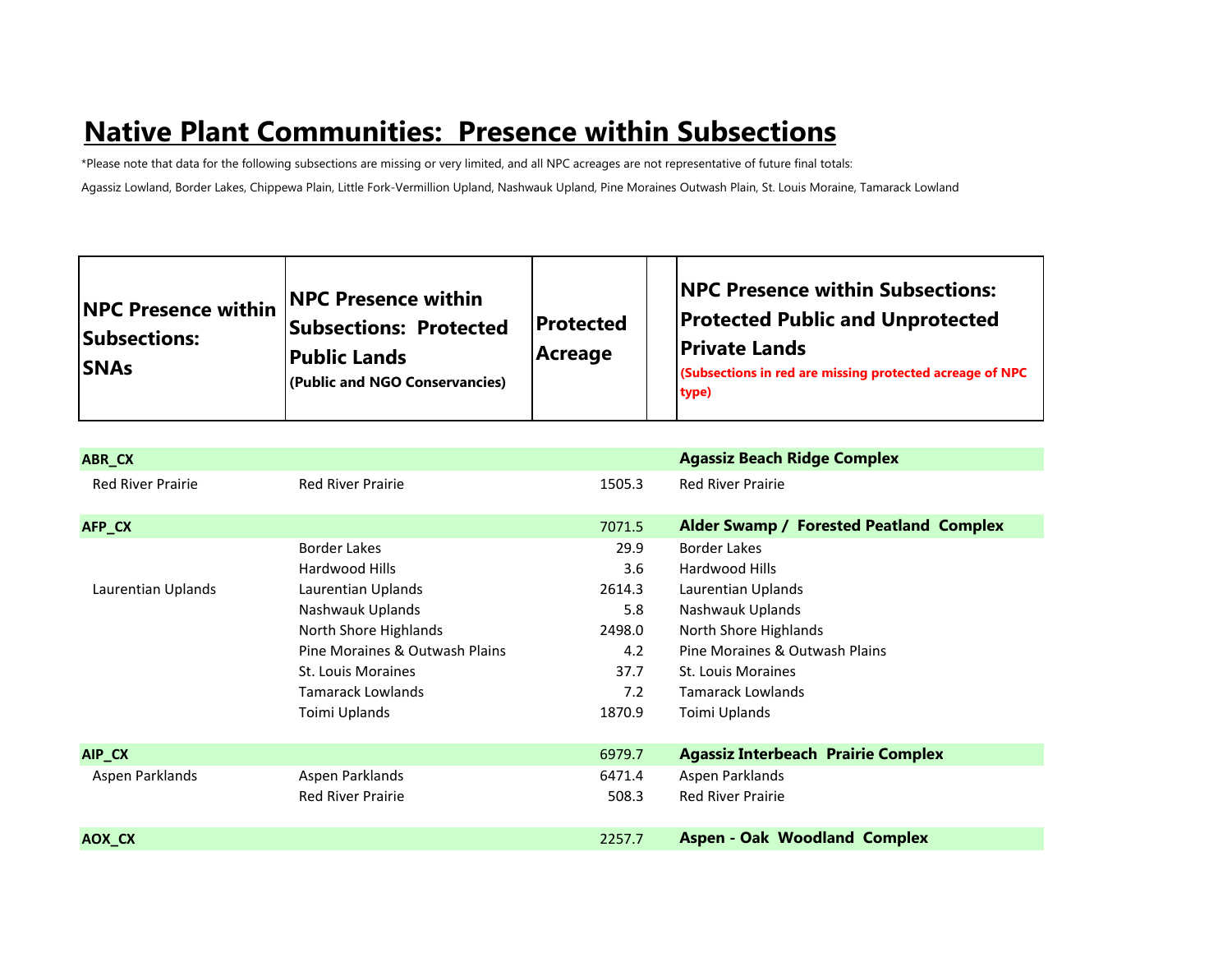|                    | Aspen Parklands           | 2257.7  | Aspen Parklands                             |
|--------------------|---------------------------|---------|---------------------------------------------|
| <b>APn80</b>       |                           | 127.1   | <b>Northern Spruce Bog</b>                  |
|                    | Laurentian Uplands        | 6.5     | Laurentian Uplands                          |
|                    | St. Louis Moraines        | 2.8     | St. Louis Moraines                          |
|                    | <b>Tamarack Lowlands</b>  | 117.8   | <b>Tamarack Lowlands</b>                    |
| APn80a             |                           | 16615.8 | <b>Black Spruce Bog</b>                     |
|                    | Agassiz Lowlands          | 3225.9  | Agassiz Lowlands                            |
|                    | <b>Border Lakes</b>       | 67.3    | <b>Border Lakes</b>                         |
| Laurentian Uplands | Laurentian Uplands        | 2963.3  | Laurentian Uplands                          |
|                    | Nashwauk Uplands          | 12.5    | Mille Lacs Uplands                          |
|                    | North Shore Highlands     | 4762.8  | Nashwauk Uplands                            |
|                    | <b>St. Louis Moraines</b> | 198.8   | North Shore Highlands                       |
|                    | <b>Tamarack Lowlands</b>  | 90.0    | St. Louis Moraine                           |
|                    | Toimi Uplands             | 5295.3  | <b>Tamarack Lowlands</b>                    |
|                    |                           |         | Toimi Uplands                               |
| APn80a1            |                           | 1725.4  | <b>Black Spruce Bog: Treed Subtype</b>      |
|                    | <b>Border Lakes</b>       | 21.5    | <b>Border Lakes</b>                         |
| Laurentian Uplands | Laurentian Uplands        | 816.2   | Laurentian Uplands                          |
|                    | Nashwauk Uplands          | 42.5    | Nashwauk Uplands                            |
|                    | North Shore Highlands     | 519.5   | North Shore Highlands                       |
|                    | St. Louis Moraines        | 325.7   | St. Louis Moraine                           |
| <b>APn80a2</b>     |                           | 2188.5  | <b>Black Spruce Bog: Semi-Treed Subtype</b> |
|                    | Agassiz Lowlands          | 2.9     | Agassiz Lowlands                            |
|                    | <b>Border Lakes</b>       | 11.4    | <b>Border Lakes</b>                         |
| Laurentian Uplands | Laurentian Uplands        | 403.8   | Laurentian Uplands                          |
|                    | Mille Lacs Uplands        | 307.3   | Mille Lacs Uplands                          |
|                    | Nashwauk Uplands          | 167.9   | Nashwauk Uplands                            |
|                    | North Shore Highlands     | 390.0   | North Shore Highlands                       |
|                    | St. Louis Moraines        | 905.2   | St. Louis Moraine                           |
| <b>APn81</b>       |                           | 11529.2 | <b>Northern Poor Conifer Swamp</b>          |
|                    | Agassiz Lowlands          | 828.9   | Agassiz Lowlands                            |
|                    | Aspen Parklands           | 2356.1  | Aspen Parklands                             |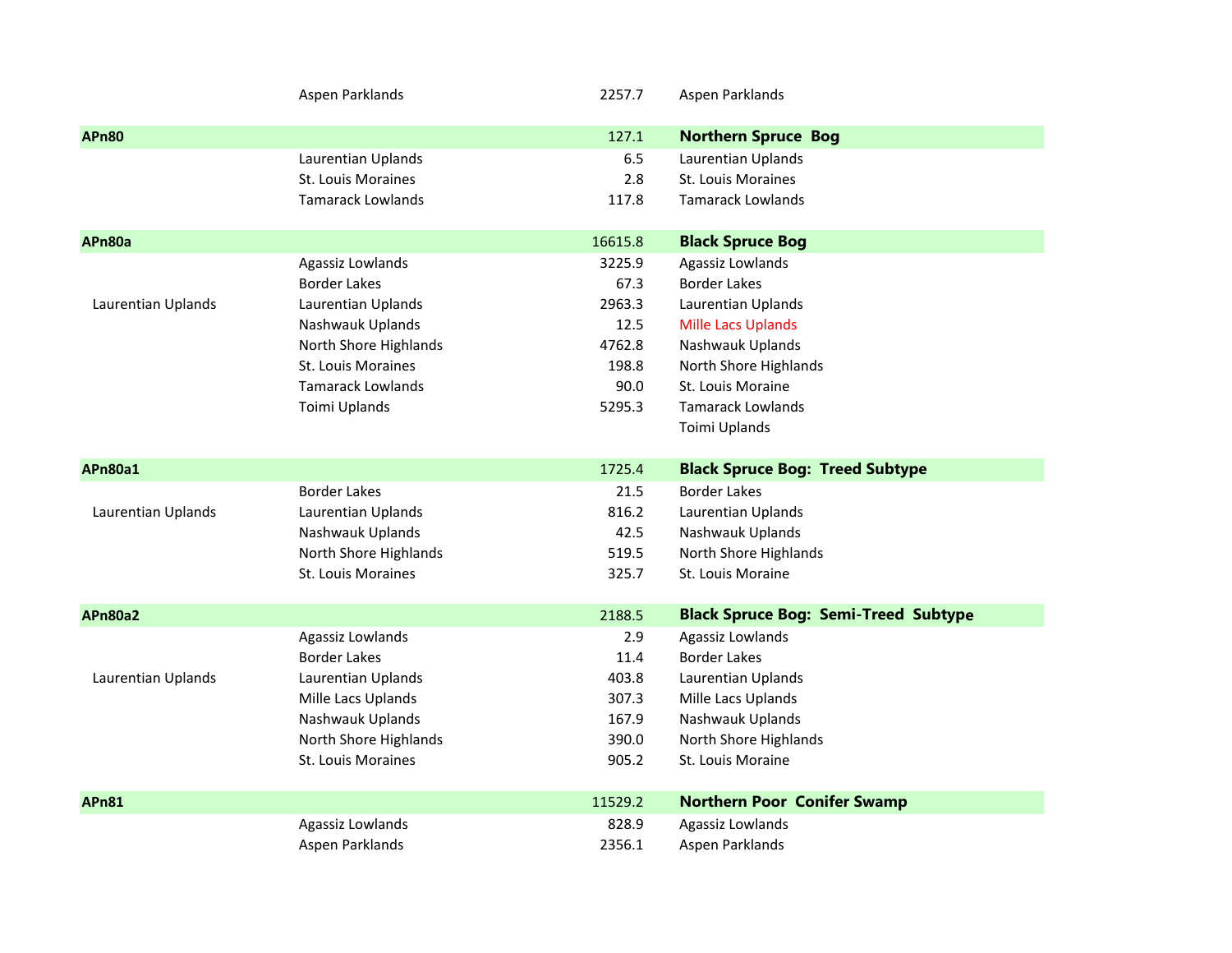|                    | <b>Border Lakes</b>            | 56.7    | <b>Border Lakes</b>                |
|--------------------|--------------------------------|---------|------------------------------------|
|                    | Chippewa Plains                | 24.6    | Chippewa Plains                    |
| Laurentian Uplands | Laurentian Uplands             | 2051.8  | Laurentian Uplands                 |
|                    | Mille Lacs Uplands             | 212.2   | Mille Lacs Uplands                 |
|                    | Nashwauk Uplands               | 15.5    | Nashwauk Uplands                   |
|                    | North Shore Highlands          | 4619.4  | North Shore Highlands              |
|                    | Pine Moraines & Outwash Plains | 2.7     | Pine Moraine & Outwash Plains      |
|                    | <b>St. Louis Moraines</b>      | 561.2   | <b>Glacial Lake Superior Plain</b> |
|                    | Toimi Uplands                  | 800.1   | St. Louis Moraine                  |
|                    |                                |         | Toimi Uplands                      |
| APn81a             |                                | 12779.6 | <b>Poor Black Spruce Swamp</b>     |
|                    | Agassiz Lowlands               | 1050.6  | Agassiz Lowlands                   |
|                    | <b>Border Lakes</b>            | 447.4   | <b>Border Lakes</b>                |
|                    | Glacial Lake Superior Plain    | 144.6   | Glacial Lake Superior Plain        |
| Laurentian Uplands | Laurentian Uplands             | 3962.3  | Laurentian Uplands                 |
|                    | Mille Lacs Uplands             | 850.1   | Mille Lacs Uplands                 |
|                    | Nashwauk Uplands               | 19.8    | Nashwauk Uplands                   |
|                    | North Shore Highlands          | 2069.9  | North Shore Highlands              |
|                    | <b>St. Louis Moraines</b>      | 431.8   | St. Louis Moraine                  |
|                    | <b>Tamarack Lowlands</b>       | 17.0    | <b>Tamarack Lowlands</b>           |
|                    | Toimi Uplands                  | 3786.1  | Toimi Uplands                      |
| APn81b             |                                | 8023.7  | Poor Tamarack - Black Spruce Swamp |
|                    | Agassiz Lowlands               | 650.9   | Agassiz Lowlands                   |
|                    | <b>Border Lakes</b>            | 77.2    | <b>Big Woods</b>                   |
|                    | Chippewa Plains                | 40.1    | <b>Border Lakes</b>                |
|                    | <b>Hardwood Hills</b>          | 21.1    | Chippewa Plains                    |
| Laurentian Uplands | Laurentian Uplands             | 3750.7  | Hardwood Hills                     |
|                    | Mille Lacs Uplands             | 531.5   | Laurentian Uplands                 |
|                    | Nashwauk Uplands               | 145.8   | Mille Lacs Uplands                 |
|                    | North Shore Highlands          | 497.4   | Nashwauk Uplands                   |
|                    | Pine Moraines & Outwash Plains | 35.0    | North Shore Highlands              |
|                    | <b>St. Louis Moraines</b>      | 990.8   | Pine Moraine & Outwash Plains      |
|                    | <b>Tamarack Lowlands</b>       | 76.7    | <b>St. Louis Moraines</b>          |
|                    | Toimi Uplands                  | 1206.5  | <b>Tamarack Lowlands</b>           |
|                    |                                |         | Toimi Uplands                      |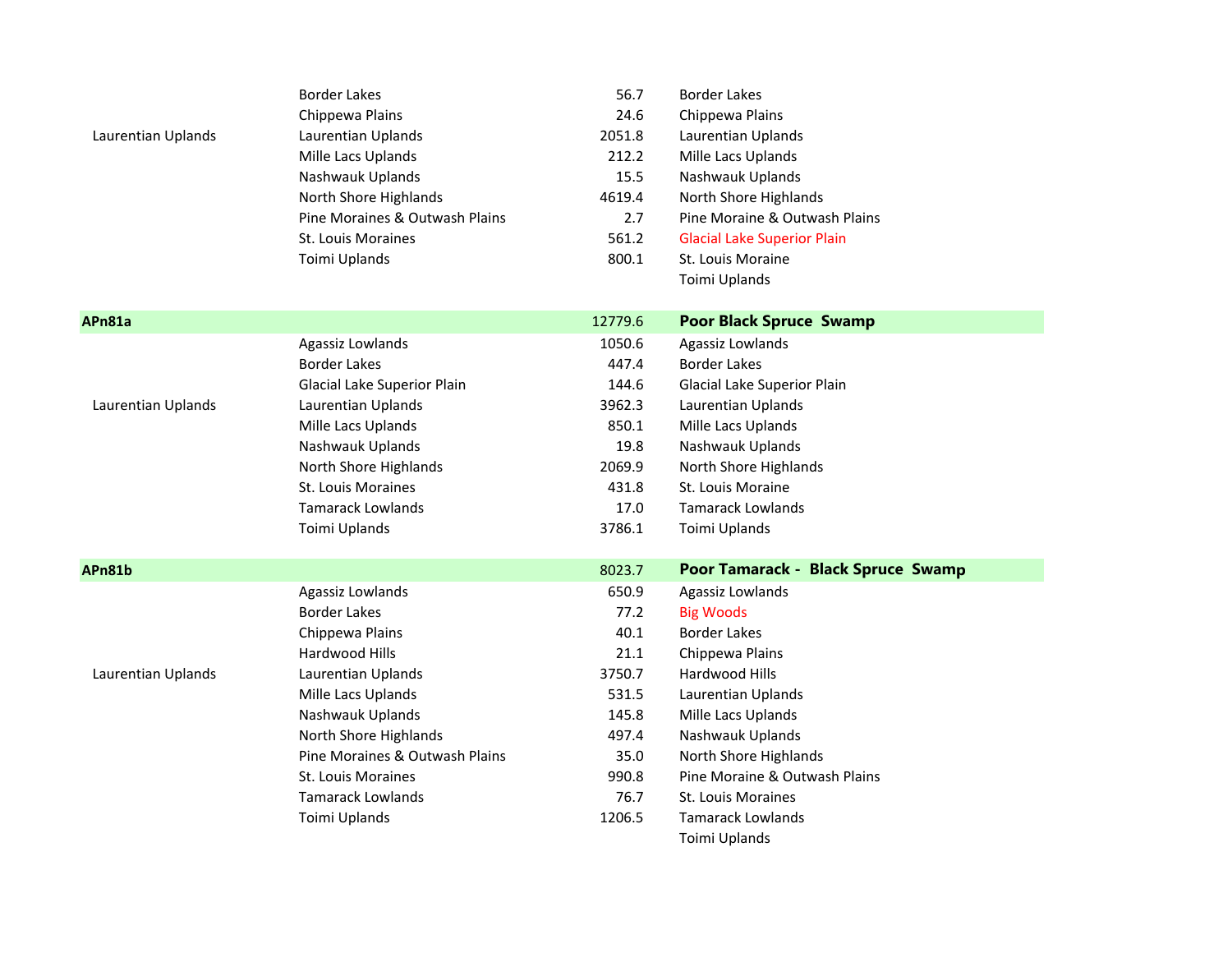|                    |                           |        | Poor Tamarack - Black Spruce Swamp: Black |
|--------------------|---------------------------|--------|-------------------------------------------|
| <b>APn81b1</b>     |                           | 262.5  | <b>Spruce Subtype</b>                     |
|                    | Laurentian Uplands        | 53.7   | Laurentian Uplands                        |
|                    | Mille Lacs Uplands        | 8.5    | Mille Lacs Uplands                        |
|                    | North Shore Highlands     | 200.2  | North Shore Highlands                     |
|                    |                           |        | <b>St. Paul Baldwin Plains</b>            |
|                    |                           |        | Poor Tamarack - Black Spruce Swamp:       |
| <b>APn81b2</b>     |                           | 3294.3 | <b>Tamarack Subtype</b>                   |
|                    | Aspen Parklands           | 2252.1 | Aspen Parklands                           |
| Laurentian Uplands | Laurentian Uplands        | 168.0  | <b>Hardwood Hills</b>                     |
|                    | Mille Lacs Uplands        | 464.8  | Laurentian Uplands                        |
|                    | North Shore Highlands     | 409.4  | Mille Lacs Uplands                        |
|                    |                           |        | North Shore Highlands                     |
|                    |                           |        | Pine Moraine & Outwash Plains             |
| <b>APn90</b>       |                           | 2329.3 | <b>Northern Open Bog</b>                  |
|                    | Agassiz Lowlands          | 2073.4 | Agassiz Lowlands                          |
| Laurentian Uplands | Laurentian Uplands        | 241.7  | Laurentian Uplands                        |
|                    | Mille Lacs Uplands        | 14.2   | Mille Lacs Uplands                        |
|                    |                           |        | <b>North Shore Highlands</b>              |
| APn90a             |                           | 2322.2 | <b>Low Shrub Bog</b>                      |
|                    | <b>Border Lakes</b>       | 15.2   | <b>Border Lakes</b>                       |
| Laurentian Uplands | Laurentian Uplands        | 239.7  | Laurentian Uplands                        |
|                    | Mille Lacs Uplands        | 28.6   | Mille Lacs Uplands                        |
|                    | Nashwauk Uplands          | 5.3    | Nashwauk Uplands                          |
|                    | North Shore Highlands     | 76.5   | North Shore Highlands                     |
|                    | <b>St. Louis Moraines</b> | 1927.0 | St. Louis Moraine                         |
|                    | Toimi Uplands             | 29.9   | Toimi Uplands                             |
| APn90b             |                           | 2.7    | <b>Graminoid Bog</b>                      |
|                    | Laurentian Uplands        | 2.7    | Laurentian Uplands                        |
|                    |                           |        | <b>Mille Lacs Uplands</b>                 |
| APn90b1            |                           | 115.1  | <b>Graminoid Bog: Typic Subtype</b>       |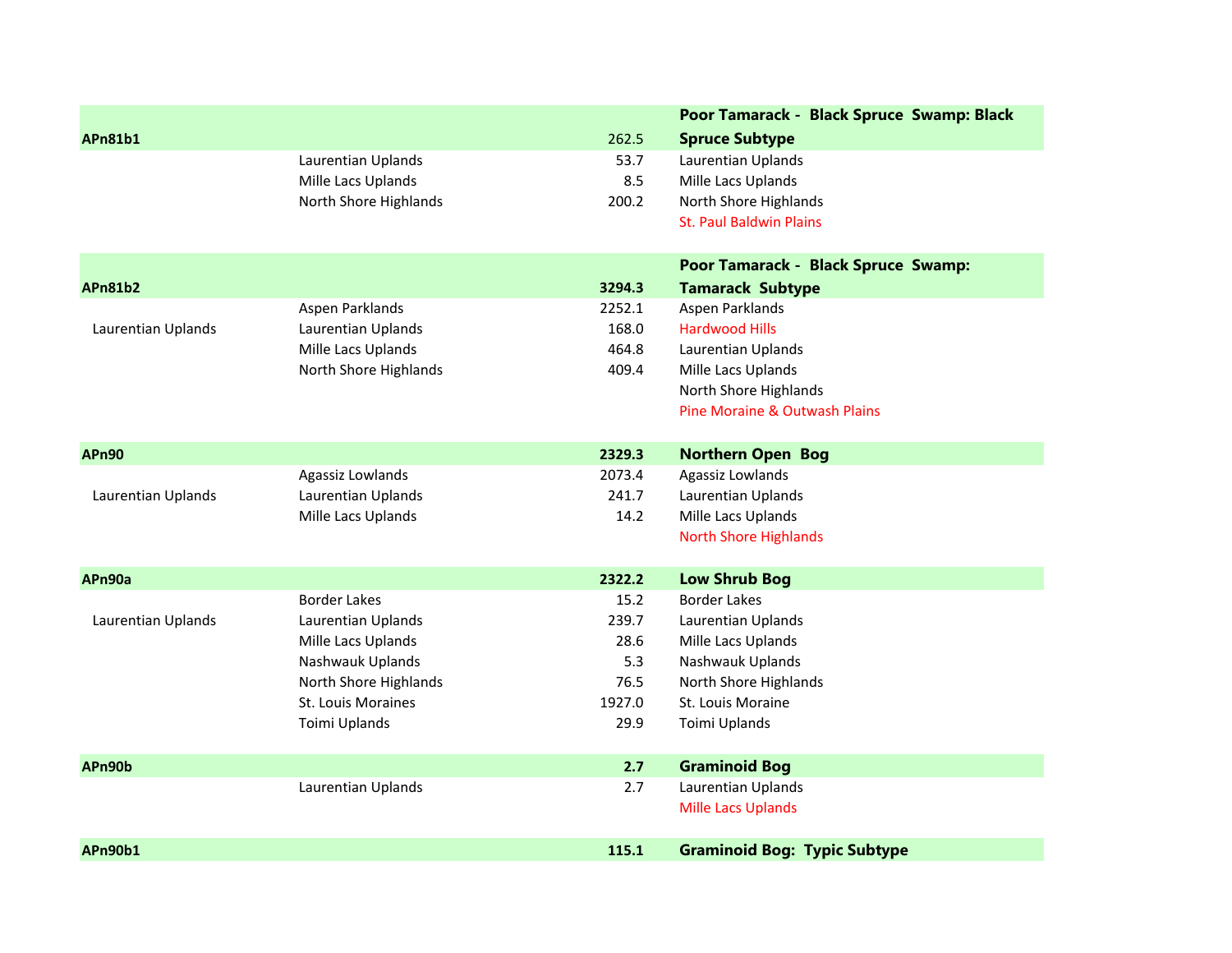|                              | Agassiz Lowlands               | 28.4    | Agassiz Lowlands                  |
|------------------------------|--------------------------------|---------|-----------------------------------|
|                              | Laurentian Uplands             | 40.9    | Laurentian Uplands                |
|                              | North Shore Highlands          | 19.6    | North Shore Highlands             |
|                              | Toimi Uplands                  | 26.3    | Toimi Uplands                     |
|                              |                                |         |                                   |
| <b>APn91</b>                 |                                | 3696.1  | <b>Northern Poor Fen</b>          |
|                              | <b>Border Lakes</b>            | 1.8     | <b>Border Lakes</b>               |
| Laurentian Uplands           | Laurentian Uplands             | 234.3   | <b>Hardwood Hills</b>             |
|                              | Mille Lacs Uplands             | 650.4   | Laurentian Uplands                |
|                              | Nashwauk Uplands               | 102.2   | Mille Lacs Uplands                |
|                              | North Shore Highlands          | 456.1   | Nashwauk Uplands                  |
|                              | Pine Moraines & Outwash Plains | 3.0     | North Shore Highlands             |
|                              | St. Louis Moraines             | 634.6   | Pine Moraine & Outwash Plains     |
|                              | <b>Tamarack Lowlands</b>       | 1562.3  | St. Louis Moraine                 |
|                              | Toimi Uplands                  | 51.4    | <b>Tamarack Lowlands</b>          |
|                              |                                |         | Toimi Uplands                     |
| APn91a                       |                                | 10620.8 | <b>Low Shrub Poor Fen</b>         |
|                              | Agassiz Lowlands               | 351.1   | Agassiz Lowlands                  |
| Anoka Sand Plain             | Anoka Sand Plain               | 48.4    | Anoka Sand Plain                  |
|                              | Aspen Parklands                | 4378.2  | Aspen Parklands                   |
|                              | <b>Border Lakes</b>            | 358.2   | <b>Border Lakes</b>               |
|                              | Hardwood Hills                 | 242.4   | Hardwood Hills                    |
| Laurentian Uplands           | Laurentian Uplands             | 1655.6  | Laurentian Uplands                |
|                              | Littlefork-Vermillion Uplands  | 3.6     | Littlefork-Vermillion Uplands     |
|                              | Mille Lacs Uplands             | 581.2   | Mille Lacs Uplands                |
|                              | Nashwauk Uplands               | 18.0    | Nashwauk Uplands                  |
|                              | North Shore Highlands          | 710.4   | North Shore Highlands             |
| Pine Moraines & Outwash Plai | Pine Moraines & Outwash Plains | 863.5   | Pine Moraine & Outwash Plains     |
|                              | St. Louis Moraines             | 1255.7  | St. Louis Moraine                 |
|                              | St. Paul-Baldwin Plains        | 3.5     | St. Paul Baldwin Plains           |
|                              | Toimi Uplands                  | 150.8   | Toimi Uplands                     |
| APn91b                       |                                | 1532.8  | <b>Graminoid Poor Fen (Basin)</b> |
|                              | Agassiz Lowlands               | 227.6   | Agassiz Lowlands                  |
|                              | <b>Border Lakes</b>            | 22.8    | <b>Big Woods</b>                  |
|                              |                                |         |                                   |
|                              | Hardwood Hills                 | 7.6     | <b>Border Lakes</b>               |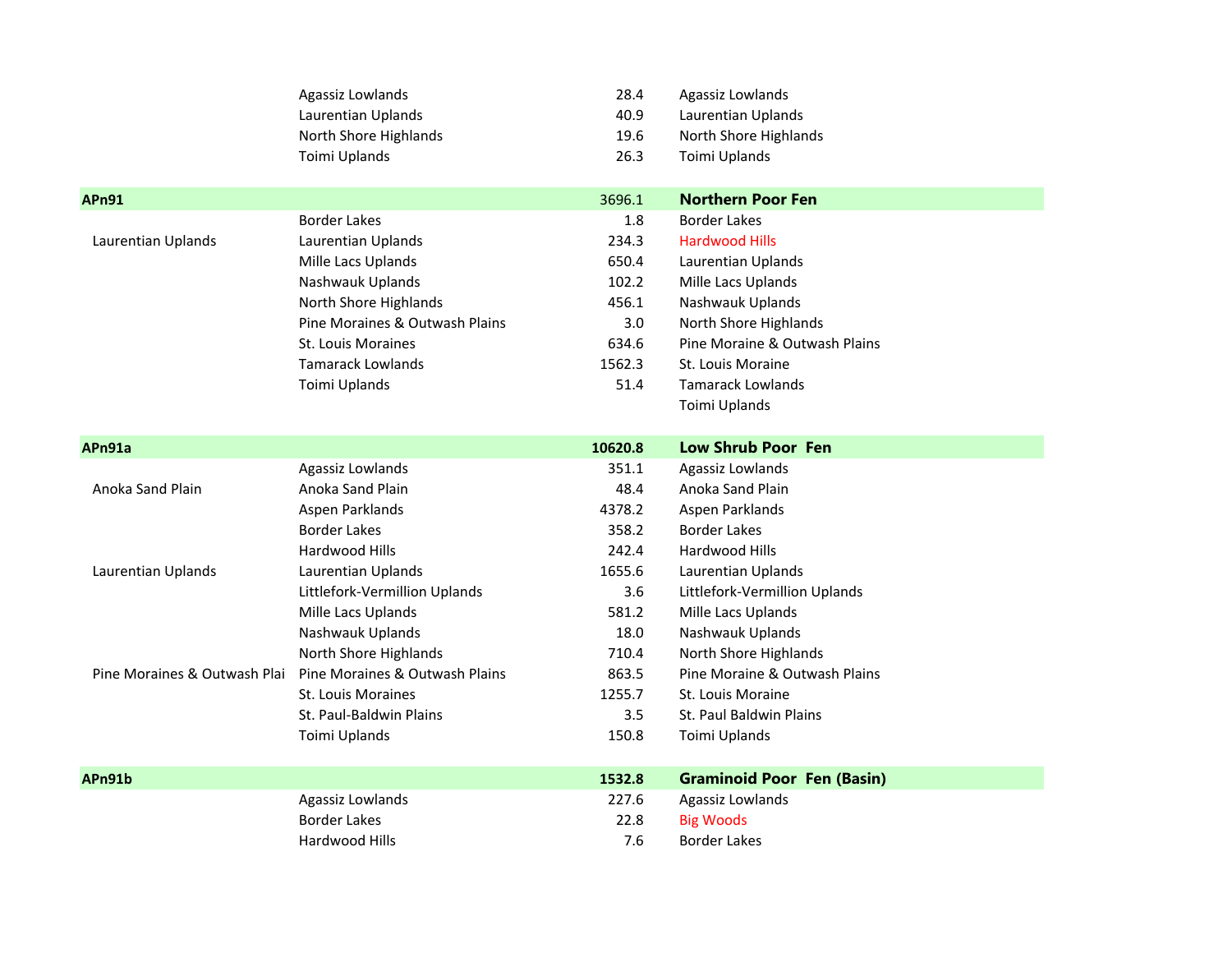| Laurentian Uplands | Laurentian Uplands             | 414.2   | Hardwood Hills                                 |
|--------------------|--------------------------------|---------|------------------------------------------------|
|                    | Mille Lacs Uplands             | 23.4    | Laurentian Uplands                             |
|                    | Nashwauk Uplands               | 10.4    | Mille Lacs Uplands                             |
|                    | North Shore Highlands          | 150.9   | Nashwauk Uplands                               |
|                    | Pine Moraines & Outwash Plains | 396.7   | North Shore Highlands                          |
|                    | St. Louis Moraines             | 267.9   | Pine Moraine & Outwash Plains                  |
|                    | Toimi Uplands                  | 11.4    | St. Louis Moraine                              |
|                    |                                |         | Toimi Uplands                                  |
| APn91c             |                                | 77.4    | <b>Graminoid Poor Fen (Water Track)</b>        |
|                    | Laurentian Uplands             | 26.8    | Laurentian Uplands                             |
|                    | Nashwauk Uplands               | 3.7     | Nashwauk Uplands                               |
|                    | North Shore Highlands          | 19.1    | North Shore Highlands                          |
|                    | St. Louis Moraines             | 27.8    | St. Louis Moraines                             |
|                    |                                |         | <b>Graminoid Poor Fen (Water Track):</b>       |
| <b>APn91c1</b>     |                                | 209.7   | <b>Featureless Water Track Subtype</b>         |
| Laurentian Uplands | Laurentian Uplands             | 209.7   | Laurentian Uplands                             |
|                    |                                |         | <b>Graminoid Poor Fen (Water Track): Flark</b> |
| <b>APn91c2</b>     |                                | 466.9   | <b>Subtype</b>                                 |
| Laurentian Uplands | Laurentian Uplands             | 466.9   | Laurentian Uplands                             |
|                    |                                |         | Alder Swamp / Wet Alder Swamp / Wet-Mesic      |
| ASBH_CX            |                                | 437.4   | <b>Boreal Hardwood-Conifer Forest</b>          |
|                    | Glacial Lake Superior Plain    | 437.4   | Glacial Lake Superior Plain                    |
|                    |                                |         | Alder Swamp / Northern Sedge Meadow            |
| ASM_CX             |                                | 240.5   | <b>Complex</b>                                 |
|                    | Glacial Lake Superior Plain    | 66.7    | Glacial Lake Superior Plain                    |
|                    | Mille Lacs Uplands             | 173.8   | Mille Lacs Uplands                             |
| ASP_CX             |                                | 26205.9 | <b>Aspen Parkland Complex</b>                  |
| Aspen Parklands    | Aspen Parklands                | 26205.9 | Aspen Parklands                                |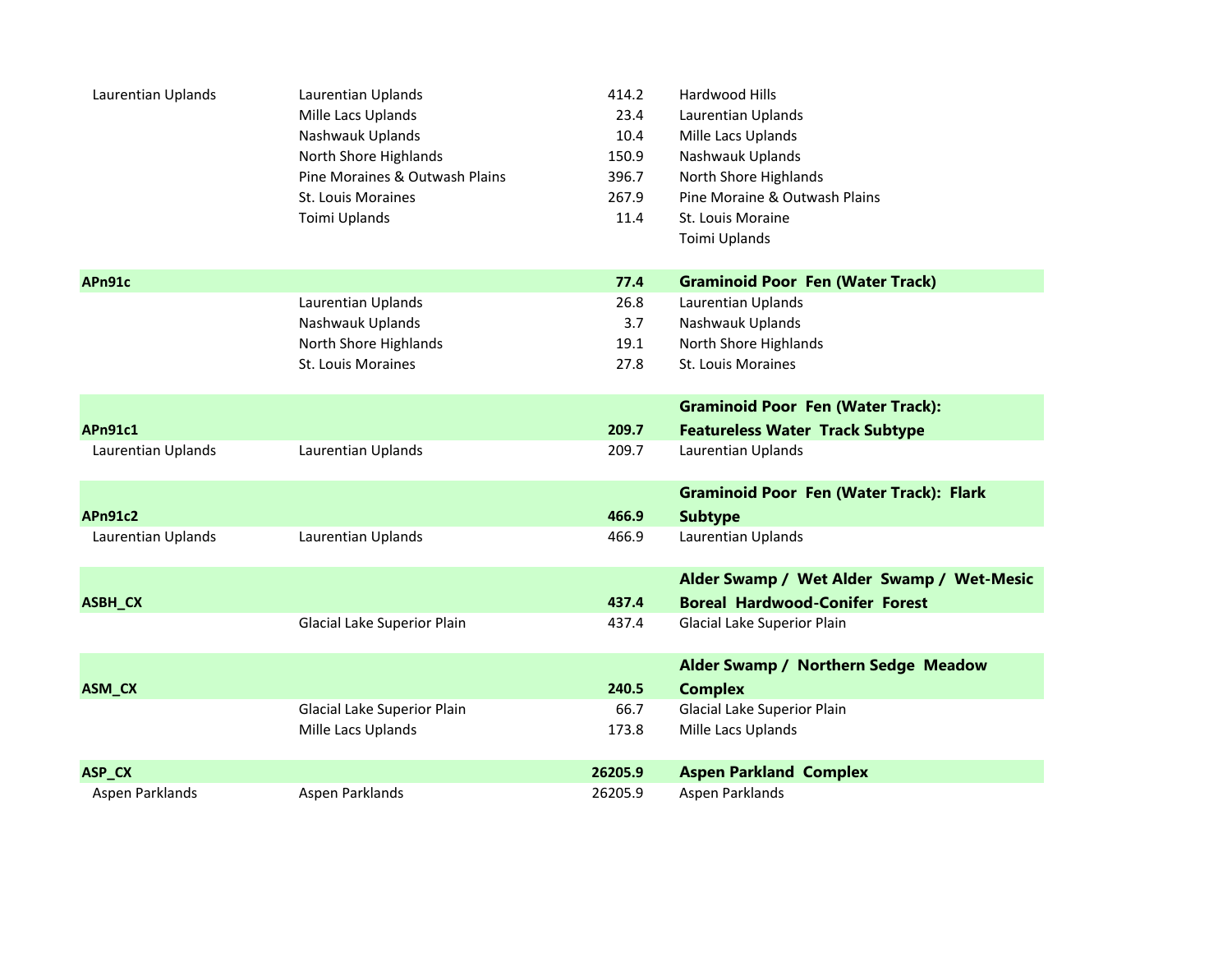|                              |                                |         | <b>Agassiz Shoreline Ridge and Swale Complex</b> |
|------------------------------|--------------------------------|---------|--------------------------------------------------|
| ASR_CX                       |                                | 1732.5  |                                                  |
|                              | Aspen Parklands                | 1732.5  | Aspen Parklands                                  |
|                              |                                |         |                                                  |
| AWAF_CX                      |                                | 23297.9 | <b>Aspen Woodland/Forest Complex</b>             |
| Aspen Parklands              | Aspen Parklands                | 23297.9 | Aspen Parklands                                  |
| <b>BD_CX</b>                 |                                | 358.1   | <b>Complex</b>                                   |
|                              | Chippewa Plains                | 7.6     | Chippewa Plains                                  |
|                              | Laurentian Uplands             | 13.4    | Laurentian Uplands                               |
|                              | Mille Lacs Uplands             | 5.5     | Mille Lacs Uplands                               |
|                              | Nashwauk Uplands               | 9.3     | Nashwauk Uplands                                 |
|                              | North Shore Highlands          | 2.1     | North Shore Highlands                            |
|                              | Pine Moraines & Outwash Plains | 287.6   | Pine Moraines & Outwash Plains                   |
|                              | <b>St. Louis Moraines</b>      | 21.3    | St. Louis Moraines                               |
|                              | Toimi Uplands                  | 11.2    | Toimi Uplands                                    |
| <b>BW_CX</b>                 |                                | 12310.4 | <b>Beaver Wetland Complex</b>                    |
| <b>Border Lakes</b>          | <b>Border Lakes</b>            | 252.2   | <b>Border Lakes</b>                              |
|                              | Glacial Lake Superior Plain    | 218.8   | Glacial Lake Superior Plain                      |
|                              | <b>Hardwood Hills</b>          | 86.0    | Hardwood Hills                                   |
| Laurentian Uplands           | Laurentian Uplands             | 1461.6  | Laurentian Uplands                               |
|                              | Mille Lacs Uplands             | 457.3   | Mille Lacs Uplands                               |
|                              | <b>Minnesota River Prairie</b> | 0.4     | Minnesota River Prairie                          |
|                              | Nashwauk Uplands               | 88.5    | Nashwauk Uplands                                 |
| North Shore Highlands        | North Shore Highlands          | 6368.9  | North Shore Highlands                            |
| Pine Moraines & Outwash Plai | Pine Moraines & Outwash Plains | 1271.5  | Pine Moraines & Outwash Plains                   |
|                              | <b>St. Louis Moraines</b>      | 238.0   | <b>St. Louis Moraines</b>                        |
|                              | St. Paul-Baldwin Plains        | 17.8    | St. Paul-Baldwin Plains                          |
|                              | Toimi Uplands                  | 1849.4  | Toimi Uplands                                    |
| <b>BYF_CX</b>                |                                | 379.7   | <b>Complex</b>                                   |
|                              | Hardwood Hills                 | 103.1   | Hardwood Hills                                   |
|                              | Pine Moraines & Outwash Plains | 187.6   | Pine Moraines & Outwash Plains                   |
|                              | Toimi Uplands                  | 89.0    | Toimi Uplands                                    |
|                              |                                |         |                                                  |
| <b>CMH CX</b>                |                                | 1146.0  | <b>Complex</b>                                   |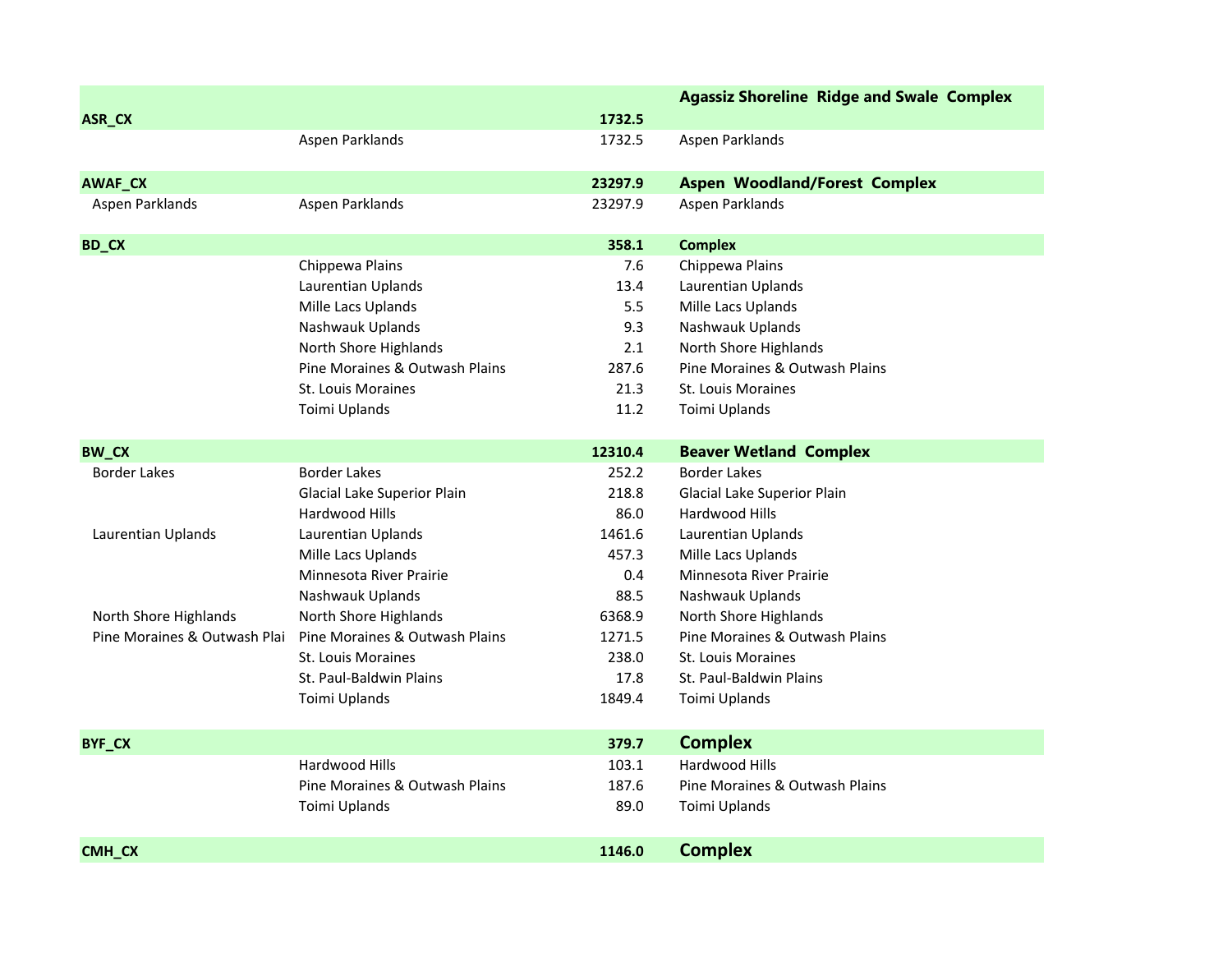|                       | Mille Lacs Uplands          | 1146.0 | Mille Lacs Uplands                    |
|-----------------------|-----------------------------|--------|---------------------------------------|
| <b>CSW_CX</b>         |                             | 155.5  | <b>Conifer Swamp Complex</b>          |
|                       | Aspen Parklands             | 155.5  | Aspen Parklands                       |
| <b>CT</b>             |                             | 0.4    | <b>Cliff/Talus System</b>             |
|                       | North Shore Highlands       | 0.4    | North Shore Highlands                 |
| <b>CTn11</b>          |                             | 0.6    | <b>Northern Dry Cliff</b>             |
|                       | Nashwauk Uplands            | 0.6    | Nashwauk Uplands                      |
| CTn11a                |                             | 39.1   | <b>Dry Mafic Cliff (Northern)</b>     |
|                       | Glacial Lake Superior Plain | 0.4    | Glacial Lake Superior Plain           |
|                       | North Shore Highlands       | 38.8   | North Shore Highlands                 |
| CTn11d                |                             | 6.4    | <b>Dry Felsic Cliff (Northern)</b>    |
|                       | North Shore Highlands       | 6.4    | North Shore Highlands                 |
| CTn11e                |                             |        | <b>Dry Sandstone Cliff (Northern)</b> |
|                       | Glacial Lake Superior Plain |        | Glacial Lake Superior Plain           |
| CTn12a                |                             | 31.3   | <b>Dry Open Talus (Northern)</b>      |
|                       | Laurentian Uplands          | 1.5    | Laurentian Uplands                    |
|                       | North Shore Highlands       | 29.8   | North Shore Highlands                 |
| CTn12b                |                             | 5.4    | <b>Mesic Open Talus (Northern)</b>    |
|                       | <b>Border Lakes</b>         | 0.3    | <b>Border Lakes</b>                   |
|                       | North Shore Highlands       | 5.2    | North Shore Highlands                 |
| CTn24a                |                             | 32.2   | <b>Dry Scrub Talus (Northern)</b>     |
|                       | North Shore Highlands       | 32.2   | North Shore Highlands                 |
| CTn24b                |                             | 34.6   | <b>Mesic Scrub Talus (Northern)</b>   |
| North Shore Highlands | North Shore Highlands       | 38.9   | North Shore Highlands                 |
| <b>CTn32</b>          |                             | 1.7    | <b>Mesic Cliff (Northern)</b>         |
|                       | North Shore Highlands       | 1.7    | North Shore Highlands                 |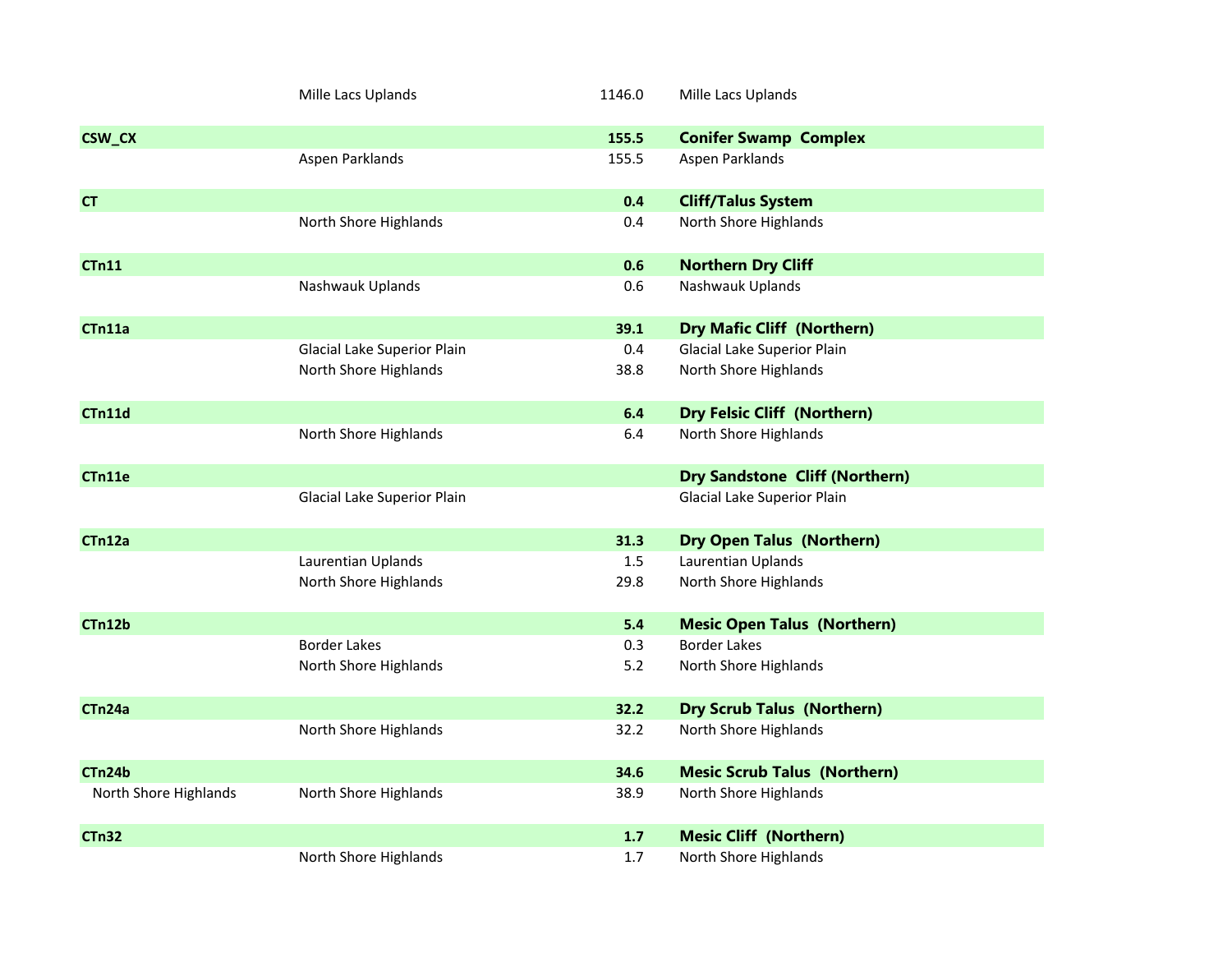| CTn32a                |                         | 160.3 | <b>Mesic Mafic Cliff (Northern)</b>         |
|-----------------------|-------------------------|-------|---------------------------------------------|
| <b>Border Lakes</b>   | <b>Border Lakes</b>     | 1.4   | <b>Border Lakes</b>                         |
|                       | Laurentian Uplands      | 3.3   | Laurentian Uplands                          |
| North Shore Highlands | North Shore Highlands   | 157.4 | North Shore Highlands                       |
| CTn32d                |                         | 5.4   | <b>Mesic Felsic Cliff (Northern)</b>        |
|                       | <b>Border Lakes</b>     | 2.3   | <b>Border Lakes</b>                         |
|                       | North Shore Highlands   | 3.1   | North Shore Highlands                       |
| <b>CTn42</b>          |                         | 0.3   | <b>Northern Wet Cliff</b>                   |
|                       | North Shore Highlands   | 0.3   | North Shore Highlands                       |
| CTn42a                |                         | 7.3   | <b>Wet Mafic Cliff (Northern)</b>           |
|                       | North Shore Highlands   | 7.3   | North Shore Highlands                       |
| CTn42c                |                         | $1.4$ | <b>Wet Felsic Cliff (Northern)</b>          |
|                       | North Shore Highlands   | 1.4   | North Shore Highlands                       |
| CTn42d                |                         | 1.3   | <b>Wet Sandstone Cliff (Northern)</b>       |
|                       | North Shore Highlands   | 1.3   | North Shore Highlands                       |
| <b>CTs12</b>          |                         | 520.4 | <b>Southern Dry Cliff</b>                   |
|                       | Rochester Plateau       | 2.3   | Rochester Plateau                           |
| The Blufflands        | The Blufflands          | 518.1 | The Blufflands                              |
| CTs12a                |                         | 2.3   | <b>Dry Sandstone Cliff (Southern)</b>       |
|                       | Rochester Plateau       | 2.3   | Rochester Plateau                           |
|                       |                         |       | <b>St. Paul Baldwin Plains</b>              |
|                       |                         |       | <b>The Blufflands</b>                       |
| CTs12b                |                         | 17.6  | Dry Limestone - Dolomite Cliff (Southern)   |
|                       | Rochester Plateau       | 0.0   | Rochester Plateau                           |
| The Blufflands        | The Blufflands          | 17.6  | The Blufflands                              |
| CTs12c                |                         | 17.6  | <b>Dry Sioux Quartzite Cliff (Southern)</b> |
|                       | Minnesota River Prairie | 0.0   | Minnesota River Prairie                     |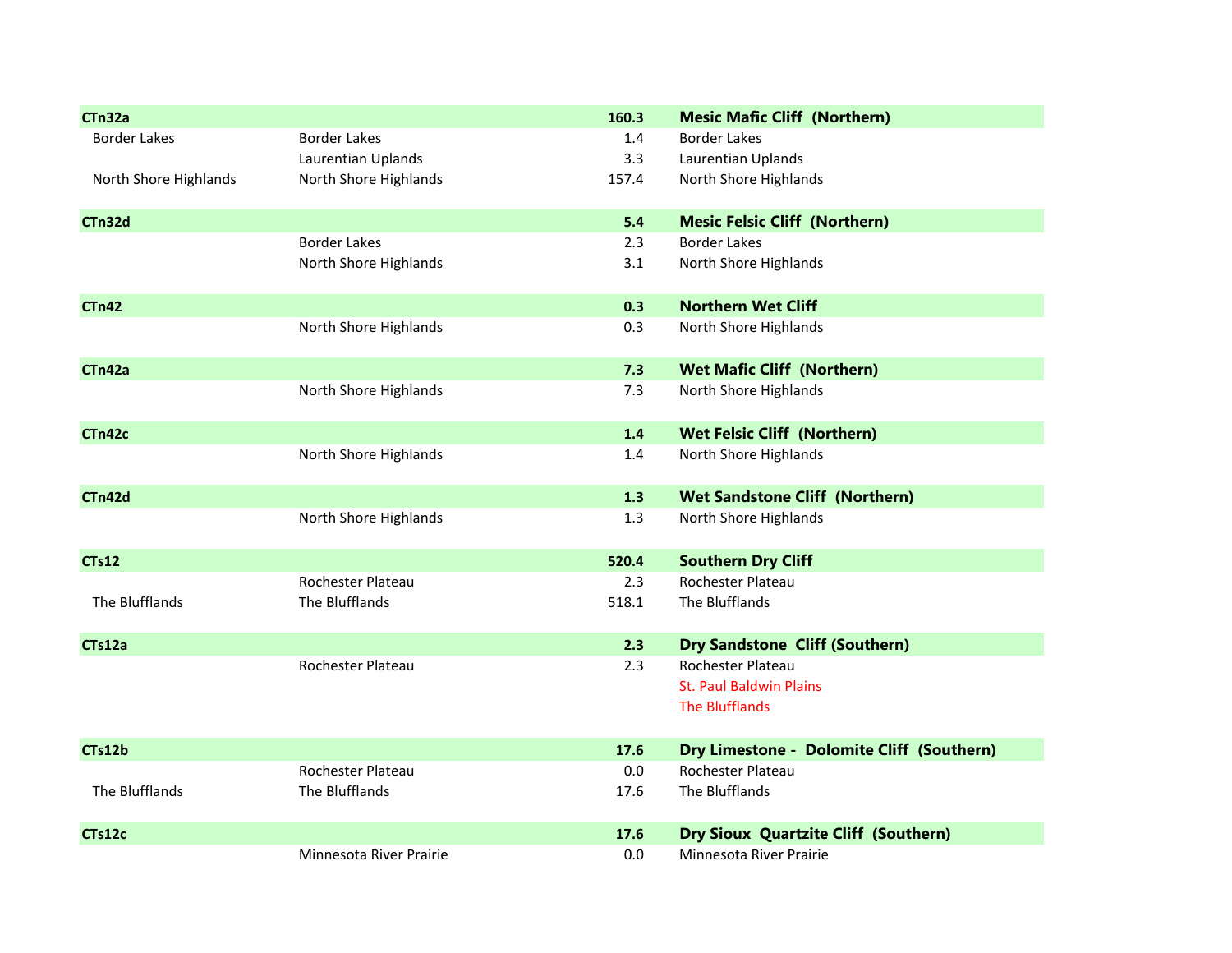| <b>CTs23</b>   |                   | 6.9  | <b>Southern Open Talus</b>                         |
|----------------|-------------------|------|----------------------------------------------------|
|                | The Blufflands    | 6.9  | The Blufflands                                     |
|                |                   |      | <b>Mesic Limestone - Dolomite Talus (Southern)</b> |
| CTs23b         |                   | 2.7  |                                                    |
|                | The Blufflands    | 2.7  | The Blufflands                                     |
| <b>CTs33</b>   |                   | 75.9 | <b>Southern Mesic Cliff</b>                        |
|                | The Blufflands    | 75.9 | The Blufflands                                     |
|                |                   |      | <b>Rochester Plateau</b>                           |
| CTs33a         |                   | 21.5 | <b>Mesic Sandstone Cliff (Southern)</b>            |
| The Blufflands | The Blufflands    | 21.5 | The Blufflands                                     |
|                |                   |      | <b>Mesic Limestone - Dolomite Cliff (Southern)</b> |
| CTs33b         |                   | 62.6 |                                                    |
|                | Rochester Plateau | 4.4  | <b>Rochester Plateau</b>                           |
| The Blufflands | The Blufflands    | 58.1 | The Blufflands                                     |
| <b>CTs43a1</b> |                   | 32.1 | <b>Maderate Cliff: Limestone Subtype</b>           |
|                | Rochester Plateau | 0.2  | Rochester Plateau                                  |
|                | The Blufflands    | 31.9 | The Blufflands                                     |
| <b>CTs43a2</b> |                   | 9.5  | <b>Maderate Cliff: Dolomite Subtype</b>            |
|                | Rochester Plateau | 0.0  | Rochester Plateau                                  |
|                | The Blufflands    | 9.4  | The Blufflands                                     |
| <b>CTs46a1</b> |                   | 39.1 | <b>Algific Talus: Limestone Subtype</b>            |
|                | Rochester Plateau | 0.4  | Rochester Plateau                                  |
| The Blufflands | The Blufflands    | 38.7 | The Blufflands                                     |
| <b>CTs46a2</b> |                   | 49.1 | <b>Algific Talus: Dolomite Subtype</b>             |
|                | Rochester Plateau | 2.7  | Rochester Plateau                                  |
| The Blufflands | The Blufflands    | 46.3 | The Blufflands                                     |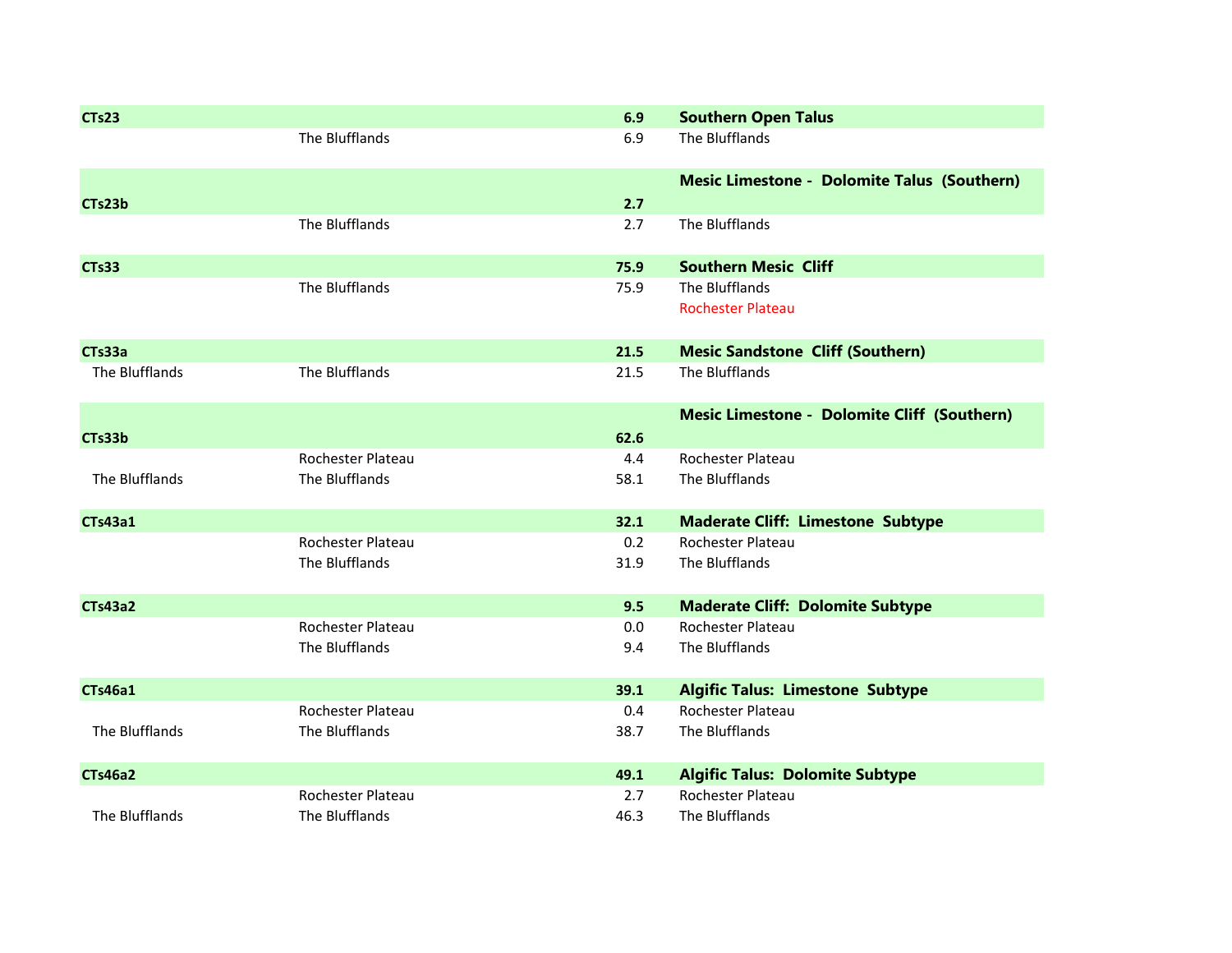| <b>CTs53</b>          |                                | 5.3   | <b>Southern Wet Cliff</b>                    |
|-----------------------|--------------------------------|-------|----------------------------------------------|
|                       | The Blufflands                 | 5.3   | The Blufflands                               |
| CTs53a                |                                | 0.9   | <b>Wet Sandstone Cliff (Southern)</b>        |
|                       | <b>Big Woods</b>               | 0.5   | <b>Big Woods</b>                             |
|                       | St. Paul-Baldwin Plains        | 0.4   | St. Paul-Baldwin Plains                      |
| CTu <sub>22a</sub>    |                                | 38.0  | <b>Exposed Mafic Cliff (Lake Superior)</b>   |
| North Shore Highlands | North Shore Highlands          | 38.0  | North Shore Highlands                        |
| CTu22b                |                                | 2.0   | <b>Exposed Felsic Cliff (Lake Superior)</b>  |
|                       | North Shore Highlands          | 2.0   | North Shore Highlands                        |
| CTu22c                |                                | 2.0   | <b>Sheltered Mafic Cliff (Lake Superior)</b> |
|                       | North Shore Highlands          | 2.0   | North Shore Highlands                        |
| DCT_CX                |                                | 55.6  | <b>Complex</b>                               |
|                       | North Shore Highlands          | 55.6  | North Shore Highlands                        |
| DPW_CX                |                                | 281.9 | <b>Complex</b>                               |
|                       | Aspen Parklands                | 11.9  | Aspen Parklands                              |
|                       | Hardwood Hills                 | 8.0   | Hardwood Hills                               |
|                       | Minnesota River Prairie        | 259.3 | Minnesota River Prairie                      |
|                       | <b>Red River Prairie</b>       | 2.8   | Red River Prairie                            |
| FCT_CX                |                                | 73.1  | <b>Complex</b>                               |
|                       | North Shore Highlands          | 73.1  | North Shore Highlands                        |
| <b>FDc23</b>          |                                | 423.5 | <b>Central Dry Pine Woodland</b>             |
|                       | Chippewa Plains                | 294.7 | Chippewa Plains                              |
|                       | Pine Moraines & Outwash Plains | 128.8 | <b>Hardwood Hills</b>                        |
|                       |                                |       | Pine Moraines & Outwash Plains               |
| FDc23a                |                                | 248.9 | <b>Jack Pine - (Yarrow) Woodland</b>         |
|                       | Chippewa Plains                | 196.6 | Chippewa Plains                              |
|                       | Pine Moraines & Outwash Plains | 52.3  | Pine Moraines & Outwash Plains               |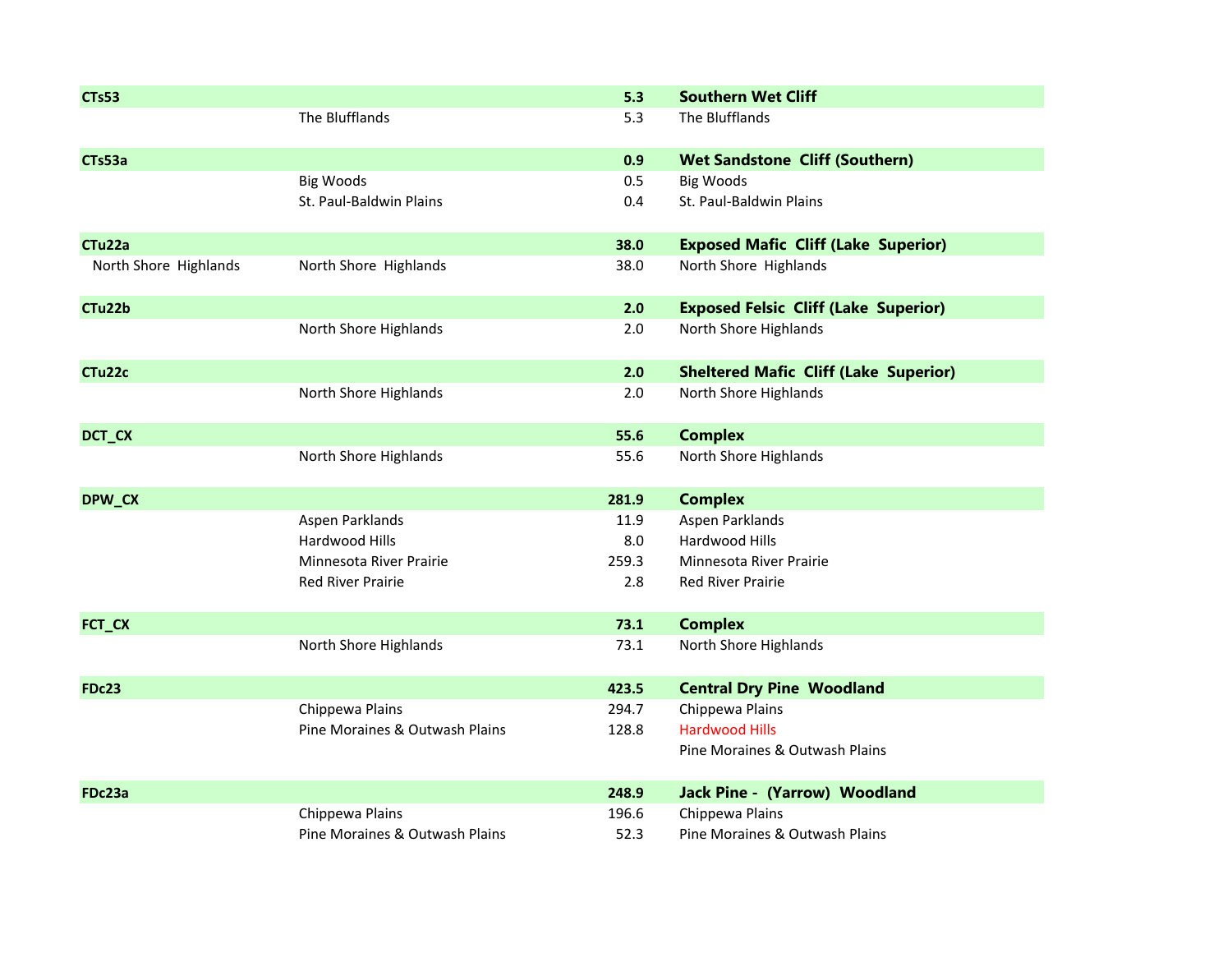|                             |                                                             |         | Jack Pine - (Yarrow) Woodland: Bur Oak -      |
|-----------------------------|-------------------------------------------------------------|---------|-----------------------------------------------|
| <b>FDc23a2</b>              |                                                             | 16.3    | <b>Aspen Subtype</b>                          |
|                             | Anoka Sand Plain                                            | 16.3    | Anoka Sand Plain                              |
|                             |                                                             |         | <b>Hardwood Hills</b>                         |
|                             |                                                             |         |                                               |
| <b>FDc24</b>                |                                                             | 493.9   | <b>Central Rich Dry Pine Woodland</b>         |
|                             | Aspen Parklands                                             | 25.8    | Aspen Parklands                               |
|                             | Chippewa Plains                                             | 19.4    | Chippewa Plains                               |
|                             | Hardwood Hills                                              | 110.9   | Hardwood Hills                                |
|                             | Pine Moraines & Outwash Plains                              | 337.8   | Pine Moraines & Outwash Plains                |
| FDc24a                      |                                                             | 2389.2  | Jack Pine - (Bush Honeysuckle) Woodland       |
|                             | Anoka Sand Plain                                            | 698.3   | Anoka Sand Plain                              |
|                             | Chippewa Plains                                             | 708.4   | Chippewa Plains                               |
| Pine Moraines & Outwash Pla | Pine Moraines & Outwash Plains                              | 982.5   | Pine Moraines & Outwash Plains                |
| <b>FDc25</b>                |                                                             | 520.2   | <b>Central Dry Oak-Aspen (Pine) Woodland</b>  |
|                             | Anoka Sand Plain                                            | 22.6    | Anoka Sand Plain                              |
|                             | Mille Lacs Uplands                                          | 497.6   | Mille Lacs Uplands                            |
| FDc25a                      |                                                             | 2837.7  | <b>Jack Pine - Oak Woodland</b>               |
|                             | Mille Lacs Uplands                                          | 2837.7  | Mille Lacs Uplands                            |
| FDc25b                      |                                                             | 4952.2  | <b>Oak - Aspen Woodland</b>                   |
| Anoka Sand Plain            | Anoka Sand Plain                                            | 119.8   | Anoka Sand Plain                              |
| Mille Lacs Uplands          | Mille Lacs Uplands                                          | 4669.6  | Mille Lacs Uplands                            |
|                             | <b>St. Croix Moraine</b>                                    | 2.5     | St. Croix Moraine                             |
|                             | St. Paul-Baldwin Plains                                     | 160.2   | St. Paul-Baldwin Plains                       |
| <b>FDc34</b>                |                                                             | 86.7    | <b>Central Dry-Mesic Pine-Hardwood Forest</b> |
|                             | Chippewa Plains                                             | 4.3     | Chippewa Plains                               |
|                             | Pine Moraines & Outwash Plains                              | 82.4    | Pine Moraines & Outwash Plains                |
| FDc34a                      |                                                             | 10601.7 | <b>Red Pine - White Pine Forest</b>           |
|                             | Chippewa Plains                                             | 808.8   | Chippewa Plains                               |
|                             | Mille Lacs Uplands                                          | 65.0    | Hardwood Hills                                |
|                             | Pine Moraines & Outwash Plai Pine Moraines & Outwash Plains | 9522.3  | Mille Lacs Uplands                            |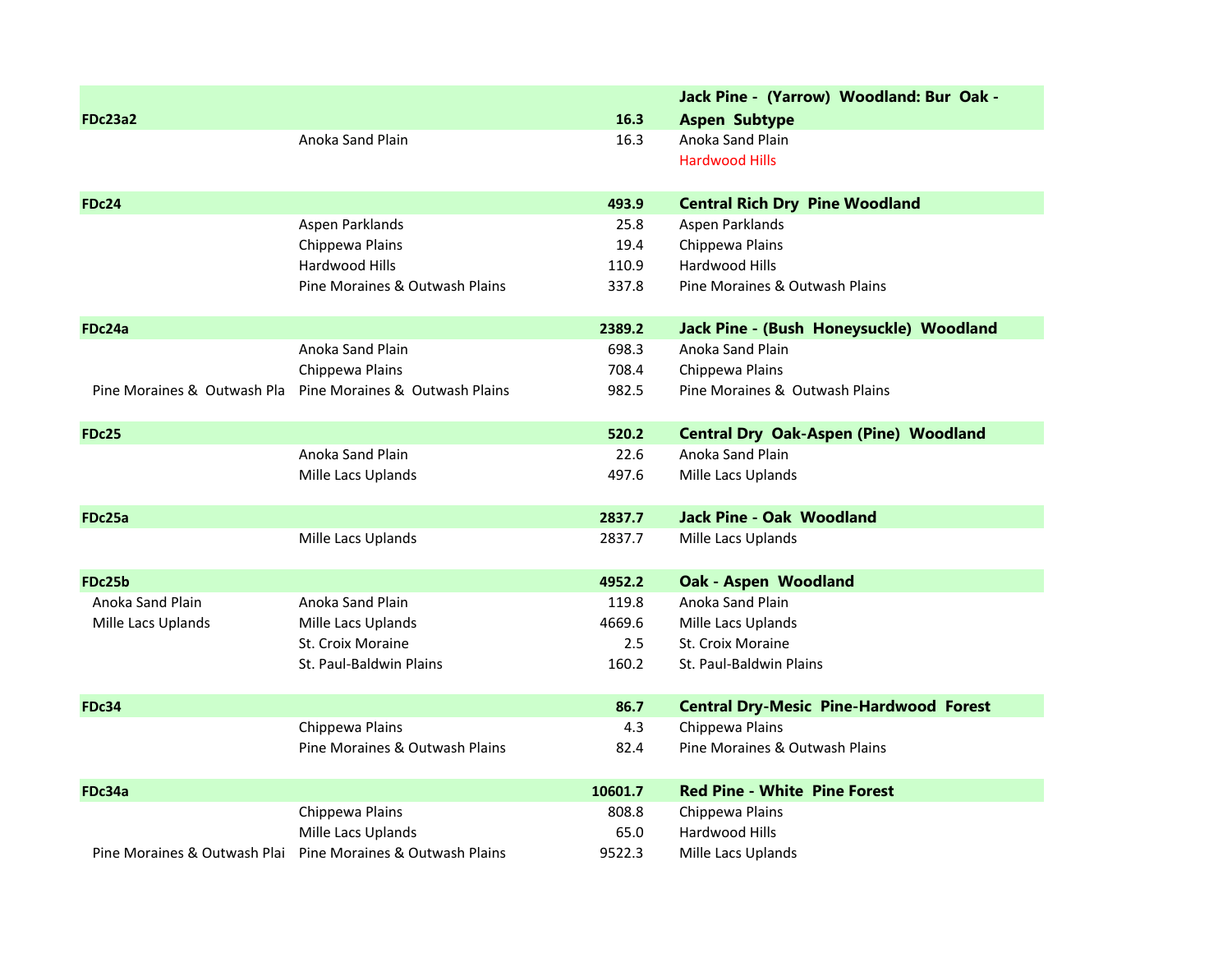|              | St. Louis Moraines                                          | 205.7  | Pine Moraines & Outwash Plains                  |
|--------------|-------------------------------------------------------------|--------|-------------------------------------------------|
|              |                                                             |        | St. Louis Moraines                              |
| FDc34b       |                                                             | 2570.0 | <b>Oak - Aspen Forest</b>                       |
|              | Chippewa Plains                                             | 143.7  | Chippewa Plains                                 |
|              | Hardwood Hills                                              | 15.7   | Hardwood Hills                                  |
|              | Pine Moraines & Outwash Plai Pine Moraines & Outwash Plains | 2377.1 | Pine Moraines & Outwash Plains                  |
|              | <b>St. Louis Moraines</b>                                   | 26.5   | St. Louis Moraines                              |
|              | St. Paul-Baldwin Plains                                     | 7.3    | St. Paul-Baldwin Plains                         |
| <b>FDn12</b> |                                                             | 323.9  | <b>Northern Dry Sand Pine Woodland</b>          |
|              | Agassiz Lowlands                                            | 31.9   | Agassiz Lowlands                                |
|              | <b>St. Louis Moraines</b>                                   | 291.9  | <b>St. Louis Moraines</b>                       |
| FDn12a       |                                                             | 2123.9 | <b>Jack Pine Woodland (Sand)</b>                |
|              | Agassiz Lowlands                                            | 2123.9 | Agassiz Lowlands                                |
| FDn12b       |                                                             | 1095.3 | <b>Red Pine Woodland (Sand)</b>                 |
|              | Agassiz Lowlands                                            | 1082.6 | Agassiz Lowlands                                |
|              | Nashwauk Uplands                                            | 12.5   | Nashwauk Uplands                                |
|              | North Shore Highlands                                       | 0.2    | North Shore Highlands                           |
|              |                                                             |        | <b>Northern Dry Bedrock Pine (Oak) Woodland</b> |
| <b>FDn22</b> |                                                             | 1.9    |                                                 |
|              | <b>Border Lakes</b>                                         | 1.9    | <b>Border Lakes</b>                             |
| FDn22a       |                                                             | 2.6    | <b>Jack Pine Woodland (Bedrock)</b>             |
|              | North Shore Highlands                                       | 2.6    | North Shore Highlands                           |
|              |                                                             |        | Red Pine - White Pine Woodland (Eastcentral     |
| FDn22d       |                                                             | 22.4   | <b>Bedrock)</b>                                 |
|              | Glacial Lake Superior Plain                                 | 9.8    | Glacial Lake Superior Plain                     |
|              | Mille Lacs Uplands                                          | 12.6   | Mille Lacs Uplands                              |
|              |                                                             |        | <b>Northern Poor Dry-Mesic Mixed Woodland</b>   |
| <b>FDn32</b> |                                                             | 665.7  |                                                 |
|              | Laurentian Uplands                                          | 245.3  | Laurentian Uplands                              |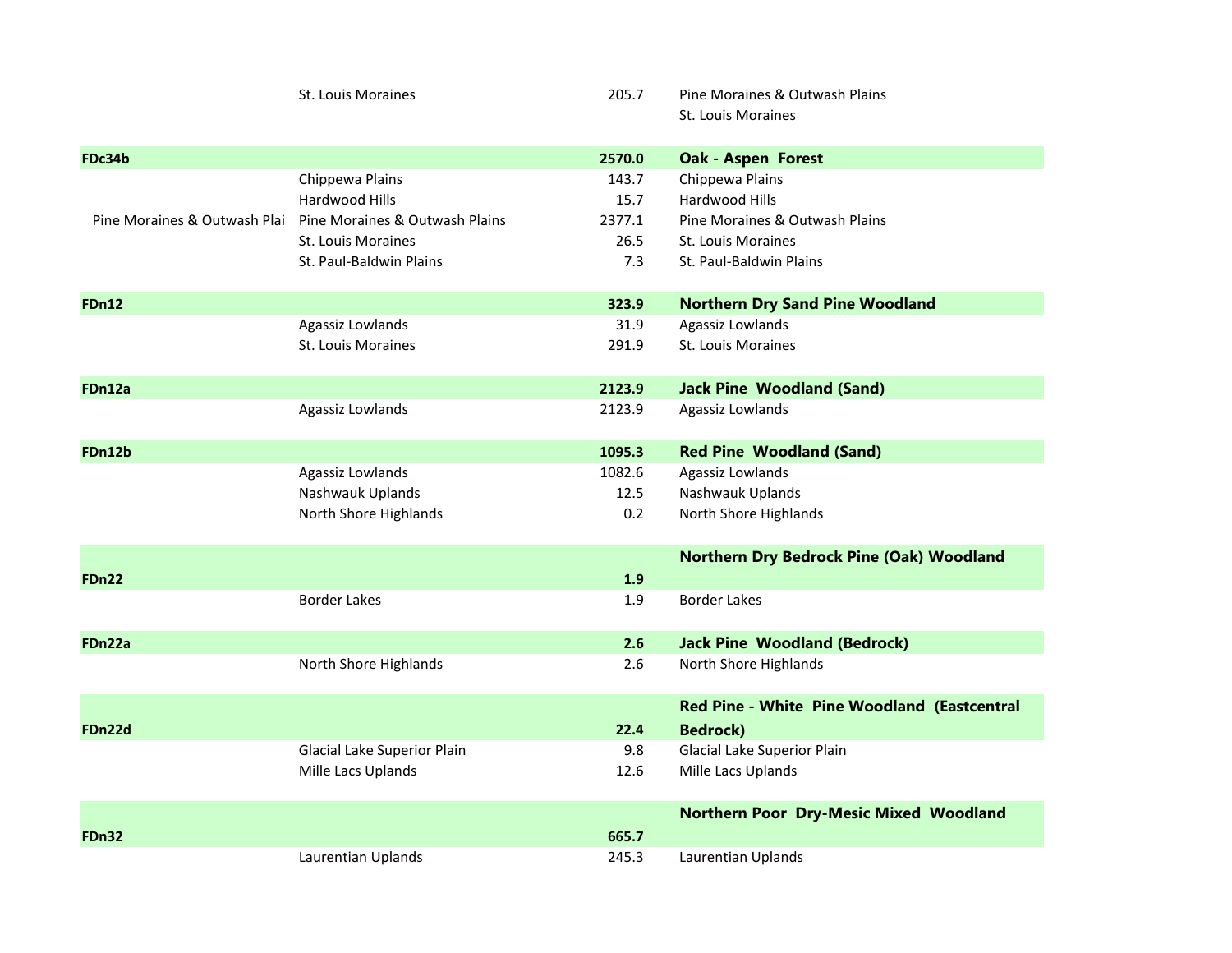|                       | North Shore Highlands | 403.1  | North Shore Highlands                                 |
|-----------------------|-----------------------|--------|-------------------------------------------------------|
|                       | Toimi Uplands         | 17.2   | Toimi Uplands                                         |
|                       |                       |        | <b>Red Pine - White Pine Woodland (Canadian</b>       |
| FDn32a                |                       | 235.9  | Shield)                                               |
|                       | <b>Border Lakes</b>   | 24.8   | <b>Border Lakes</b>                                   |
|                       | North Shore Highlands | 211.1  | North Shore Highlands                                 |
|                       |                       |        | <b>Red Pine - White Pine Woodland (Minnesota</b>      |
| FDn32b                |                       | 19.4   | Point)                                                |
| North Shore Highlands | North Shore Highlands | 19.4   | North Shore Highlands                                 |
| FDn32c                |                       | 6764.5 | <b>Black Spruce - Jack Pine Woodland</b>              |
|                       | <b>Border Lakes</b>   | 431.7  | <b>Border Lakes</b>                                   |
|                       | Laurentian Uplands    | 1989.8 | <b>Laurentian Uplands</b>                             |
|                       | North Shore Highlands | 4343.0 | North Shore Highlands                                 |
|                       |                       |        | <b>Black Spruce - Jack Pine Woodland: Jack Pine -</b> |
| <b>FDn32c1</b>        |                       | 47.3   | <b>Balsam Fir Subtype</b>                             |
|                       | Agassiz Lowlands      | 3.8    | Agassiz Lowlands                                      |
|                       | Laurentian Uplands    | 33.8   | Laurentian Uplands                                    |
| North Shore Highlands | North Shore Highlands | 9.7    | North Shore Highlands                                 |
|                       |                       |        | <b>Black Spruce - Jack Pine Woodland: Black</b>       |
| <b>FDn32c2</b>        |                       | 83.6   | <b>Spruce - Feathermoss Subtype</b>                   |
|                       | <b>Border Lakes</b>   | 4.5    | <b>Border Lakes</b>                                   |
|                       | Laurentian Uplands    | 65.4   | Laurentian Uplands                                    |
|                       | North Shore Highlands | 4.4    | North Shore Highlands                                 |
|                       | North Shore Highlands | 9.3    | North Shore Highlands                                 |
|                       |                       |        | <b>Black Spruce - Jack Pine Woodland: Jack Pine -</b> |
| <b>FDn32c3</b>        |                       | 1107.4 | <b>Black Spruce - Aspen Subtype</b>                   |
|                       | <b>Border Lakes</b>   | 135.8  | <b>Border Lakes</b>                                   |
|                       | Laurentian Uplands    | 971.7  | Laurentian Uplands                                    |
|                       |                       |        | <b>North Shore Highlands</b>                          |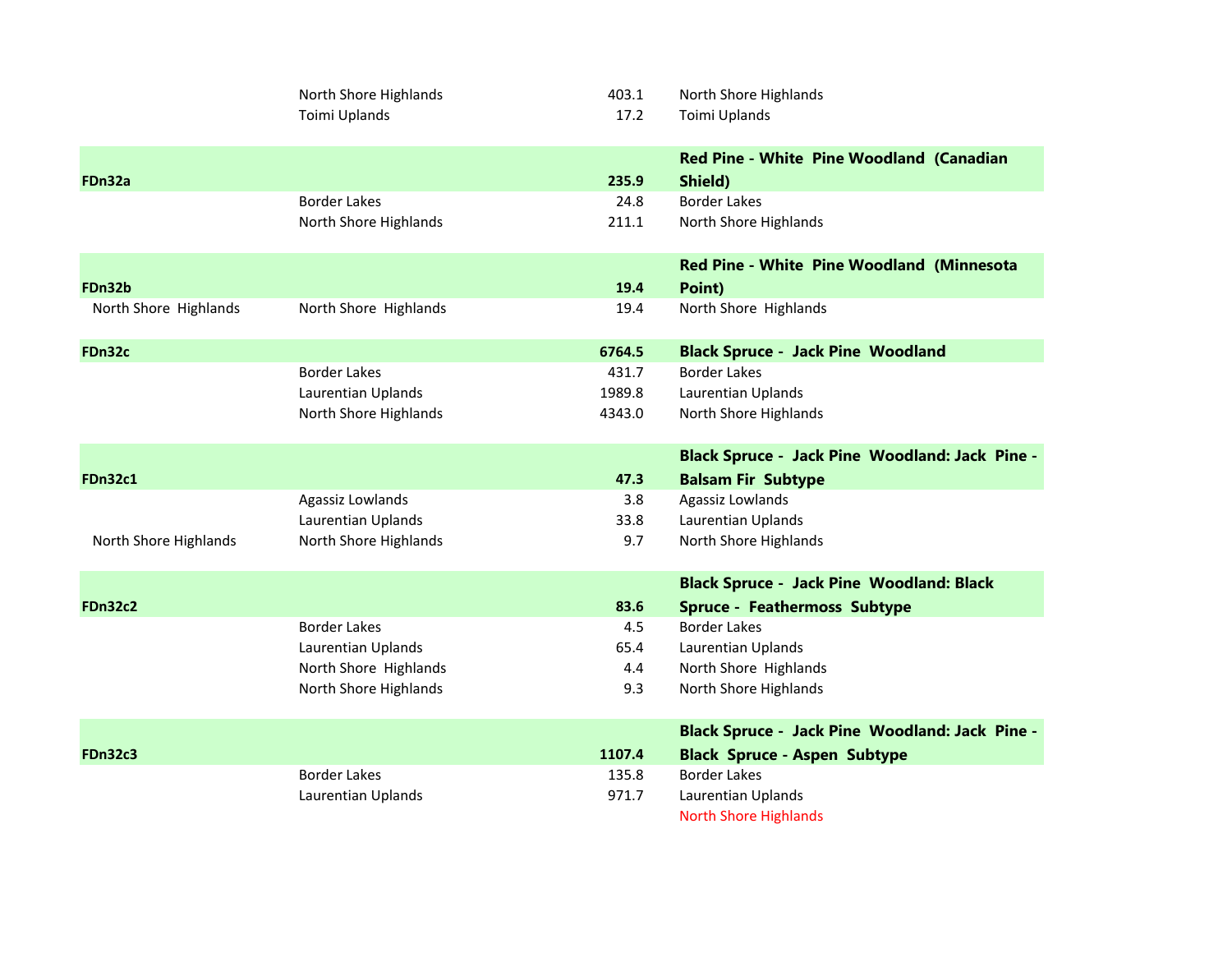| FDn32d         |                                           | 1337.2 | <b>Jack Pine - Black Spruce Woodland (Sand)</b> |
|----------------|-------------------------------------------|--------|-------------------------------------------------|
|                | Agassiz Lowlands                          | 435.7  | Agassiz Lowlands                                |
|                | Laurentian Uplands                        | 311.7  | Laurentian Uplands                              |
|                | North Shore Highlands                     | 191.6  | North Shore Highlands                           |
|                | Toimi Uplands                             | 398.2  | Toimi Uplands                                   |
| FDn32e         |                                           | 114.2  | Spruce - Fir Woodland (North Shore)             |
|                | North Shore Highlands                     | 114.2  | North Shore Highlands                           |
| <b>FDn33</b>   |                                           | 623.0  | <b>Northern Dry-Mesic Mixed Woodland</b>        |
|                | Agassiz Lowlands                          | 2.5    | Agassiz Lowlands                                |
|                | Chippewa Plains                           | 67.9   | Chippewa Plains                                 |
|                | Laurentian Uplands                        | 49.1   | Laurentian Uplands                              |
|                | Nashwauk Uplands                          | 36.4   | Nashwauk Uplands                                |
|                | North Shore Highlands                     | 266.2  | North Shore Highlands                           |
|                | Pine Moraines & Outwash Plains            | 86.7   | Pine Moraines & Outwash Plains                  |
|                | St. Louis Moraines                        | 67.8   | St. Louis Moraines                              |
|                | Toimi Uplands                             | 46.3   | Toimi Uplands                                   |
|                |                                           |        |                                                 |
| FDn33a         |                                           | 4672.2 | <b>Red Pine - White Pine Woodland</b>           |
|                |                                           | 1076.6 | Agassiz Lowlands                                |
|                | Agassiz Lowlands<br><b>Border Lakes</b>   | 211.9  | <b>Border Lakes</b>                             |
|                | Chippewa Plains                           | 178.1  | Chippewa Plains                                 |
|                | Laurentian Uplands                        | 46.6   | Laurentian Uplands                              |
|                | Littlefork-Vermillion Uplands             | 15.4   | Littlefork-Vermillion Uplands                   |
|                | Mille Lacs Uplands                        | 95.3   | Mille Lacs Uplands                              |
|                | North Shore Highlands                     | 174.6  | North Shore Highlands                           |
|                | Pine Moraines & Outwash Plains            | 2002.4 | Pine Moraines & Outwash Plains                  |
|                | St. Louis Moraines                        | 871.3  | St. Louis Moraines                              |
|                |                                           |        | Red Pine - White Pine Woodland: Balsam Fir      |
| <b>FDn33a1</b> |                                           | 2353.4 | <b>Subtype</b>                                  |
|                | Chippewa Plains                           | 214.6  | Chippewa Plains                                 |
|                | Glacial Lake Superior Plain               | 2.8    | Glacial Lake Superior Plain                     |
|                | Littlefork-Vermillion Uplands             | 150.9  | Littlefork-Vermillion Uplands                   |
|                | Nashwauk Uplands<br>North Shore Highlands | 1798.3 | Nashwauk Uplands<br>North Shore Highlands       |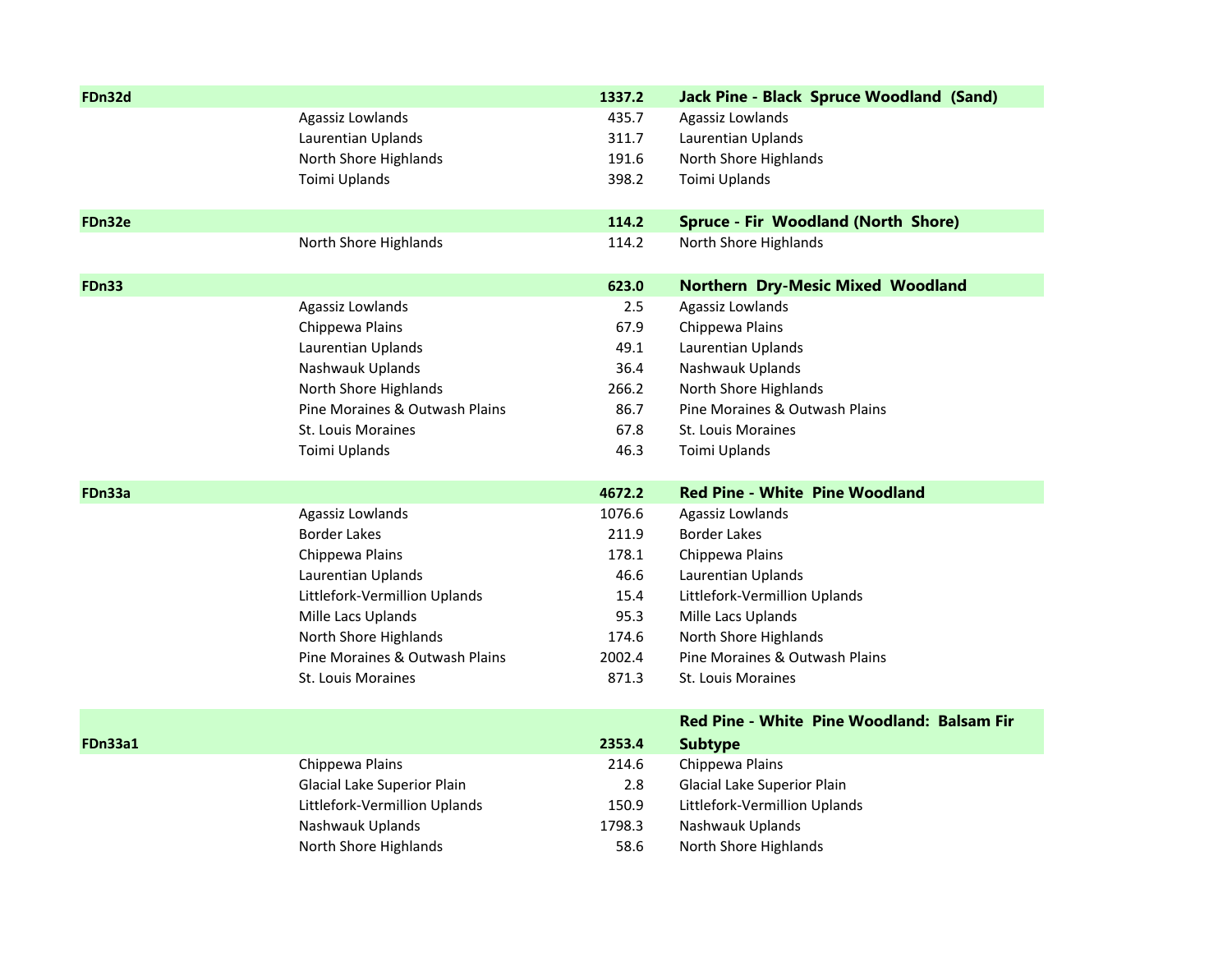Pine Moraines &

128.1 Pine Moraines & Outwash Plains

|                       |                                |         | <b>Red Pine - White Pine Woodland: Mountain</b> |
|-----------------------|--------------------------------|---------|-------------------------------------------------|
| <b>FDn33a2</b>        |                                | 239.7   | <b>Maple Subtype</b>                            |
|                       | Agassiz Lowlands               | 25.5    | Agassiz Lowlands                                |
|                       | Glacial Lake Superior Plain    | $1.0\,$ | Glacial Lake Superior Plain                     |
|                       | Mille Lacs Uplands             | 0.0     | Mille Lacs Uplands                              |
|                       | North Shore Highlands          | 201.2   | North Shore Highlands                           |
|                       | Pine Moraines & Outwash Plains | 11.9    | Pine Moraines & Outwash Plains                  |
| FDn33b                |                                | 678.2   | <b>Aspen - Birch Woodland</b>                   |
|                       | Agassiz Lowlands               | 125.6   | Agassiz Lowlands                                |
| <b>Border Lakes</b>   | <b>Border Lakes</b>            | 8.2     | <b>Border Lakes</b>                             |
|                       | Chippewa Plains                | 7.3     | Chippewa Plains                                 |
|                       | Glacial Lake Superior Plain    | 11.5    | Glacial Lake Superior Plain                     |
| North Shore Highlands | North Shore Highlands          | 525.6   | North Shore Highlands                           |
| FDn33c                |                                | 6.3     | <b>Black Spruce Woodland</b>                    |
|                       | Laurentian Uplands             | 6.3     | Laurentian Uplands                              |
| <b>FDn43</b>          |                                | 30326.8 | <b>Northern Mesic Mixed Forest</b>              |
|                       | Agassiz Lowlands               | 3.7     | Agassiz Lowlands                                |
|                       | Border Lakes                   | 1258.2  | <b>Border Lakes</b>                             |
| Laurentian Uplands    | Laurentian Uplands             | 6416.5  | Laurentian Uplands                              |
|                       | Nashwauk Uplands               | 54.0    | Nashwauk Uplands                                |
|                       | North Shore Highlands          | 21765.4 | North Shore Highlands                           |
|                       | Toimi Uplands                  | 829.0   | Toimi Uplands                                   |
| FDn43a                |                                | 11040.4 | <b>White Pine - Red Pine Forest</b>             |
|                       | <b>Border Lakes</b>            | 1064.1  | <b>Border Lakes</b>                             |
| Laurentian Uplands    | Laurentian Uplands             | 5735.3  | Laurentian Uplands                              |
|                       | Mille Lacs Uplands             | 21.3    | Mille Lacs Uplands                              |
|                       | Nashwauk Uplands               | 299.0   | Nashwauk Uplands                                |
|                       | North Shore Highlands          | 2133.3  | North Shore Highlands                           |
|                       | <b>Tamarack Lowlands</b>       | 10.0    | <b>Tamarack Lowlands</b>                        |
|                       | Toimi Uplands                  | 1777.3  | Toimi Uplands                                   |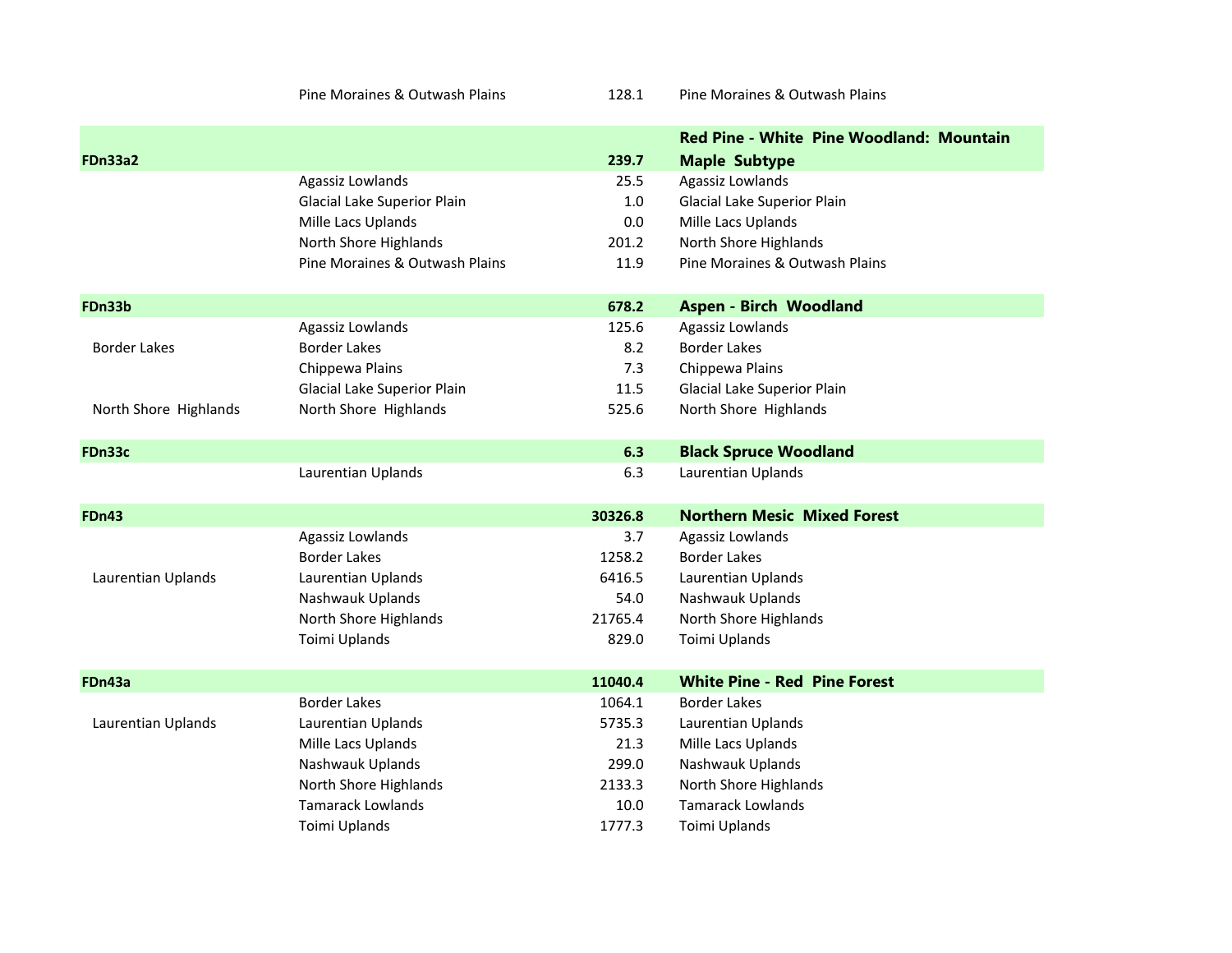| FDn43b                |                             | 10687.3 | <b>Aspen - Birch Forest</b>              |
|-----------------------|-----------------------------|---------|------------------------------------------|
|                       | <b>Border Lakes</b>         | 52.1    | <b>Border Lakes</b>                      |
|                       | Glacial Lake Superior Plain | 64.9    | Glacial Lake Superior Plain              |
|                       | Laurentian Uplands          | 137.8   | Laurentian Uplands                       |
|                       | Mille Lacs Uplands          | 357.8   | Mille Lacs Uplands                       |
| North Shore Highlands | North Shore Highlands       | 10033.0 | North Shore Highlands                    |
|                       | Toimi Uplands               | 41.8    | Toimi Uplands                            |
| <b>FDn43b1</b>        |                             | 70953.1 | Aspen - Birch Forest: Balsam Fir Subtype |
| <b>Border Lakes</b>   | <b>Border Lakes</b>         | 3738.8  | <b>Border Lakes</b>                      |
| Laurentian Uplands    | Laurentian Uplands          | 19371.3 | Laurentian Uplands                       |
|                       | Mille Lacs Uplands          | 44.9    | Mille Lacs Uplands                       |
|                       | Nashwauk Uplands            | 915.0   | Nashwauk Uplands                         |
| North Shore Highlands | North Shore Highlands       | 33080.4 | North Shore Highlands                    |
|                       | <b>Tamarack Lowlands</b>    | 49.2    | <b>Tamarack Lowlands</b>                 |
|                       | Toimi Uplands               | 13753.6 | Toimi Uplands                            |
|                       |                             |         |                                          |
| <b>FDn43b2</b>        |                             | 8523.0  | Aspen - Birch Forest: Hardwood Subtype   |
|                       | <b>Border Lakes</b>         | 100.8   | <b>Border Lakes</b>                      |
|                       | Laurentian Uplands          | 55.7    | Laurentian Uplands                       |
|                       | Mille Lacs Uplands          | 75.5    | Mille Lacs Uplands                       |
| North Shore Highlands | North Shore Highlands       | 8171.1  | North Shore Highlands                    |
|                       |                             |         |                                          |
| FDn43c                |                             | 15587.7 | <b>Upland White Cedar Forest</b>         |
| <b>Border Lakes</b>   | <b>Border Lakes</b>         | 916.3   | <b>Border Lakes</b>                      |
|                       | Glacial Lake Superior Plain | 65.6    | Glacial Lake Superior Plain              |
| Laurentian Uplands    | Laurentian Uplands          | 1079.1  | Laurentian Uplands                       |
|                       | Nashwauk Uplands            | 23.0    | Nashwauk Uplands                         |
| North Shore Highlands | North Shore Highlands       | 12963.4 | North Shore Highlands                    |
|                       | Toimi Uplands               | 563.4   | Toimi Uplands                            |
| <b>FDn44</b>          |                             | 33.4    | <b>Northern Mesic Mixed Forest</b>       |
|                       | Laurentian Uplands          | 33.4    | Laurentian Uplands                       |
|                       |                             |         | <b>Toimi Uplands</b>                     |
| FDs27a                |                             | 3.6     | <b>Jack Pine - Oak Woodland (Sand)</b>   |
| The Blufflands        | The Blufflands              | 3.6     | The Blufflands                           |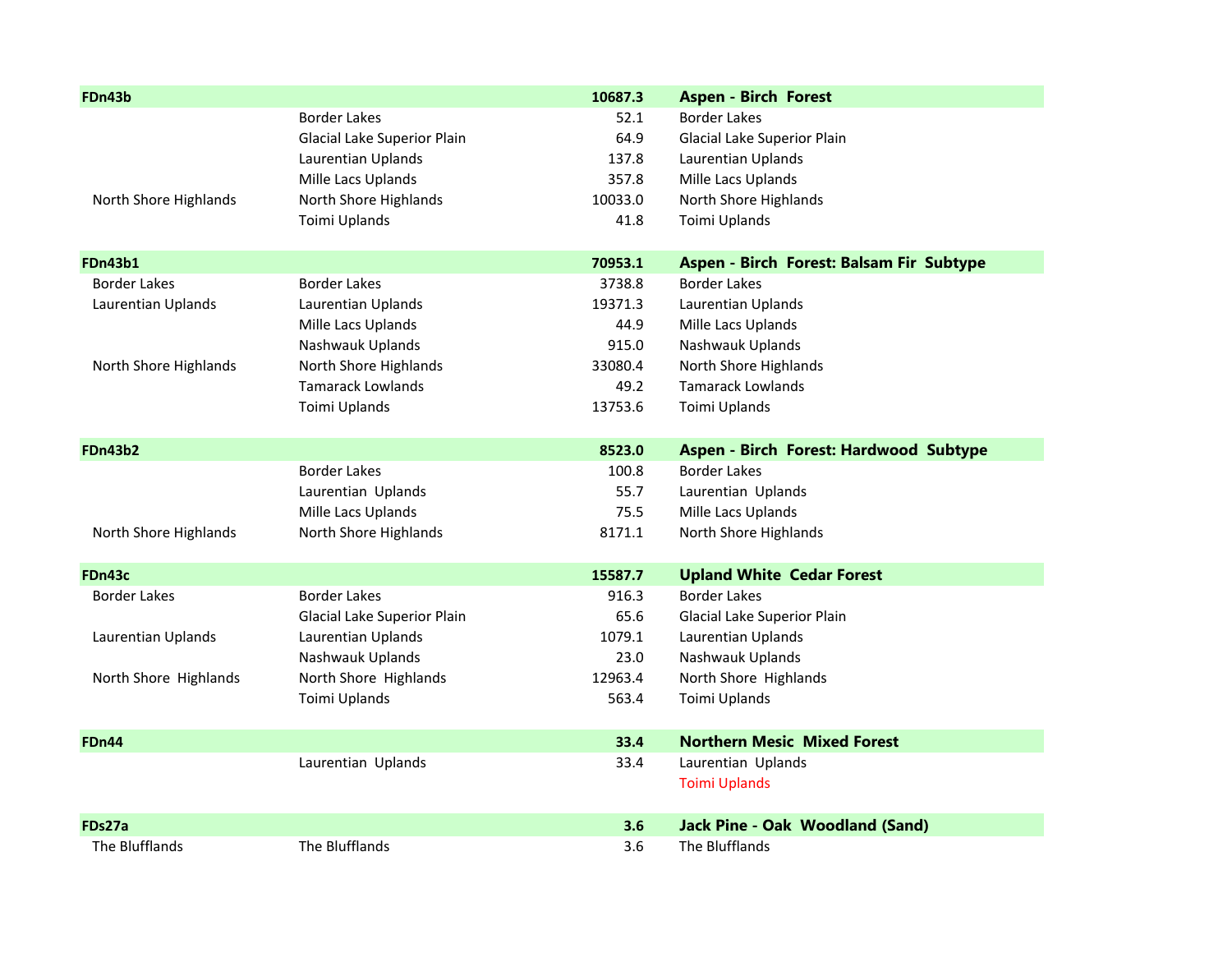| FDs27b                   |                          | 134.5  | <b>White Pine - Oak Woodland (Sand)</b>      |
|--------------------------|--------------------------|--------|----------------------------------------------|
| Oak Savanna              | Oak Savanna              | 16.6   | Oak Savanna                                  |
|                          | Rochester Plateau        | 2.3    | Rochester Plateau                            |
|                          | The Blufflands           | 115.6  | The Blufflands                               |
| St. Paul-Baldwin Plains  | St. Paul-Baldwin Plains  |        | St. Paul-Baldwin Plains                      |
|                          |                          |        |                                              |
| FDs27c                   |                          | 632.5  | <b>Black Oak - White Oak Woodland (Sand)</b> |
|                          | Oak Savanna              | 7.7    | Oak Savanna                                  |
| The Blufflands           | The Blufflands           | 624.9  | The Blufflands                               |
|                          |                          |        | <b>Rochester Plateau</b>                     |
|                          |                          |        |                                              |
| <b>FDs36</b>             |                          | 46.8   | Southern Dry-Mesic Oak-Aspen Forest          |
|                          | Oak Savanna              | 40.6   | Oak Savanna                                  |
|                          | Rochester Plateau        | 1.0    | Rochester Plateau                            |
|                          | The Blufflands           | 5.3    | The Blufflands                               |
|                          |                          |        |                                              |
| FDs36a                   |                          | 3001.8 | <b>Bur Oak - Aspen Forest</b>                |
|                          | Aspen Parklands          | 108.2  | Aspen Parklands                              |
|                          | Chippewa Plains          | 30.7   | Chippewa Plains                              |
| Hardwood Hills           | Hardwood Hills           | 2359.5 | Hardwood Hills                               |
| <b>Red River Prairie</b> | <b>Red River Prairie</b> | 503.4  | <b>Red River Prairie</b>                     |
|                          |                          |        | <b>Rochester Plateau</b>                     |
|                          |                          |        | Southern Dry-Mesic Oak (Maple) Woodland      |
| <b>FDs37</b>             |                          | 3727.2 |                                              |
| Anoka Sand Plain         | Anoka Sand Plain         | 3005.0 | Anoka Sand Plain                             |
|                          | <b>Big Woods</b>         | 0.1    | <b>Big Woods</b>                             |
|                          | Minnesota River Prairie  | 33.7   | <b>Hardwood Hills</b>                        |
|                          | Oak Savanna              | 60.9   | <b>Mille Lacs Uplands</b>                    |
|                          | St. Paul-Baldwin Plains  | 627.5  | Minnesota River Prairie                      |
|                          |                          |        | Oak Savanna                                  |
|                          |                          |        | <b>Rochester Plateau</b>                     |
|                          |                          |        | St. Paul-Baldwin Plains                      |
|                          |                          |        |                                              |
| FDs37a                   |                          | 2864.7 | Oak - (Red Maple) Woodland                   |
| Anoka Sand Plain         | Anoka Sand Plain         | 1740.4 | Anoka Sand Plain                             |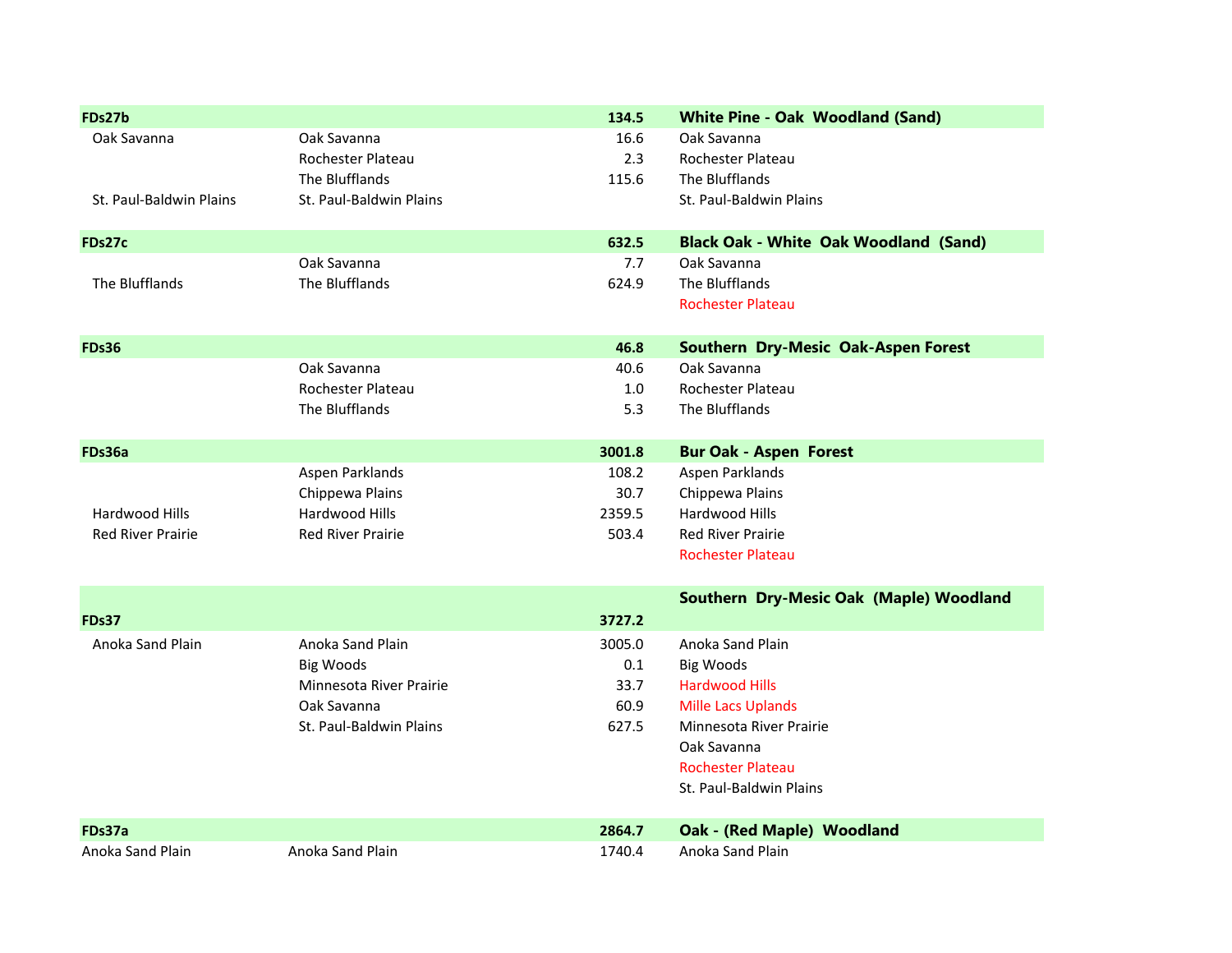|                    | Hardwood Hills                 | 11.7   | <b>Big Woods</b>                             |  |
|--------------------|--------------------------------|--------|----------------------------------------------|--|
| Mille Lacs Uplands | Mille Lacs Uplands             | 25.0   | Hardwood Hills                               |  |
|                    | St. Croix Moraine              | 20.8   | Mille Lacs Uplands                           |  |
|                    | St. Paul-Baldwin Plains        | 1066.9 | <b>Glacial Lake Superior Plain</b>           |  |
|                    |                                |        | St. Croix Moraine                            |  |
|                    |                                |        | St. Paul-Baldwin Plains                      |  |
|                    |                                |        |                                              |  |
| FDs37b             |                                | 4223.2 | Pin Oak - Bur Oak Woodland                   |  |
| Anoka Sand Plain   | Anoka Sand Plain               | 400.3  | Anoka Sand Plain                             |  |
| <b>Big Woods</b>   | <b>Big Woods</b>               | 582.4  | Big Woods                                    |  |
|                    | <b>Coteau Moraines</b>         | 0.2    | Coteau Moraine                               |  |
|                    | Hardwood Hills                 | 2561.8 | <b>Hardwood Hills</b>                        |  |
|                    | Minnesota River Prairie        | 463.8  | <b>Mille Lacs Uplands</b>                    |  |
|                    | Oak Savanna                    | 34.0   | Minnesota River Prairie                      |  |
|                    | Pine Moraines & Outwash Plains | 158.9  | Oak Savanna                                  |  |
| Rochester Plateau  | Rochester Plateau              | 13.4   | Pine Moraine & Outwash Plains                |  |
|                    | St. Paul-Baldwin Plains        | 26.6   | Rochester Plateau                            |  |
|                    |                                |        | St. Paul Baldwin Plains                      |  |
|                    |                                |        |                                              |  |
|                    |                                |        |                                              |  |
| <b>FDs38</b>       |                                | 565.6  | <b>Southern Dry Mesic Oak Hickory Forest</b> |  |
|                    | Rochester Plateau              | 18.2   | Rochester Plateau                            |  |
|                    | The Blufflands                 | 547.4  | The Blufflands                               |  |
|                    |                                |        |                                              |  |
| FDs38a             | FDs38a                         | 5352.8 | <b>Oak - Shagbark Hickory Woodland</b>       |  |
|                    | Oak Savanna                    | 32.8   | Oak Savanna                                  |  |
| Rochester Plateau  | Rochester Plateau              | 254.7  | Rochester Plateau                            |  |
| The Blufflands     | The Blufflands                 | 5065.3 | The Blufflands                               |  |
|                    |                                |        |                                              |  |
| <b>FDw24</b>       |                                | 1139.7 | Northwestern Dry-Mesic Oak Woodland          |  |
|                    | Aspen Parklands                | 1139.7 | Aspen Parklands                              |  |
|                    |                                |        | <b>Hardwood Hills</b>                        |  |
|                    |                                |        |                                              |  |
| FDw24a             | FDw24a                         | 212.3  | <b>Bur Oak - (Prairie Herb) Woodland</b>     |  |
|                    | Aspen Parklands                | 212.3  | Aspen Parklands                              |  |
|                    |                                |        |                                              |  |
| FDw24b             | FDw24b                         | 124.0  | <b>Bur Oak - (Forest Herb) Woodland</b>      |  |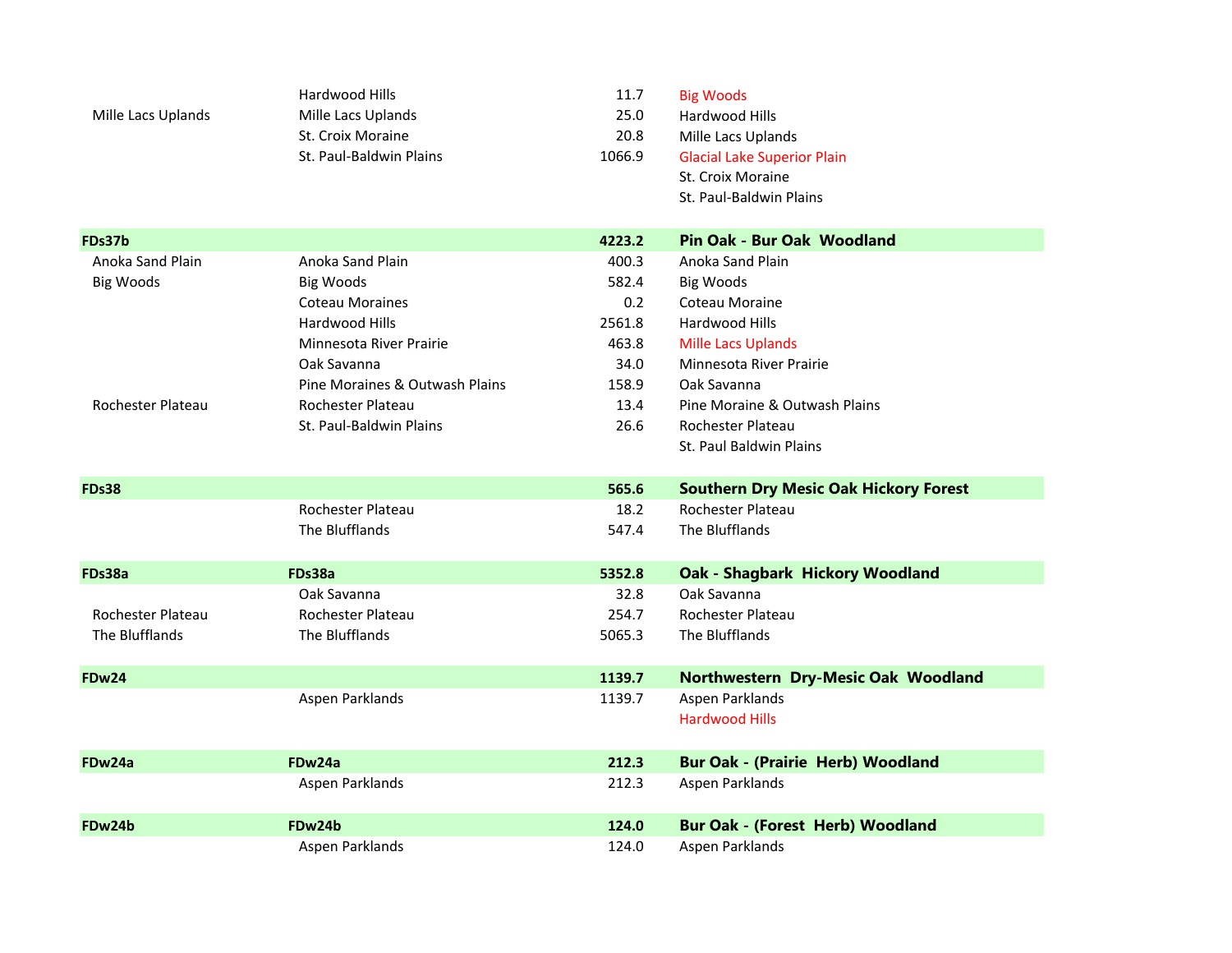|                          |                          |        | Northwestern Mesic Aspen-Oak Woodland |
|--------------------------|--------------------------|--------|---------------------------------------|
| <b>FDw34</b>             |                          | 1018.6 |                                       |
| Aspen Parklands          | Aspen Parklands          | 1013.4 | Aspen Parklands                       |
| <b>Red River Prairie</b> | <b>Red River Prairie</b> | 5.2    | <b>Red River Prairie</b>              |
|                          |                          |        |                                       |
| FDw34a                   | FDw34a                   | 537.1  | Aspen - (Prairie Herb) Woodland       |
|                          | <b>Red River Prairie</b> | 537.1  | Aspen Parklands                       |
|                          |                          |        | <b>Red River Prairie</b>              |
|                          |                          |        | Northwestern Mesic Aspen-Oak Woodland |
| <b>FDw35</b>             |                          | 5.4    |                                       |
| <b>Red River Prairie</b> | <b>Red River Prairie</b> | 5.4    | <b>Red River Prairie</b>              |
|                          |                          |        |                                       |
|                          |                          |        | Northwestern Wet-Mesic Aspen Woodland |
| FDw44                    |                          | 5825.7 |                                       |
|                          | Agassiz Lowlands         | 100.8  | Agassiz Lowlands                      |
|                          | Anoka Sand Plain         | 24.3   | Anoka Sand Plain                      |
| Aspen Parklands          | Aspen Parklands          | 5156.0 | Aspen Parklands                       |
|                          | Hardwood Hills           | 11.9   | Hardwood Hills                        |
| <b>Red River Prairie</b> | <b>Red River Prairie</b> | 532.9  | <b>Red River Prairie</b>              |
| FDw44a                   |                          | 264.5  | Aspen - (Cordgrass) Woodland          |
|                          | Aspen Parklands          | 263.3  | Aspen Parklands                       |
|                          | <b>Red River Prairie</b> | 1.2    | <b>Red River Prairie</b>              |
|                          |                          |        |                                       |
| FDw44b                   |                          | 738.7  | Aspen - (Chokecherry) Woodland        |
|                          | Agassiz Lowlands         | 358.4  | Agassiz Lowlands                      |
|                          | Aspen Parklands          | 380.3  | Aspen Parklands                       |
| <b>FF</b>                |                          | 150.6  | <b>Floodplain Forest System</b>       |
|                          | Hardwood Hills           | 150.6  | Hardwood Hills                        |
|                          |                          |        | <b>Red River Prairie</b>              |
|                          |                          |        |                                       |
| <b>FFn57</b>             |                          | 109.9  | <b>Northern Terrace Forest</b>        |
|                          | Agassiz Lowlands         | 39.1   | Agassiz Lowlands                      |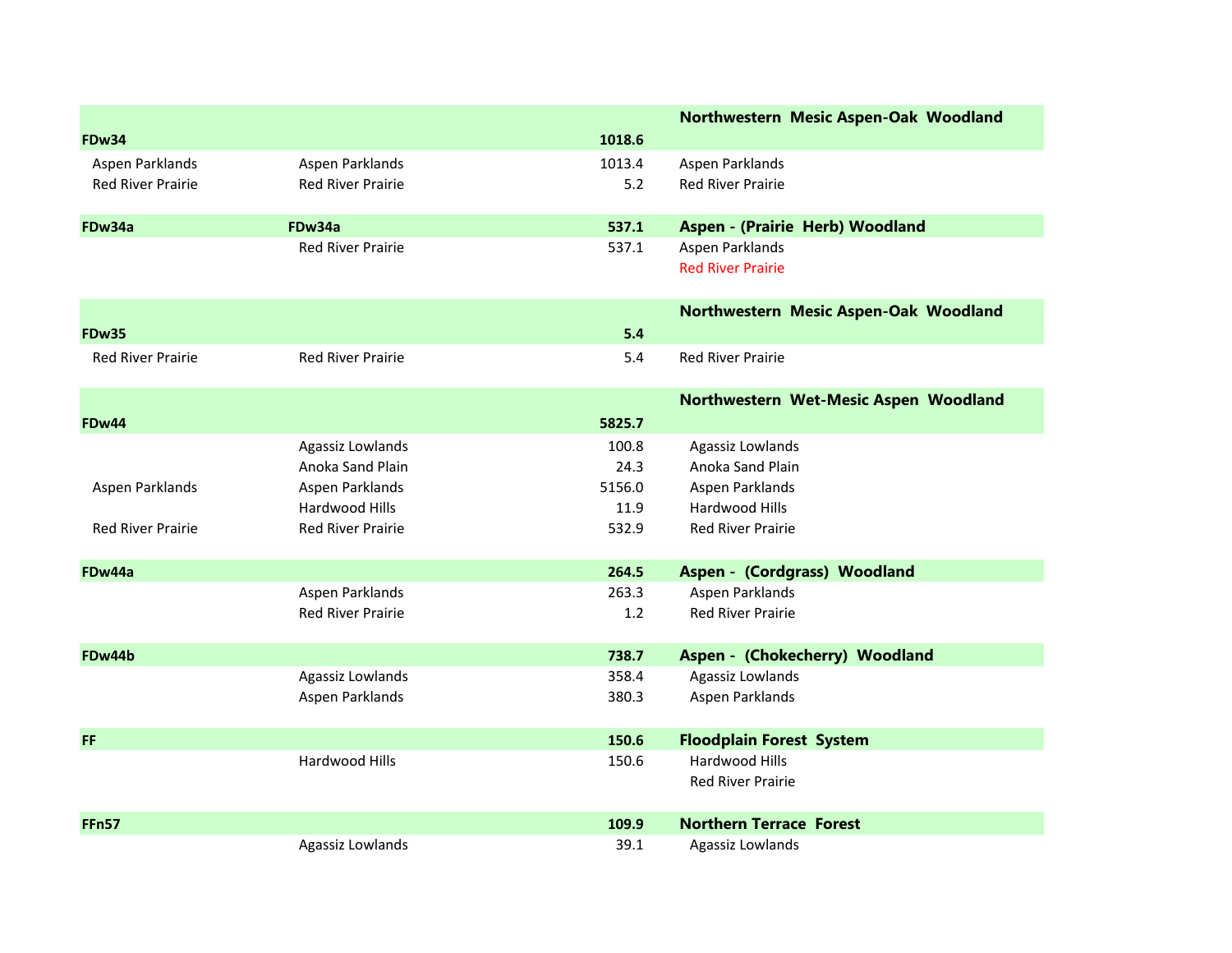| <b>Black Ash - Silver Maple Terrace Forest</b>    |
|---------------------------------------------------|
|                                                   |
|                                                   |
|                                                   |
|                                                   |
|                                                   |
|                                                   |
|                                                   |
|                                                   |
|                                                   |
|                                                   |
|                                                   |
|                                                   |
|                                                   |
|                                                   |
|                                                   |
|                                                   |
|                                                   |
| Silver Maple - (Sensitive Fern) Floodplain Forest |
|                                                   |
|                                                   |
|                                                   |
|                                                   |
|                                                   |
|                                                   |
|                                                   |
|                                                   |
|                                                   |
|                                                   |
|                                                   |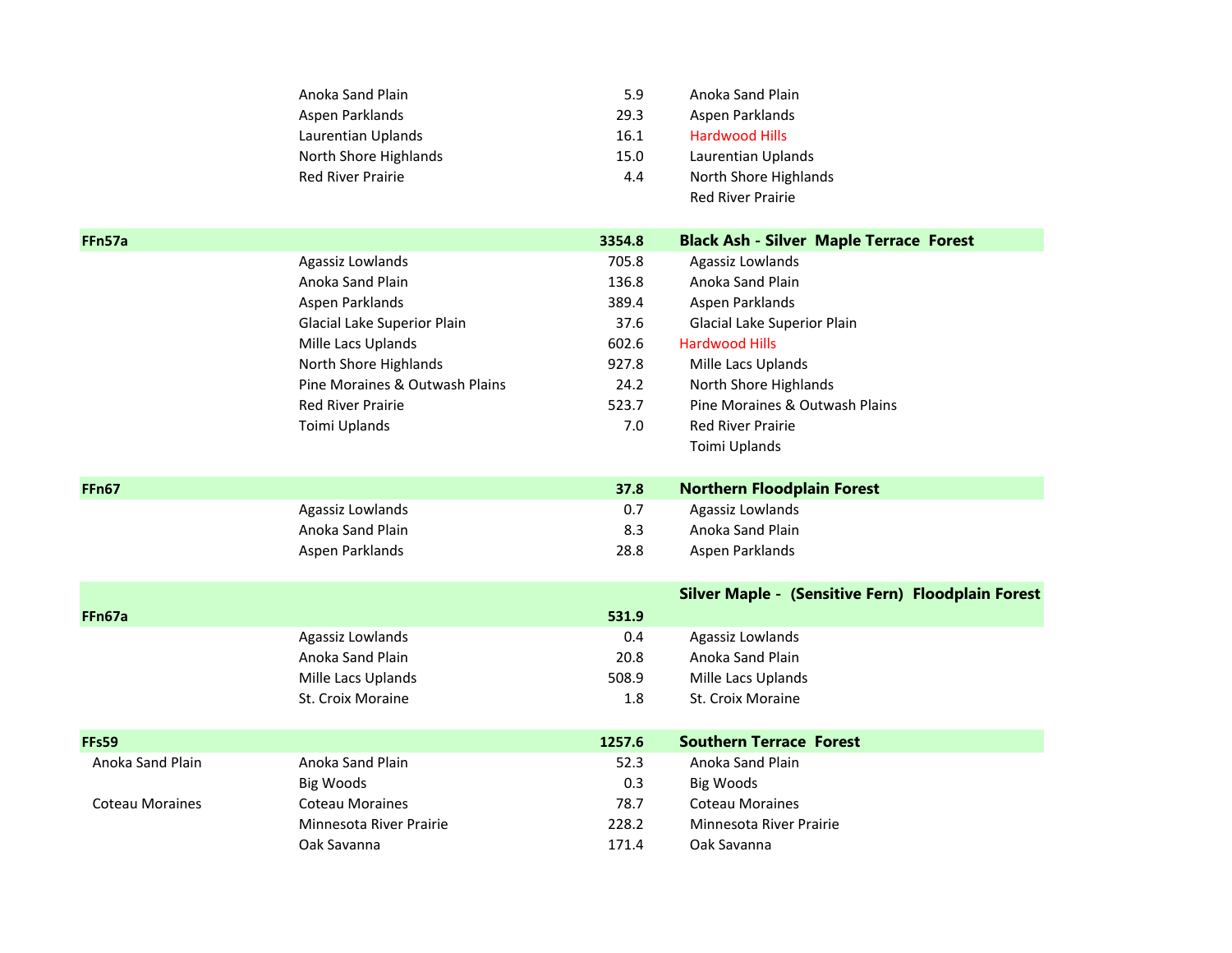| Rochester Plateau       | 15.2  | Rochester Plateau       |
|-------------------------|-------|-------------------------|
| St. Paul-Baldwin Plains | 492.9 | St. Paul-Baldwin Plains |
| The Blufflands          | 218.6 | The Blufflands          |

|                   |                         |         | Silver Maple - Green Ash - Cottonwood Terrace |
|-------------------|-------------------------|---------|-----------------------------------------------|
| FFs59a            |                         | 4325.4  | <b>Forest</b>                                 |
| Anoka Sand Plain  | Anoka Sand Plain        | 161.1   | Anoka Sand Plain                              |
| <b>Big Woods</b>  | <b>Big Woods</b>        | 130.5   | <b>Big Woods</b>                              |
| Hardwood Hills    | <b>Hardwood Hills</b>   | 42.2    | Hardwood Hills                                |
|                   | Mille Lacs Uplands      | 62.3    | Mille Lacs Uplands                            |
|                   | Minnesota River Prairie | 61.3    | Minnesota River Prairie                       |
| Oak Savanna       | Oak Savanna             | 351.3   | Oak Savanna                                   |
| The Blufflands    | The Blufflands          | 3516.6  | <b>Rochester Plateau</b>                      |
|                   |                         |         | The Blufflands                                |
| FFs59b            |                         | 2212.5  | <b>Swamp White Oak Terrace Forest</b>         |
|                   | The Blufflands          | 2212.5  | The Blufflands                                |
| FFs59c            |                         | 2824.1  | Elm - Ash - Basswood Terrace Forest           |
| Anoka Sand Plain  | Anoka Sand Plain        | 200.3   | Anoka Sand Plain                              |
|                   | <b>Big Woods</b>        | 21.2    | <b>Big Woods</b>                              |
|                   | Hardwood Hills          | 5.0     | Hardwood Hills                                |
|                   | <b>Inner Coteau</b>     | 30.7    | <b>Inner Coteau</b>                           |
|                   | Minnesota River Prairie | 218.0   | Minnesota River Prairie                       |
| Oak Savanna       | Oak Savanna             | 108.0   | Oak Savanna                                   |
| Rochester Plateau | Rochester Plateau       | 94.9    | Rochester Plateau                             |
|                   | The Blufflands          | 2146.1  | <b>St. Paul Baldwin Plains</b>                |
|                   |                         |         | The Blufflands                                |
| <b>FFs68</b>      |                         | 313.4   | <b>Southern Floodplain Forest</b>             |
|                   | <b>Coteau Moraines</b>  | 7.0     | <b>Big Woods</b>                              |
|                   | Minnesota River Prairie | 183.5   | <b>Coteau Moraines</b>                        |
|                   | Oak Savanna             | 122.9   | Minnesota River Prairie                       |
|                   |                         |         | Oak Savanna                                   |
|                   |                         |         | Silver Maple - (Virginia Creeper) Floodplain  |
| FFs68a            |                         | 13988.9 | <b>Forest</b>                                 |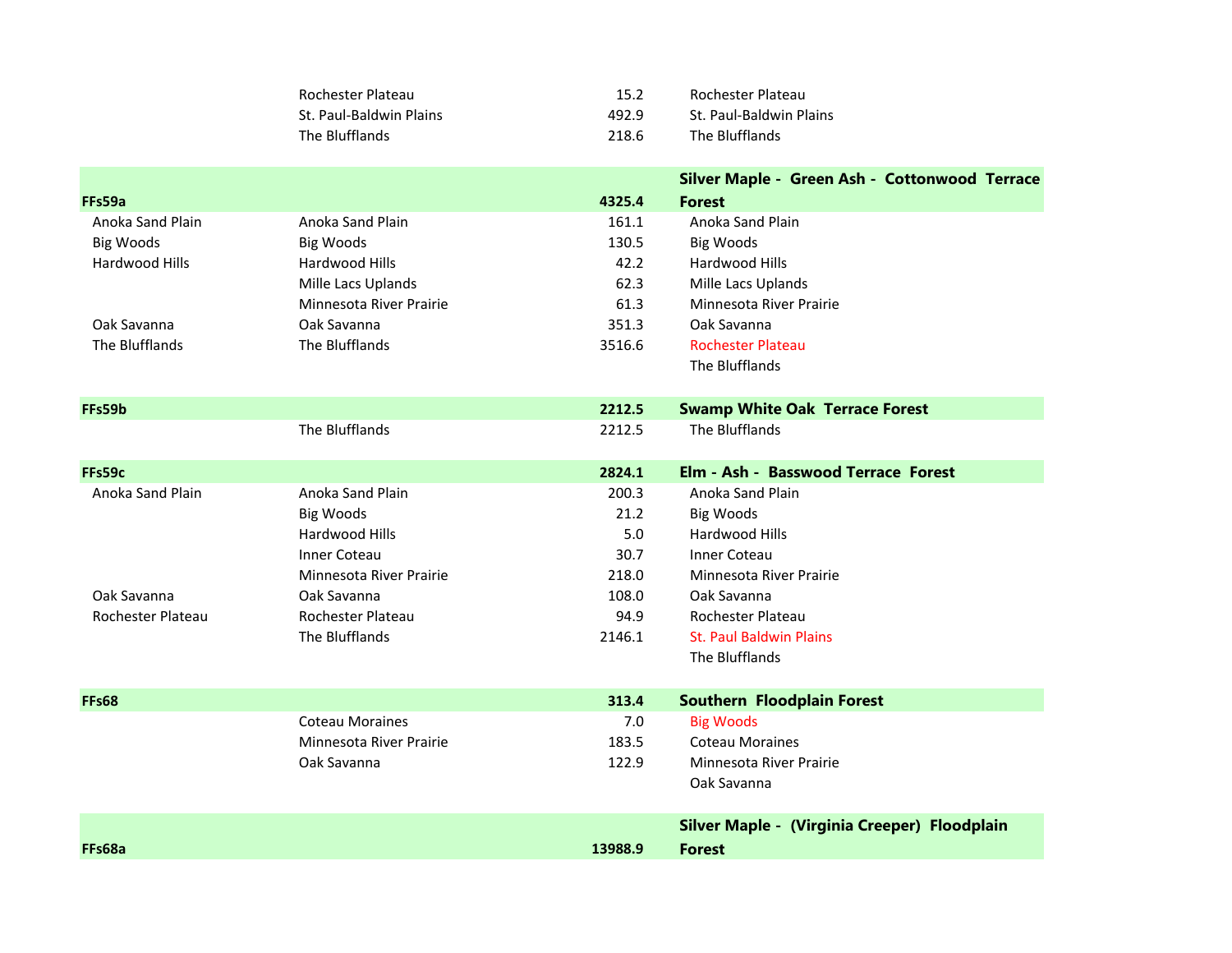| Anoka Sand Plain        | Anoka Sand Plain               | 644.6   | Anoka Sand Plain                        |
|-------------------------|--------------------------------|---------|-----------------------------------------|
| <b>Big Woods</b>        | Big Woods                      | 1403.8  | Big Woods                               |
|                         | Hardwood Hills                 | 0.0     | <b>Glacial Lake Superior Plain</b>      |
|                         | Mille Lacs Uplands             | 7.3     | Hardwood Hills                          |
| Minnesota River Prairie | Minnesota River Prairie        | 1235.6  | Minnesota River Prairie                 |
|                         | St. Croix Moraine              | 0.2     | Minnesota River Prairie                 |
| St. Paul-Baldwin Plains | St. Paul-Baldwin Plains        | 595.2   | St. Croix Moraine                       |
| The Blufflands          | The Blufflands                 | 10147.0 | St. Paul-Baldwin Plains                 |
|                         |                                |         | The Blufflands                          |
| FPn62a                  |                                | 17982.1 | <b>Rich Black Spruce Swamp (Basin)</b>  |
|                         | <b>Border Lakes</b>            | 193.3   | <b>Border Lakes</b>                     |
| Laurentian Uplands      | Laurentian Uplands             | 11726.8 | Laurentian Uplands                      |
|                         | Nashwauk Uplands               | 2.3     | Nashwauk Uplands                        |
| North Shore Highlands   | North Shore Highlands          | 4821.2  | North Shore Highlands                   |
|                         | Toimi Uplands                  | 1238.5  | Toimi Uplands                           |
| <b>FPn63</b>            |                                | 969.7   | <b>Northern Cedar Swamp</b>             |
|                         | <b>Border Lakes</b>            | 8.8     | <b>Border Lakes</b>                     |
|                         | Nashwauk Uplands               | 2.8     | Nashwauk Uplands                        |
|                         | North Shore Highlands          | 916.1   | North Shore Highlands                   |
|                         | Pine Moraines & Outwash Plains | 2.8     | Pine Moraines & Outwash Plains          |
|                         | <b>Tamarack Lowlands</b>       | 39.1    | <b>Tamarack Lowlands</b>                |
| FPn63a                  |                                | 13229.8 | <b>White Cedar Swamp (Northeastern)</b> |
|                         | <b>Border Lakes</b>            | 529.5   | <b>Border Lakes</b>                     |
|                         | Glacial Lake Superior Plain    | 92.3    | Glacial Lake Superior Plain             |
| Laurentian Uplands      | Laurentian Uplands             | 4329.0  | Laurentian Uplands                      |
|                         | Nashwauk Uplands               | 1.4     | Nashwauk Uplands                        |
|                         | North Shore Highlands          | 6132.9  | North Shore Highlands                   |
|                         | Toimi Uplands                  | 2144.6  | Toimi Uplands                           |
| FPn63b                  |                                | 125.1   | <b>White Cedar Swamp (Northcentral)</b> |
|                         | Chippewa Plains                | 0.1     | Chippewa Plains                         |
|                         | Pine Moraines & Outwash Plains | 100.4   | Pine Moraines & Outwash Plains          |
|                         |                                |         |                                         |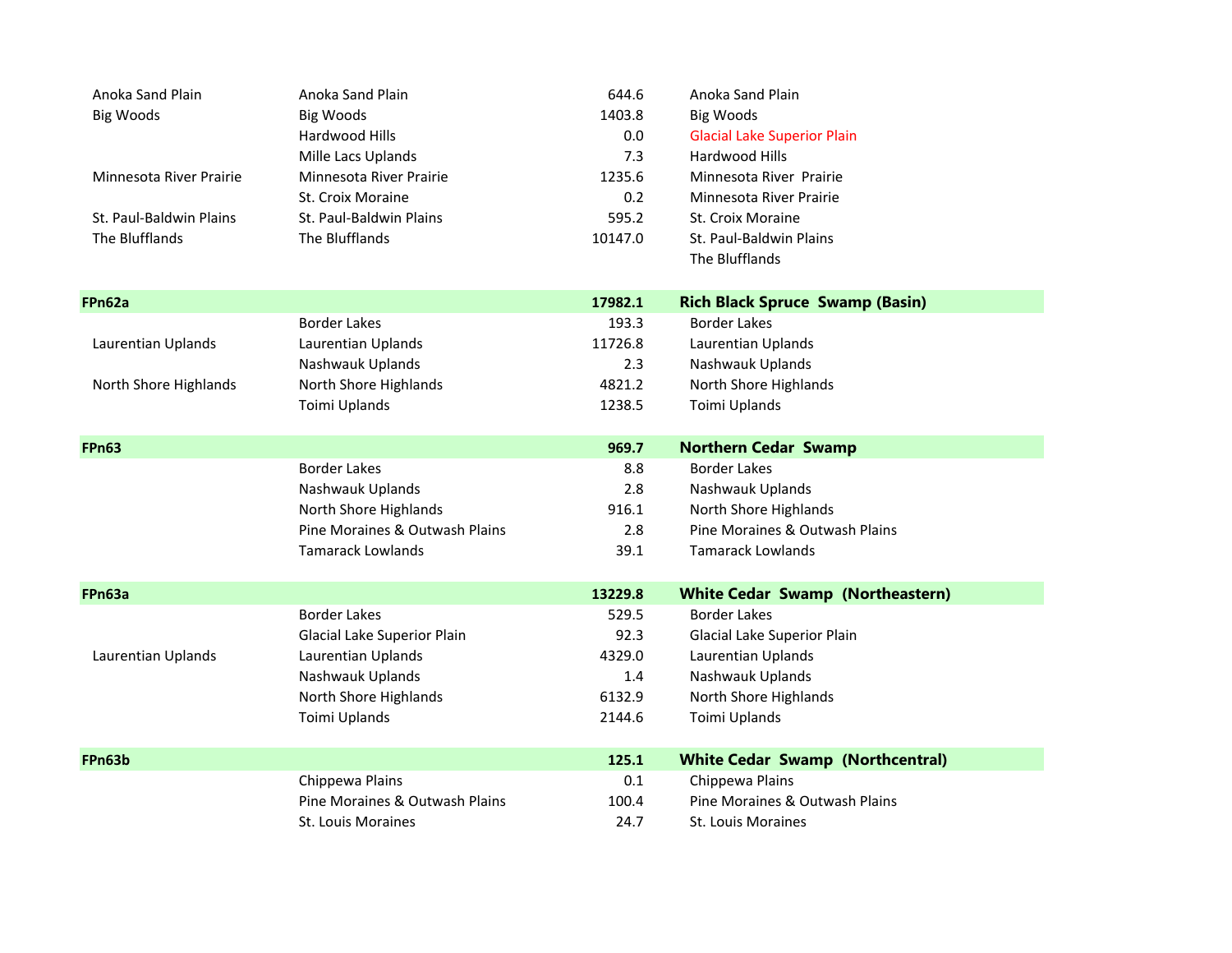| FPn63c                |                               | 1675.2  | <b>White Cedar Swamp (Northwestern)</b>         |
|-----------------------|-------------------------------|---------|-------------------------------------------------|
|                       | Agassiz Lowlands              | 1675.2  | Agassiz Lowlands                                |
|                       |                               |         | <b>Northern Rich Spruce Swamp (Water Track)</b> |
| <b>FPn71</b>          |                               | 1060.3  |                                                 |
|                       | Agassiz Lowlands              | 1060.3  | Agassiz Lowlands                                |
| FPn71a                |                               | 5251.0  | <b>Rich Black Spruce Swamp (Water Track)</b>    |
|                       | Agassiz Lowlands              | 5221.9  | Agassiz Lowlands                                |
|                       | North Shore Highlands         | 29.1    | North Shore Highlands                           |
| FPn72a                |                               | 876.6   | <b>Rich Tamarack Swamp (Eastcentral)</b>        |
|                       | Mille Lacs Uplands            | 876.6   | Mille Lacs Uplands                              |
| <b>FPn73</b>          |                               | 3248.1  | <b>Northern Rich Alder Swamp</b>                |
|                       | Agassiz Lowlands              | 176.3   | Agassiz Lowlands                                |
|                       | Aspen Parklands               | 189.4   | Aspen Parklands                                 |
|                       | Chippewa Plains               | 34.4    | Chippewa Plains                                 |
|                       | Glacial Lake Superior Plain   | 43.1    | Glacial Lake Superior Plain                     |
|                       | Mille Lacs Uplands            | 85.8    | Mille Lacs Uplands                              |
|                       | North Shore Highlands         | 2678.9  | North Shore Highlands                           |
|                       | <b>St. Louis Moraines</b>     | 34.6    | St. Louis Moraines                              |
|                       | Toimi Uplands                 | 5.6     | Toimi Uplands                                   |
| FPn73a                |                               | 15838.3 | Alder - (Maple - Loosestrife) Swamp             |
|                       | Agassiz Lowlands              | 2343.2  | Agassiz Lowlands                                |
| Anoka Sand Plain      | Anoka Sand Plain              | 790.0   | Anoka Sand Plain                                |
|                       | <b>Big Woods</b>              | 3.9     | <b>Big Woods</b>                                |
|                       | <b>Border Lakes</b>           | 78.2    | <b>Border Lakes</b>                             |
|                       | Chippewa Plains               | 5.6     | Chippewa Plains                                 |
|                       | Glacial Lake Superior Plain   | 7.7     | Glacial Lake Superior Plain                     |
| Hardwood Hills        | Hardwood Hills                | 381.6   | Hardwood Hills                                  |
| Laurentian Uplands    | Laurentian Uplands            | 1149.9  | Laurentian Uplands                              |
|                       | Littlefork-Vermillion Uplands | 4.1     | Littlefork-Vermillion Uplands                   |
|                       | Mille Lacs Uplands            | 1657.4  | Mille Lacs Uplands                              |
|                       | Nashwauk Uplands              | 7.8     | Nashwauk Uplands                                |
| North Shore Highlands | North Shore Highlands         | 5443.8  | North Shore Highlands                           |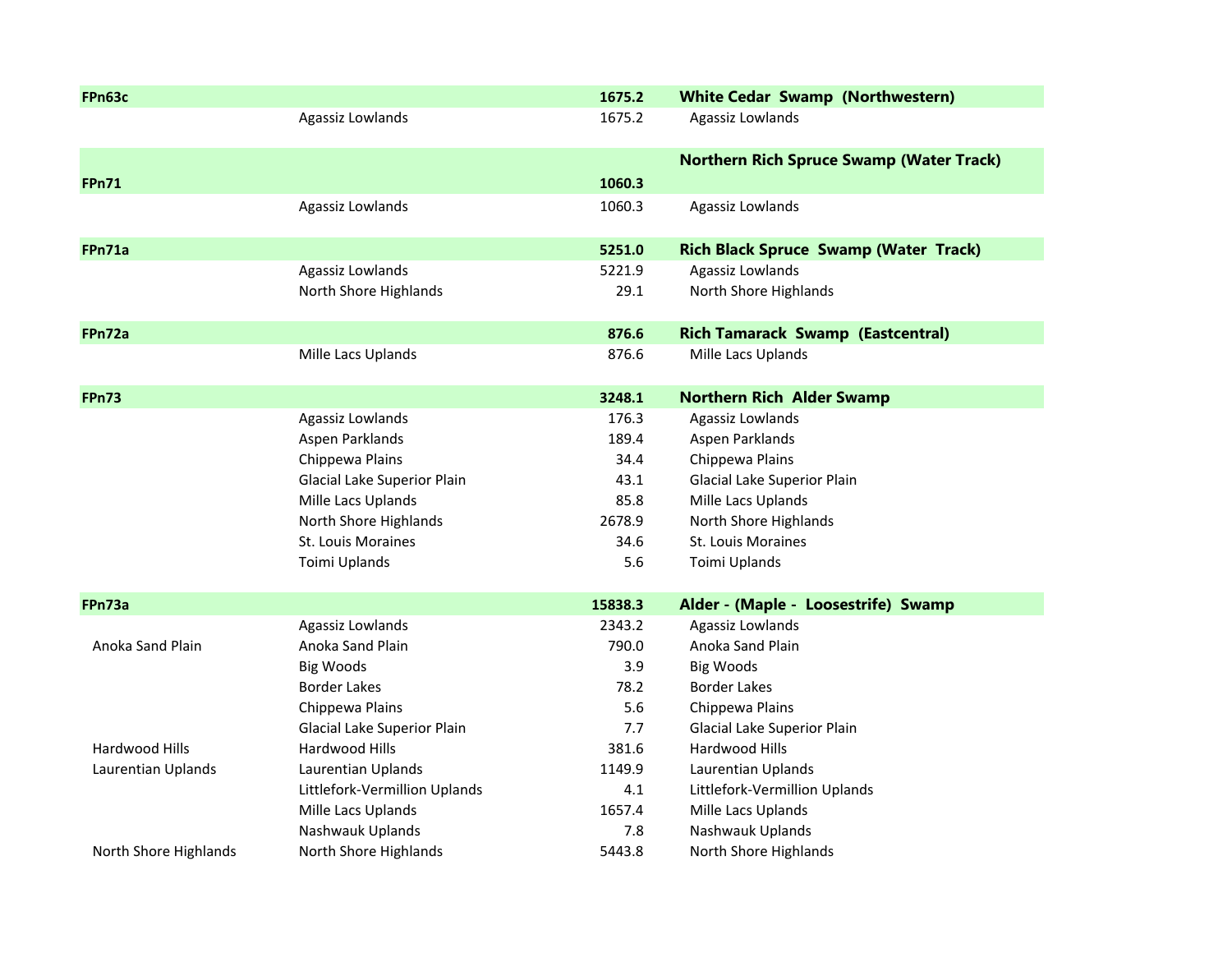|                              | Pine Moraines & Outwash Plai Pine Moraines & Outwash Plains | 2218.8  | Pine Moraines & Outwash Plains                    |
|------------------------------|-------------------------------------------------------------|---------|---------------------------------------------------|
|                              | St. Louis Moraines                                          | 762.6   | St. Louis Moraines                                |
|                              | <b>Tamarack Lowlands</b>                                    | 33.6    | <b>St. Paul Baldwin Plains</b>                    |
|                              | Toimi Uplands                                               | 950.0   | <b>Tamarack Lowlands</b>                          |
|                              |                                                             |         | Toimi Uplands                                     |
|                              |                                                             |         | <b>Northern Rich Tamarack Swamp (Water Track)</b> |
| <b>FPn81</b>                 |                                                             | 674.2   |                                                   |
| Laurentian Uplands           | Laurentian Uplands                                          | 417.2   | Laurentian Uplands                                |
|                              | <b>St. Louis Moraines</b>                                   | 243.0   | <b>St. Louis Moraines</b>                         |
|                              | Toimi Uplands                                               | 14.0    | Toimi Uplands                                     |
|                              |                                                             |         | Not listed in Field Guide to NPCs --> FPn82a?     |
| FPn81a                       |                                                             | 15884.6 |                                                   |
|                              | Agassiz Lowlands                                            | 15884.6 |                                                   |
|                              |                                                             |         | <b>Northern Rich Tamarack Swamp (Western</b>      |
| <b>FPn82</b>                 |                                                             | 1566.1  | <b>Basin</b> )                                    |
|                              | Chippewa Plains                                             | 7.5     | Chippewa Plains                                   |
|                              | Hardwood Hills                                              | 43.6    | Hardwood Hills                                    |
| Laurentian Uplands           | Laurentian Uplands                                          | 16.7    | Laurentian Uplands                                |
|                              | Mille Lacs Uplands                                          | 18.0    | Mille Lacs Uplands                                |
|                              | Nashwauk Uplands                                            | 14.7    | Nashwauk Uplands                                  |
|                              | North Shore Highlands                                       | 375.2   | North Shore Highlands                             |
| Pine Moraines & Outwash Plai | Pine Moraines & Outwash Plains                              | 411.8   | Pine Moraines & Outwash Plains                    |
|                              | St. Louis Moraines                                          | 490.7   | St. Louis Moraines                                |
|                              | <b>Tamarack Lowlands</b>                                    | 187.9   | <b>Tamarack Lowlands</b>                          |
| FPn82a                       |                                                             | 15634.0 | Rich Tamarack - (Alder) Swamp                     |
|                              | Agassiz Lowlands                                            | 4965.3  | Agassiz Lowlands                                  |
|                              | Chippewa Plains                                             | 62.4    | Chippewa Plains                                   |
| Laurentian Uplands           | Laurentian Uplands                                          | 2135.6  | <b>Hardwood Hills</b>                             |
|                              | Littlefork-Vermillion Uplands                               | 14.4    | Laurentian Uplands                                |
|                              | Nashwauk Uplands                                            | 50.8    | Littlefork-Vermillion Uplands                     |
|                              | North Shore Highlands                                       | 2796.3  | <b>Mille Lacs Uplands</b>                         |
|                              | Pine Moraines & Outwash Plains                              | 148.9   | Nashwauk Uplands                                  |
|                              | <b>St. Louis Moraines</b>                                   | 1704.5  | North Shore Highlands                             |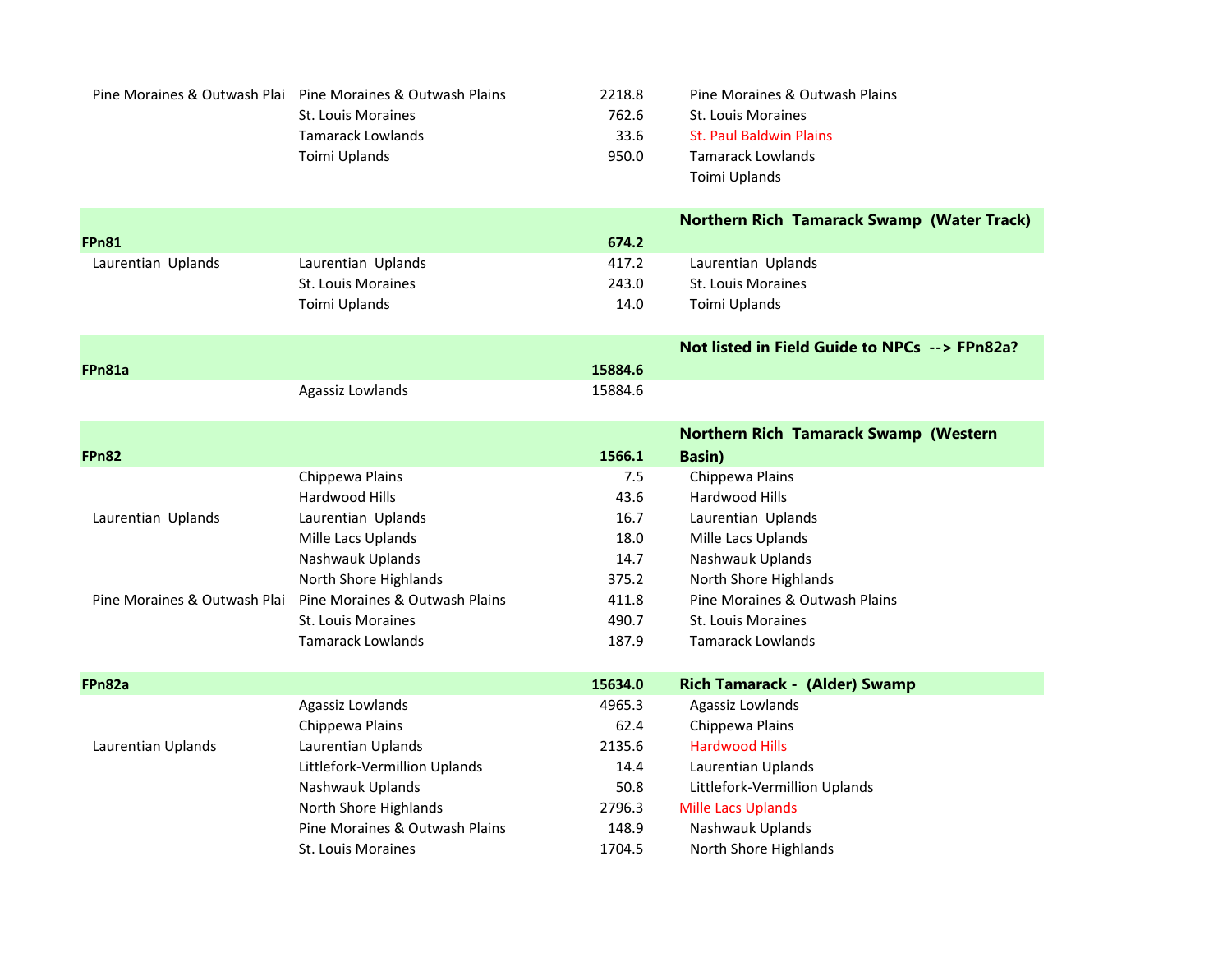|                    | <b>Tamarack Lowlands</b><br>Toimi Uplands | 2452.1<br>1303.7 | Pine Moraines & Outwash Plains<br>St. Louis Moraines<br><b>Tamarack Lowlands</b><br>Toimi Uplands |
|--------------------|-------------------------------------------|------------------|---------------------------------------------------------------------------------------------------|
| FPn82b             |                                           | 8954.0           | <b>Extremely Rich Tamarack Swamp</b>                                                              |
|                    | Agassiz Lowlands                          | 5536.1           | Agassiz Lowlands                                                                                  |
|                    | Chippewa Plains                           | 213.9            | Chippewa Plains                                                                                   |
|                    | Hardwood Hills                            | 151.2            | Hardwood Hills                                                                                    |
|                    | Pine Moraines & Outwash Plains            | 3000.7           | Pine Moraines & Outwash Plains                                                                    |
|                    | St. Louis Moraines                        | 52.1             | <b>St. Louis Moraines</b>                                                                         |
| <b>FPn63</b>       |                                           |                  | <b>Southern Rich Conifer Swamp</b>                                                                |
|                    | Mille Lacs Uplands                        |                  | Mille Lacs Uplands                                                                                |
| FPs63a             |                                           | 3635.5           | <b>Tamarack Swamp (Southern)</b>                                                                  |
| Anoka Sand Plain   | Anoka Sand Plain                          | 484.7            | Anoka Sand Plain                                                                                  |
| Aspen Parklands    | Aspen Parklands                           | 42.1             | Aspen Parklands                                                                                   |
| <b>Big Woods</b>   | <b>Big Woods</b>                          | 4.0              | <b>Big Woods</b>                                                                                  |
|                    | Chippewa Plains                           | 912.6            | Chippewa Plains                                                                                   |
| Hardwood Hills     | Hardwood Hills                            | 1296.2           | Hardwood Hills                                                                                    |
|                    | Mille Lacs Uplands                        | 368.6            | Mille Lacs Uplands                                                                                |
|                    | Minnesota River Prairie                   | 76.2             | Minnesota River Prairie                                                                           |
|                    | Pine Moraines & Outwash Plains            | 332.9            | Pine Moraines & Outwash Plains                                                                    |
|                    | St. Paul-Baldwin Plains                   | 118.1            | St. Paul-Baldwin Plains                                                                           |
|                    |                                           |                  | <b>Forested Peatland / Upland Transition</b>                                                      |
| FPT_CX             |                                           | 7330.2           | <b>Complex</b>                                                                                    |
|                    | <b>Border Lakes</b>                       | 212.2            | <b>Border Lakes</b>                                                                               |
| Laurentian Uplands | Laurentian Uplands                        | 6046.0           | Laurentian Uplands                                                                                |
|                    | North Shore Highlands                     | 0.2              | North Shore Highlands                                                                             |
|                    | Toimi Uplands                             | 1071.3           | Toimi Uplands                                                                                     |
| <b>FPw63</b>       |                                           | 1759.6           | <b>Northwestern Rich Conifer Swamp</b>                                                            |
|                    | Agassiz Lowlands                          | 989.3            | Agassiz Lowlands                                                                                  |
|                    | Aspen Parklands                           | 770.3            | Aspen Parklands                                                                                   |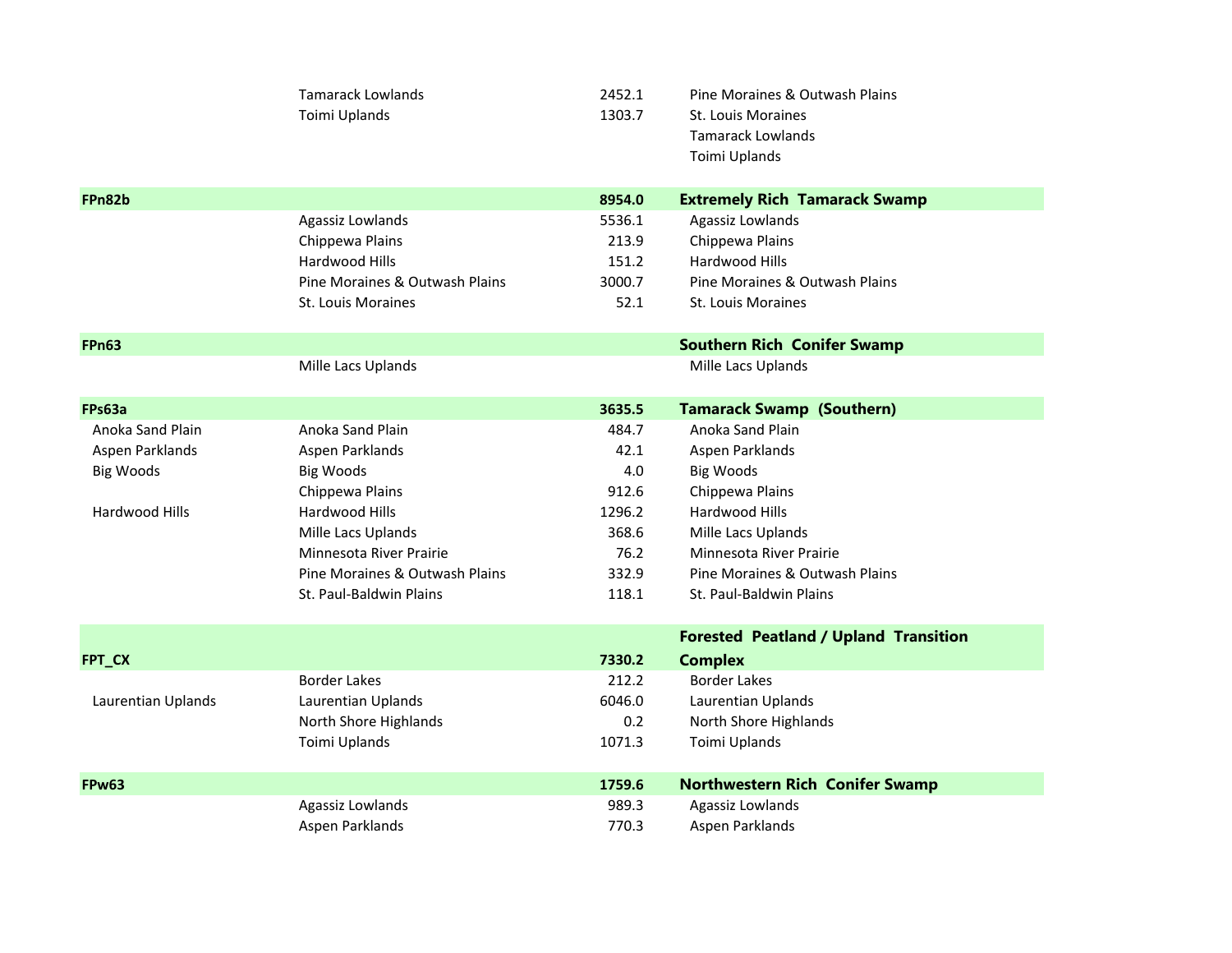|                 |                                |        | Tamarack - Black Spruce Swamp (Aspen           |
|-----------------|--------------------------------|--------|------------------------------------------------|
| FPw63a          |                                | 1560.8 | Parkland)                                      |
|                 | Agassiz Lowlands               | 1006.9 | Agassiz Lowlands                               |
| Aspen Parklands | Aspen Parklands                | 553.8  | Aspen Parklands                                |
|                 |                                |        | <b>Tamarack Seepage Swamp (Aspen Parkland)</b> |
| FPw63b          |                                | 437.3  |                                                |
| Aspen Parklands | Aspen Parklands                | 437.3  | Aspen Parklands                                |
|                 |                                |        | <b>Hardwood Hills</b>                          |
| <b>FW_CX</b>    |                                | 1666.3 | <b>Complex</b>                                 |
|                 | Chippewa Plains                | 168.9  | Chippewa Plains                                |
|                 | Hardwood Hills                 | 1091.0 | Hardwood Hills                                 |
|                 | Pine Moraines & Outwash Plains | 362.2  | Pine Moraines & Outwash Plains                 |
|                 | <b>St. Louis Moraines</b>      | 44.2   | <b>St. Louis Moraines</b>                      |
| <b>FWMM_CX</b>  |                                | 285.8  | <b>Complex</b>                                 |
|                 | Laurentian Uplands             | 273.0  | Laurentian Uplands                             |
|                 | North Shore Highlands          | 12.8   | North Shore Highlands                          |
| JPSW_CX         |                                | 347.9  | <b>Complex</b>                                 |
|                 | North Shore Highlands          | 347.9  | North Shore Highlands                          |
| <b>LAXXXX</b>   |                                | 148.2  | <b>Complex</b>                                 |
|                 | St. Paul-Baldwin Plains        | 148.2  | St. Paul-Baldwin Plains                        |
| <b>LKi32</b>    |                                | 3.7    | <b>Inland Lake Sand/Gravel/Cobb le Shore</b>   |
|                 | Minnesota River Prairie        | 3.3    | <b>Big Woods</b>                               |
|                 | Pine Moraines & Outwash Plains | 0.4    | Minnesota River Prairie                        |
|                 |                                |        | Pine Moraines & Outwash Plains                 |
| LKi32a          |                                | 87.0   | <b>Sand Beach (Inland Lake)</b>                |
|                 | Agassiz Lowlands               | 79.2   | Agassiz Lowlands                               |
|                 | Laurentian Uplands             | 2.9    | Laurentian Uplands                             |
|                 | Nashwauk Uplands               | 2.6    | Nashwauk Uplands                               |
|                 | Pine Moraines & Outwash Plains | 2.2    | Pine Moraines & Outwash Plains                 |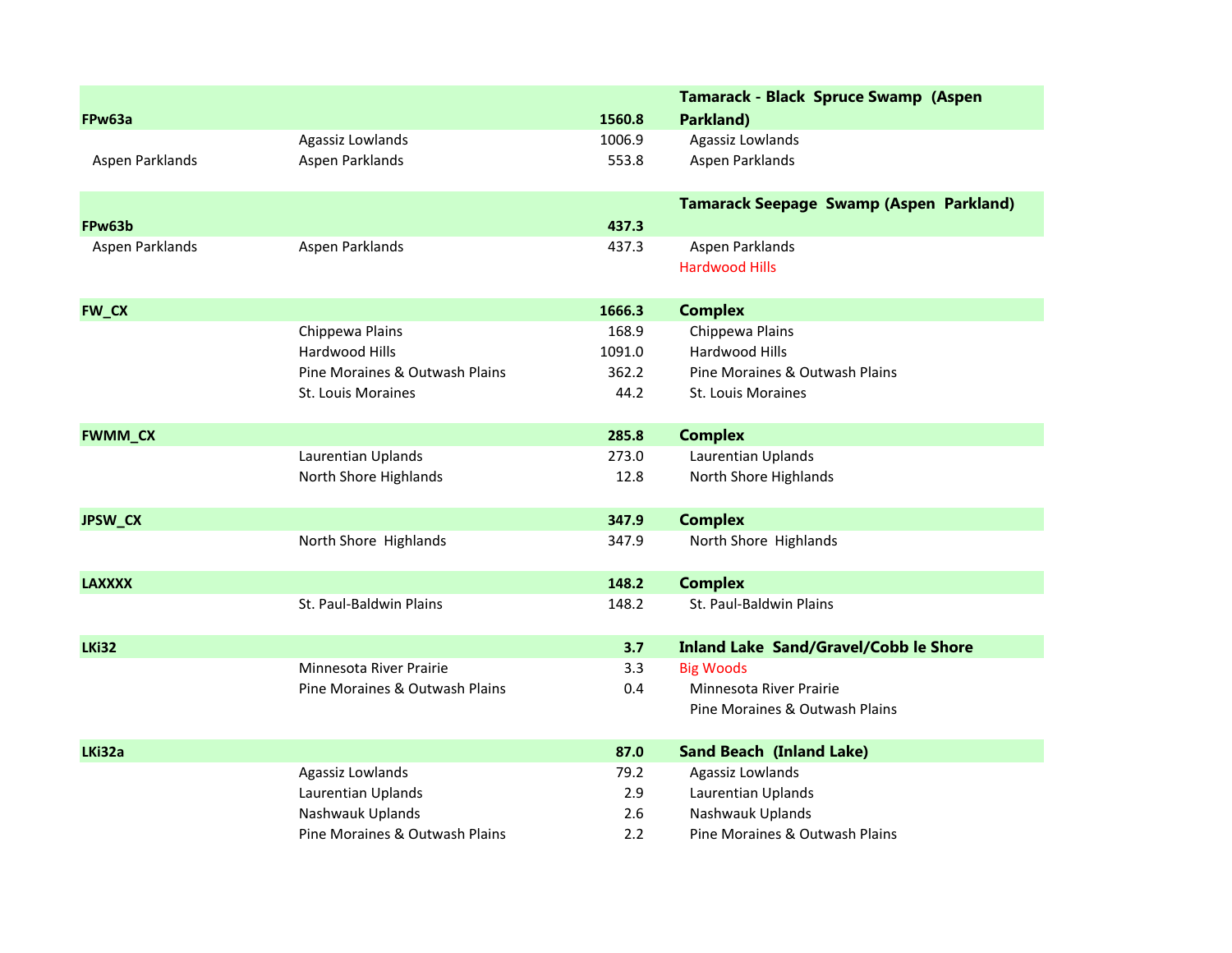| LKi32b                |                         | 6.5      | <b>Gravel/Cobble Beach (Inland Lake)</b>      |
|-----------------------|-------------------------|----------|-----------------------------------------------|
| <b>Big Woods</b>      | <b>Big Woods</b>        | 4.6      | <b>Big Woods</b>                              |
|                       | Hardwood Hills          | 0.3      | Hardwood Hills                                |
|                       | Toimi Uplands           | 1.5      | Toimi Uplands                                 |
| LKi43a                |                         | 4.9      | <b>Boulder Shore (Inland Lake)</b>            |
|                       | Laurentian Uplands      | 4.9      | Laurentian Uplands                            |
|                       |                         |          | <b>St. Paul Baldwin Plains</b>                |
| LKi43b                |                         | 9.2      | <b>Bedrock Shore (Inland Lake)</b>            |
|                       | Laurentian Uplands      | 9.2      | Laurentian Uplands                            |
| <b>LKi54</b>          |                         | 13.5     | <b>Inland Lake Clay/Mud Shore</b>             |
|                       | Minnesota River Prairie | 13.5     | Minnesota River Prairie                       |
| LKi54a                |                         | 135.9    | <b>Clay/Mud Shore (Inland Lake)</b>           |
|                       |                         | 135.9    | <b>Hardwood Hills</b>                         |
| <b>LKi54b1</b>        |                         | 135.9    | Mud Flat (Inland Lake): Saline Subtype        |
|                       | Minnesota River Prairie | 135.9    | Minnesota River Prairie                       |
| <b>LKi54b2</b>        |                         | 0.4      | Mud Flat (Inland Lake): Saline Subtype        |
|                       | <b>Big Woods</b>        | 0.4      | <b>Big Woods</b>                              |
|                       |                         |          | <b>Oak Savanna</b>                            |
| LKu32a                |                         | 4.8      | <b>Beachgrass Dune (Lake Superior)</b>        |
| North Shore Highlands | North Shore Highlands   | 4.8      | North Shore Highlands                         |
| LKu32b                |                         | 6.4      | <b>Juniper Dune Shrubland (Lake Superior)</b> |
| North Shore Highlands | North Shore Highlands   | 6.4      | North Shore Highlands                         |
| LKu32c                |                         | 10.1     | <b>Sand Beach (Lake Superior)</b>             |
| North Shore Highlands | North Shore Highlands   | $10.1\,$ | North Shore Highlands                         |
| LKu32d                |                         | 4.3      | <b>Beach Rige Shrubland (Lake Superior)</b>   |
|                       | North Shore Highlands   | 4.3      | North Shore Highlands                         |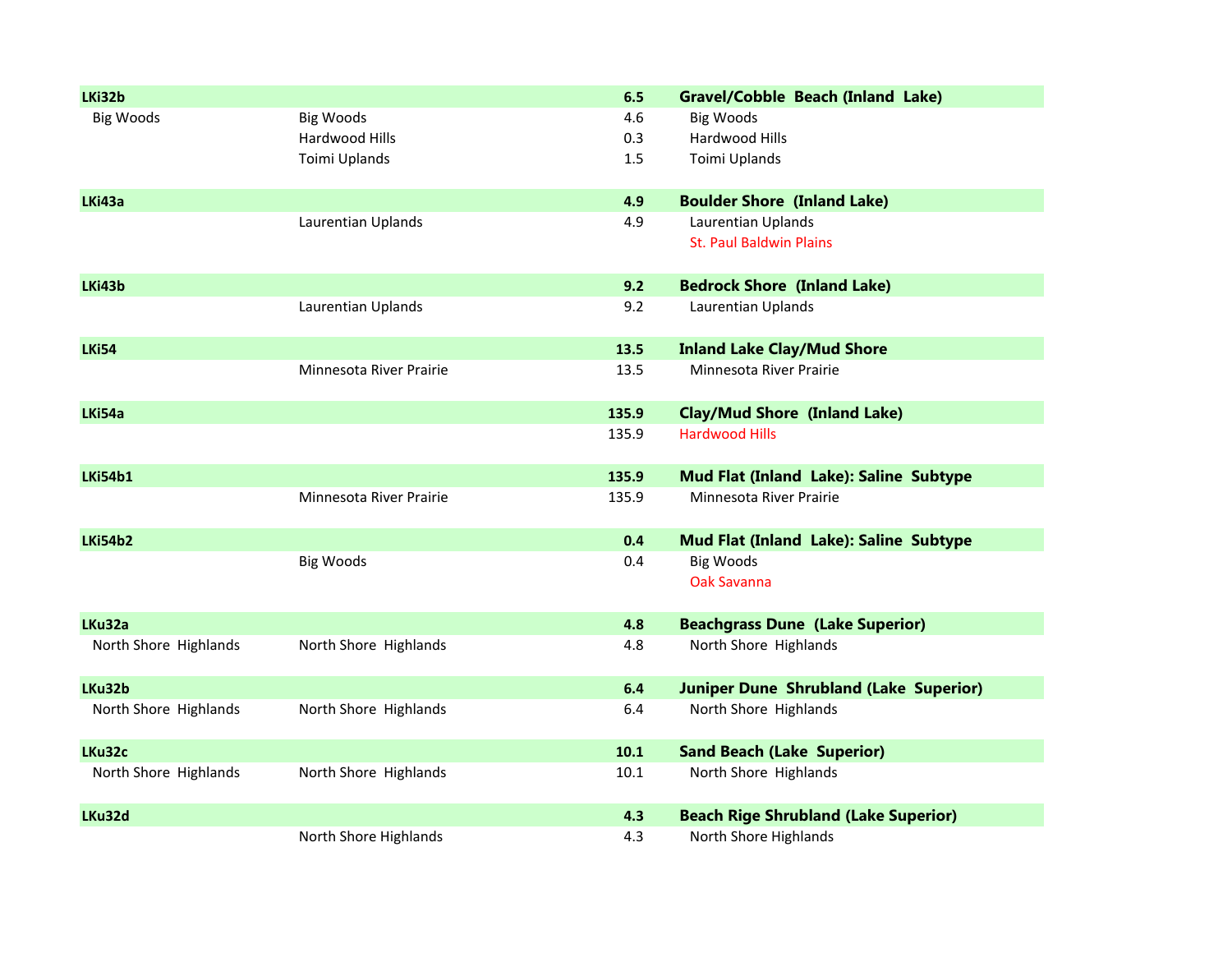| LKu32e                |                       | 32.8    | <b>Gravel/Cobble Beach (Lake Superior)</b>      |
|-----------------------|-----------------------|---------|-------------------------------------------------|
| North Shore Highlands | North Shore Highlands | 32.8    | North Shore Highlands                           |
| <b>LKu43</b>          |                       | 9.2     | <b>Lake Superior Rocky Shore</b>                |
| North Shore Highlands | North Shore Highlands | 9.2     | North Shore Highlands                           |
| LKu43a                |                       | 6.3     | <b>Dry Bedrock Shore (Lake Superior)</b>        |
| North Shore Highlands | North Shore Highlands | 6.3     | North Shore Highlands                           |
| LKu43b                |                       |         | <b>Wet Rocky Shore (Lake Superior)</b>          |
|                       |                       |         | <b>North Shore Highlands</b>                    |
|                       |                       |         | <b>Wet Rocky Shore (Lake Superior): Cobble</b>  |
| <b>LKu43b1</b>        |                       | 0.6     | <b>Subtype</b>                                  |
|                       | North Shore Highlands | 0.6     | North Shore Highlands                           |
|                       |                       |         | <b>Wet Rocky Shore (Lake Superior): Bedrock</b> |
| <b>LKu43b2</b>        |                       | 1.3     | <b>Subtype</b>                                  |
| North Shore Highlands | North Shore Highlands | 1.3     | North Shore Highlands                           |
| MCT_CX                |                       | 94.4    | <b>Complex</b>                                  |
|                       | Laurentian Uplands    | 5.2     | Laurentian Uplands                              |
|                       | North Shore Highlands | 89.2    | North Shore Highlands                           |
| MF_PDMW_CX            |                       | 82.4    | <b>Complex</b>                                  |
|                       | Laurentian Uplands    | 82.4    | Laurentian Uplands                              |
| MFS_CX                |                       | 10995.6 | <b>Complex</b>                                  |
|                       | Aspen Parklands       | 10995.6 | Aspen Parklands                                 |
| MHc26                 |                       | 14684.6 | <b>Central Dry-Mesic Oak-Aspen Forest</b>       |
|                       | Anoka Sand Plain      | 97.2    | Anoka Sand Plain                                |
|                       | Chippewa Plains       | 43.6    | Chippewa Plains                                 |
|                       | Hardwood Hills        | 272.5   | Hardwood Hills                                  |
|                       | Mille Lacs Uplands    | 10212.6 | Mille Lacs Uplands                              |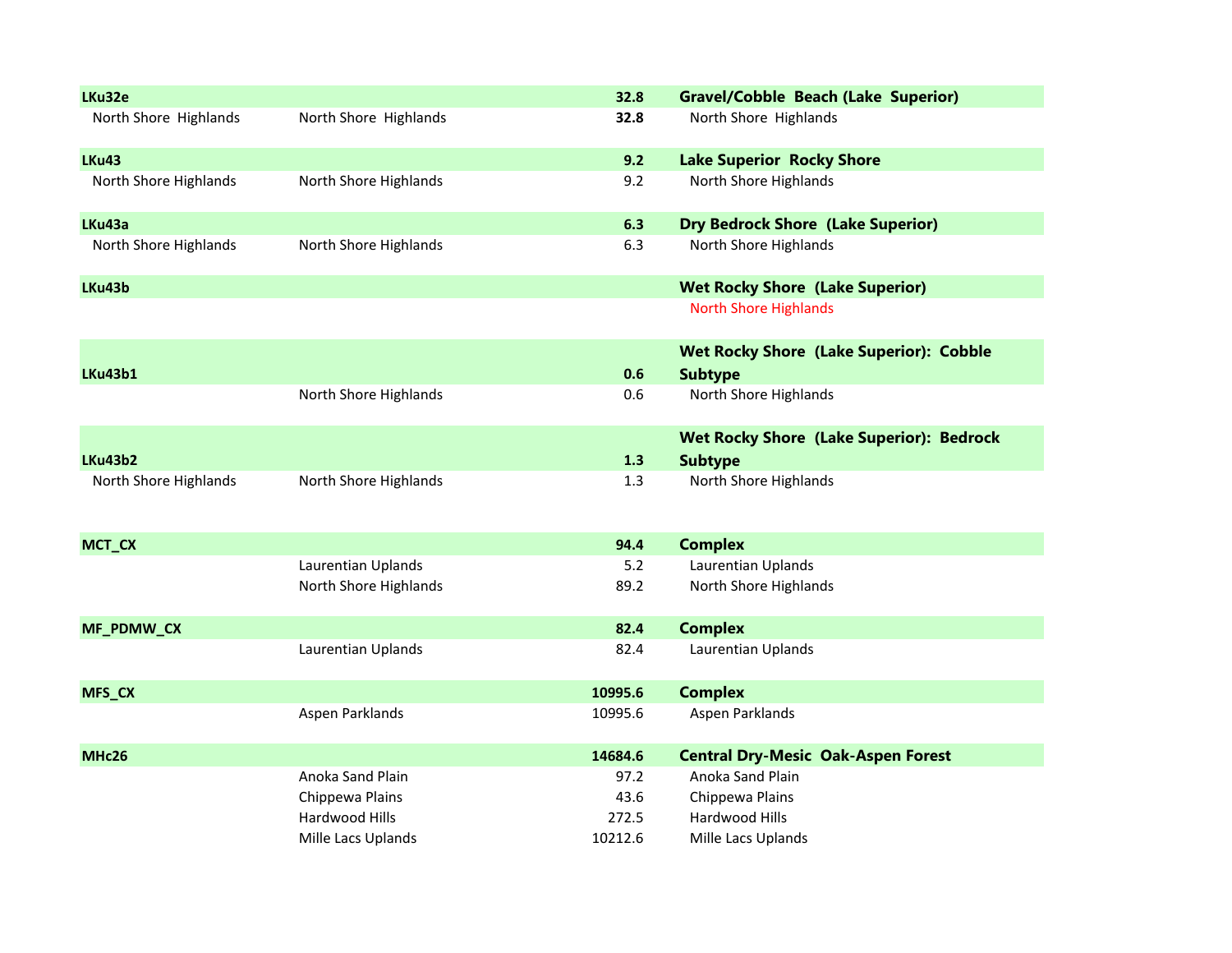|                              | Pine Moraines & Outwash Pla Pine Moraines & Outwash Plains | 3258.0  | Pine Moraines & Outwash Plains                 |
|------------------------------|------------------------------------------------------------|---------|------------------------------------------------|
|                              | <b>St. Louis Moraines</b>                                  | 800.7   | St. Louis Moraines                             |
|                              |                                                            |         |                                                |
| MHc26a                       |                                                            | 7322.8  | Oak - Aspen - Red Maple Forest                 |
|                              | Chippewa Plains                                            | 556.6   | Chippewa Plains                                |
|                              | Hardwood Hills                                             | 0.0     | Hardwood Hills                                 |
|                              | Mille Lacs Uplands                                         | 52.3    | Mille Lacs Uplands                             |
| Pine Moraines & Outwash Plai | Pine Moraines & Outwash Plains                             | 6509.2  | Pine Moraines & Outwash Plains                 |
|                              | St. Louis Moraines                                         | 204.7   | St. Louis Moraines                             |
|                              |                                                            |         | Red Oak - Sugar Maple - Basswood - (Large-     |
| MHc26b                       |                                                            | 7316.0  | <b>Flowered Trillium) Forest</b>               |
|                              | Chippewa Plains                                            | 153.1   | Chippewa Plains                                |
|                              | Mille Lacs Uplands                                         | 2577.0  | Mille Lacs Uplands                             |
|                              | Pine Moraines & Outwash Plains                             | 4585.9  | Pine Moraines & Outwash Plains                 |
|                              |                                                            |         |                                                |
| <b>MHc36</b>                 |                                                            | 2204.6  | <b>Central Mesic Hardwood Forest (Eastern)</b> |
|                              | Chippewa Plains                                            | 6.1     | Chippewa Plains                                |
| Hardwood Hills               | Hardwood Hills                                             | 293.9   | Hardwood Hills                                 |
|                              | Mille Lacs Uplands                                         | 1831.4  | Mille Lacs Uplands                             |
|                              | Pine Moraines & Outwash Plains                             | 73.2    | Pine Moraines & Outwash Plains                 |
|                              |                                                            |         | Red Oak - Basswood Forest (Noncalcareous       |
| MHc36a                       |                                                            | 22159.6 | Till)                                          |
|                              | Anoka Sand Plain                                           | 33.4    | Anoka Sand Plain                               |
|                              | <b>Big Woods</b>                                           | 883.3   | <b>Big Woods</b>                               |
| <b>Hardwood Hills</b>        | <b>Hardwood Hills</b>                                      | 557.1   | Hardwood Hills                                 |
|                              | Mille Lacs Uplands                                         | 20063.6 | Mille Lacs Uplands                             |
|                              | Pine Moraines & Outwash Plains                             | 384.3   | Pine Moraines & Outwash Plains                 |
|                              | St. Croix Moraine                                          | 173.3   | St. Croix Moraine                              |
|                              | <b>St. Louis Moraines</b>                                  | 1.8     | <b>St. Louis Moraines</b>                      |
| St. Paul-Baldwin Plains      | St. Paul-Baldwin Plains                                    | 62.9    | St. Paul-Baldwin Plains                        |
|                              |                                                            |         | Red Oak - Basswood Forest (Calcareous Till)    |
| MHc36b                       |                                                            | 694.3   |                                                |
|                              | Hardwood Hills                                             | 431.1   | Hardwood Hills                                 |
|                              | Mille Lacs Uplands                                         | 263.3   | Mille Lacs Uplands                             |
|                              |                                                            |         |                                                |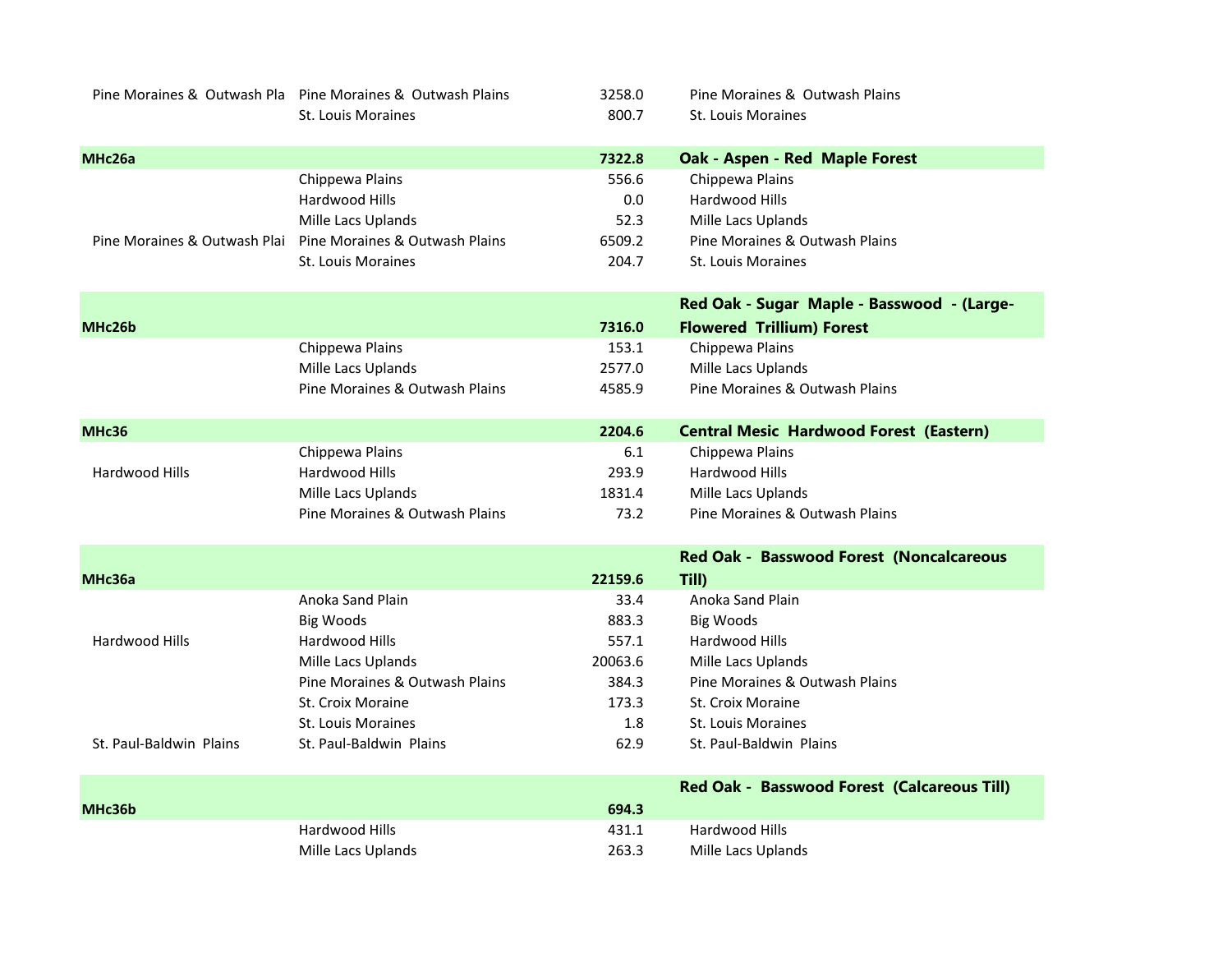## Minnesota River Prairie

| MHc37          |                                                             | 4223.3  | <b>Central Mesic Hardwood Forest (Western)</b>    |
|----------------|-------------------------------------------------------------|---------|---------------------------------------------------|
|                | Hardwood Hills                                              | 3987.3  | Hardwood Hills                                    |
|                | Pine Moraines & Outwash Plains                              | 235.9   | Pine Moraines & Outwash Plains                    |
|                |                                                             |         |                                                   |
| MHc37a         |                                                             | 4861.7  | Aspen - (Sugar Maple - Basswood) Forest           |
|                | Chippewa Plains                                             | 10.6    | <b>Aspen Parkland</b>                             |
|                | Hardwood Hills                                              | 877.1   | Chippewa Plains                                   |
|                | Mille Lacs Uplands                                          | 17.7    | Hardwood Hills                                    |
|                | Pine Moraines & Outwash Plai Pine Moraines & Outwash Plains | 3956.4  | Mille Lacs Uplands                                |
|                |                                                             |         | Pine Moraines & Outwash Plains                    |
| MHc37b         |                                                             | 15379.8 | Sugar Maple - Basswood - (Aspen) Forest           |
|                | Chippewa Plains                                             | 32.2    | Chippewa Plains                                   |
|                | Hardwood Hills                                              | 9397.2  | Hardwood Hills                                    |
|                | Mille Lacs Uplands                                          | 13.4    | Mille Lacs Uplands                                |
|                | Pine Moraines & Outwash Plai Pine Moraines & Outwash Plains | 5937.1  | Pine Moraines & Outwash Plains                    |
|                |                                                             |         |                                                   |
|                |                                                             |         | <b>White Pine - Sugar Maple - Basswood Forest</b> |
| MHc38a         |                                                             | 50.0    | (Cold Slope)                                      |
|                | St. Paul-Baldwin Plains                                     | 20.6    | <b>Rochester Plateau</b>                          |
| The Blufflands | The Blufflands                                              | 29.4    | St. Paul-Baldwin Plains                           |
|                |                                                             |         | The Blufflands                                    |
| MHc47          |                                                             | 198.0   | <b>Central Wet-Mesic Hardwood Forest</b>          |
|                | Mille Lacs Uplands                                          | 194.8   | Mille Lacs Uplands                                |
|                | Oak Savanna                                                 | 3.2     | Oak Savanna                                       |
|                |                                                             |         |                                                   |
| MHc47a         |                                                             | 7445.4  | <b>Basswood - Black Ash Forest</b>                |
|                | Anoka Sand Plain                                            | 166.6   | Anoka Sand Plain                                  |
|                | Hardwood Hills                                              | 32.8    | Hardwood Hills                                    |
|                | Mille Lacs Uplands                                          | 7047.7  | Mille Lacs Uplands                                |
|                | Pine Moraines & Outwash Plains                              | 61.1    | Pine Moraines & Outwash Plains                    |
|                | St. Croix Moraine                                           | 137.3   | St. Croix Moraine                                 |
| <b>MHF CX</b>  |                                                             | 273.5   | <b>Complex</b>                                    |
|                |                                                             |         |                                                   |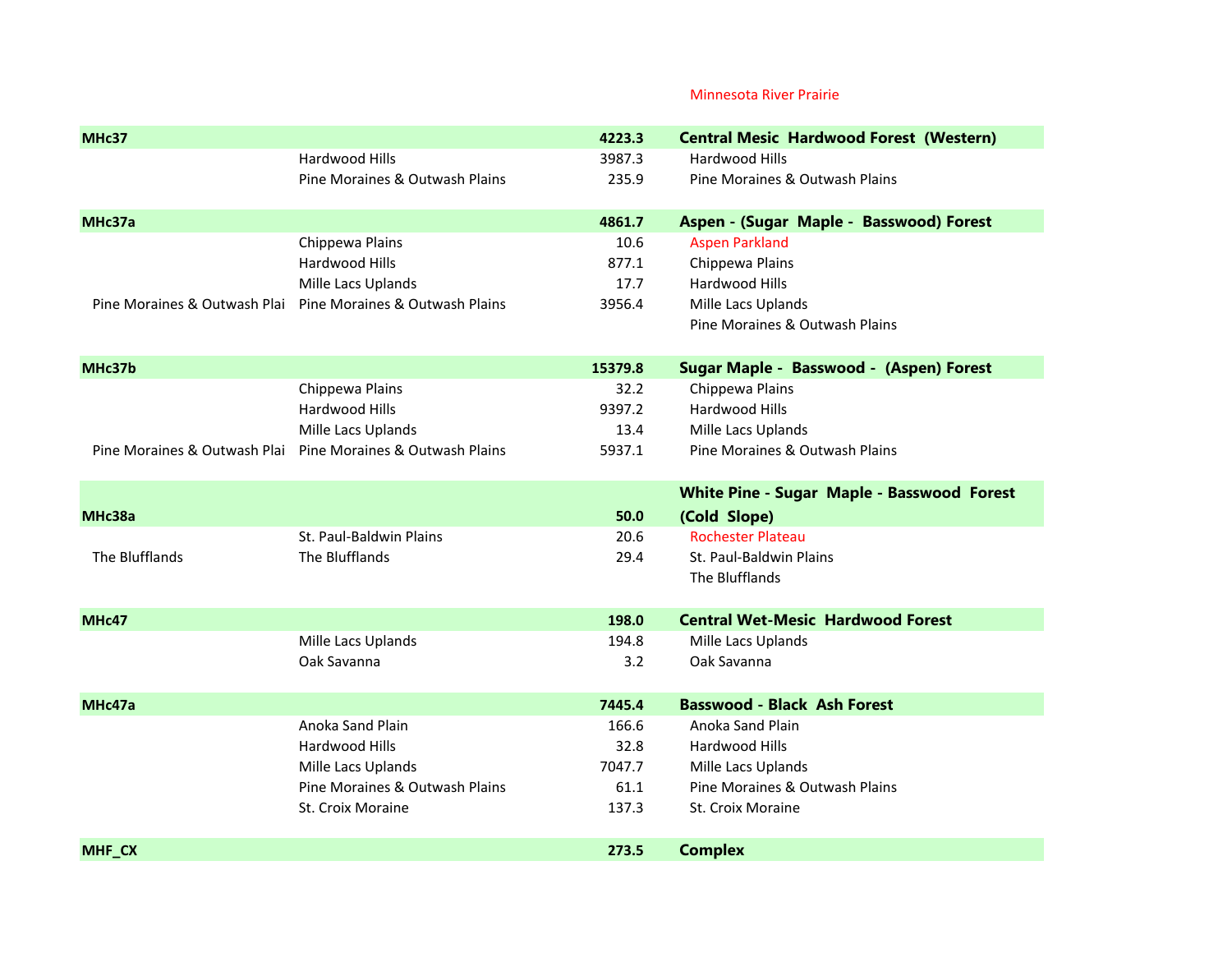|                       | Hardwood Hills                 | 273.5   | Hardwood Hills                               |
|-----------------------|--------------------------------|---------|----------------------------------------------|
| MHn35                 |                                | 6162.9  | <b>Northern Mesic Hardwood Forest</b>        |
|                       | Chippewa Plains                | 33.4    | Chippewa Plains                              |
|                       | Glacial Lake Superior Plain    | 0.0     | Glacial Lake Superior Plain                  |
|                       | Hardwood Hills                 | 426.9   | Hardwood Hills                               |
|                       | Mille Lacs Uplands             | 848.6   | Mille Lacs Uplands                           |
|                       | North Shore Highlands          | 1224.9  | North Shore Highlands                        |
|                       | Pine Moraines & Outwash Plains | 685.0   | Pine Moraines & Outwash Plains               |
|                       | St. Louis Moraines             | 2885.8  | St. Louis Moraines                           |
|                       | <b>Tamarack Lowlands</b>       | 58.4    | <b>Tamarack Lowlands</b>                     |
| MHn35a                |                                | 8294.0  | <b>Aspen - Birch - Basswood Forest</b>       |
|                       | <b>Border Lakes</b>            | 35.9    | <b>Border Lakes</b>                          |
|                       | Chippewa Plains                | 948.1   | Chippewa Plains                              |
|                       | Glacial Lake Superior Plain    | 1714.1  | Glacial Lake Superior Plain                  |
|                       | Hardwood Hills                 | 129.9   | Hardwood Hills                               |
|                       | Littlefork-Vermillion Uplands  | 11.2    | Littlefork-Vermillion Uplands                |
|                       | Mille Lacs Uplands             | 1109.7  | Mille Lacs Uplands                           |
|                       | North Shore Highlands          | 162.1   | North Shore Highlands                        |
|                       | Pine Moraines & Outwash Plains | 1643.4  | Pine Moraines & Outwash Plains               |
|                       | St. Louis Moraines             | 2539.6  | St. Louis Moraines                           |
|                       |                                |         | Red Oak - Sugar Maple - Basswood - (Bluebead |
| MHn35b                |                                | 12504.9 | Lily) Forest                                 |
|                       | Chippewa Plains                | 0.7     | Chippewa Plains                              |
|                       | Glacial Lake Superior Plain    | 1975.7  | Glacial Lake Superior Plain                  |
|                       | Hardwood Hills                 | 55.1    | Hardwood Hills                               |
|                       | Mille Lacs Uplands             | 1013.2  | Mille Lacs Uplands                           |
| North Shore Highlands | North Shore Highlands          | 5566.0  | North Shore Highlands                        |
|                       | Pine Moraines & Outwash Plains | 701.9   | Pine Moraines & Outwash Plains               |
|                       | St. Louis Moraines             | 3041.2  | St. Louis Moraines                           |
|                       | <b>Tamarack Lowlands</b>       | 136.0   | <b>St. Paul Baldwin Plains</b>               |
|                       | Toimi Uplands                  | 16.1    | <b>Tamarack Lowlands</b>                     |
|                       |                                |         | Toimi Uplands                                |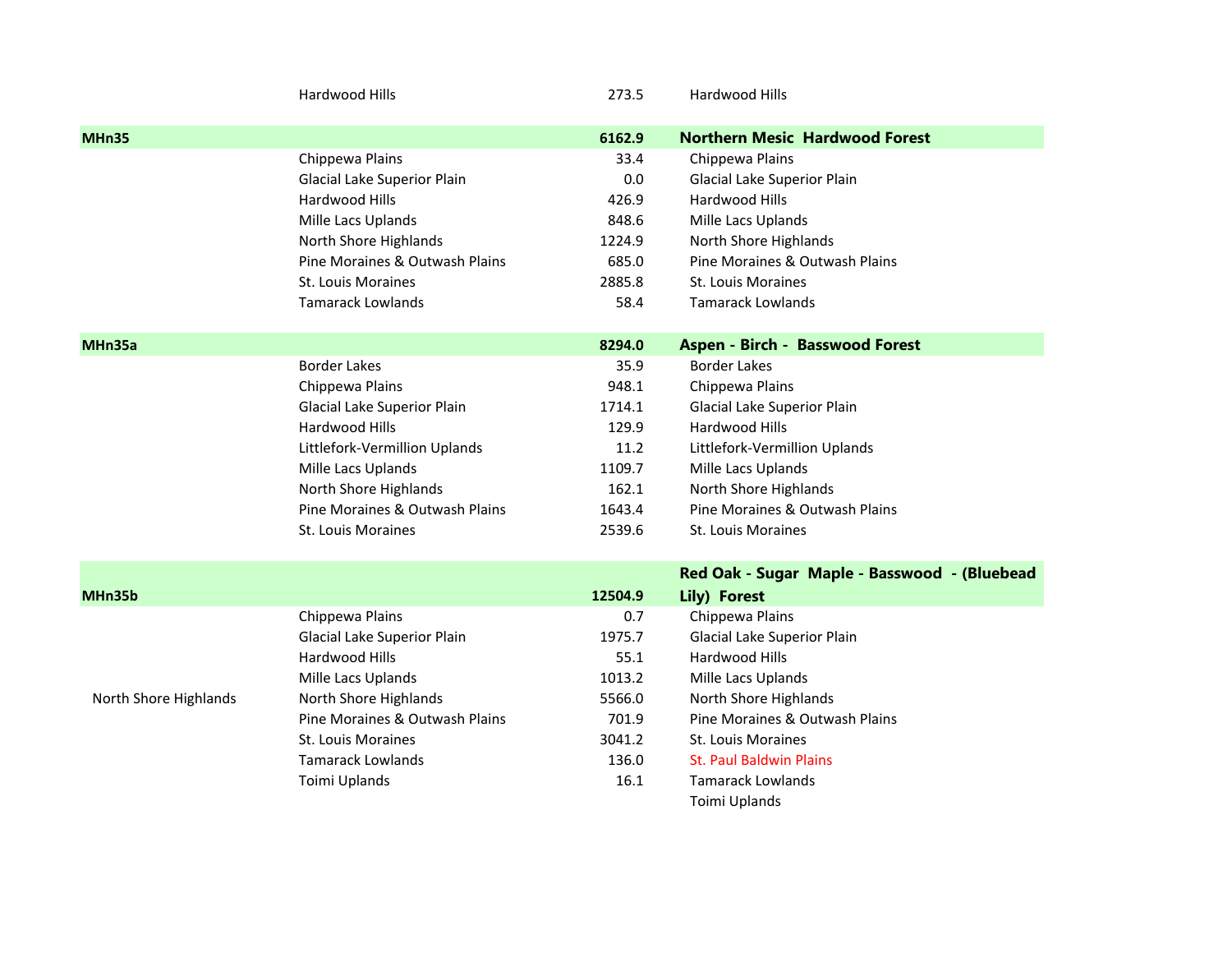|                       |                                |         | <b>Northern Wet-Mesic Boreal Hardwood-Conifer</b> |
|-----------------------|--------------------------------|---------|---------------------------------------------------|
| MHn44                 |                                | 6966.3  | <b>Forest</b>                                     |
|                       | Agassiz Lowlands               | 36.7    | Agassiz Lowlands                                  |
|                       | Aspen Parklands                | 445.1   | Aspen Parklands                                   |
|                       | <b>Border Lakes</b>            | 52.6    | <b>Border Lakes</b>                               |
|                       | Chippewa Plains                | 33.0    | Chippewa Plains                                   |
|                       | Glacial Lake Superior Plain    | 1176.8  | Glacial Lake Superior Plain                       |
|                       | Hardwood Hills                 | 114.6   | Hardwood Hills                                    |
| Laurentian Uplands    | Laurentian Uplands             | 655.8   | Laurentian Uplands                                |
|                       | Littlefork-Vermillion Uplands  | 1.8     | Littlefork-Vermillion Uplands                     |
|                       | Mille Lacs Uplands             | 191.7   | Mille Lacs Uplands                                |
|                       | North Shore Highlands          | 2959.3  | North Shore Highlands                             |
|                       | Pine Moraines & Outwash Plains | 106.0   | Pine Moraines & Outwash Plains                    |
|                       | St. Louis Moraines             | 917.8   | <b>St. Louis Moraines</b>                         |
|                       | <b>Tamarack Lowlands</b>       | 44.1    | <b>Tamarack Lowlands</b>                          |
|                       | Toimi Uplands                  | 230.1   | Toimi Uplands                                     |
| MHn44a                |                                | 4920.8  | <b>Aspen - Birch - Red Maple Forest</b>           |
|                       | Agassiz Lowlands               | 3.8     | Agassiz Lowlands                                  |
|                       | Chippewa Plains                | 267.0   | Chippewa Plains                                   |
|                       | Glacial Lake Superior Plain    | 3750.3  | Glacial Lake Superior Plain                       |
|                       | Mille Lacs Uplands             | 65.4    | Mille Lacs Uplands                                |
|                       | North Shore Highlands          | 109.7   | North Shore Highlands                             |
|                       | Pine Moraines & Outwash Plains | 499.9   | Pine Moraines & Outwash Plains                    |
|                       | St. Louis Moraines             | 19.1    | St. Louis Moraines                                |
|                       | Toimi Uplands                  | 205.6   | Toimi Uplands                                     |
|                       |                                |         | White Pine - White Spruce - Paper Birch Forest    |
| MHn44b                |                                | 2077.6  |                                                   |
|                       | Glacial Lake Superior Plain    | 1684.1  | Glacial Lake Superior Plain                       |
|                       | Mille Lacs Uplands             | 311.8   | Mille Lacs Uplands                                |
| North Shore Highlands | North Shore Highlands          | 52.1    | North Shore Highlands                             |
|                       | St. Louis Moraines             | 23.3    | <b>St. Louis Moraines</b>                         |
|                       | <b>Tamarack Lowlands</b>       | $6.2$   | <b>Tamarack Lowlands</b>                          |
| MHn44c                |                                | 20830.1 | <b>Aspen - Fir Forest</b>                         |
|                       | Agassiz Lowlands               | 15970.1 | Agassiz Lowlands                                  |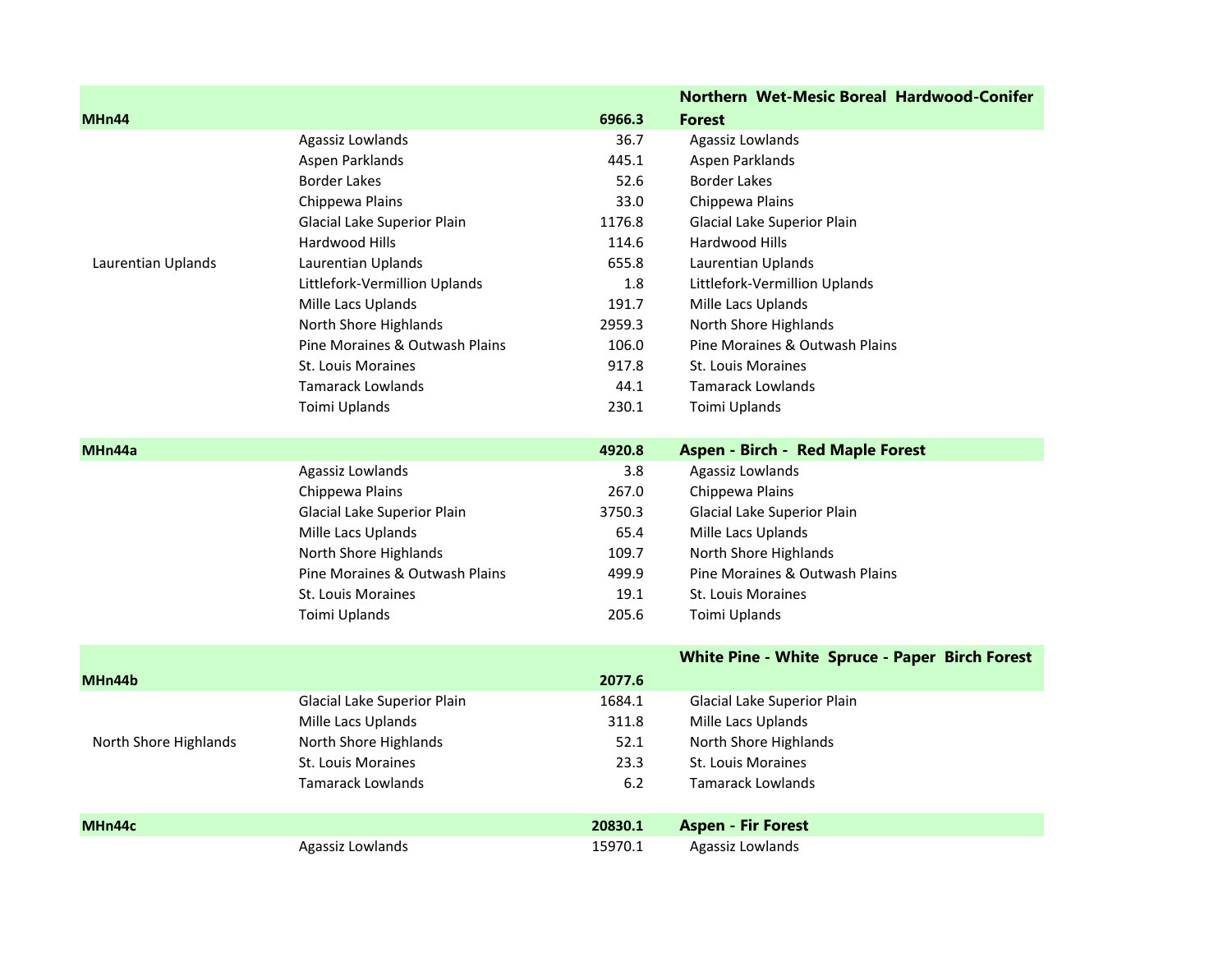|                       | Glacial Lake Superior Plain    | 4106.7  | Glacial Lake Superior Plain                    |
|-----------------------|--------------------------------|---------|------------------------------------------------|
|                       | North Shore Highlands          | 711.6   | North Shore Highlands                          |
|                       | St. Louis Moraines             | 13.0    | <b>St. Louis Moraines</b>                      |
|                       | <b>Tamarack Lowlands</b>       | 2.7     | <b>Tamarack Lowlands</b>                       |
|                       | Toimi Uplands                  | 25.9    | Toimi Uplands                                  |
| MHn44d                |                                | 1037.4  | Aspen - Birch - Fir Forest                     |
|                       | Hardwood Hills                 | 82.2    | Hardwood Hills                                 |
|                       | Pine Moraines & Outwash Plains | 955.1   | Pine Moraines & Outwash Plains                 |
| MHn45                 |                                | 3117.2  | <b>Northern Mesic Hardwood (Cedar) Forest</b>  |
|                       | Laurentian Uplands             | 68.7    | Laurentian Uplands                             |
| North Shore Highlands | North Shore Highlands          | 489.5   | North Shore Highlands                          |
|                       | <b>Tamarack Lowlands</b>       | 196.5   | <b>Tamarack Lowlands</b>                       |
|                       | Toimi Uplands                  | 2362.2  | Toimi Uplands                                  |
|                       |                                |         | Paper Birch - Sugar Maple Forest (North Shore) |
| MHn45a                |                                | 11944.4 |                                                |
|                       | <b>Border Lakes</b>            | 77.2    | <b>Border Lakes</b>                            |
|                       | Laurentian Uplands             | 160.8   | Laurentian Uplands                             |
| North Shore Highlands | North Shore Highlands          | 11005.4 | North Shore Highlands                          |
|                       | <b>Tamarack Lowlands</b>       | 135.9   | <b>Tamarack Lowlands</b>                       |
|                       | Toimi Uplands                  | 564.9   | Toimi Uplands                                  |
| MHn45b                |                                | 5986.1  | <b>White Cedar - Yellow Birch Forest</b>       |
|                       | Laurentian Uplands             | 1623.7  | Laurentian Uplands                             |
| North Shore Highlands | North Shore Highlands          | 3522.9  | North Shore Highlands                          |
|                       | Toimi Uplands                  | 839.5   | Toimi Uplands                                  |
| MHn45c                |                                | 38903.0 | <b>Sugar Maple Forest (North Shore)</b>        |
| <b>Border Lakes</b>   | <b>Border Lakes</b>            | 482.2   | <b>Border Lakes</b>                            |
|                       | Laurentian Uplands             | 74.8    | Laurentian Uplands                             |
| North Shore Highlands | North Shore Highlands          | 38036.1 | North Shore Highlands                          |
|                       | Toimi Uplands                  | 310.0   | Toimi Uplands                                  |
| MHn46                 |                                | 1605.5  | <b>Northern Wet-Mesic Hardwood Forest</b>      |
|                       | Chippewa Plains                | 442.9   | Chippewa Plains                                |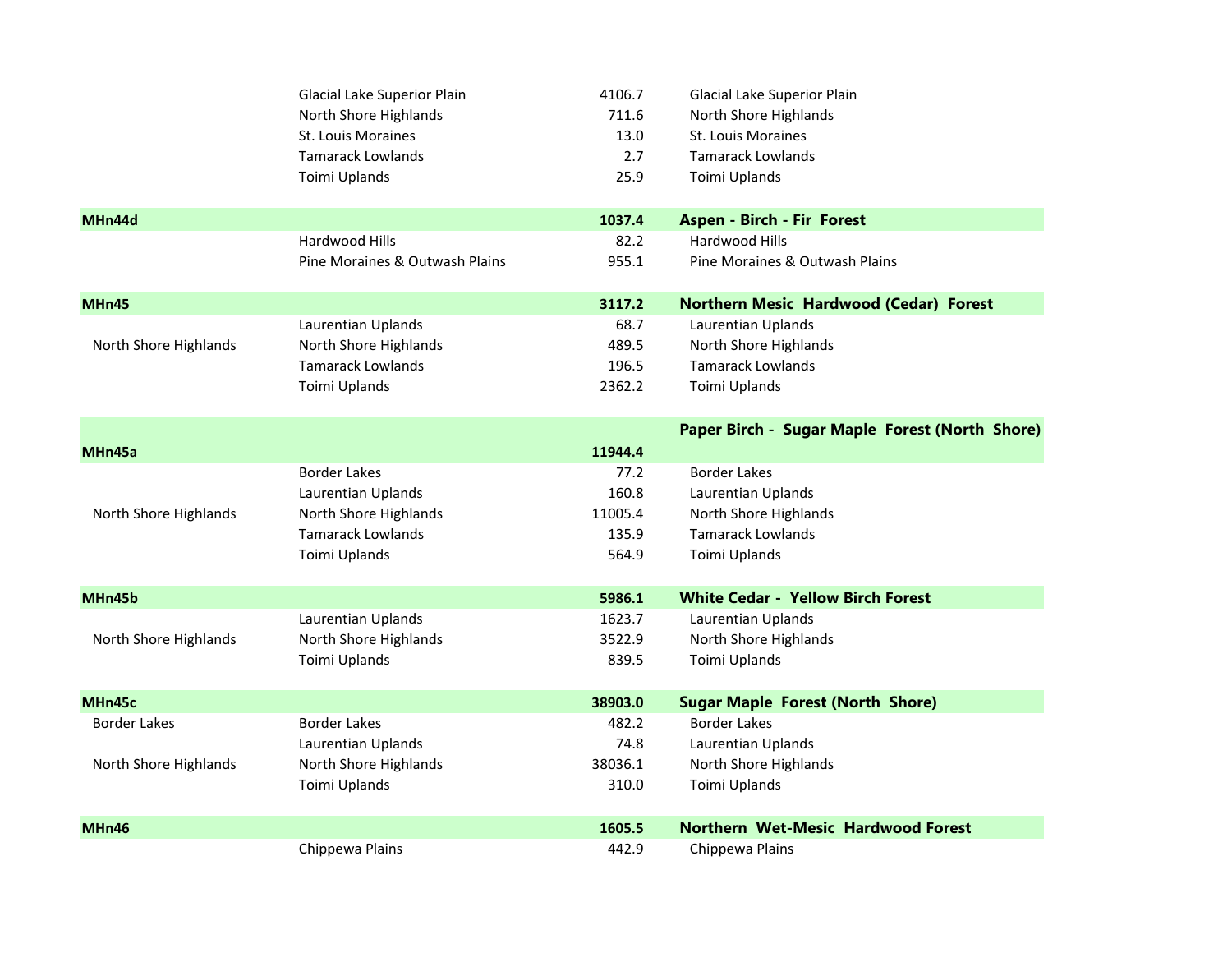|                       | Glacial Lake Superior Plain         | 118.1  | Glacial Lake Superior Plain                |
|-----------------------|-------------------------------------|--------|--------------------------------------------|
|                       | Hardwood Hills                      | 23.3   | Hardwood Hills                             |
|                       | Mille Lacs Uplands                  | 109.7  | Mille Lacs Uplands                         |
|                       | North Shore Highlands               | 566.6  | North Shore Highlands                      |
|                       | Pine Moraines & Outwash Plains      | 96.3   | Pine Moraines & Outwash Plains             |
|                       | <b>St. Louis Moraines</b>           | 92.9   | St. Louis Moraines                         |
|                       | <b>Tamarack Lowlands</b>            | 129.4  | <b>Tamarack Lowlands</b>                   |
|                       | Toimi Uplands                       | 26.4   | Toimi Uplands                              |
| MHn46a                |                                     | 5510.2 | <b>Aspen - Ash Forest</b>                  |
|                       | Agassiz Lowlands                    | 85.8   | Agassiz Lowlands                           |
|                       | Glacial Lake Superior Plain         | 1689.4 | Glacial Lake Superior Plain                |
|                       | Mille Lacs Uplands                  | 2606.1 | <b>Hardwood Hills</b>                      |
|                       | North Shore Highlands               | 92.5   | Mille Lacs Uplands                         |
|                       | St. Louis Moraines                  | 152.3  | North Shore Highlands                      |
|                       | <b>Tamarack Lowlands</b>            | 884.0  | St. Louis Moraines                         |
|                       |                                     |        | <b>Tamarack Lowlands</b>                   |
|                       |                                     |        |                                            |
| MHn46b                |                                     | 2508.7 | <b>Black Ash - Basswood Forest</b>         |
|                       | Agassiz Lowlands                    | 99.8   | Agassiz Lowlands                           |
|                       | Glacial Lake Superior Plain         | 1863.1 | Glacial Lake Superior Plain                |
|                       | Mille Lacs Uplands                  | 316.3  | Mille Lacs Uplands                         |
|                       | North Shore Highlands               | 140.6  | North Shore Highlands                      |
|                       | St. Louis Moraines                  | 29.8   | St. Louis Moraines                         |
|                       | Toimi Uplands                       | 59.1   | Toimi Uplands                              |
| MHn47                 |                                     | $1.1$  | <b>Northern Rich Mesic Hardwood Forest</b> |
|                       | Mille Lacs Uplands                  | 1.1    | Mille Lacs Uplands                         |
|                       |                                     |        | Sugar Maple - Basswood - (Bluebead Lily)   |
| MHn47a                |                                     | 6713.1 | <b>Forest</b>                              |
|                       | Glacial Lake Superior Plain         | 290.0  | Glacial Lake Superior Plain                |
|                       | Mille Lacs Uplands                  | 375.4  | Mille Lacs Uplands                         |
| North Shore Highlands | North Shore Highlands               | 4244.4 | North Shore Highlands                      |
|                       | St. Louis Moraines<br>Toimi Uplands | 162.1  | <b>St. Louis Moraines</b><br>Toimi Uplands |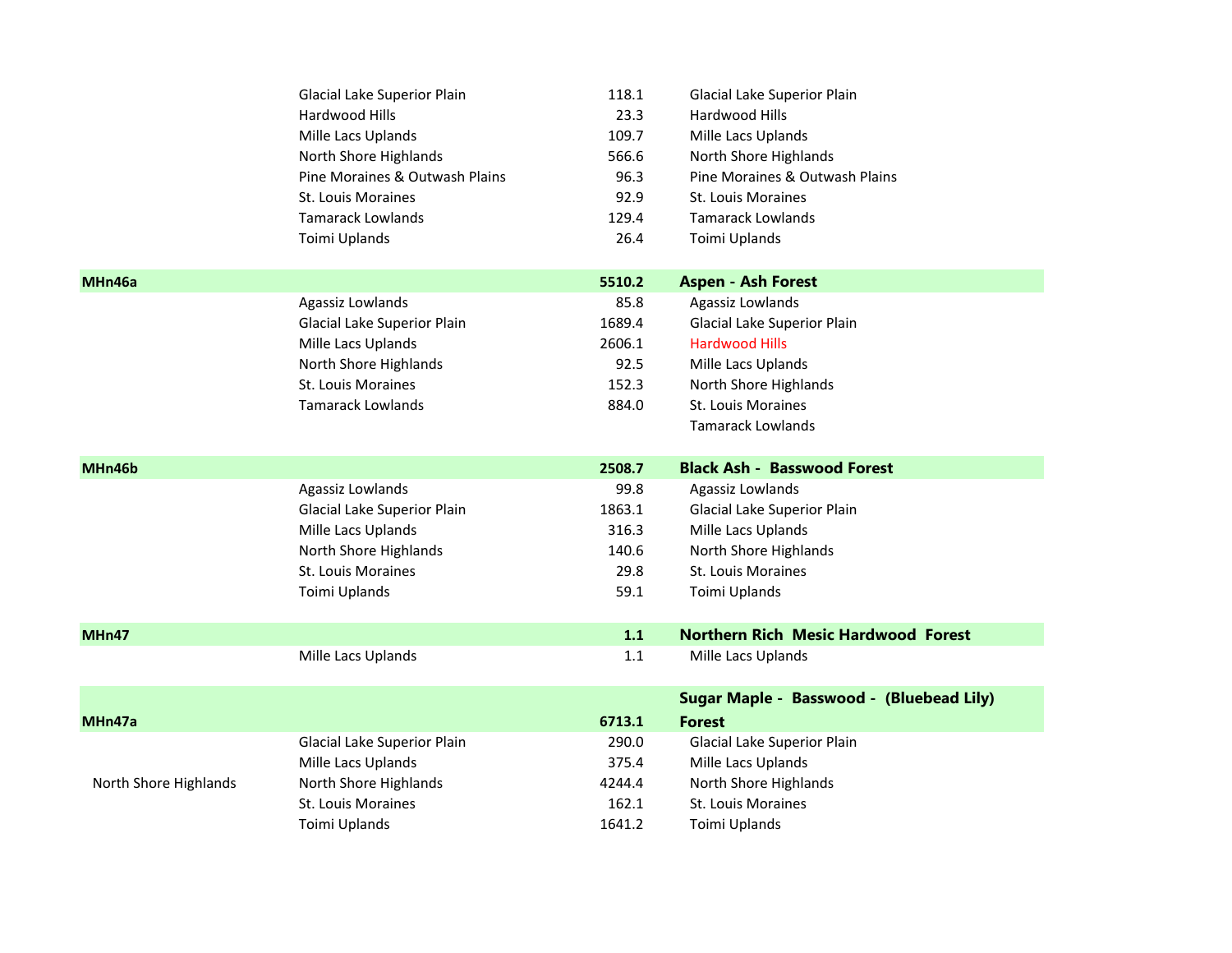|                         |                          |         | Sugar Maple - Basswood - (Horsetail) Forest |
|-------------------------|--------------------------|---------|---------------------------------------------|
| MHn47b                  |                          | 270.9   |                                             |
|                         | Mille Lacs Uplands       | 4.0     | Mille Lacs Uplands                          |
|                         | <b>Tamarack Lowlands</b> | 266.8   | <b>Tamarack Lowlands</b>                    |
| MHn55a                  |                          | 27.2    | Not listed in Field Guide to NPCs -->?      |
|                         | Agassiz Lowlands         | 27.2    | Agassiz Lowlands                            |
| MHS_CX                  |                          | 3.2     | <b>Complex</b>                              |
|                         | <b>Coteau Moraines</b>   | 3.2     | <b>Coteau Moraines</b>                      |
| MHs37                   |                          | 3279.5  | <b>Southern Dry-Mesic Oak Forest</b>        |
|                         | Anoka Sand Plain         | 0.0     | Anoka Sand Plain                            |
| <b>Big Woods</b>        | <b>Big Woods</b>         | 38.1    | <b>Big Woods</b>                            |
| Oak Savanna             | Oak Savanna              | 394.0   | <b>Mille Lacs Uplands</b>                   |
|                         | Rochester Plateau        | 315.1   | <b>Minnesota River Prairie</b>              |
|                         | The Blufflands           | 2532.3  | Oak Savanna                                 |
|                         |                          |         | Rochester Plateau                           |
|                         |                          |         | The Blufflands                              |
| MHs37a                  |                          | 4161.7  | <b>Red Oak - White Oak Forest</b>           |
|                         | Anoka Sand Plain         | 0.4     | Anoka Sand Plain                            |
| Oak Savanna             | Oak Savanna              | 77.2    | <b>Big Woods</b>                            |
|                         | Rochester Plateau        | 244.7   | Oak Savanna                                 |
| St. Paul-Baldwin Plains | St. Paul-Baldwin Plains  | 75.9    | Rochester Plateau                           |
| The Blufflands          | The Blufflands           | 3763.5  | St. Paul-Baldwin Plains                     |
|                         |                          |         | The Blufflands                              |
|                         |                          |         | Red Oak - White Oak - (Sugar Maple) Forest  |
| MHs37b                  |                          | 12669.4 |                                             |
|                         | Anoka Sand Plain         | 126.3   | Anoka Sand Plain                            |
|                         | <b>Big Woods</b>         | 11.0    | <b>Big Woods</b>                            |
|                         | Hardwood Hills           | 2.2     | Hardwood Hills                              |
| Mille Lacs Uplands      | Mille Lacs Uplands       | 10.3    | Mille Lacs Uplands                          |
|                         | Oak Savanna              | 6.9     | Oak Savanna                                 |
|                         | Rochester Plateau        | 939.9   | Rochester Plateau                           |
|                         | St. Paul-Baldwin Plains  | 190.9   | St. Paul-Baldwin Plains                     |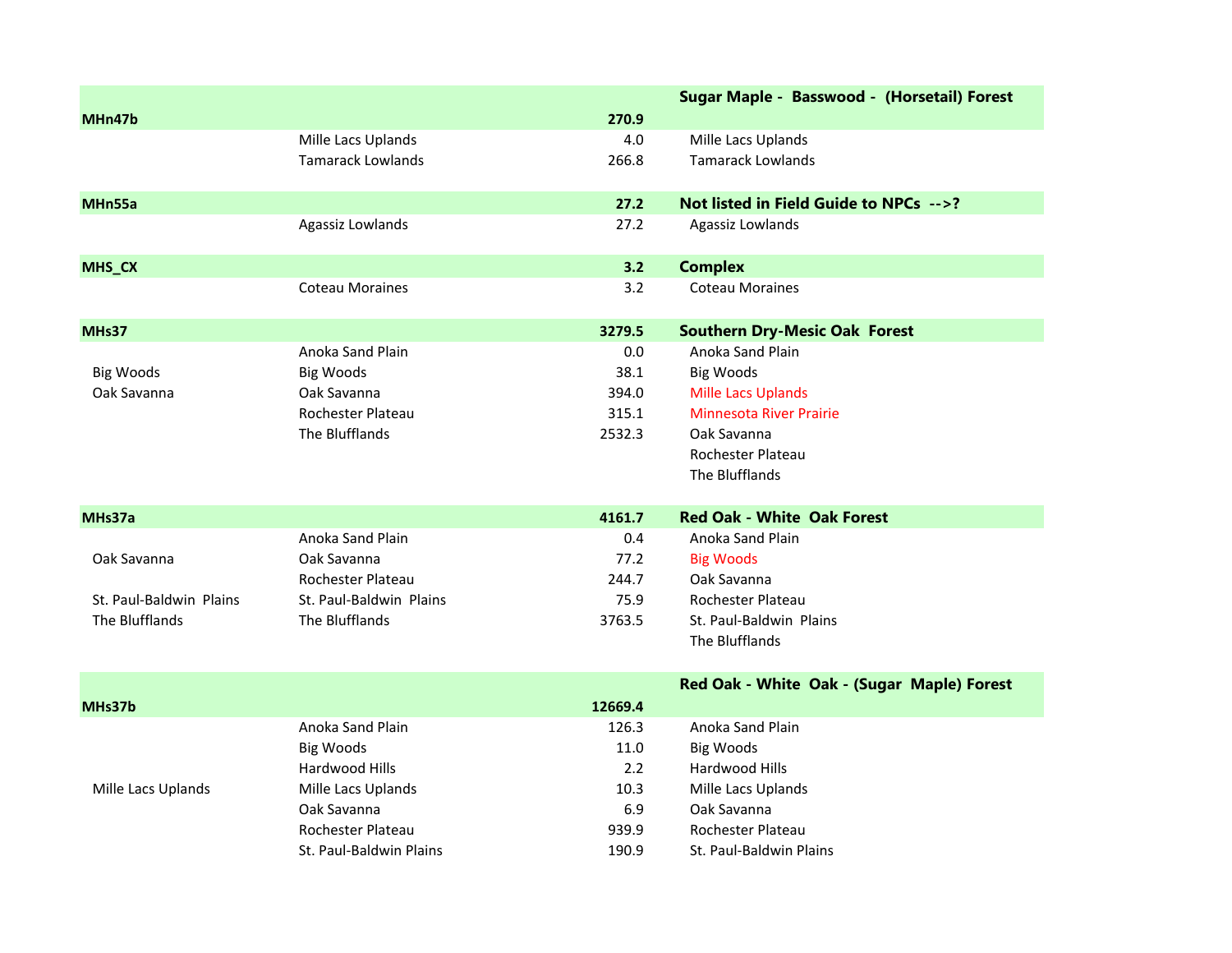| The Blufflands          | The Blufflands           | 11381.9 | The Blufflands                               |
|-------------------------|--------------------------|---------|----------------------------------------------|
| <b>MHs38</b>            |                          | 1135.8  | <b>Southern Mesic Oak-Basswood Forest</b>    |
|                         | <b>Big Woods</b>         | 14.7    | <b>Big Woods</b>                             |
| <b>Coteau Moraines</b>  | <b>Coteau Moraines</b>   | 114.8   | <b>Coteau Moraines</b>                       |
|                         | Hardwood Hills           | 452.7   | Hardwood Hills                               |
|                         | Minnesota River Prairie  | 93.6    | <b>Mille Lacs Uplands</b>                    |
|                         | Oak Savanna              | 411.3   | Minnesota River Prairie                      |
| Rochester Plateau       | Rochester Plateau        | 1.0     | Oak Savanna                                  |
| The Blufflands          | The Blufflands           | 47.7    | <b>Red River Prairie</b>                     |
|                         |                          |         | Rochester Plateau                            |
| St. Paul-Baldwin Plains | St. Paul-Baldwin Plains  |         | St. Paul-Baldwin Plains                      |
|                         |                          |         | The Blufflands                               |
|                         |                          |         |                                              |
| MHs38a                  |                          | 775.9   | <b>White Pine - Oak - Sugar Maple Forest</b> |
|                         | Mille Lacs Uplands       | 22.1    | Mille Lacs Uplands                           |
| Rochester Plateau       | Rochester Plateau        | 32.4    | Rochester Plateau                            |
|                         | St. Paul-Baldwin Plains  | 9.6     | St. Paul-Baldwin Plains                      |
| The Blufflands          | The Blufflands           | 711.8   | The Blufflands                               |
| MHs38b                  |                          | 4821.9  | Basswood - Bur Oak - (Green Ash) Forest      |
|                         | <b>Big Woods</b>         | 103.4   | <b>Aspen Parkland</b>                        |
|                         | <b>Coteau Moraines</b>   | 746.6   | <b>Big Woods</b>                             |
|                         | Hardwood Hills           | 106.1   | <b>Coteau Moraines</b>                       |
|                         | <b>Inner Coteau</b>      | 104.0   | Hardwood Hills                               |
| Minnesota River Prairie | Minnesota River Prairie  | 3564.3  | Inner Coteau                                 |
|                         | Oak Savanna              | 60.7    | Minnesota River Prairie                      |
|                         | <b>Red River Prairie</b> | 14.5    | Oak Savanna                                  |
|                         |                          |         |                                              |
|                         | St. Paul-Baldwin Plains  | 122.3   | <b>Red River Prairie</b>                     |
|                         |                          |         | St. Paul-Baldwin Plains                      |
|                         |                          |         |                                              |

|                    |                    |        | Red Oak - Sugar Maple - Basswood - (Bitternut |
|--------------------|--------------------|--------|-----------------------------------------------|
| MHs38c             |                    | 4131.9 | <b>Hickory) Forest</b>                        |
|                    | Anoka Sand Plain   | 39.8   | Anoka Sand Plain                              |
| Big Woods          | Big Woods          | 515.9  | Big Woods                                     |
|                    | Hardwood Hills     | 3.2    | Hardwood Hills                                |
| Mille Lacs Uplands | Mille Lacs Uplands | 28.6   | Mille Lacs Uplands                            |
|                    |                    |        |                                               |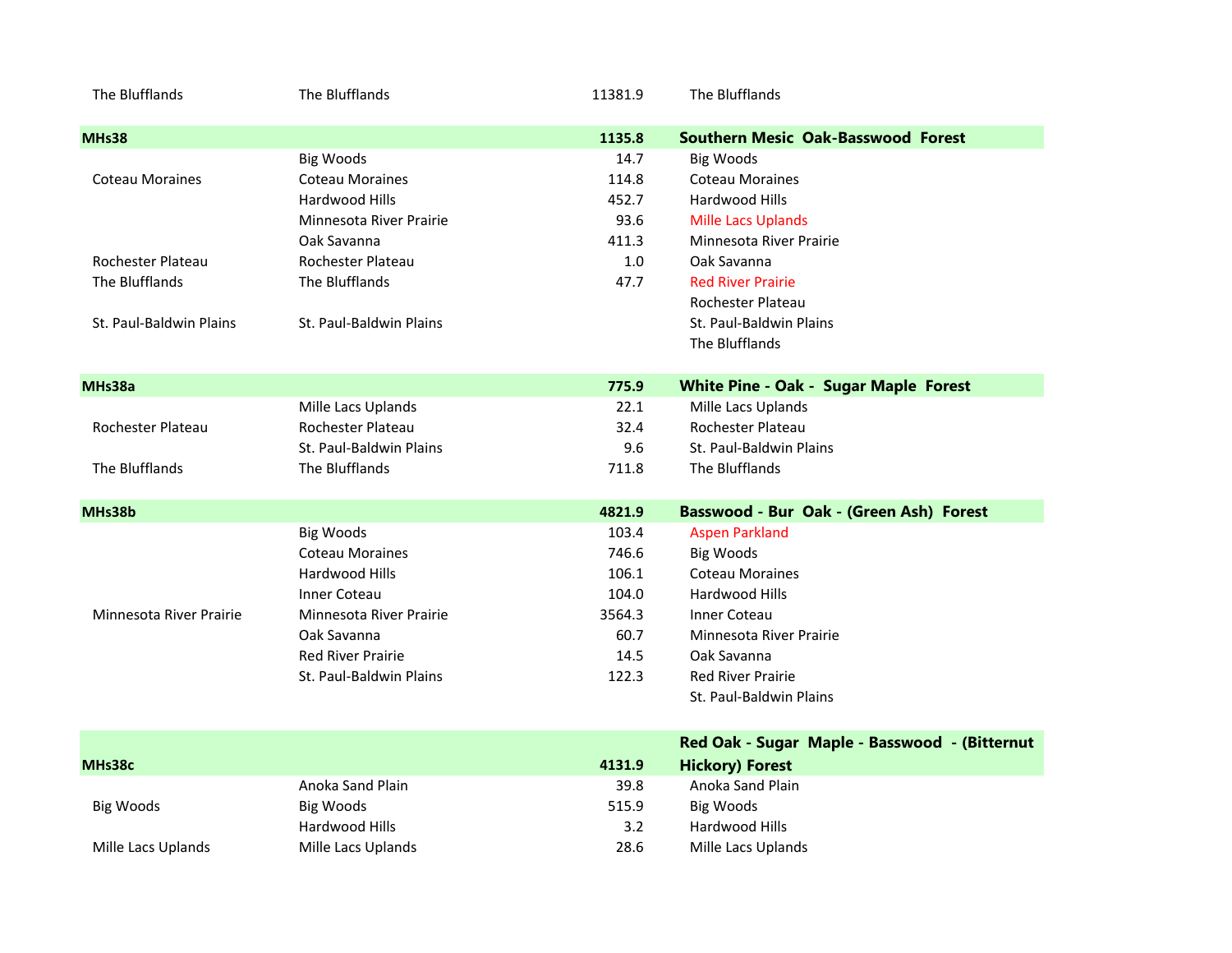|                         | Minnesota River Prairie | 234.8  | Minnesota River Prairie                      |
|-------------------------|-------------------------|--------|----------------------------------------------|
|                         | Oak Savanna             | 669.0  | Oak Savanna                                  |
| Rochester Plateau       | Rochester Plateau       | 156.0  | <b>Rochester Plateau</b>                     |
|                         | St. Paul-Baldwin Plains | 165.0  | St. Paul-Baldwin Plains                      |
| The Blufflands          | The Blufflands          | 2319.6 | The Blufflands                               |
|                         |                         |        |                                              |
| MHs39                   |                         | 1340.3 | <b>Southern Mesic Maple-Basswood Forest</b>  |
|                         | <b>Big Woods</b>        | 66.0   | <b>Big Woods</b>                             |
|                         | <b>Coteau Moraines</b>  | 132.3  | <b>Coteau Moraines</b>                       |
|                         | Hardwood Hills          | 99.2   | Hardwood Hills                               |
|                         | Minnesota River Prairie | 19.5   | Minnesota River Prairie                      |
|                         | Oak Savanna             | 589.9  | Oak Savanna                                  |
| Rochester Plateau       | Rochester Plateau       | 53.2   | <b>Rochester Plateau</b>                     |
|                         | The Blufflands          | 380.2  | The Blufflands                               |
|                         |                         |        | Sugar Maple - Basswood - (Bitternut Hickory) |
| MHs39a                  |                         | 1492.1 | <b>Forest</b>                                |
|                         | Anoka Sand Plain        | 8.0    | Anoka Sand Plain                             |
|                         | <b>Big Woods</b>        | 339.6  | <b>Big Woods</b>                             |
| Minnesota River Prairie | Minnesota River Prairie | 13.9   | Minnesota River Prairie                      |
| Oak Savanna             | Oak Savanna             | 636.2  | Oak Savanna                                  |
|                         | Rochester Plateau       | 109.3  | Rochester Plateau                            |
| St. Paul-Baldwin Plains | St. Paul-Baldwin Plains | 33.3   | St. Paul-Baldwin Plains                      |
| The Blufflands          | The Blufflands          | 351.7  | The Blufflands                               |
|                         |                         |        | Sugar Maple - Basswood - Red Oak - (Blue     |
| MHs39b                  |                         | 3195.1 | <b>Beech) Forest</b>                         |
|                         | Rochester Plateau       | 174.0  | <b>Hardwood Hills</b>                        |
| The Blufflands          | The Blufflands          | 3021.1 | <b>Rochester Plateau</b>                     |
|                         |                         |        | The Blufflands                               |
|                         |                         |        |                                              |
| MHs39c                  |                         | 1015.0 | <b>Sugar Maple Forest (Big Woods)</b>        |
|                         | Anoka Sand Plain        | 3.2    | Anoka Sand Plain                             |
| <b>Big Woods</b>        | <b>Big Woods</b>        | 812.1  | <b>Big Woods</b>                             |
| Hardwood Hills          | Hardwood Hills          | 2.9    | Hardwood Hills                               |
|                         | Minnesota River Prairie | 107.8  | <b>Mille Lacs Uplands</b>                    |
| Oak Savanna             | Oak Savanna             | 89.0   | Minnesota River Prairie                      |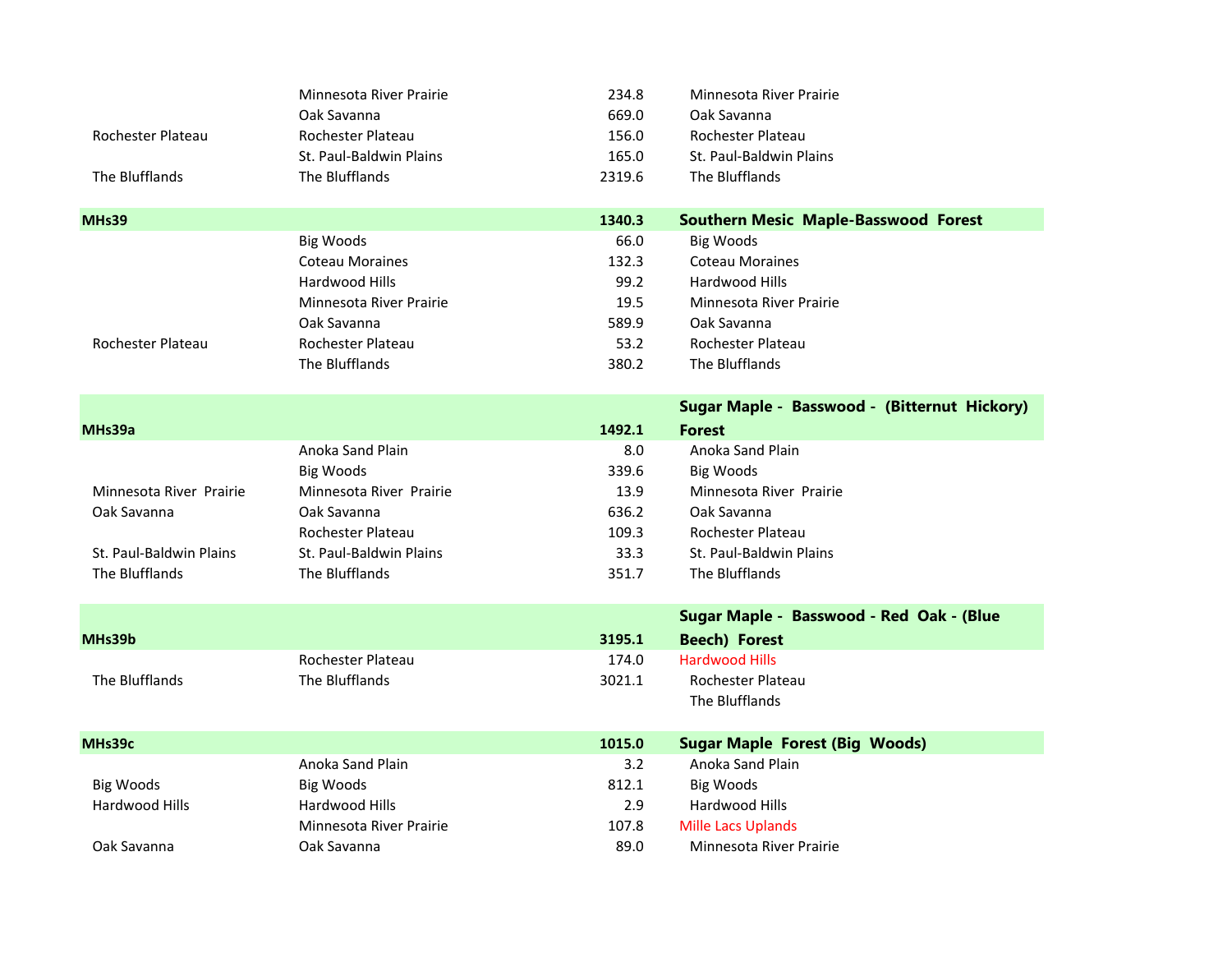## Oak Savanna

| MH <sub>s49</sub>        |                          | 1509.1 | <b>Southern Wet-Mesic Hardwood Forest</b> |
|--------------------------|--------------------------|--------|-------------------------------------------|
| <b>Coteau Moraines</b>   | <b>Coteau Moraines</b>   | 746.3  | <b>Big Woods</b>                          |
|                          | Minnesota River Prairie  | 108.5  | <b>Coteau Moraines</b>                    |
|                          | Oak Savanna              | 115.5  | <b>Mille Lacs Uplands</b>                 |
|                          | Rochester Plateau        | 4.0    | Minnesota River Prairie                   |
| The Blufflands           | The Blufflands           | 534.8  | Oak Savanna                               |
|                          |                          |        | Rochester Plateau                         |
|                          |                          |        | The Blufflands                            |
|                          |                          |        | Elm - Basswood - Black Ash - (Hackberry)  |
| MHs49a                   |                          | 835.1  | <b>Forest</b>                             |
| <b>Big Woods</b>         | <b>Big Woods</b>         | 219.7  | <b>Big Woods</b>                          |
|                          | <b>Coteau Moraines</b>   | 35.1   | <b>Coteau Moraines</b>                    |
| Hardwood Hills           | Hardwood Hills           | 2.7    | Hardwood Hills                            |
|                          | Minnesota River Prairie  | 232.0  | <b>Inner Coteau</b>                       |
|                          | Oak Savanna              | 94.7   | Minnesota River Prairie                   |
| Rochester Plateau        | Rochester Plateau        | 13.1   | Oak Savanna                               |
|                          | The Blufflands           | 237.9  | Rochester Plateau                         |
|                          |                          |        | The Blufflands                            |
|                          |                          |        | Elm - Basswood - Black Ash - (Blue Beech) |
| MHs49b                   |                          | 946.6  | <b>Forest</b>                             |
|                          | Rochester Plateau        | 2.1    | <b>Rochester Plateau</b>                  |
|                          | The Blufflands           | 944.5  | The Blufflands                            |
| MHw36a                   |                          | 1102.6 | Green Ash - Bur Oak - Elm Forest          |
|                          | Aspen Parklands          | 800.9  | Aspen Parklands                           |
| <b>Red River Prairie</b> | <b>Red River Prairie</b> | 301.6  | <b>Red River Prairie</b>                  |
| <b>MMS_CX</b>            |                          | 5309.1 | Meadow - Marsh - Fen - Swamp Complex      |
|                          | Anoka Sand Plain         | 4.2    | Anoka Sand Plain                          |
|                          | Aspen Parklands          | 81.7   | Aspen Parklands                           |
|                          | <b>Big Woods</b>         | 413.3  | <b>Big Woods</b>                          |
|                          | <b>Coteau Moraines</b>   | 65.8   | <b>Coteau Moraines</b>                    |
|                          | Hardwood Hills           | 1502.5 | Hardwood Hills                            |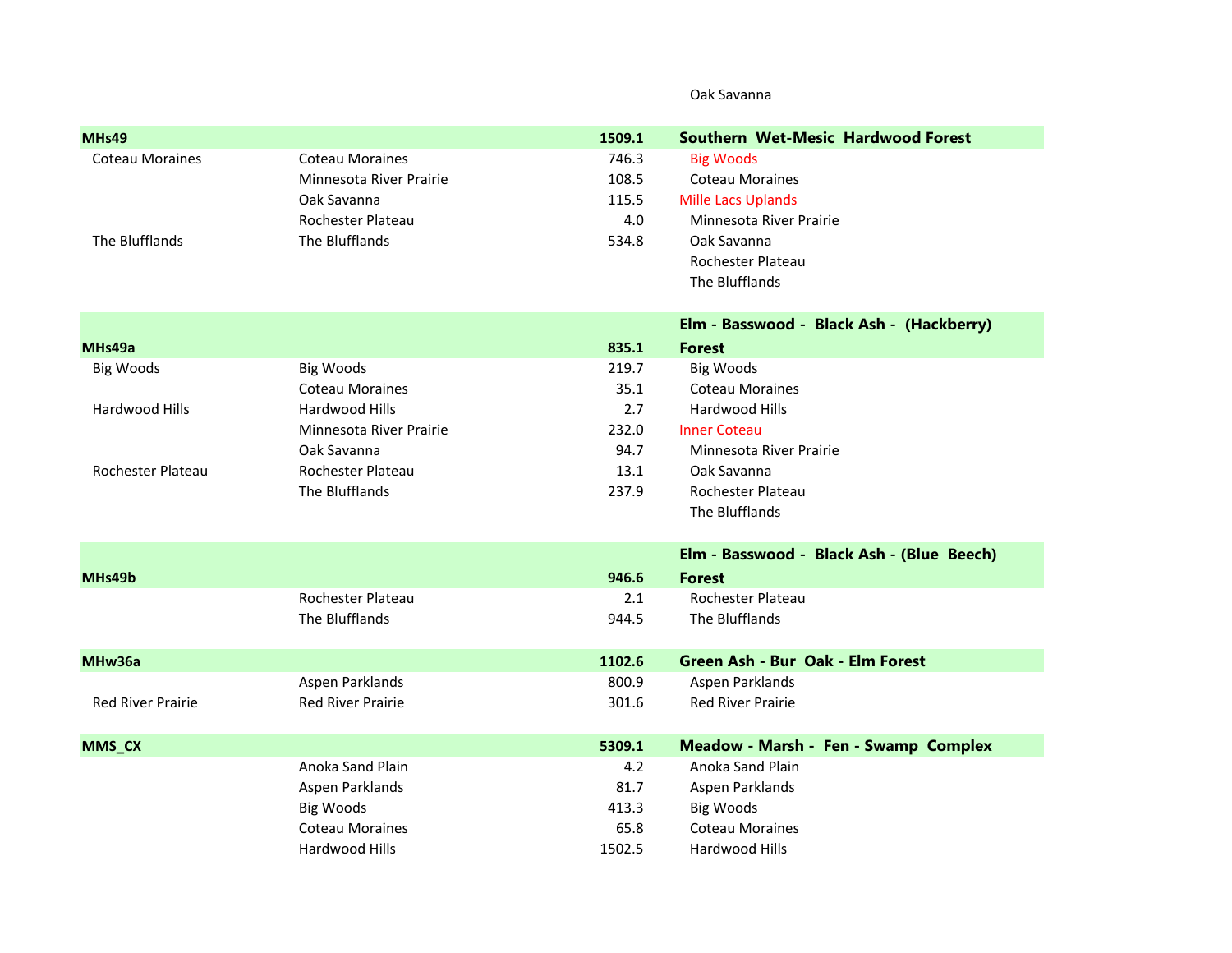|                              | Laurentian Uplands             | 148.5  | Laurentian Uplands                  |  |
|------------------------------|--------------------------------|--------|-------------------------------------|--|
|                              | Mille Lacs Uplands             | 571.7  | Mille Lacs Uplands                  |  |
|                              | Minnesota River Prairie        | 679.5  | Minnesota River Prairie             |  |
|                              | North Shore Highlands          | 57.0   | North Shore Highlands               |  |
| Pine Moraines & Outwash Plai | Pine Moraines & Outwash Plains | 360.6  | Pine Moraines & Outwash Plains      |  |
|                              | <b>Red River Prairie</b>       | 1424.5 | <b>Red River Prairie</b>            |  |
| <b>MMWF_CX</b>               |                                | 321.0  | <b>Complex</b>                      |  |
|                              | <b>Border Lakes</b>            | 1.6    | <b>Border Lakes</b>                 |  |
|                              | Laurentian Uplands             | 319.4  | Laurentian Uplands                  |  |
| MOW_CX                       |                                | 93.0   | <b>Marsh-Open Water Complex</b>     |  |
|                              | Hardwood Hills                 | 14.6   | Hardwood Hills                      |  |
| Pine Moraines & Outwash Plai | Pine Moraines & Outwash Plains | 78.4   | Pine Moraines & Outwash Plains      |  |
| <b>MPCEXX</b>                |                                |        | <b>Mesic Prairie (Central)</b>      |  |
|                              |                                |        | <b>Minnesota River Prairie</b>      |  |
| <b>MPSXWXX</b>               |                                |        | <b>Mesic Prairie (Southwest)</b>    |  |
|                              |                                |        | <b>Minnesota River Prairie</b>      |  |
| MRn83                        |                                | 5690.1 | <b>Northern Mixed Cattail Marsh</b> |  |
|                              | Agassiz Lowlands               | 214.5  | Agassiz Lowlands                    |  |
|                              | Anoka Sand Plain               | 709.9  | Anoka Sand Plain                    |  |
|                              | Aspen Parklands                | 1846.7 | Aspen Parklands                     |  |
| <b>Big Woods</b>             | <b>Big Woods</b>               | 511.0  | <b>Big Woods</b>                    |  |
|                              | <b>Border Lakes</b>            | 4.5    | <b>Border Lakes</b>                 |  |
|                              | Chippewa Plains                | 18.0   | Chippewa Plains                     |  |
|                              | Hardwood Hills                 | 95.8   | Hardwood Hills                      |  |
| Laurentian Uplands           | Laurentian Uplands             | 1.8    | Laurentian Uplands                  |  |
|                              | Mille Lacs Uplands             | 816.2  | Mille Lacs Uplands                  |  |
|                              | Oak Savanna                    | 173.4  | Oak Savanna                         |  |
|                              | Pine Moraines & Outwash Plains | 72.5   | Pine Moraines & Outwash Plains      |  |
| <b>Red River Prairie</b>     | <b>Red River Prairie</b>       | 1071.8 | <b>Red River Prairie</b>            |  |
|                              | St. Louis Moraines             | 36.1   | St. Louis Moraines                  |  |
|                              | St. Paul-Baldwin Plains        | 77.5   | St. Paul-Baldwin Plains             |  |
|                              | Tamarack Lowlands              | 24.0   | Tamarack Lowlands                   |  |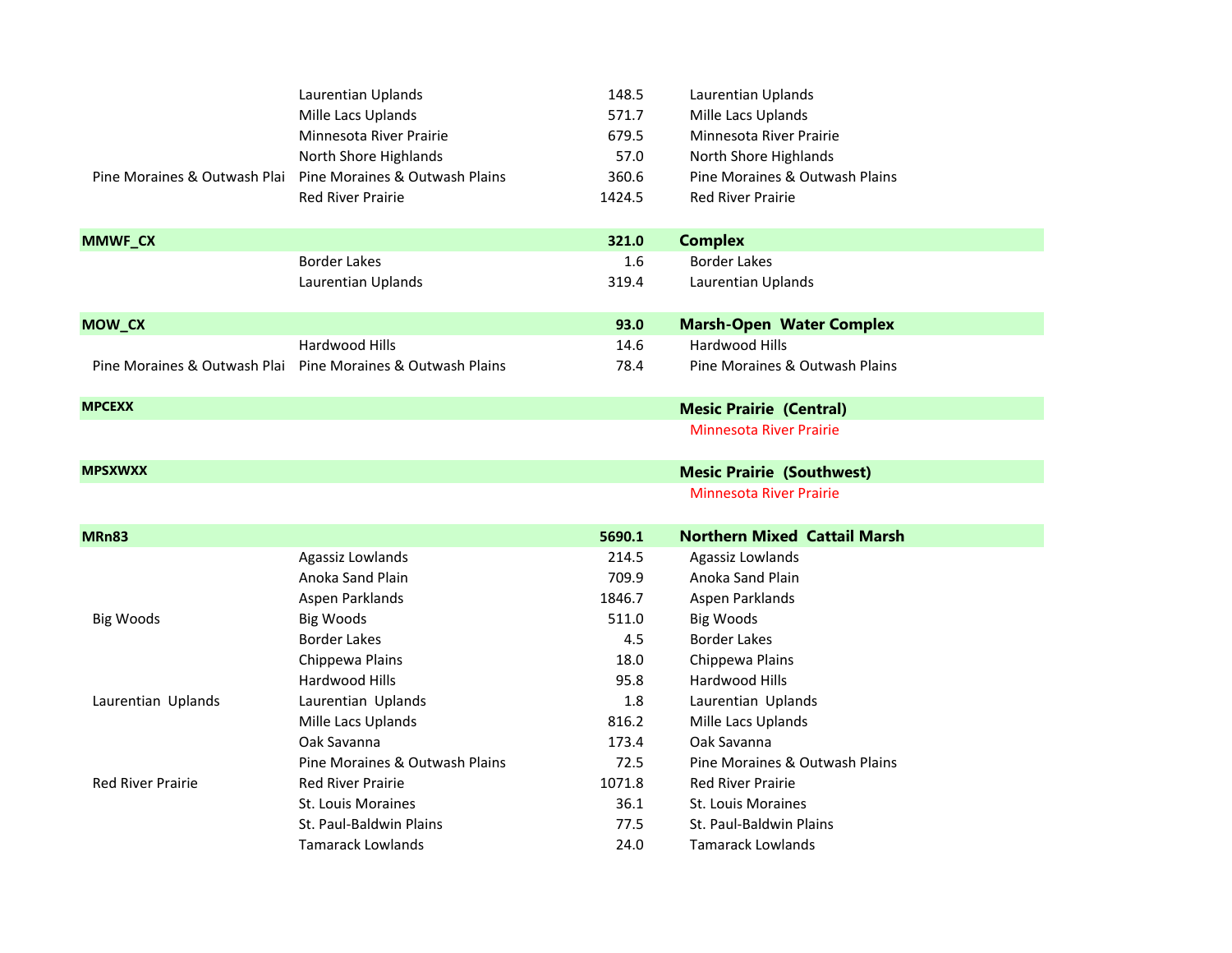|                          | Toimi Uplands                  | 16.4   | <b>The Blufflands</b>                   |
|--------------------------|--------------------------------|--------|-----------------------------------------|
|                          |                                |        | Toimi Uplands                           |
| MRn83a                   |                                | 2003.8 | <b>Cattail - Sedge Marsh (Northern)</b> |
|                          | Agassiz Lowlands               | 954.6  | Agassiz Lowlands                        |
|                          | Anoka Sand Plain               | 2.6    | Anoka Sand Plain                        |
|                          | <b>Big Woods</b>               | 509.3  | <b>Big Woods</b>                        |
|                          | Hardwood Hills                 | 22.6   | Hardwood Hills                          |
|                          | Laurentian Uplands             | 10.7   | Laurentian Uplands                      |
|                          | Mille Lacs Uplands             | 71.4   | Mille Lacs Uplands                      |
| Minnesota River Prairie  | Minnesota River Prairie        | 0.2    | Minnesota River Prairie                 |
|                          | Nashwauk Uplands               | 0.5    | Nashwauk Uplands                        |
|                          | North Shore Highlands          | 101.1  | North Shore Highlands                   |
|                          | Pine Moraines & Outwash Plains | 14.4   | Pine Moraines & Outwash Plains          |
| <b>Red River Prairie</b> | <b>Red River Prairie</b>       | 0.6    | <b>Red River Prairie</b>                |
|                          | St. Louis Moraines             | 17.6   | <b>St. Louis Moraines</b>               |
|                          | St. Paul-Baldwin Plains        | 114.5  | St. Paul-Baldwin Plains                 |
|                          | The Blufflands                 | 158.5  | The Blufflands                          |
|                          | Toimi Uplands                  | 25.3   | Toimi Uplands                           |
| MRn83b                   |                                | 909.4  | <b>Cattail Marsh (Northern)</b>         |
|                          | Agassiz Lowlands               | 41.3   | Agassiz Lowlands                        |
|                          | Aspen Parklands                | 7.0    | Aspen Parklands                         |
|                          | Chippewa Plains                | 0.4    | Chippewa Plains                         |
|                          | Hardwood Hills                 | 484.2  | Hardwood Hills                          |
|                          | Laurentian Uplands             | 1.4    | Laurentian Uplands                      |
|                          | Minnesota River Prairie        | 70.9   | Minnesota River Prairie                 |
|                          | Oak Savanna                    | 24.6   | Oak Savanna                             |
|                          | Pine Moraines & Outwash Plains | 160.5  | Pine Moraines & Outwash Plains          |
|                          | <b>Red River Prairie</b>       | 119.1  | <b>Red River Prairie</b>                |
|                          |                                |        | <b>The Blufflands</b>                   |
| MRn84                    |                                | 0.5    | <b>Northern Mixed Cattail Marsh</b>     |
|                          | <b>Big Woods</b>               | 0.5    | <b>Big Woods</b>                        |
|                          |                                |        | St. Paul Baldwin Plains                 |
| MRn93                    |                                | 6172.2 | Northern Bulrush-Spikerush Marsh        |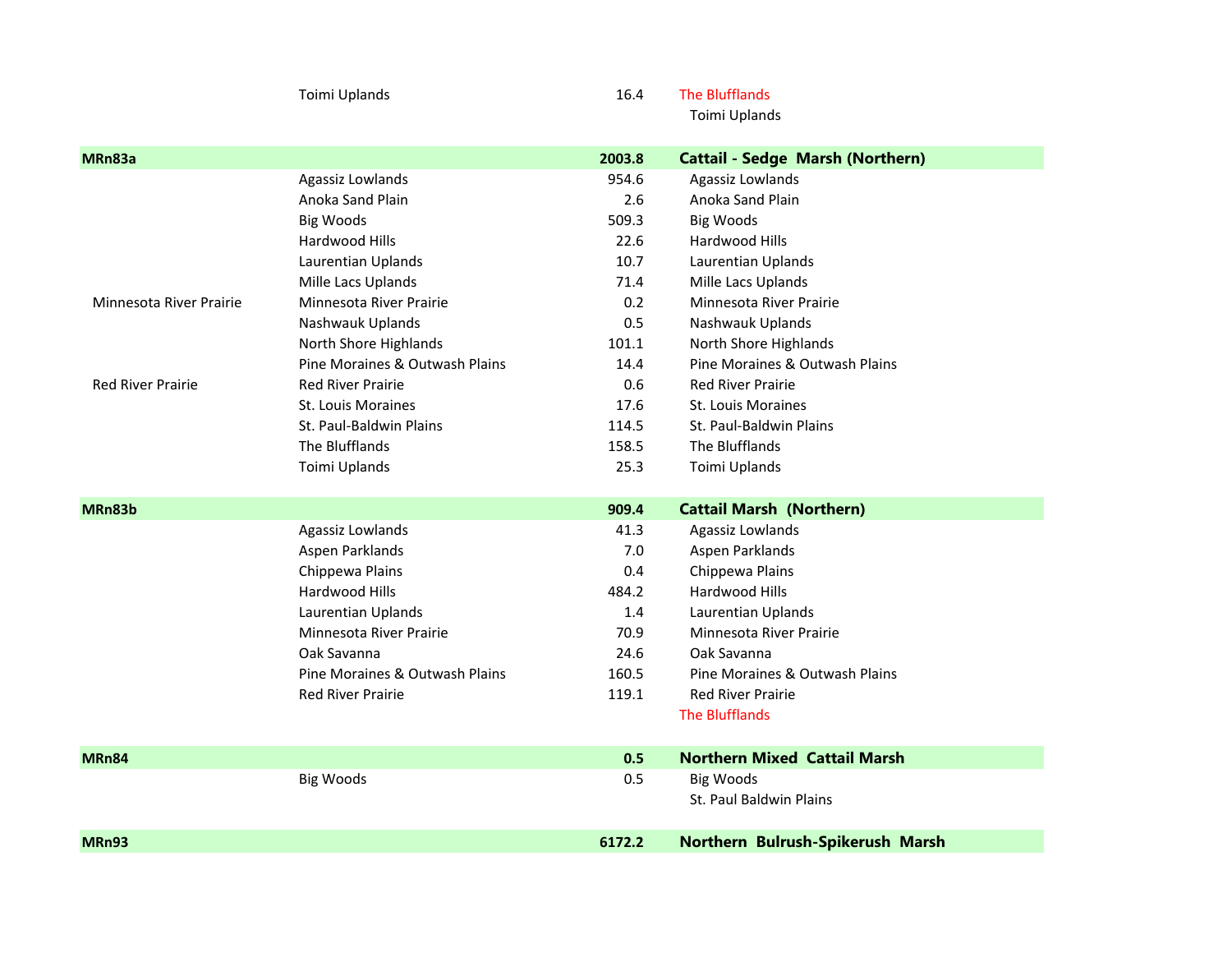| Anoka Sand Plain        | Anoka Sand Plain               | 189.3  | Anoka Sand Plain                      |
|-------------------------|--------------------------------|--------|---------------------------------------|
|                         | Aspen Parklands                | 830.7  | Aspen Parklands                       |
|                         | <b>Big Woods</b>               | 82.8   | <b>Big Woods</b>                      |
|                         | Mille Lacs Uplands             | 257.0  | Mille Lacs Uplands                    |
|                         | Oak Savanna                    | 8.6    | Oak Savanna                           |
|                         | <b>Red River Prairie</b>       | 397.7  | <b>Red River Prairie</b>              |
| St. Paul-Baldwin Plains | St. Paul-Baldwin Plains        | 195.6  | <b>Rochester Plateau</b>              |
| The Blufflands          | The Blufflands                 | 4210.5 | <b>St. Paul-Baldwin Plains</b>        |
|                         |                                |        | The Blufflands                        |
|                         |                                |        |                                       |
| MRn93a                  |                                | 2889.7 | <b>Bulrush Marsh (Northern)</b>       |
|                         | Anoka Sand Plain               | 9.2    | Anoka Sand Plain                      |
| <b>Big Woods</b>        | <b>Big Woods</b>               | 1211.1 | <b>Big Woods</b>                      |
|                         | Laurentian Uplands             | 1.3    | <b>Hardwood Hills</b>                 |
|                         | Minnesota River Prairie        | 1.1    | Laurentian Uplands                    |
|                         | St. Paul-Baldwin Plains        | 944.0  | Minnesota River Prairie               |
| The Blufflands          | The Blufflands                 | 722.9  | <b>Red River Prairie</b>              |
|                         |                                |        | St. Paul-Baldwin Plains               |
|                         |                                |        | The Blufflands                        |
|                         |                                |        |                                       |
| MRn93b                  |                                | 1509.0 | Spikerush - Bur Reed Marsh (Northern) |
|                         | Agassiz Lowlands               | 76.9   | Agassiz Lowlands                      |
|                         | Anoka Sand Plain               | 24.5   | Anoka Sand Plain                      |
| <b>Big Woods</b>        | <b>Big Woods</b>               | 46.7   | <b>Big Woods</b>                      |
|                         | Chippewa Plains                | 29.2   | Chippewa Plains                       |
|                         | Hardwood Hills                 | 0.0    | Hardwood Hills                        |
|                         | North Shore Highlands          | 5.3    | North Shore Highlands                 |
|                         | Oak Savanna                    | 0.2    | Oak Savanna                           |
|                         | Pine Moraines & Outwash Plains | 812.8  | Pine Moraines & Outwash Plains        |
|                         |                                |        |                                       |
|                         | St. Paul-Baldwin Plains        | 19.8   | St. Paul-Baldwin Plains               |
| The Blufflands          | The Blufflands                 | 493.7  | The Blufflands                        |
|                         |                                |        |                                       |
| MRp83                   |                                | 3036.2 | <b>Prairie Mixed Cattail Marsh</b>    |
|                         | <b>Coteau Moraines</b>         | 2057.9 | <b>Coteau Moraines</b>                |
|                         | Hardwood Hills                 | 18.5   | Hardwood Hills                        |
|                         | <b>Inner Coteau</b>            | 10.3   | <b>Inner Coteau</b>                   |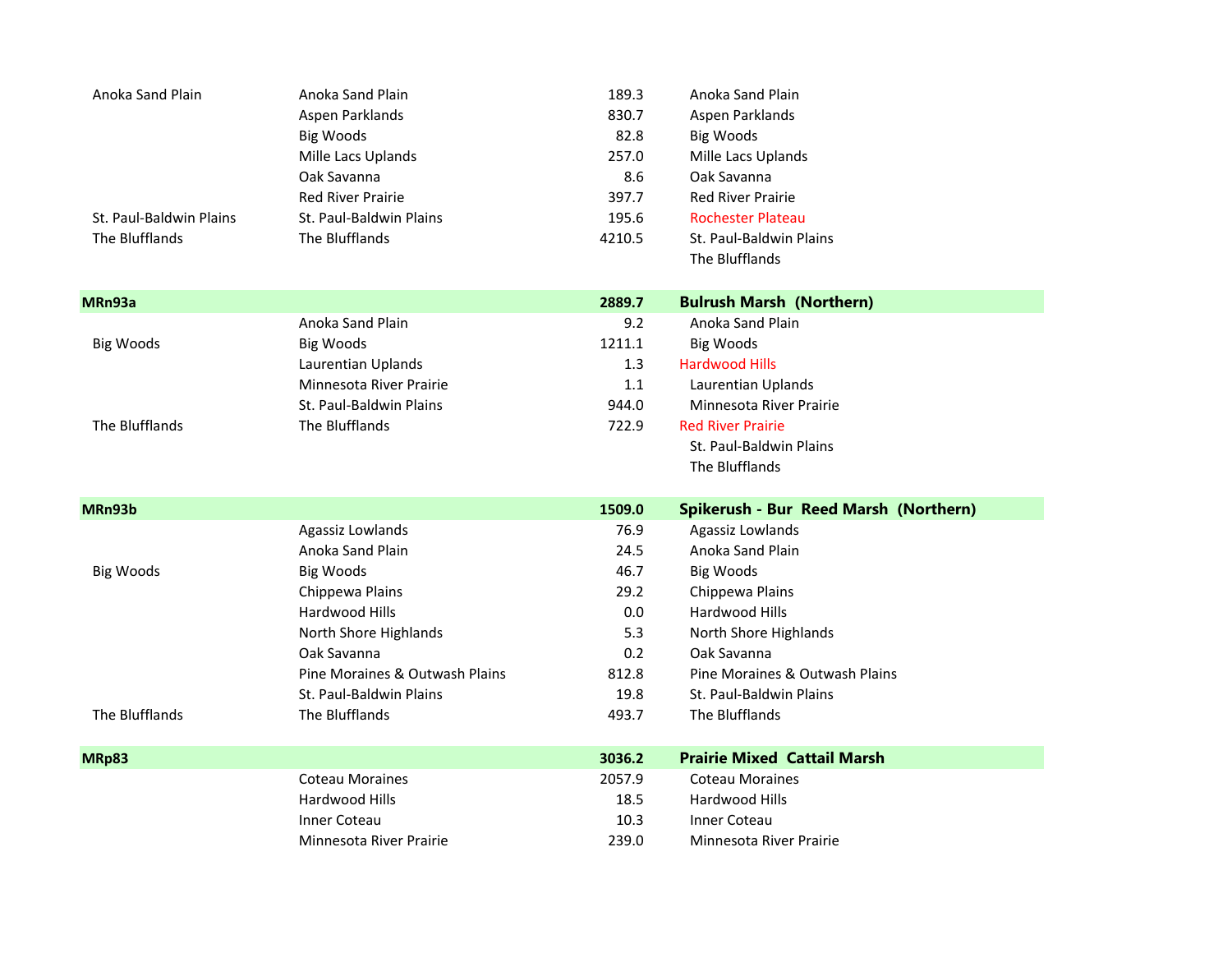| <b>Red River Prairie</b> | <b>Red River Prairie</b> | 710.5  | <b>Red River Prairie</b>               |
|--------------------------|--------------------------|--------|----------------------------------------|
| MRp83a                   |                          | 3000.8 | <b>Cattail - Sedge Marsh (Prairie)</b> |
| Aspen Parklands          | Aspen Parklands          | 769.8  | Aspen Parklands                        |
|                          | <b>Big Woods</b>         | 411.2  | <b>Big Woods</b>                       |
| <b>Coteau Moraines</b>   | <b>Coteau Moraines</b>   | 402.3  | <b>Coteau Moraines</b>                 |
|                          | Hardwood Hills           | 65.6   | Hardwood Hills                         |
|                          | <b>Inner Coteau</b>      | 57.6   | <b>Inner Coteau</b>                    |
|                          | Minnesota River Prairie  | 497.2  | Minnesota River Prairie                |
| <b>Red River Prairie</b> | <b>Red River Prairie</b> | 797.2  | <b>Red River Prairie</b>               |
| MRp83b                   |                          | 1226.3 | <b>Cattail Marsh (Prairie)</b>         |
|                          | <b>Coteau Moraines</b>   | 86.8   | <b>Big Woods</b>                       |
|                          | Hardwood Hills           | 123.4  | <b>Coteau Moraines</b>                 |
|                          | Minnesota River Prairie  | 1016.0 | Hardwood Hills                         |
|                          |                          |        | Minnesota River Prairie                |
| MRp93                    |                          | 458.9  | <b>Prairie Bulrush-Arrowhead Marsh</b> |
|                          | Aspen Parklands          | 422.9  | Aspen Parklands                        |
|                          | <b>Coteau Moraines</b>   | 13.9   | <b>Coteau Moraines</b>                 |
|                          | Minnesota River Prairie  | 22.0   | Minnesota River Prairie                |
| MRp93a                   |                          | 225.1  | <b>Bulrush Marsh (Prairie)</b>         |
| Aspen Parklands          | Aspen Parklands          | 109.7  | Aspen Parklands                        |
|                          | <b>Coteau Moraines</b>   | 68.0   | <b>Coteau Moraines</b>                 |
|                          | <b>Inner Coteau</b>      | 14.7   | <b>Inner Coteau</b>                    |
| Minnesota River Prairie  | Minnesota River Prairie  | 16.6   | Minnesota River Prairie                |
|                          | Oak Savanna              | 16.2   | Oak Savanna                            |
| MRp93b                   |                          | 35.9   | Spikerush - Bur Reed Marsh (Prairie)   |
|                          | <b>Coteau Moraines</b>   | 18.1   | <b>Coteau Moraines</b>                 |
|                          | <b>Inner Coteau</b>      | 10.0   | Inner Coteau                           |
| Minnesota River Prairie  | Minnesota River Prairie  | 7.8    | Minnesota River Prairie                |
| MRp93c                   |                          | 32.0   | <b>Arrowhead Marsh (Prairie)</b>       |
|                          | Minnesota River Prairie  | 32.0   | Minnesota River Prairie                |
|                          |                          |        | Oak Savanna                            |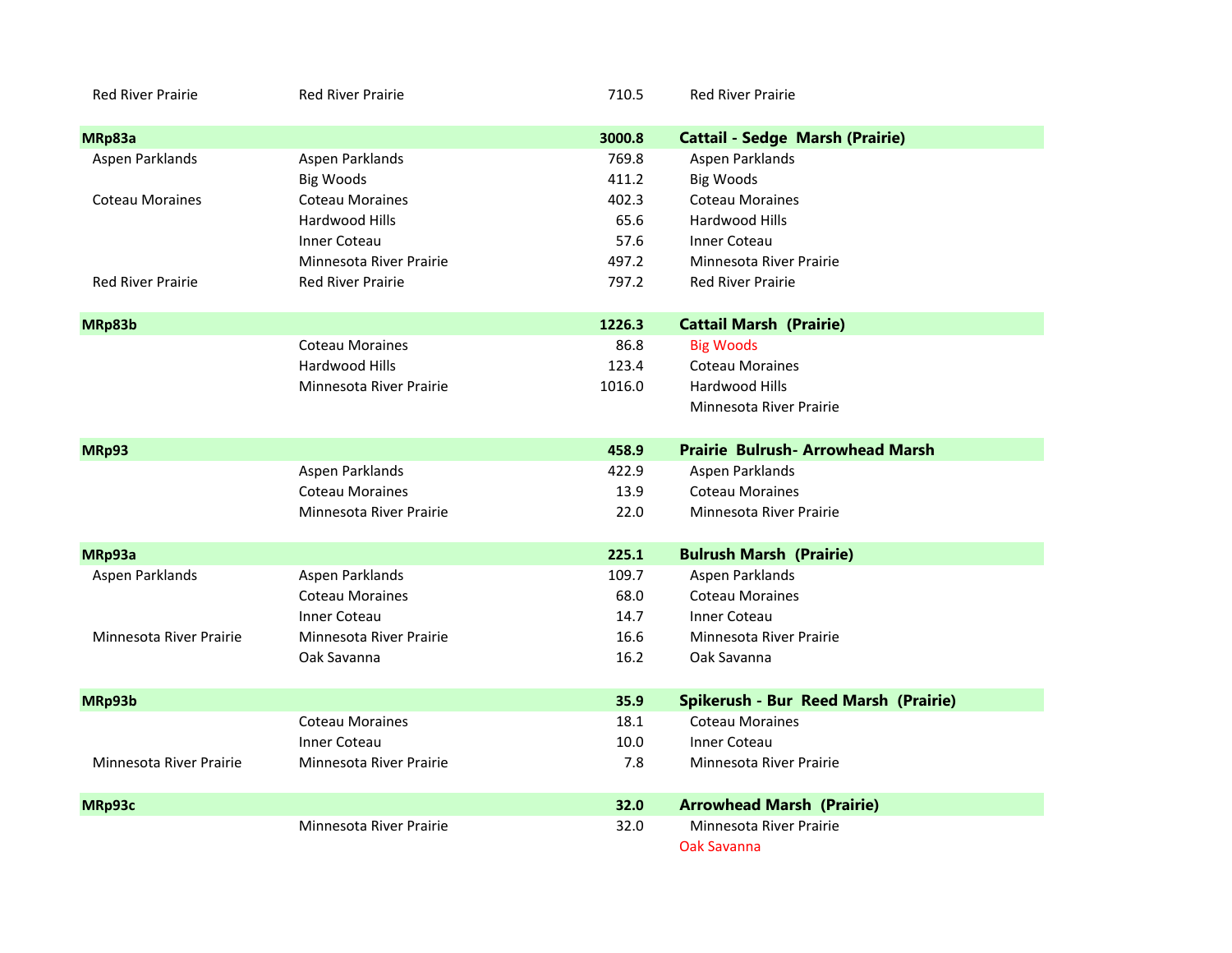| MRu94         |                                | 4.4    | <b>Lake Superior Coastal Marsh</b>          |
|---------------|--------------------------------|--------|---------------------------------------------|
|               | North Shore Highlands          | 4.4    | North Shore Highlands                       |
| MRu94a        |                                | 13.7   | <b>Estuary Marsh (Lake Superior)</b>        |
|               | Glacial Lake Superior Plain    | 8.3    | Glacial Lake Superior Plain                 |
|               | North Shore Highlands          | 5.4    | North Shore Highlands                       |
| <b>MSA_CX</b> |                                | 5716.8 | <b>Complex</b>                              |
|               | Agassiz Lowlands               | 404.2  | Agassiz Lowlands                            |
|               | Aspen Parklands                | 5203.1 | Aspen Parklands                             |
|               | <b>Big Woods</b>               | 0.0    | <b>Big Woods</b>                            |
|               | Minnesota River Prairie        | 109.5  | Minnesota River Prairie                     |
|               |                                |        | Meadow - Shrub Swamp - Marsh - Wet-Mesic    |
| <b>MSM_CX</b> |                                | 93.1   | <b>Hardwood Complex</b>                     |
|               | Pine Moraines & Outwash Plains | 93.1   | Pine Moraines & Outwash Plains              |
| NPF_CX        |                                | 885.9  | <b>Complex</b>                              |
|               | <b>Border Lakes</b>            | 11.8   | <b>Border Lakes</b>                         |
|               | Laurentian Uplands             | 733.4  | Laurentian Uplands                          |
|               | North Shore Highlands          | 140.7  | North Shore Highlands                       |
| NT_CX         |                                | 24.4   | <b>Complex</b>                              |
|               | North Shore Highlands          | 24.4   | North Shore Highlands                       |
| NWF_CX        |                                | 114.7  | <b>Complex</b>                              |
|               | <b>Red River Prairie</b>       | 114.7  | <b>Red River Prairie</b>                    |
| <b>OABWME</b> |                                | 0.8    | <b>Oak Forest (Big Woods) Mesic Subtype</b> |
|               | <b>Big Woods</b>               | 0.0    | <b>Big Woods</b>                            |
|               | Oak Savanna                    | 0.7    | Oak Savanna                                 |
| <b>OPn81</b>  |                                | 1244.7 | by                                          |
|               | <b>Border Lakes</b>            | 12.6   | <b>Border Lakes</b>                         |
|               | Chippewa Plains                | 0.8    | Chippewa Plains                             |
|               | Hardwood Hills                 | 16.3   | Hardwood Hills                              |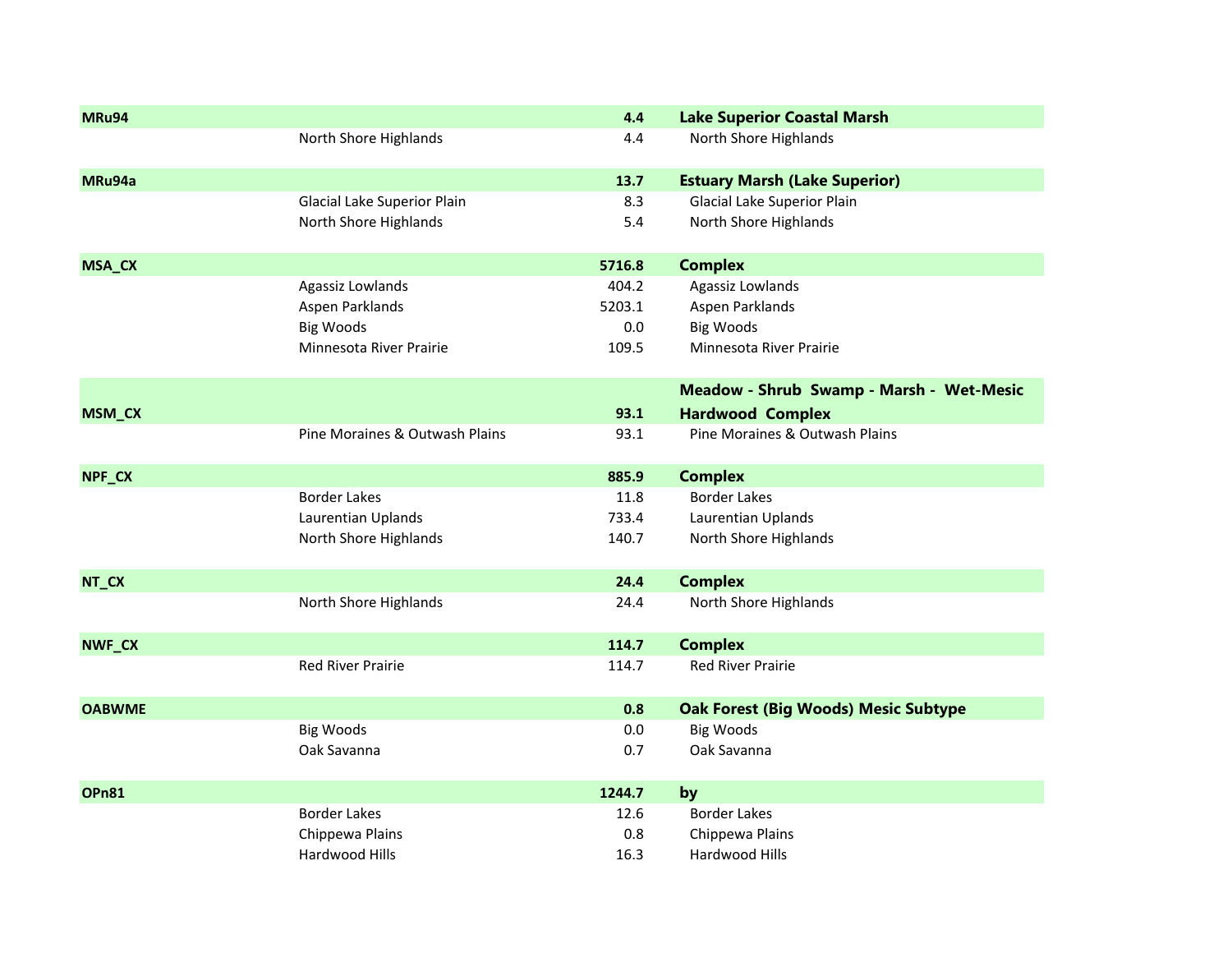|                    | Laurentian Uplands             | 390.3  | Laurentian Uplands                     |
|--------------------|--------------------------------|--------|----------------------------------------|
|                    | Mille Lacs Uplands             | 38.4   | Mille Lacs Uplands                     |
|                    | North Shore Highlands          | 152.5  | North Shore Highlands                  |
|                    | Pine Moraines & Outwash Plains | 11.6   | Pine Moraines & Outwash Plains         |
|                    | St. Louis Moraines             | 483.4  | St. Louis Moraines                     |
|                    | Toimi Uplands                  | 138.7  | Toimi Uplands                          |
|                    |                                |        |                                        |
| OPn81a             |                                | 3630.7 | <b>Bog Birch - Alder Shore Fen</b>     |
|                    | <b>Border Lakes</b>            | 43.8   | <b>Border Lakes</b>                    |
|                    | Hardwood Hills                 | 564.8  | Hardwood Hills                         |
|                    | Laurentian Uplands             | 448.2  | Laurentian Uplands                     |
|                    | Mille Lacs Uplands             | 161.1  | Mille Lacs Uplands                     |
|                    | North Shore Highlands          | 78.1   | North Shore Highlands                  |
|                    | Pine Moraines & Outwash Plains | 2324.2 | Pine Moraines & Outwash Plains         |
|                    | Toimi Uplands                  | 10.5   | Toimi Uplands                          |
|                    |                                |        |                                        |
| OPn81b             |                                | 470.9  | Leatherleaf - Sweet Gale Shore Fen     |
|                    | <b>Border Lakes</b>            | 14.7   | <b>Border Lakes</b>                    |
|                    | Laurentian Uplands             | 150.4  | Laurentian Uplands                     |
|                    | Mille Lacs Uplands             | 21.3   | Mille Lacs Uplands                     |
|                    | North Shore Highlands          | 114.6  | North Shore Highlands                  |
|                    | Toimi Uplands                  | 169.9  | <b>St. Paul Baldwin Plains</b>         |
|                    |                                |        | Toimi Uplands                          |
| <b>OPn91</b>       |                                | 58.7   | <b>Northern Rich Fen (Water Track)</b> |
|                    | Hardwood Hills                 | 28.0   | <b>Aspen Parklands</b>                 |
|                    | Laurentian Uplands             | 16.7   | Hardwood Hills                         |
|                    | St. Louis Moraines             | 12.5   | Laurentian Uplands                     |
|                    | Toimi Uplands                  | 0.7    | St. Louis Moraines                     |
|                    |                                |        | Toimi Uplands                          |
|                    |                                |        |                                        |
| OPn91a             |                                | 4313.2 | <b>Shrub Rich Fen (Water Track)</b>    |
|                    | Agassiz Lowlands               | 4086.6 | Agassiz Lowlands                       |
| Laurentian Uplands | Laurentian Uplands             | 148.1  | <b>Hardwood Hills</b>                  |
|                    | North Shore Highlands          | 5.9    | Laurentian Uplands                     |
|                    | St. Louis Moraines             | 67.6   | North Shore Highlands                  |
|                    | Toimi Uplands                  | 4.9    | <b>St. Louis Moraines</b>              |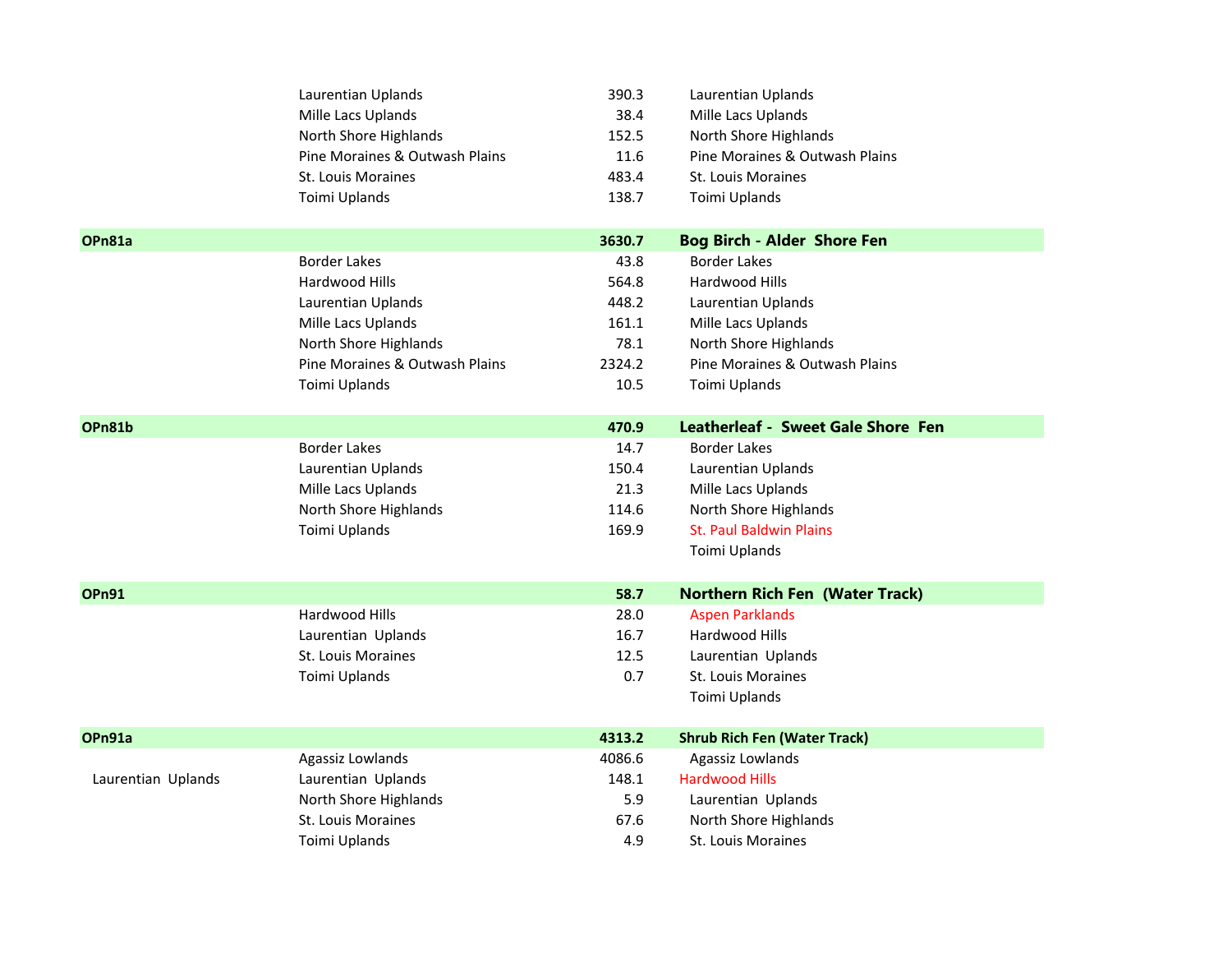## Toimi Uplands

| OPn91b             |                                | 355.6   | <b>Graminoid Rich Fen (Water Track)</b>              |
|--------------------|--------------------------------|---------|------------------------------------------------------|
|                    | Agassiz Lowlands               | 187.5   | Agassiz Lowlands                                     |
| Laurentian Uplands | Laurentian Uplands             | 81.4    | Laurentian Uplands                                   |
|                    | North Shore Highlands          | 3.6     | North Shore Highlands                                |
|                    | St. Louis Moraines             | 83.1    | St. Louis Moraines                                   |
|                    |                                |         | <b>Graminoid Rich Fen (Water Track): Featureless</b> |
| <b>OPn91b1</b>     |                                | 5475.0  | <b>Water</b>                                         |
|                    | Agassiz Lowlands               | 5470.6  | Agassiz Lowlands                                     |
| Laurentian Uplands | Laurentian Uplands             | 4.4     | Laurentian Uplands                                   |
|                    |                                |         | Pine Moraine & Outwash Plains                        |
|                    |                                |         | <b>Graminoid Rich Fen (Water Track): Flark</b>       |
| <b>OPn91b2</b>     |                                | 1550.3  | <b>Subtype</b>                                       |
|                    | Agassiz Lowlands               | 1446.4  | Agassiz Lowlands                                     |
| Laurentian Uplands | Laurentian Uplands             | 159.9   | Laurentian Uplands                                   |
|                    | North Shore Highlands          | 57.1    | North Shore Highlands                                |
| <b>OPn92</b>       |                                | 1593.9  | <b>Northern Rich Fen (Basin)</b>                     |
|                    | Agassiz Lowlands               | 136.5   | Agassiz Lowlands                                     |
| Anoka Sand Plain   | Anoka Sand Plain               | 60.3    | Anoka Sand Plain                                     |
|                    | Aspen Parklands                | 3.5     | Aspen Parklands                                      |
|                    | <b>Big Woods</b>               | 4.5     | <b>Big Woods</b>                                     |
|                    | <b>Border Lakes</b>            | 3.6     | <b>Border Lakes</b>                                  |
|                    | Hardwood Hills                 | 34.4    | Hardwood Hills                                       |
|                    | Laurentian Uplands             | 119.8   | Laurentian Uplands                                   |
|                    | Mille Lacs Uplands             | 213.1   | Mille Lacs Uplands                                   |
|                    | Minnesota River Prairie        | 225.4   | Minnesota River Prairie                              |
|                    | North Shore Highlands          | 127.2   | North Shore Highlands                                |
|                    | Pine Moraines & Outwash Plains | 658.3   | <b>Oak Savanna</b>                                   |
|                    | Toimi Uplands                  | 7.3     | Pine Moraines & Outwash Plains                       |
|                    |                                |         | Toimi Uplands                                        |
| OPn92a             |                                | 10605.7 | <b>Graminoid Rich Fen (Basin)</b>                    |
|                    | Agassiz Lowlands               | 8749.7  | Agassiz Lowlands                                     |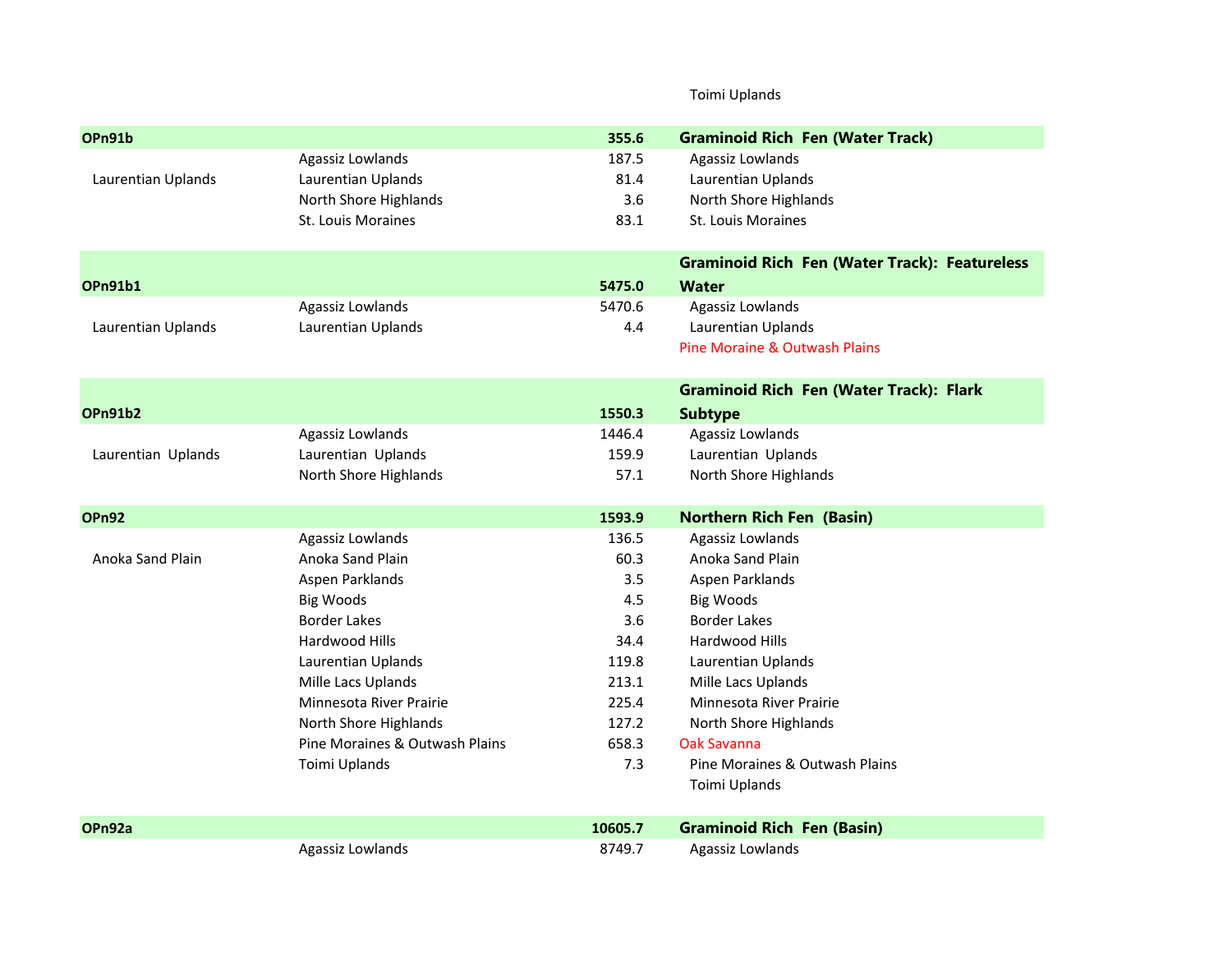|                  | Aspen Parklands                | 95.7    | Aspen Parklands                               |
|------------------|--------------------------------|---------|-----------------------------------------------|
|                  | <b>Big Woods</b>               | 10.9    | <b>Big Woods</b>                              |
|                  | <b>Border Lakes</b>            | 14.3    | <b>Border Lakes</b>                           |
|                  | Chippewa Plains                | 33.1    | Chippewa Plains                               |
|                  | Hardwood Hills                 | 187.5   | Hardwood Hills                                |
|                  | Laurentian Uplands             | 151.7   | Laurentian Uplands                            |
|                  | Mille Lacs Uplands             | 118.2   | Mille Lacs Uplands                            |
|                  | Minnesota River Prairie        | 1.7     | Minnesota River Prairie                       |
|                  | North Shore Highlands          | 143.1   | North Shore Highlands                         |
|                  | Pine Moraines & Outwash Plains | 697.9   | Pine Moraines & Outwash Plains                |
|                  | St. Louis Moraines             | 171.6   | St. Louis Moraines                            |
|                  | St. Paul-Baldwin Plains        | 2.4     | St. Paul-Baldwin Plains                       |
|                  | <b>Tamarack Lowlands</b>       | 92.4    | <b>Tamarack Lowlands</b>                      |
|                  | Toimi Uplands                  | 135.6   | Toimi Uplands                                 |
|                  |                                |         |                                               |
| OPn92b           |                                | 6012.7  | <b>Graminoid - Sphagnum Rich Fen (Basin)</b>  |
|                  | Agassiz Lowlands               | 4330.1  | Agassiz Lowlands                              |
| Anoka Sand Plain | Anoka Sand Plain               | 35.9    | Anoka Sand Plain                              |
|                  | <b>Border Lakes</b>            | 7.1     | <b>Big Woods</b>                              |
|                  | Chippewa Plains                | 63.9    | <b>Border Lakes</b>                           |
|                  | Hardwood Hills                 | 414.3   | Chippewa Plains                               |
|                  | Laurentian Uplands             | 110.9   | Hardwood Hills                                |
|                  | Minnesota River Prairie        | 23.1    | Laurentian Uplands                            |
|                  | Pine Moraines & Outwash Plains | 964.0   | <b>Mille Lacs Uplands</b>                     |
|                  | Toimi Uplands                  | 63.2    | Minnesota River Prairie                       |
|                  |                                |         | Pine Moraines & Outwash Plains                |
|                  |                                |         | Toimi Uplands                                 |
|                  |                                |         | Not listed in Field Guide to NPCs --> OPn92b? |
| <b>OPn921b1</b>  |                                | 5.6     |                                               |
|                  | Agassiz Lowlands               | 5.6     | Agassiz Lowlands                              |
|                  |                                |         |                                               |
| <b>OPn93</b>     |                                | 5.0     | <b>Northern Rich Fen (Basin)</b>              |
|                  | Anoka Sand Plain               | $5.0\,$ | Anoka Sand Plain                              |
|                  |                                |         | <b>St. Paul Baldwin Plains</b>                |
|                  |                                |         |                                               |
| OPn93a           |                                | 6.7     | <b>Spring Fen</b>                             |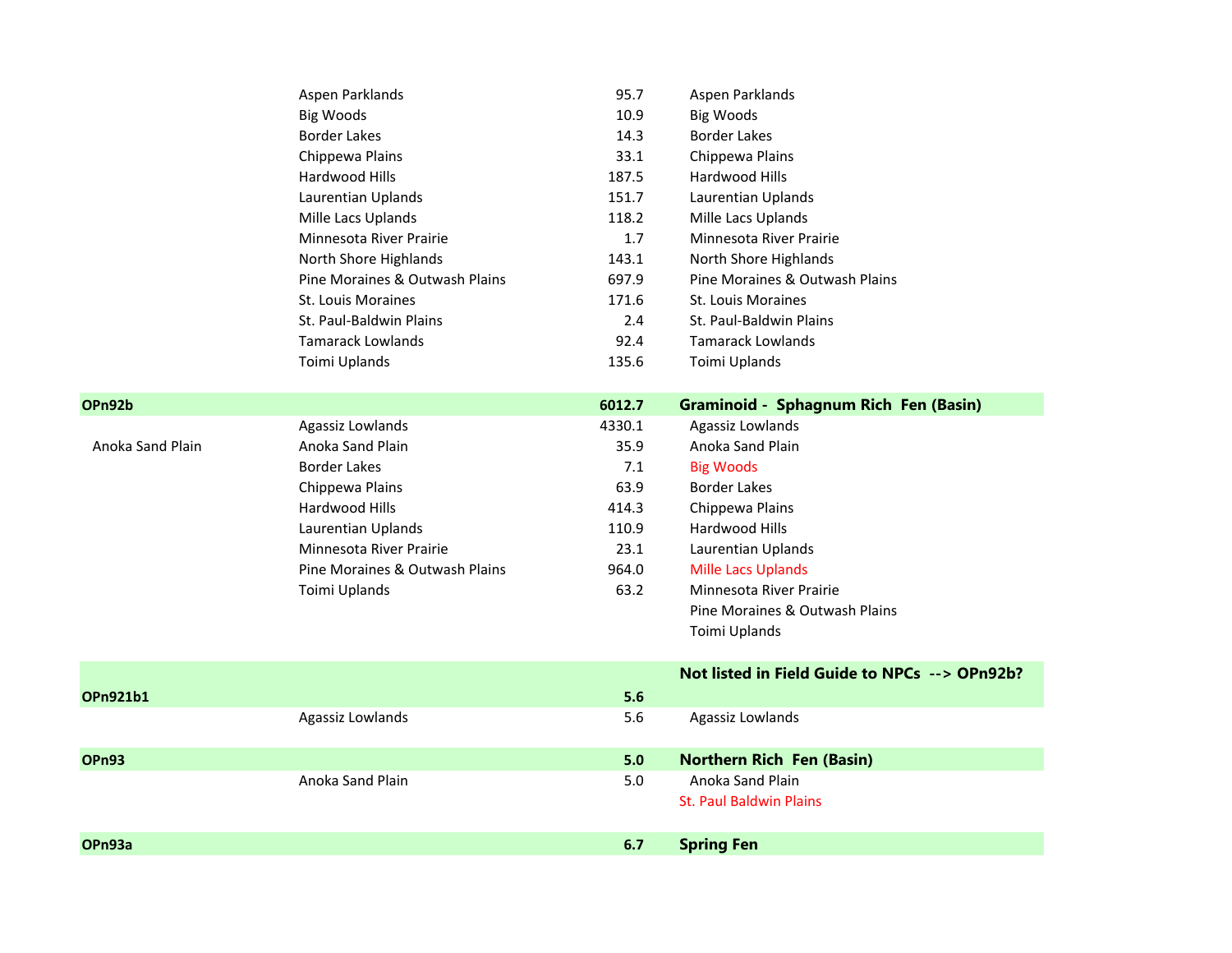|                             | Hardwood Hills                 | 5.7     | Hardwood Hills                       |
|-----------------------------|--------------------------------|---------|--------------------------------------|
|                             | Pine Moraines & Outwash Plains | 1.1     | Pine Moraines & Outwash Plains       |
|                             |                                |         |                                      |
| <b>OPp91</b>                |                                | 11095.0 | <b>Prairie Rich Fen</b>              |
|                             | Agassiz Lowlands               | 233.4   | Agassiz Lowlands                     |
|                             | Anoka Sand Plain               | 10.0    | Anoka Sand Plain                     |
|                             | Aspen Parklands                | 10569.7 | Aspen Parklands                      |
|                             | Hardwood Hills                 | 2.1     | Hardwood Hills                       |
|                             | <b>Red River Prairie</b>       | 279.7   | <b>Mille Lacs Uplands</b>            |
|                             |                                |         | <b>Red River Prairie</b>             |
|                             |                                |         |                                      |
| OPp91a                      |                                | 877.1   | <b>Rich Fen (Mineral Soil)</b>       |
|                             | Aspen Parklands                | 782.0   | Aspen Parklands                      |
|                             | Hardwood Hills                 | 17.4    | Hardwood Hills                       |
|                             | Minnesota River Prairie        | 77.7    | Minnesota River Prairie              |
|                             |                                |         | <b>Red River Prairie</b>             |
|                             |                                |         |                                      |
| OPp91b                      |                                | 6830.5  | <b>Rich Fen</b>                      |
| Aspen Parklands             | Aspen Parklands                | 6808.0  | Aspen Parklands                      |
| Pine Moraines & Outwash Pla | Pine Moraines & Outwash Plains | 22.4    | Pine Moraines & Outwash Plains       |
|                             | <b>Red River Prairie</b>       | 0.1     | <b>Red River Prairie</b>             |
|                             |                                |         |                                      |
| OPp91c                      |                                | 968.8   | <b>Rich Fen (Prairie Seepage)</b>    |
| Aspen Parklands             | Aspen Parklands                | 717.3   | Aspen Parklands                      |
|                             | Hardwood Hills                 | 120.1   | Hardwood Hills                       |
|                             | <b>Red River Prairie</b>       | 131.4   | <b>Red River Prairie</b>             |
|                             |                                |         |                                      |
| <b>OPp93</b>                |                                | 46.7    | <b>Prairie Extremely Rich Fen</b>    |
|                             | Aspen Parklands                | 40.1    | Aspen Parklands                      |
|                             | Minnesota River Prairie        | 6.6     | <b>Hardwood Hills</b>                |
|                             |                                |         | Minnesota River Prairie              |
| OPp93a                      |                                | 673.8   | <b>Calcareous Fen (Northwestern)</b> |
| Aspen Parklands             | Aspen Parklands                | 128.4   | Aspen Parklands                      |
|                             | <b>Red River Prairie</b>       | 545.4   | <b>Hardwood Hills</b>                |
|                             |                                |         | <b>Red River Prairie</b>             |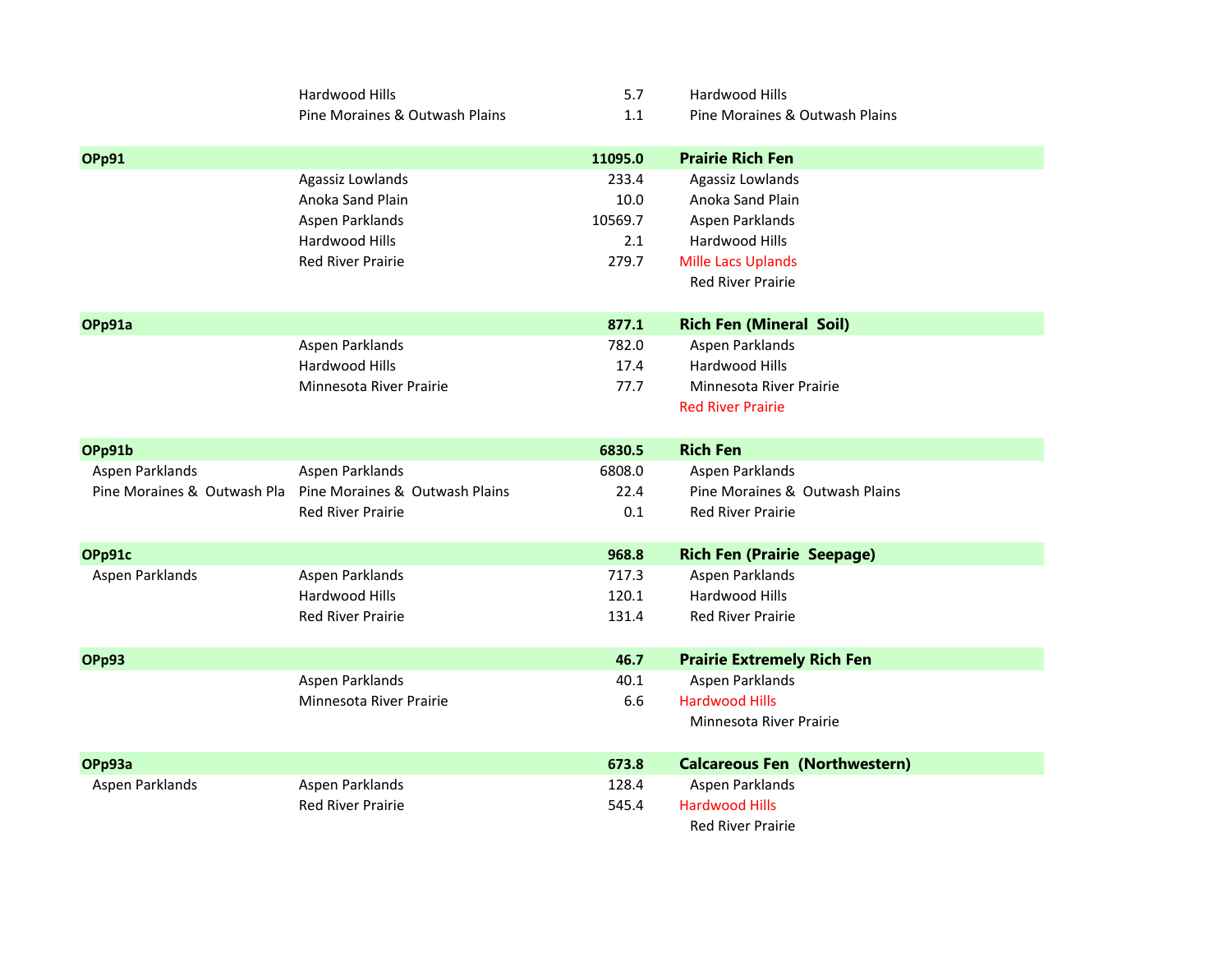| OPp93b                   |                          | 67.4    | <b>Calcareous Fen (Southwestern)</b>             |
|--------------------------|--------------------------|---------|--------------------------------------------------|
| <b>Coteau Moraines</b>   | <b>Coteau Moraines</b>   | 29.1    | <b>Coteau Moraines</b>                           |
|                          | <b>Inner Coteau</b>      | 5.1     | <b>Inner Coteau</b>                              |
|                          | Minnesota River Prairie  | 33.2    | Minnesota River Prairie                          |
| OPp93c                   |                          | 352.3   | <b>Calcareous Fen (Southeastern)</b>             |
| <b>Big Woods</b>         | <b>Big Woods</b>         | 127.0   | <b>Big Woods</b>                                 |
|                          | Oak Savanna              | 19.0    | <b>Hardwood Hills</b>                            |
|                          | Rochester Plateau        | 2.7     | <b>Minnesota River Prairie</b>                   |
|                          | St. Paul-Baldwin Plains  | 196.9   | Oak Savanna                                      |
|                          | The Blufflands           | 6.7     | Rochester Plateau                                |
|                          |                          |         | St. Paul-Baldwin Plains                          |
|                          |                          |         | The Blufflands                                   |
|                          |                          |         | <b>Crystalline Bedrock Outcrop (Northern) /</b>  |
| OSW_CX                   |                          | 470.2   | <b>Bedrock</b>                                   |
|                          | <b>Border Lakes</b>      | 1.0     | <b>Border Lakes</b>                              |
|                          | North Shore Highlands    | 469.3   | North Shore Highlands                            |
| PBW_CX                   |                          | 3903.7  | <b>Parkland Brush Prairie - Wetland Complex</b>  |
|                          | Aspen Parklands          | 3903.7  | Aspen Parklands                                  |
|                          |                          |         | <b>Wet-Mesic Prairie / Lowland Aspen Complex</b> |
| <b>PMA_CX</b>            |                          | 197.8   |                                                  |
|                          | Aspen Parklands          | 197.8   | Aspen Parklands                                  |
| <b>PWL_CX</b>            |                          | 11091.4 | <b>Prairie Wetland Complex</b>                   |
|                          | Aspen Parklands          | 388.2   | Aspen Parklands                                  |
|                          | <b>Coteau Moraines</b>   | 968.5   | <b>Coteau Moraines</b>                           |
|                          | Hardwood Hills           | 100.0   | Hardwood Hills                                   |
|                          | <b>Inner Coteau</b>      | 160.7   | <b>Inner Coteau</b>                              |
| Minnesota River Prairie  | Minnesota River Prairie  | 1047.9  | <b>Minnesota River Prairie</b>                   |
| <b>Red River Prairie</b> | <b>Red River Prairie</b> | 8426.2  | <b>Red River Prairie</b>                         |
| RIP_CX                   |                          | 149.4   | <b>Complex</b>                                   |
|                          | Aspen Parklands          | 110.5   | Aspen Parklands                                  |
|                          | Minnesota River Prairie  | 38.9    | Minnesota River Prairie                          |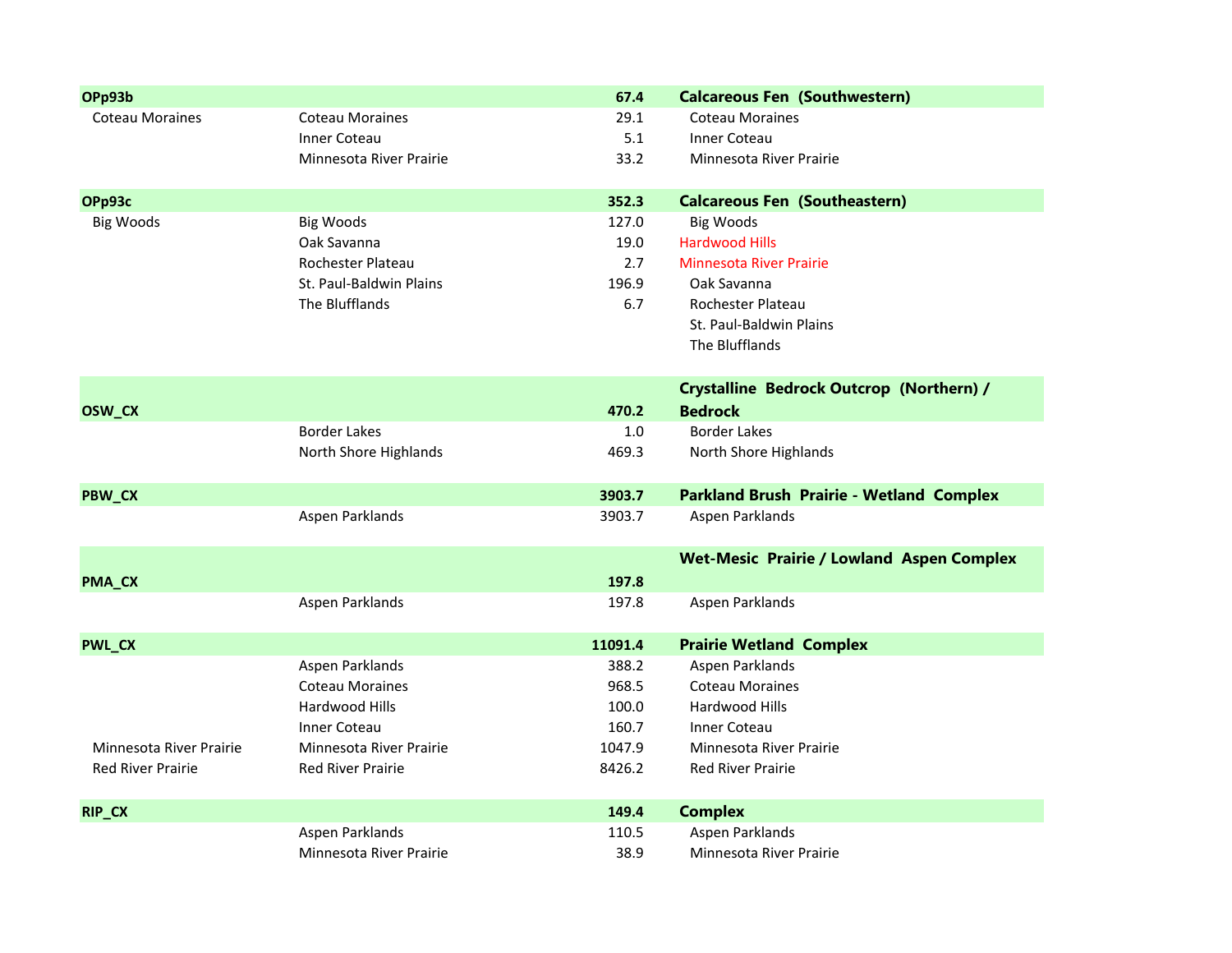|                         |                             |       | Thomson Outcrop / Cliff / Woodland Complex          |
|-------------------------|-----------------------------|-------|-----------------------------------------------------|
| <b>ROCW_CX</b>          |                             | 343.4 |                                                     |
|                         | Glacial Lake Superior Plain | 8.2   | Glacial Lake Superior Plain                         |
|                         | Mille Lacs Uplands          | 335.2 | Mille Lacs Uplands                                  |
| ROn12b                  |                             | 187.3 | <b>Crystalline Bedrock Outcrop (Northern)</b>       |
|                         | Agassiz Lowlands            | 25.1  | Agassiz Lowlands                                    |
|                         | Glacial Lake Superior Plain | 10.6  | Glacial Lake Superior Plain                         |
|                         | Laurentian Uplands          | 2.7   | Laurentian Uplands                                  |
|                         | North Shore Highlands       | 148.8 | North Shore Highlands                               |
| <b>ROn23</b>            |                             | 10.8  | <b>Northern Bedrock Shrubland</b>                   |
|                         | North Shore Highlands       | 10.8  | North Shore Highlands                               |
| ROn23a                  |                             | 387.1 | <b>Bedrock Shrubland (Inland)</b>                   |
|                         | Agassiz Lowlands            | 2.4   | Agassiz Lowlands                                    |
|                         | <b>Border Lakes</b>         | 0.4   | <b>Border Lakes</b>                                 |
|                         | Glacial Lake Superior Plain | 5.5   | Glacial Lake Superior Plain                         |
|                         | Laurentian Uplands          | 25.8  | Laurentian Uplands                                  |
|                         | North Shore Highlands       | 352.9 | North Shore Highlands                               |
| ROn23b                  |                             | 38.4  | <b>Bedrock Shrubland (Lake Superior)</b>            |
|                         | North Shore Highlands       | 38.4  | North Shore Highlands                               |
| <b>ROP_CX</b>           |                             | 499.0 | <b>Rock Outcrop - Dry Prairie Complex</b>           |
| Minnesota River Prairie | Minnesota River Prairie     | 499.0 | Minnesota River Prairie                             |
|                         |                             |       | <b>Crystalline Bedrock Outcrop (Prairie):</b>       |
| <b>ROs12a1</b>          |                             | 432.3 | <b>Minnesota River Subtype</b>                      |
|                         | <b>Big Woods</b>            | 9.6   | <b>Big Woods</b>                                    |
| Minnesota River Prairie | Minnesota River Prairie     | 422.8 | Minnesota River Prairie                             |
|                         |                             |       | <b>Crystalline Bedrock Outcrop (Prairie): Sioux</b> |
| <b>ROs12a2</b>          |                             | 418.9 | <b>Quartzite Subtype</b>                            |
|                         | Inner Coteau                | 350.8 | Inner Coteau                                        |
| Minnesota River Prairie | Minnesota River Prairie     | 74.0  | Minnesota River Prairie                             |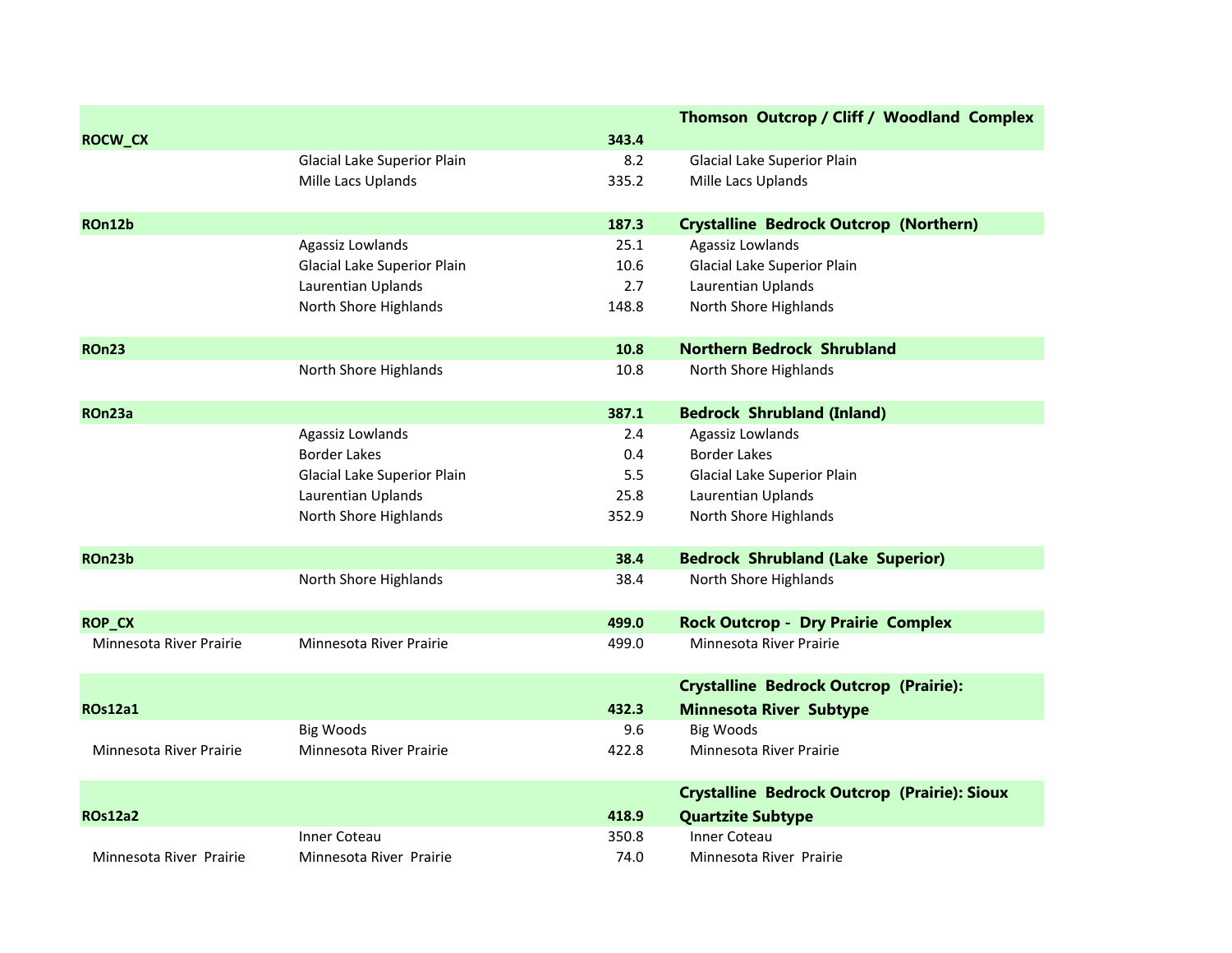| ROs12b           |                             | 69.3  | <b>Crystalline Bedrock Outcrop (Transition)</b> |
|------------------|-----------------------------|-------|-------------------------------------------------|
| Anoka Sand Plain | Anoka Sand Plain            | 53.7  | Anoka Sand Plain                                |
|                  | Hardwood Hills              | 0.6   | <b>Glacial Lake Superior Plain</b>              |
|                  | St. Croix Moraine           | 15.1  | Hardwood Hills                                  |
|                  |                             |       | St. Croix Moraine                               |
| RRS_CX           |                             | 48.2  | <b>River / Rocky Shore Complex</b>              |
|                  | Glacial Lake Superior Plain | 28.2  | Glacial Lake Superior Plain                     |
|                  | Mille Lacs Uplands          | 20.0  | Mille Lacs Uplands                              |
|                  |                             |       | Sand / Gravel / Cobble / Bedrock / Boulder      |
| RRV_CX           |                             | 27.8  | <b>Shore (River) Complex</b>                    |
|                  | North Shore Highlands       | 27.8  | North Shore Highlands                           |
|                  |                             |       | Lake Superior Rocky Shore / Bedrock             |
| RSO_CX           |                             | 177.7 | <b>Shrubland / Bedrock Outcrop Complex</b>      |
|                  | <b>Border Lakes</b>         | 0.7   | <b>Border Lakes</b>                             |
|                  | North Shore Highlands       | 177.0 | North Shore Highlands                           |
| <b>RVx32</b>     |                             | 74.1  | <b>Sand/Gravel/Cobble River Shore</b>           |
|                  | Agassiz Lowlands            | 3.2   | Agassiz Lowlands                                |
|                  | Aspen Parklands             | 55.6  | Aspen Parklands                                 |
|                  | Chippewa Plains             | 10.6  | Chippewa Plains                                 |
|                  | The Blufflands              | 4.7   | The Blufflands                                  |
| RVx32a           |                             | 45.4  | <b>Willow Sandbar Shrubland (River)</b>         |
|                  | Anoka Sand Plain            | 41.1  | Anoka Sand Plain                                |
|                  | Mille Lacs Uplands          | 3.3   | <b>Glacial Lake Superior Plain</b>              |
|                  | The Blufflands              | 1.0   | Mille Lacs Uplands                              |
|                  |                             |       | St. Paul Baldwin Plain                          |
|                  |                             |       | The Blufflands                                  |
| RVx32b           |                             | 103.6 | <b>Sand Beach/Sandbar (River)</b>               |
|                  | St. Paul-Baldwin Plains     | 6.3   | St. Paul-Baldwin Plains                         |
|                  | The Blufflands              | 97.3  | The Blufflands                                  |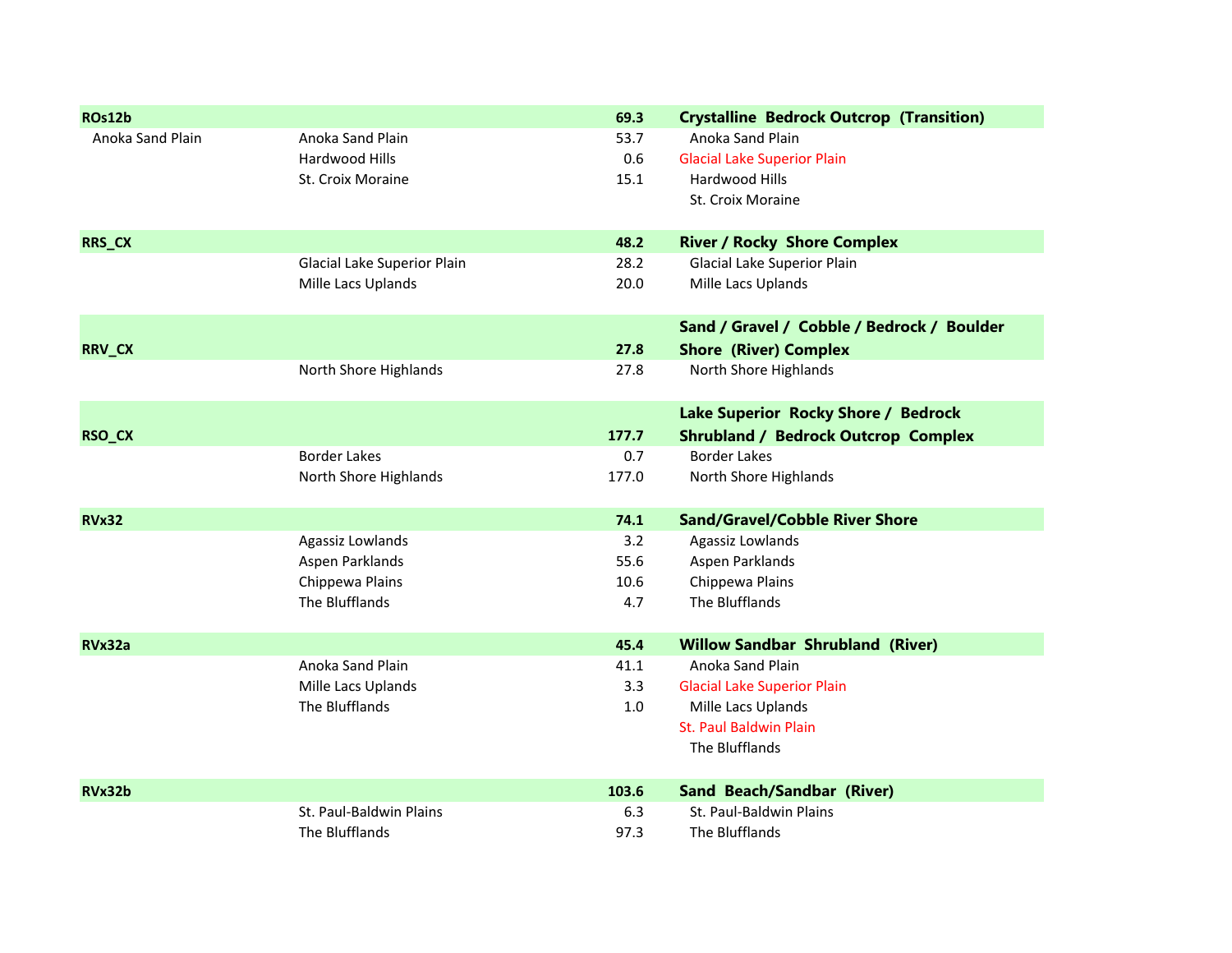|                |                             |       | Sand Beach/Sandbar (River): Permanent              |
|----------------|-----------------------------|-------|----------------------------------------------------|
| <b>RVx32b2</b> |                             | 0.5   | <b>Stream Subtype</b>                              |
|                | North Shore Highlands       | 0.3   | North Shore Highlands                              |
|                | St. Paul-Baldwin Plains     | 0.1   | St. Paul-Baldwin Plains                            |
| The Blufflands | The Blufflands              | 6.6   | The Blufflands                                     |
| RVx32c         |                             | 0.4   | <b>Gravel/Cobble Beach (River)</b>                 |
|                | Laurentian Uplands          | 0.4   | Laurentian Uplands                                 |
|                |                             |       | <b>North Shore Highlands</b>                       |
|                |                             |       | <b>Gravel/Cobble Beach (River): Permanent</b>      |
| <b>RVx32c2</b> |                             | 193.8 | <b>Stream Subtype</b>                              |
|                | <b>Border Lakes</b>         | 11.8  | <b>Border Lakes</b>                                |
|                | Mille Lacs Uplands          | 2.1   | <b>Glacial Lake Superior Plain</b>                 |
|                | North Shore Highlands       | 170.2 | Mille Lacs Uplands                                 |
|                | The Blufflands              | 2.8   | North Shore Highlands                              |
|                | Toimi Uplands               | 6.8   | <b>Rochester Plateau</b>                           |
|                |                             |       | The Blufflands                                     |
|                |                             |       | Toimi Uplands                                      |
| RVx43a         |                             | 1.0   | <b>Bedrock/Boulder Shore (River)</b>               |
|                | North Shore Highlands       | 1.0   | North Shore Highlands                              |
|                |                             |       | <b>Bedrock/Boulder Shore (River): Intermittent</b> |
| <b>RVx43a1</b> |                             | 17.7  | <b>Streambed Subtype</b>                           |
|                | <b>Border Lakes</b>         | 4.6   | <b>Border Lakes</b>                                |
|                | Laurentian Uplands          | 3.9   | Laurentian Uplands                                 |
|                | North Shore Highlands       | 9.1   | North Shore Highlands                              |
|                |                             |       | <b>Bedrock/Boulder Shore (River): Permanent</b>    |
| <b>RVx43a2</b> |                             | 11.3  | <b>Stream Subtype</b>                              |
|                | Glacial Lake Superior Plain | 3.3   | Glacial Lake Superior Plain                        |
|                | Mille Lacs Uplands          | 3.3   | Mille Lacs Uplands                                 |
|                | North Shore Highlands       | 4.7   | North Shore Highlands                              |
| <b>RVx54</b>   |                             | 5.2   | <b>Clay/Mud River Shore</b>                        |
|                | Glacial Lake Superior Plain | 3.6   | Glacial Lake Superior Plain                        |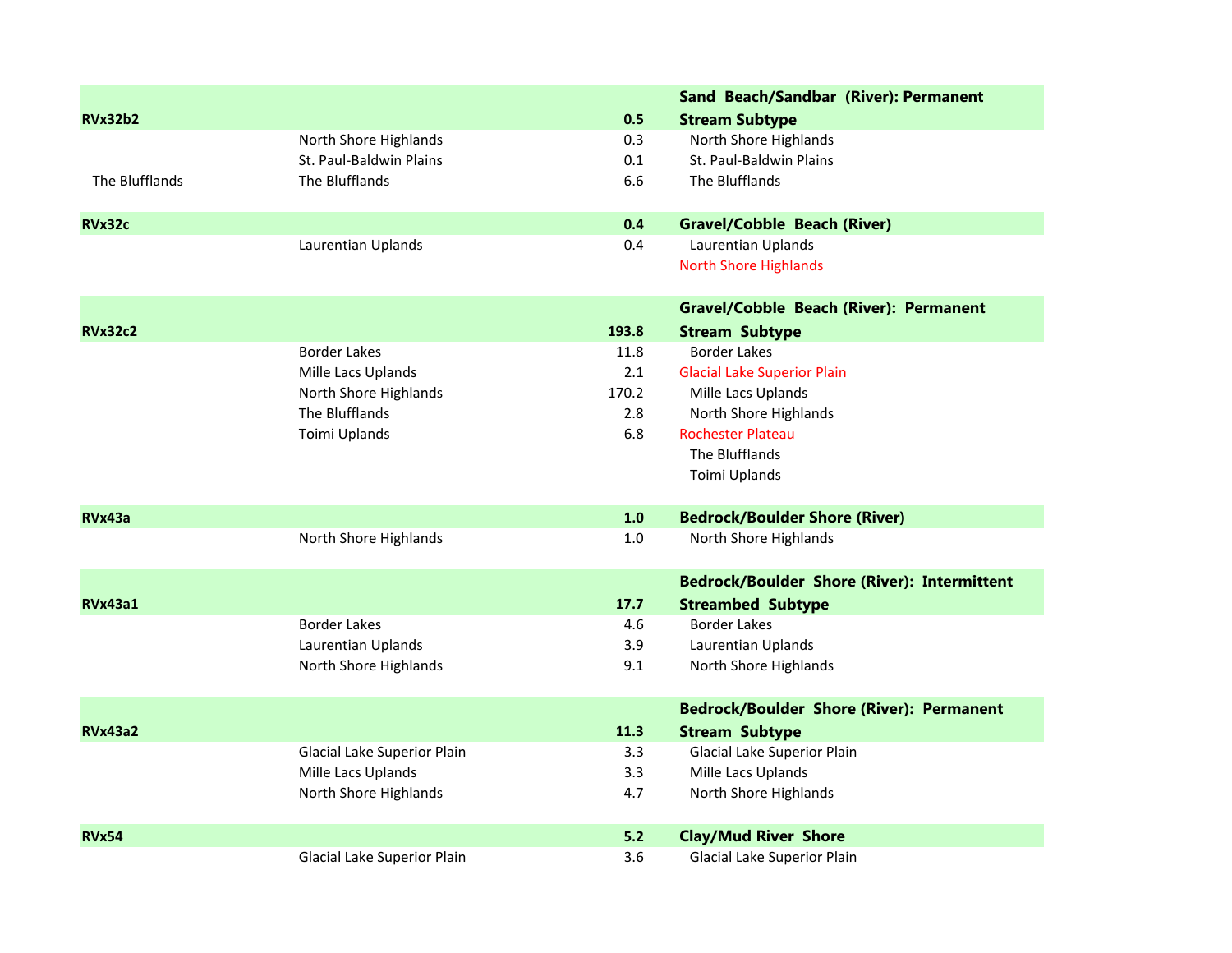| Minnesota River Prairie        | 1.1                                                                                              | Minnesota River Prairie                             |
|--------------------------------|--------------------------------------------------------------------------------------------------|-----------------------------------------------------|
| Oak Savanna                    | 0.5                                                                                              | Oak Savanna                                         |
|                                |                                                                                                  |                                                     |
|                                | 51.1                                                                                             | <b>Slumping Clay/Mud Slope (River)</b>              |
| Glacial Lake Superior Plain    | 46.4                                                                                             | Glacial Lake Superior Plain                         |
| North Shore Highlands          | 4.7                                                                                              | North Shore Highlands                               |
|                                |                                                                                                  |                                                     |
|                                | 13.5                                                                                             | <b>Clay/Mud Shore (River)</b>                       |
| Chippewa Plains                | 13.5                                                                                             | Chippewa Plains                                     |
|                                |                                                                                                  | <b>Laurentian Uplands</b>                           |
|                                |                                                                                                  | <b>Clay/Mud River Shore (Intermittent Streambed</b> |
|                                | 0.9                                                                                              | Subtype)                                            |
| Minnesota River Prairie        | 0.9                                                                                              | Minnesota River Prairie                             |
|                                |                                                                                                  |                                                     |
|                                |                                                                                                  | <b>Clay/Mud Shore (River): Permanent Stream</b>     |
|                                | 1.7                                                                                              | <b>Subtype</b>                                      |
|                                | 0.3                                                                                              | Glacial Lake Superior Plain                         |
|                                |                                                                                                  | Laurentian Uplands                                  |
|                                |                                                                                                  | North Shore Highlands                               |
|                                | 1092.5                                                                                           | <b>Seepage Wetland Complex</b>                      |
| Aspen Parklands                | 90.3                                                                                             | Aspen Parklands                                     |
| <b>Red River Prairie</b>       | 1002.2                                                                                           | <b>Red River Prairie</b>                            |
|                                |                                                                                                  | <b>Complex</b>                                      |
|                                |                                                                                                  | Laurentian Uplands                                  |
|                                |                                                                                                  |                                                     |
|                                | 42.5                                                                                             | <b>Shrub Swamp Complex</b>                          |
| Hardwood Hills                 | 3.1                                                                                              | Hardwood Hills                                      |
| Minnesota River Prairie        | 31.4                                                                                             | Minnesota River Prairie                             |
| Pine Moraines & Outwash Plains | 8.0                                                                                              | Pine Moraines & Outwash Plains                      |
|                                |                                                                                                  | <b>Saline Wet Prairie Complex</b>                   |
| Minnesota River Prairie        | 178.1                                                                                            | Minnesota River Prairie                             |
| <b>Red River Prairie</b>       | 1489.2                                                                                           | <b>Red River Prairie</b>                            |
|                                | Glacial Lake Superior Plain<br>Laurentian Uplands<br>North Shore Highlands<br>Laurentian Uplands | 0.6<br>0.9<br>83.8<br>83.8<br>1667.4                |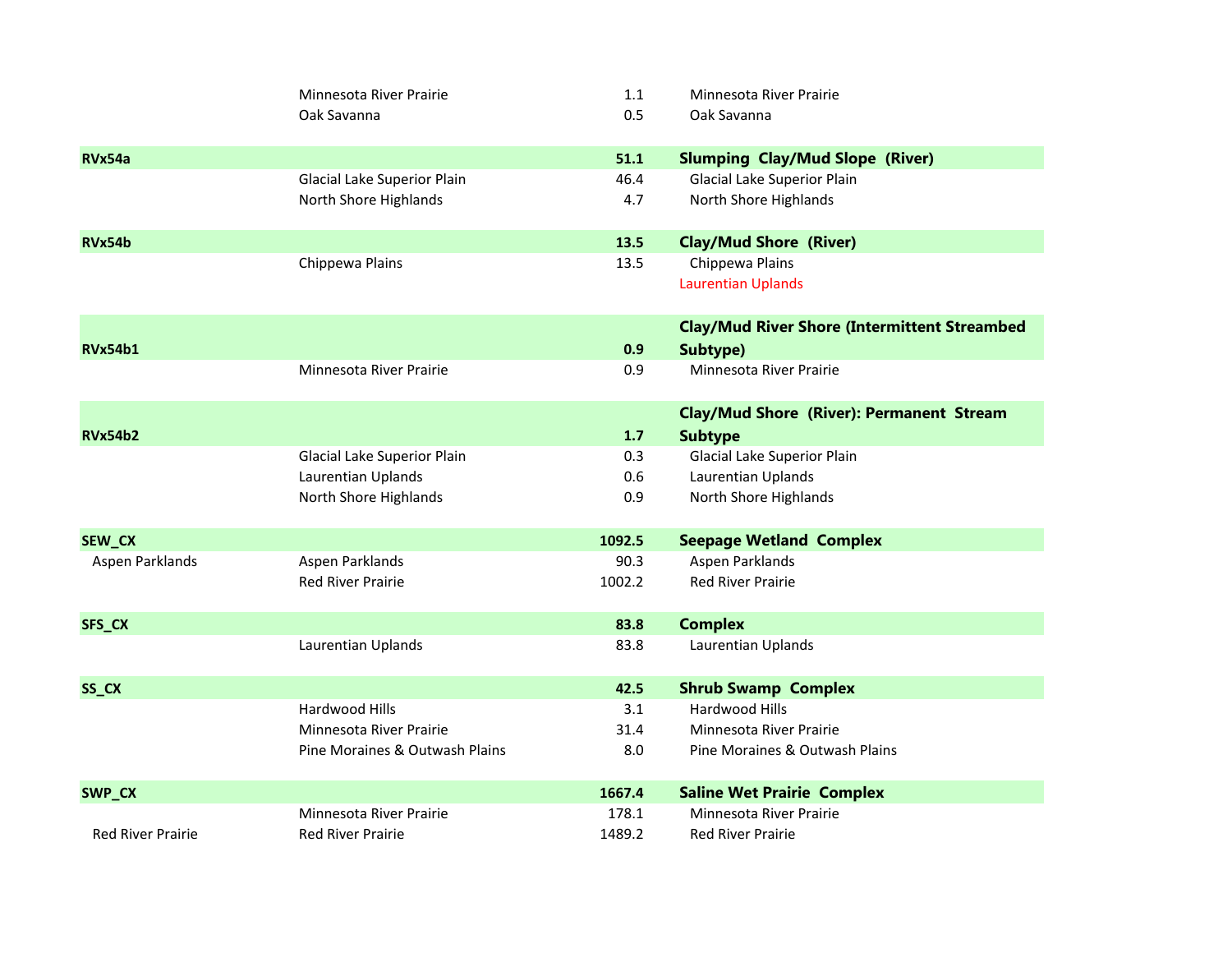| <b>UPn12</b>             |                          | 5.1    | <b>Northern Dry Prairie</b>                 |
|--------------------------|--------------------------|--------|---------------------------------------------|
|                          | <b>Red River Prairie</b> | 5.1    | <b>Red River Prairie</b>                    |
| UPn12a                   |                          | 864.7  | <b>Dry Barrens Prairie (Northern)</b>       |
|                          | Aspen Parklands          | 864.7  | Aspen Parklands                             |
| <b>UPn12b</b>            |                          | 1196.2 | <b>Dry Sand - Gravel Prairie (Northern)</b> |
| Aspen Parklands          | Aspen Parklands          | 746.9  | Aspen Parklands                             |
|                          | Hardwood Hills           | 37.3   | Hardwood Hills                              |
| <b>Red River Prairie</b> | <b>Red River Prairie</b> | 412.0  | <b>Red River Prairie</b>                    |
|                          |                          |        | Dry Sand - Gravel Brush-Prairie (Northern)  |
| <b>UPn12c</b>            |                          | 163.0  |                                             |
|                          | Aspen Parklands          | 163.0  | Aspen Parklands                             |
| <b>UPn12d</b>            |                          | 133.6  | <b>Dry Hill Prairie (Northern)</b>          |
|                          | Hardwood Hills           | 18.6   | Hardwood Hills                              |
|                          | <b>Red River Prairie</b> | 114.9  | <b>Red River Prairie</b>                    |
| <b>UPn13</b>             |                          | 237.2  | <b>Northern Dry Savanna</b>                 |
|                          | Aspen Parklands          | 237.2  | Aspen Parklands                             |
|                          |                          |        | <b>Hardwood Hills</b>                       |
| <b>UPn13b</b>            |                          | 608.6  | Dry Barrens Oak Savanna (Northern)          |
|                          | Aspen Parklands          | 102.5  | Aspen Parklands                             |
|                          | Hardwood Hills           | 0.5    | Hardwood Hills                              |
| <b>Red River Prairie</b> | <b>Red River Prairie</b> | 505.7  | <b>Red River Prairie</b>                    |
|                          |                          |        | Dry Sand - Gravel Oak Savanna (Northern)    |
| UPn13c                   |                          | 959.1  |                                             |
|                          | Aspen Parklands          | 959.1  | Aspen Parklands                             |
|                          |                          |        | <b>Hardwood Hills</b>                       |
| <b>UPn13d</b>            |                          | 2.6    | Dry Hill Oak Savanna (Northern)             |
|                          | Hardwood Hills           | 2.6    | Hardwood Hills                              |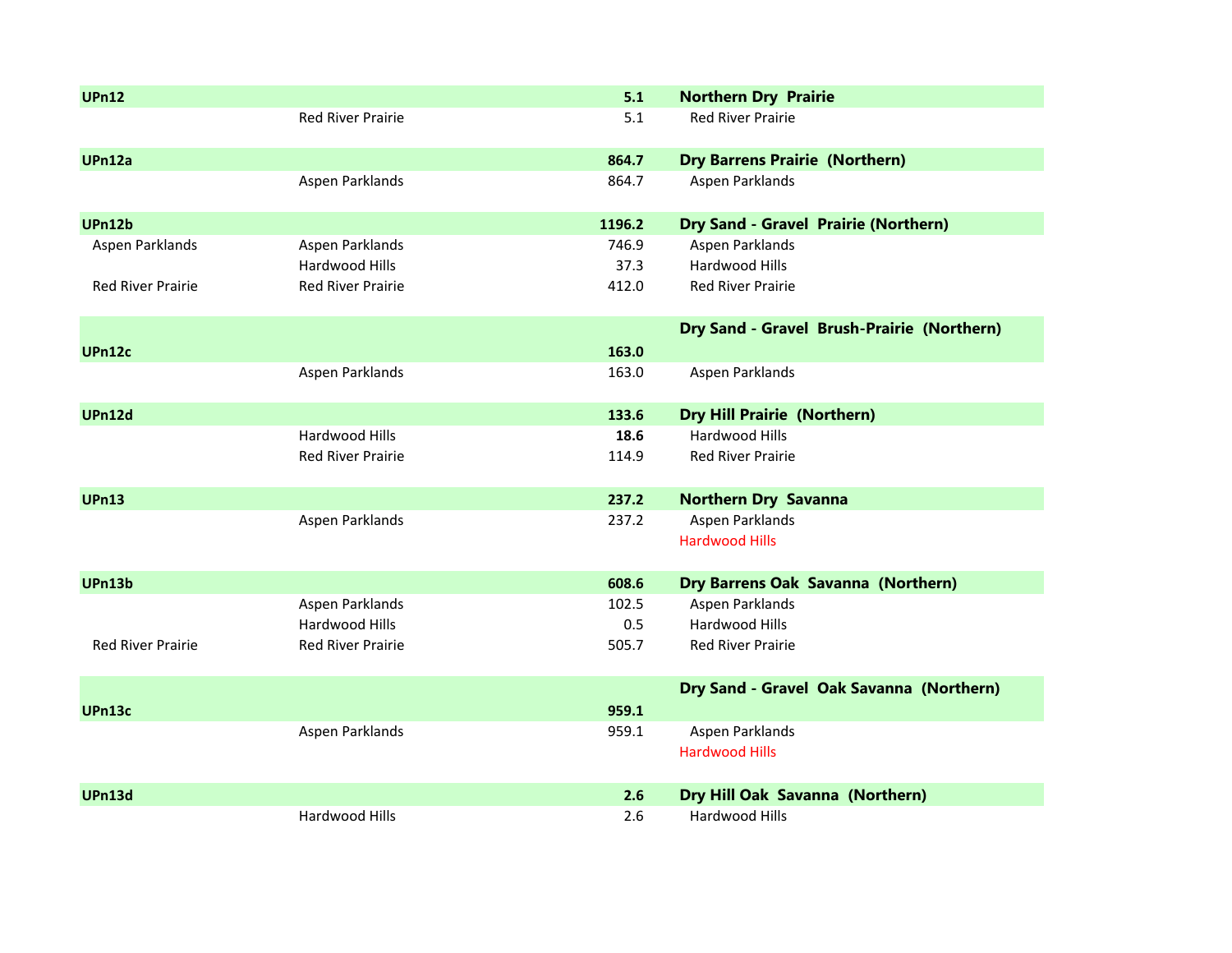| <b>UPn23</b>             |                          | 1.9     | <b>Northern Mesic Prairie</b>         |
|--------------------------|--------------------------|---------|---------------------------------------|
|                          | Chippewa Plains          | 1.9     | Chippewa Plains                       |
|                          |                          |         |                                       |
| UPn23a                   |                          | 1434.0  | <b>Mesic Brush-Prairie (Northern)</b> |
| Aspen Parklands          | Aspen Parklands          | 956.7   | Aspen Parklands                       |
|                          | <b>Red River Prairie</b> | 477.3   | <b>Red River Prairie</b>              |
| UPn23b                   |                          | 10307.0 | <b>Mesic Prairie (Northern)</b>       |
| Aspen Parklands          | Aspen Parklands          | 2179.2  | Aspen Parklands                       |
|                          | Hardwood Hills           | 73.0    | Hardwood Hills                        |
|                          | Minnesota River Prairie  | 132.5   | Minnesota River Prairie               |
| <b>Red River Prairie</b> | <b>Red River Prairie</b> | 7922.3  | <b>Red River Prairie</b>              |
|                          |                          |         |                                       |
| <b>UPn24</b>             |                          | 4.0     | <b>Northern Mesic Savanna</b>         |
|                          | Aspen Parklands          | 4.0     | Aspen Parklands                       |
|                          |                          |         |                                       |
| UPn24a                   |                          | 38.7    | <b>Mesic Oak Savanna (Northern)</b>   |
|                          | <b>Red River Prairie</b> | 38.7    | <b>Red River Prairie</b>              |
| <b>UPn24b</b>            |                          | 33.0    | <b>Aspen Openings (Northern)</b>      |
|                          | Aspen Parklands          | 33.0    | Aspen Parklands                       |
|                          |                          |         |                                       |
| <b>UPs13</b>             |                          | 382.1   | <b>Southern Dry Prairie</b>           |
|                          | Anoka Sand Plain         | 23.8    | Anoka Sand Plain                      |
|                          | <b>Coteau Moraines</b>   | $6.2$   | <b>Big Woods</b>                      |
|                          | Hardwood Hills           | 3.2     | <b>Coteau Moraines</b>                |
|                          | <b>Inner Coteau</b>      | 73.8    | Hardwood Hills                        |
|                          | Minnesota River Prairie  | 37.7    | <b>Inner Coteau</b>                   |
|                          | St. Paul-Baldwin Plains  | 210.4   | Minnesota River Prairie               |
|                          | The Blufflands           | 27.0    | St. Paul-Baldwin Plains               |
|                          |                          |         | The Blufflands                        |
| UPs13a                   |                          | 1399.7  | <b>Dry Barrens Prairie (Southern)</b> |
|                          | Anoka Sand Plain         | 19.6    | Anoka Sand Plain                      |
|                          | <b>Big Woods</b>         | 17.1    | <b>Big Woods</b>                      |
|                          |                          |         |                                       |
|                          | Minnesota River Prairie  | 8.2     | Minnesota River Prairie               |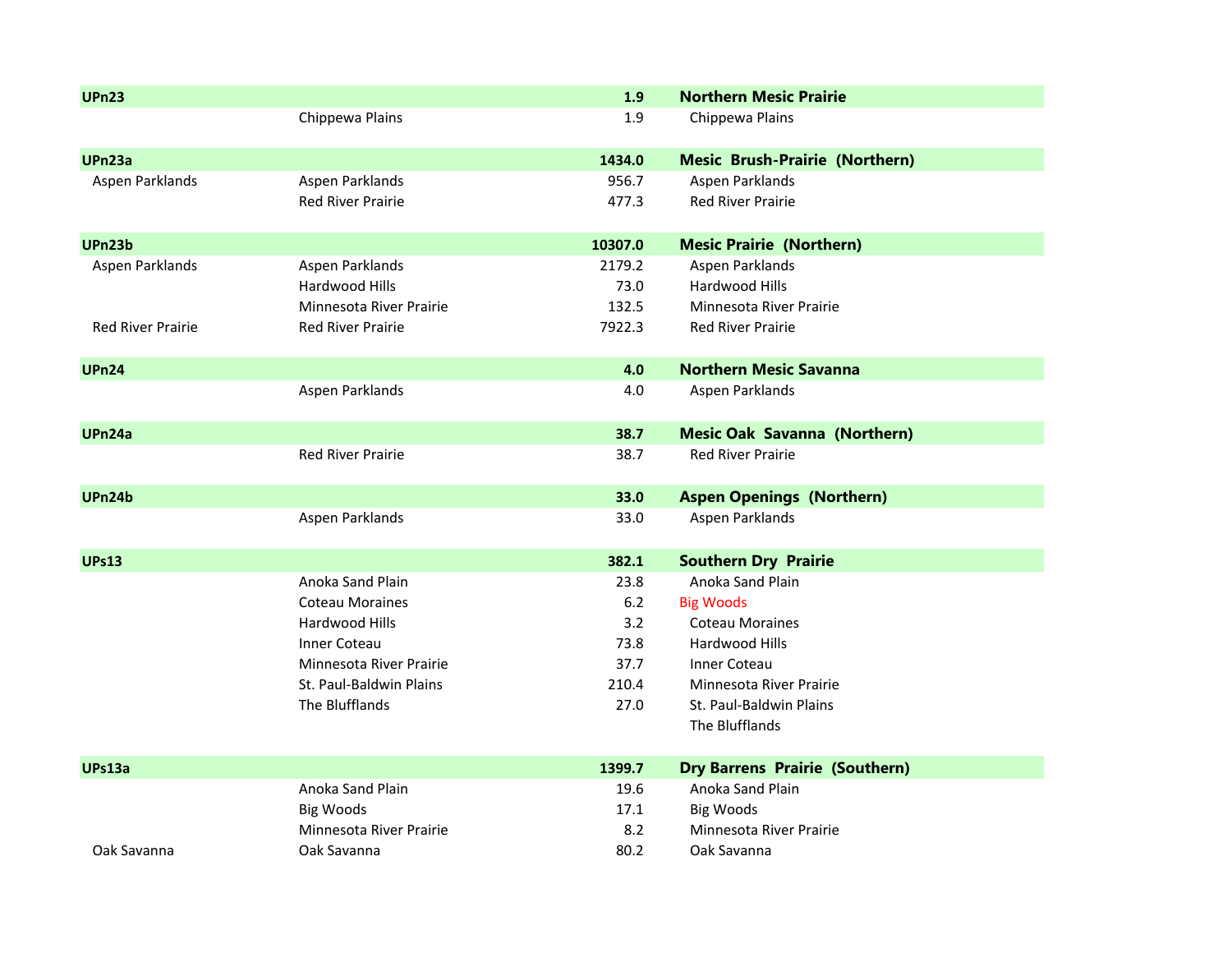| St. Paul-Baldwin Plains | St. Paul-Baldwin Plains  | 65.3    | <b>Rochester Plateau</b>                    |  |
|-------------------------|--------------------------|---------|---------------------------------------------|--|
| The Blufflands          | The Blufflands           | 1209.3  | St. Paul-Baldwin Plains                     |  |
|                         |                          |         | The Blufflands                              |  |
|                         |                          |         |                                             |  |
| <b>UPs13b</b>           |                          | 4581.1  | Dry Sand - Gravel Prairie (Southern)        |  |
|                         | Anoka Sand Plain         | 59.9    | Anoka Sand Plain                            |  |
|                         | <b>Big Woods</b>         | 55.6    | <b>Big Woods</b>                            |  |
|                         | <b>Coteau Moraines</b>   | 15.4    | <b>Coteau Moraines</b>                      |  |
| Hardwood Hills          | Hardwood Hills           | 955.5   | Hardwood Hills                              |  |
|                         | <b>Inner Coteau</b>      | 349.3   | <b>Inner Coteau</b>                         |  |
| Minnesota River Prairie | Minnesota River Prairie  | 2947.0  | Minnesota River Prairie                     |  |
| Oak Savanna             | Oak Savanna              | 48.4    | Oak Savanna                                 |  |
|                         | <b>Red River Prairie</b> | 46.1    | Pine Moraine & Outwash Plains               |  |
| Rochester Plateau       | Rochester Plateau        | 2.7     | <b>Red River Prairie</b>                    |  |
|                         | St. Paul-Baldwin Plains  | 35.7    | Rochester Plateau                           |  |
| The Blufflands          | The Blufflands           | 66.8    | St. Paul-Baldwin Plains                     |  |
|                         |                          |         | The Blufflands                              |  |
|                         |                          |         |                                             |  |
| UPs13c                  |                          | 2192.6  | <b>Dry Bedrock Bluff Prairie (Southern)</b> |  |
|                         | <b>Big Woods</b>         | 0.3     | <b>Big Woods</b>                            |  |
|                         | Oak Savanna              | 118.1   | Oak Savanna                                 |  |
| Rochester Plateau       | Rochester Plateau        | 27.4    | Rochester Plateau                           |  |
| St. Paul-Baldwin Plains | St. Paul-Baldwin Plains  | 133.7   | St. Paul-Baldwin Plains                     |  |
| The Blufflands          | The Blufflands           | 1923.2  | The Blufflands                              |  |
|                         |                          |         |                                             |  |
| <b>UPs13d</b>           |                          | 10643.5 | <b>Dry Hill Prairie (Southern)</b>          |  |
|                         | <b>Big Woods</b>         | 21.9    | <b>Big Woods</b>                            |  |
| <b>Coteau Moraines</b>  | <b>Coteau Moraines</b>   | 4501.5  | <b>Coteau Moraines</b>                      |  |
|                         | Hardwood Hills           | 14.9    | Hardwood Hills                              |  |
| <b>Inner Coteau</b>     | <b>Inner Coteau</b>      | 1518.6  | <b>Inner Coteau</b>                         |  |
| Minnesota River Prairie | Minnesota River Prairie  | 4457.1  | Minnesota River Prairie                     |  |
|                         | Oak Savanna              | 24.9    | Oak Savanna                                 |  |
|                         | <b>Red River Prairie</b> | 104.7   | <b>Red River Prairie</b>                    |  |
|                         |                          |         |                                             |  |
| <b>UPs14</b>            |                          | 265.8   | <b>Southern Dry Savanna</b>                 |  |
|                         |                          |         |                                             |  |
|                         | Anoka Sand Plain         | 63.1    | Anoka Sand Plain                            |  |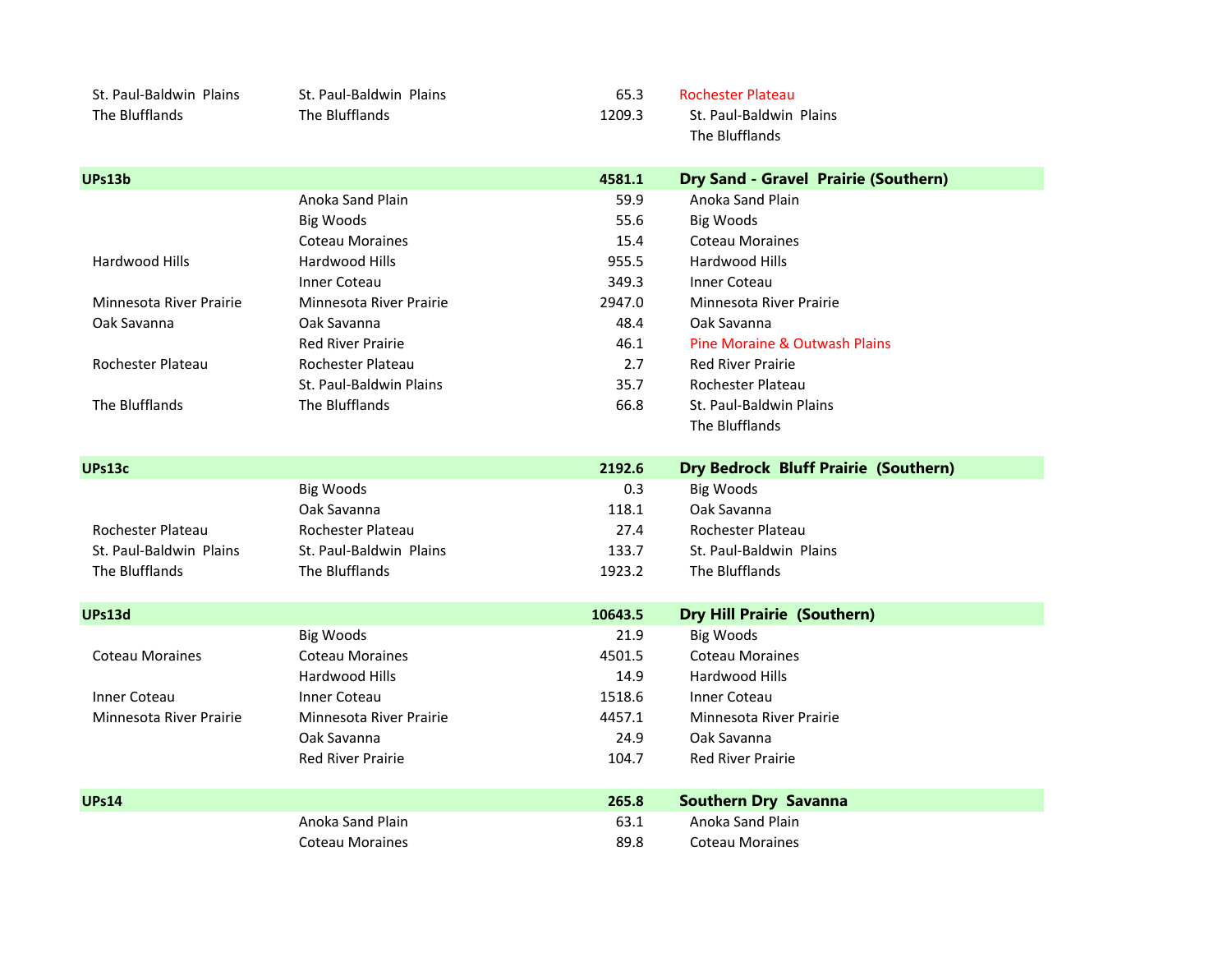|                         | Pine Moraines & Outwash Plains | 1.6    | Pine Moraines & Outwash Plains                |
|-------------------------|--------------------------------|--------|-----------------------------------------------|
|                         | St. Paul-Baldwin Plains        | 106.7  | St. Paul-Baldwin Plains                       |
|                         | The Blufflands                 | 4.7    | The Blufflands                                |
| UPs14a                  |                                | 98.2   | <b>Dry Barrens Oak Savanna (Southern)</b>     |
|                         | Anoka Sand Plain               | 72.1   | Anoka Sand Plain                              |
|                         | Hardwood Hills                 | 0.5    | Hardwood Hills                                |
|                         | The Blufflands                 | 25.6   | The Blufflands                                |
|                         |                                |        | Dry Barrens Oak Savanna (Southern): Jack Pine |
| <b>UPs14a1</b>          |                                | 200.5  | <b>Subtype</b>                                |
|                         | Mille Lacs Uplands             | 23.7   | Mille Lacs Uplands                            |
|                         | The Blufflands                 | 176.8  | The Blufflands                                |
|                         |                                |        | Dry Barrens Oak Savanna (Southern): Oak       |
| <b>UPs14a2</b>          |                                | 2259.0 | <b>Subtype</b>                                |
| Anoka Sand Plain        | Anoka Sand Plain               | 842.1  | Anoka Sand Plain                              |
|                         | <b>Big Woods</b>               | 45.1   | <b>Big Woods</b>                              |
|                         | Mille Lacs Uplands             | 68.8   | Mille Lacs Uplands                            |
|                         | Oak Savanna                    | 2.5    | Oak Savanna                                   |
| The Blufflands          | The Blufflands                 | 1300.5 | <b>Rochester Plateau</b>                      |
|                         |                                |        | The Blufflands                                |
| <b>UPs14a3</b>          |                                | 261.0  | <b>Not listed in Field Guide to NPCs</b>      |
|                         | Anoka Sand Plain               | 223.0  | Anoka Sand Plain                              |
|                         | The Blufflands                 | 38.0   | The Blufflands                                |
| <b>UPs14b</b>           |                                | 753.0  | Dry Sand - Gravel Oak Savanna (Southern)      |
| Anoka Sand Plain        | Anoka Sand Plain               | 210.4  | Anoka Sand Plain                              |
|                         | <b>Big Woods</b>               | 336.8  | <b>Big Woods</b>                              |
|                         | Hardwood Hills                 | 0.2    | Hardwood Hills                                |
|                         | Mille Lacs Uplands             | 26.1   | Mille Lacs Uplands                            |
| St. Paul-Baldwin Plains | St. Paul-Baldwin Plains        | 12.7   | <b>Minnesota River Prairie</b>                |
|                         | The Blufflands                 | 166.8  | Oak Savanna                                   |
|                         |                                |        | <b>Rochester Plateau</b>                      |
|                         |                                |        | St. Paul-Baldwin Plains                       |
|                         |                                |        | The Blufflands                                |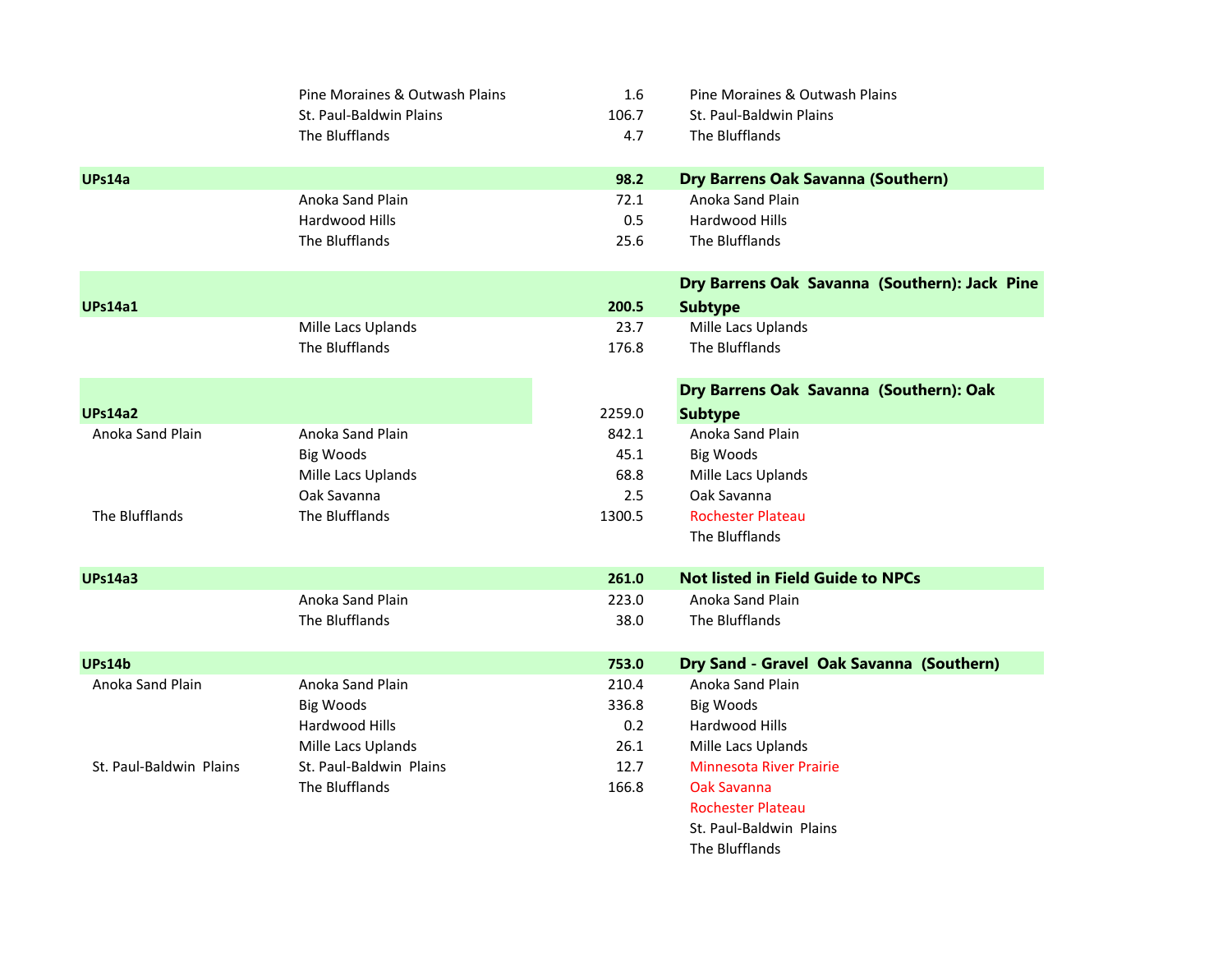| UPs14c                  |                          | 211.9   | Dry Hill Oak Savanna (Southern)     |
|-------------------------|--------------------------|---------|-------------------------------------|
|                         | <b>Coteau Moraines</b>   | 4.5     | <b>Big Woods</b>                    |
|                         | Minnesota River Prairie  | 178.5   | <b>Coteau Moraines</b>              |
|                         | Oak Savanna              | 17.0    | <b>Minnesota River Prairie</b>      |
|                         | St. Paul-Baldwin Plains  | 11.9    | Oak Savanna                         |
|                         |                          |         | <b>Rochester Plateau</b>            |
|                         |                          |         | St. Paul-Baldwin Plains             |
| <b>UPs23</b>            |                          | 38.8    | <b>Southern Mesic Prairie</b>       |
|                         |                          | 0.5     |                                     |
|                         | <b>Big Woods</b>         | 11.1    | <b>Big Woods</b>                    |
|                         | <b>Coteau Moraines</b>   | 9.1     | <b>Coteau Moraines</b>              |
|                         | Minnesota River Prairie  |         | Minnesota River Prairie             |
|                         | Oak Savanna              | 10.2    | Oak Savanna                         |
|                         | Rochester Plateau        | 6.4     | Rochester Plateau                   |
|                         | The Blufflands           | 1.4     | The Blufflands                      |
| UPs23a                  |                          | 18334.4 | <b>Mesic Prairie (Southern)</b>     |
|                         | Anoka Sand Plain         | 51.4    | Anoka Sand Plain                    |
| <b>Big Woods</b>        | <b>Big Woods</b>         | 67.8    | <b>Big Woods</b>                    |
| <b>Coteau Moraines</b>  | <b>Coteau Moraines</b>   | 1148.3  | <b>Coteau Moraines</b>              |
| Hardwood Hills          | Hardwood Hills           | 3.7     | Hardwood Hills                      |
|                         | <b>Inner Coteau</b>      | 1304.4  | <b>Inner Coteau</b>                 |
| Minnesota River Prairie | Minnesota River Prairie  | 14879.4 | <b>Mille Lacs Uplands</b>           |
| Oak Savanna             | Oak Savanna              | 465.1   | Minnesota River Prairie             |
|                         | <b>Red River Prairie</b> | 114.9   | Oak Savanna                         |
| Rochester Plateau       | Rochester Plateau        | 6.8     | <b>Red River Prairie</b>            |
|                         | St. Paul-Baldwin Plains  | 88.1    | Rochester Plateau                   |
|                         | The Blufflands           | 204.6   | St. Paul-Baldwin Plains             |
|                         |                          |         | The Blufflands                      |
| <b>UPs24</b>            |                          | 80.8    | <b>Southern Mesic Savanna</b>       |
|                         | Hardwood Hills           | 80.8    | Hardwood Hills                      |
|                         |                          |         |                                     |
| UPs24a                  |                          | 46.7    | <b>Mesic Oak Savanna (Southern)</b> |
|                         | Anoka Sand Plain         | 2.9     | Anoka Sand Plain                    |
|                         | <b>Inner Coteau</b>      | 4.1     | <b>Inner Coteau</b>                 |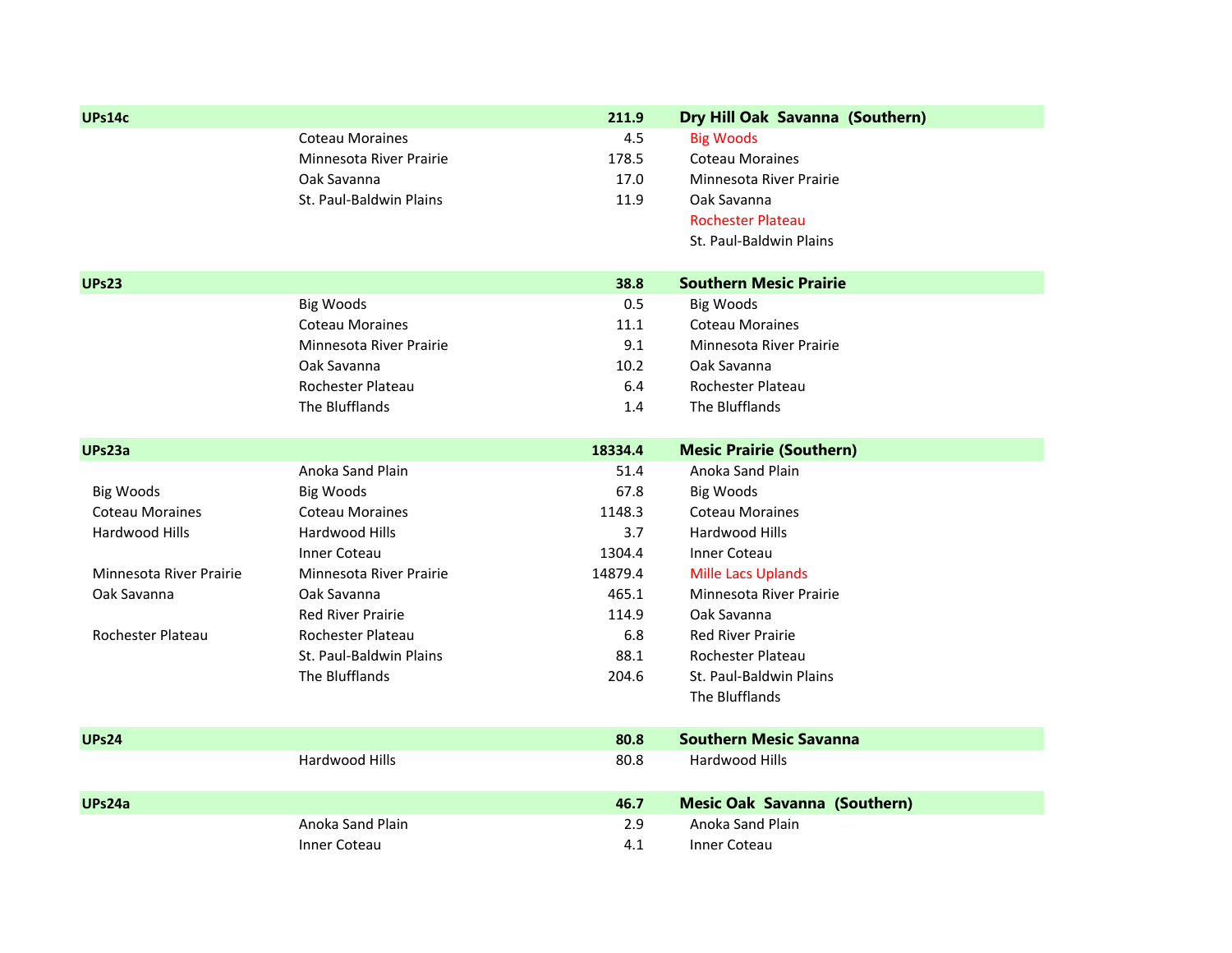|                       | Mille Lacs Uplands             | 3.3     | Mille Lacs Uplands                              |
|-----------------------|--------------------------------|---------|-------------------------------------------------|
|                       | Oak Savanna                    | 30.5    | <b>Minnesota River Prairie</b>                  |
|                       | Rochester Plateau              | 5.9     | Oak Savanna                                     |
|                       |                                |         | Rochester Plateau                               |
|                       |                                |         |                                                 |
| <b>WFn53</b>          |                                | 3990.6  | <b>Northern Wet Cedar Forest</b>                |
|                       | Agassiz Lowlands               | 145.6   | Agassiz Lowlands                                |
|                       | <b>Border Lakes</b>            | 25.4    | <b>Border Lakes</b>                             |
|                       | Chippewa Plains                | 4.2     | Chippewa Plains                                 |
|                       | Nashwauk Uplands               | 10.5    | Nashwauk Uplands                                |
|                       | North Shore Highlands          | 2834.5  | North Shore Highlands                           |
|                       | St. Louis Moraines             | 160.4   | St. Louis Moraines                              |
|                       | <b>Tamarack Lowlands</b>       | 35.9    | <b>Tamarack Lowlands</b>                        |
|                       | Toimi Uplands                  | 774.0   | Toimi Uplands                                   |
|                       |                                |         |                                                 |
|                       |                                |         | <b>Lowland White Cedar Forest (North Shore)</b> |
| WFn53a                |                                | 11469.3 |                                                 |
| <b>Border Lakes</b>   | <b>Border Lakes</b>            | 305.8   | <b>Border Lakes</b>                             |
|                       | Glacial Lake Superior Plain    | 74.3    | Glacial Lake Superior Plain                     |
|                       | Laurentian Uplands             | 267.0   | Laurentian Uplands                              |
| North Shore Highlands | North Shore Highlands          | 10805.1 | North Shore Highlands                           |
|                       | Toimi Uplands                  | 17.1    | Toimi Uplands                                   |
|                       |                                |         |                                                 |
| WFn53b                |                                | 6043.1  | <b>Lowland White Cedar Forest (Northern)</b>    |
|                       | Agassiz Lowlands               | 4305.7  | Agassiz Lowlands                                |
|                       | Aspen Parklands                | 54.8    | Aspen Parklands                                 |
|                       | <b>Border Lakes</b>            | 134.3   | <b>Border Lakes</b>                             |
|                       | Laurentian Uplands             | 908.5   | <b>Hardwood Hills</b>                           |
|                       | Mille Lacs Uplands             | 80.4    | Laurentian Uplands                              |
|                       | Nashwauk Uplands               | 30.1    | Mille Lacs Uplands                              |
|                       | North Shore Highlands          | 15.4    | Nashwauk Uplands                                |
|                       | Pine Moraines & Outwash Plains | 25.2    | North Shore Highlands                           |
|                       | St. Louis Moraines             | 255.8   | Pine Moraines & Outwash Plains                  |
|                       | <b>Tamarack Lowlands</b>       | 183.5   | St. Louis Moraines                              |
|                       | Toimi Uplands                  | 49.3    | <b>Tamarack Lowlands</b>                        |
|                       |                                |         | Toimi Uplands                                   |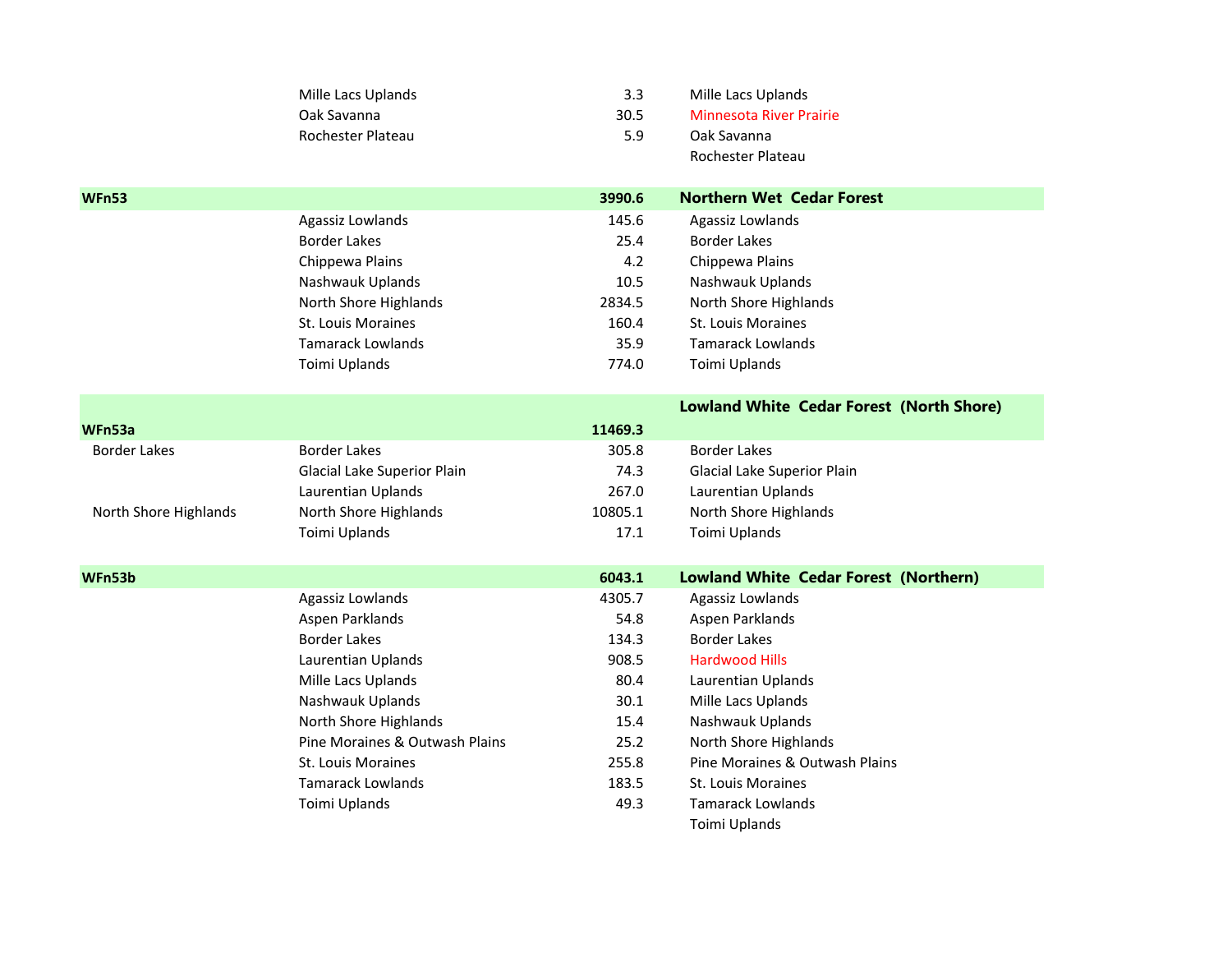| <b>WFn55</b>                 |                                | 6000.8 | <b>Northern Wet Ash Swamp</b>                 |
|------------------------------|--------------------------------|--------|-----------------------------------------------|
|                              | Anoka Sand Plain               | 0.9    | Anoka Sand Plain                              |
|                              | Aspen Parklands                | 1322.9 | Aspen Parklands                               |
|                              | <b>Border Lakes</b>            | 3.4    | <b>Border Lakes</b>                           |
|                              | Chippewa Plains                | 3.6    | Chippewa Plains                               |
|                              | Glacial Lake Superior Plain    | 654.5  | Glacial Lake Superior Plain                   |
|                              | Hardwood Hills                 | 35.8   | Hardwood Hills                                |
|                              | Laurentian Uplands             | 114.2  | Laurentian Uplands                            |
|                              | Mille Lacs Uplands             | 948.1  | Mille Lacs Uplands                            |
|                              | North Shore Highlands          | 510.3  | North Shore Highlands                         |
| Pine Moraines & Outwash Plai | Pine Moraines & Outwash Plains | 340.3  | Pine Moraines & Outwash Plains                |
|                              | St. Louis Moraines             | 566.6  | St. Louis Moraines                            |
|                              | <b>Tamarack Lowlands</b>       | 1195.1 | <b>Tamarack Lowlands</b>                      |
|                              | Toimi Uplands                  | 305.2  | Toimi Uplands                                 |
|                              |                                |        |                                               |
|                              |                                |        | Black Ash - Aspen - Balsam Poplar Swamp       |
| WFn55a                       |                                | 4283.0 | (Northeastern)                                |
|                              | Agassiz Lowlands               | 1173.8 | Agassiz Lowlands                              |
|                              | Anoka Sand Plain               | 2.1    | Anoka Sand Plain                              |
|                              | <b>Border Lakes</b>            | 54.4   | <b>Border Lakes</b>                           |
|                              | Chippewa Plains                | 103.2  | Chippewa Plains                               |
|                              | Glacial Lake Superior Plain    | 57.4   | Glacial Lake Superior Plain                   |
|                              | Laurentian Uplands             | 123.0  | Laurentian Uplands                            |
|                              | Mille Lacs Uplands             | 41.7   | Mille Lacs Uplands                            |
| North Shore Highlands        | North Shore Highlands          | 1464.0 | North Shore Highlands                         |
|                              | Pine Moraines & Outwash Plains | 1029.3 | Pine Moraines & Outwash Plains                |
|                              | <b>St. Louis Moraines</b>      | 6.3    | St. Louis Moraines                            |
|                              | Toimi Uplands                  | 227.6  | Toimi Uplands                                 |
|                              |                                |        | <b>Black Ash - Yellow Birch - Red Maple -</b> |
| WFn55b                       |                                | 7533.4 | <b>Basswood Swamp (Eastcentral)</b>           |
| Anoka Sand Plain             | Anoka Sand Plain               | 1160.4 | Anoka Sand Plain                              |
|                              | Hardwood Hills                 | 65.4   | Hardwood Hills                                |
|                              | Mille Lacs Uplands             | 5862.9 | Mille Lacs Uplands                            |
|                              | Pine Moraines & Outwash Plains | 432.9  | Pine Moraines & Outwash Plains                |
|                              |                                |        |                                               |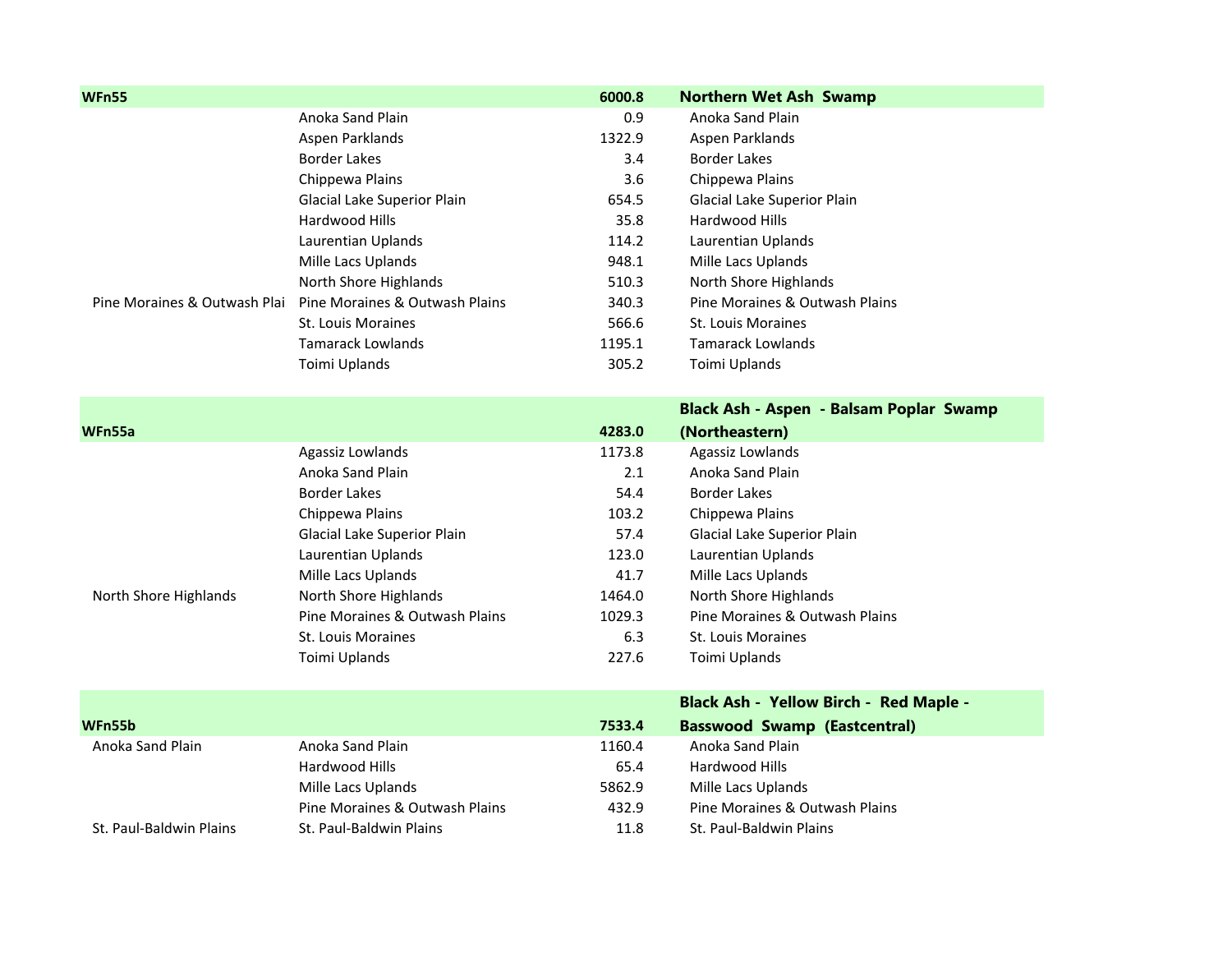|                              |                                |        | <b>Black Ash - Mountain Maple Swamp (Northern)</b> |
|------------------------------|--------------------------------|--------|----------------------------------------------------|
| WFn55c                       |                                | 989.7  |                                                    |
|                              | Aspen Parklands                | 18.2   | Aspen Parklands                                    |
|                              | Hardwood Hills                 | 12.7   | Hardwood Hills                                     |
|                              | Laurentian Uplands             | 29.0   | Laurentian Uplands                                 |
|                              | Mille Lacs Uplands             | 37.9   | Mille Lacs Uplands                                 |
|                              | North Shore Highlands          | 424.1  | North Shore Highlands                              |
| Pine Moraines & Outwash Plai | Pine Moraines & Outwash Plains | 308.0  | Pine Moraines & Outwash Plains                     |
|                              | <b>St. Louis Moraines</b>      | 70.8   | <b>St. Louis Moraines</b>                          |
|                              | Toimi Uplands                  | 88.1   | Toimi Uplands                                      |
|                              |                                |        |                                                    |
| WFn64                        |                                | 1996.5 | <b>Northern Very Wet Ash Swamp</b>                 |
|                              | <b>Border Lakes</b>            | 2.6    | <b>Border Lakes</b>                                |
|                              | Glacial Lake Superior Plain    | 71.2   | Glacial Lake Superior Plain                        |
|                              | Hardwood Hills                 | 51.2   | Hardwood Hills                                     |
|                              | Littlefork-Vermillion Uplands  | 0.5    | Littlefork-Vermillion Uplands                      |
|                              | Mille Lacs Uplands             | 374.5  | Mille Lacs Uplands                                 |
|                              | North Shore Highlands          | 548.9  | North Shore Highlands                              |
|                              | Pine Moraines & Outwash Plains | 349.3  | Pine Moraines & Outwash Plains                     |
|                              | <b>St. Louis Moraines</b>      | 324.0  | St. Louis Moraines                                 |
|                              | <b>Tamarack Lowlands</b>       | 1.0    | <b>Tamarack Lowlands</b>                           |
|                              | Toimi Uplands                  | 273.3  | Toimi Uplands                                      |
|                              |                                |        | <b>Black Ash - Conifer Swamp (Northeastern)</b>    |
| WFn64a                       |                                | 6755.0 |                                                    |
| <b>Border Lakes</b>          | <b>Border Lakes</b>            | 210.5  | <b>Border Lakes</b>                                |
|                              | Glacial Lake Superior Plain    | 396.0  | Glacial Lake Superior Plain                        |
|                              | Hardwood Hills                 | 61.8   | Hardwood Hills                                     |
|                              | Laurentian Uplands             | 744.9  | Laurentian Uplands                                 |
|                              | Mille Lacs Uplands             | 257.3  | Mille Lacs Uplands                                 |
|                              | Nashwauk Uplands               | 39.5   | Nashwauk Uplands                                   |
| North Shore Highlands        | North Shore Highlands          | 4715.0 | North Shore Highlands                              |
|                              | St. Louis Moraines             | 102.8  | <b>St. Louis Moraines</b>                          |
|                              | Toimi Uplands                  | 226.6  | Toimi Uplands                                      |
|                              |                                |        |                                                    |
|                              |                                |        | Black Ash - Yellow Birch - Red Maple - Alder       |
| WFn64b                       |                                | 3010.6 | <b>Swamp</b>                                       |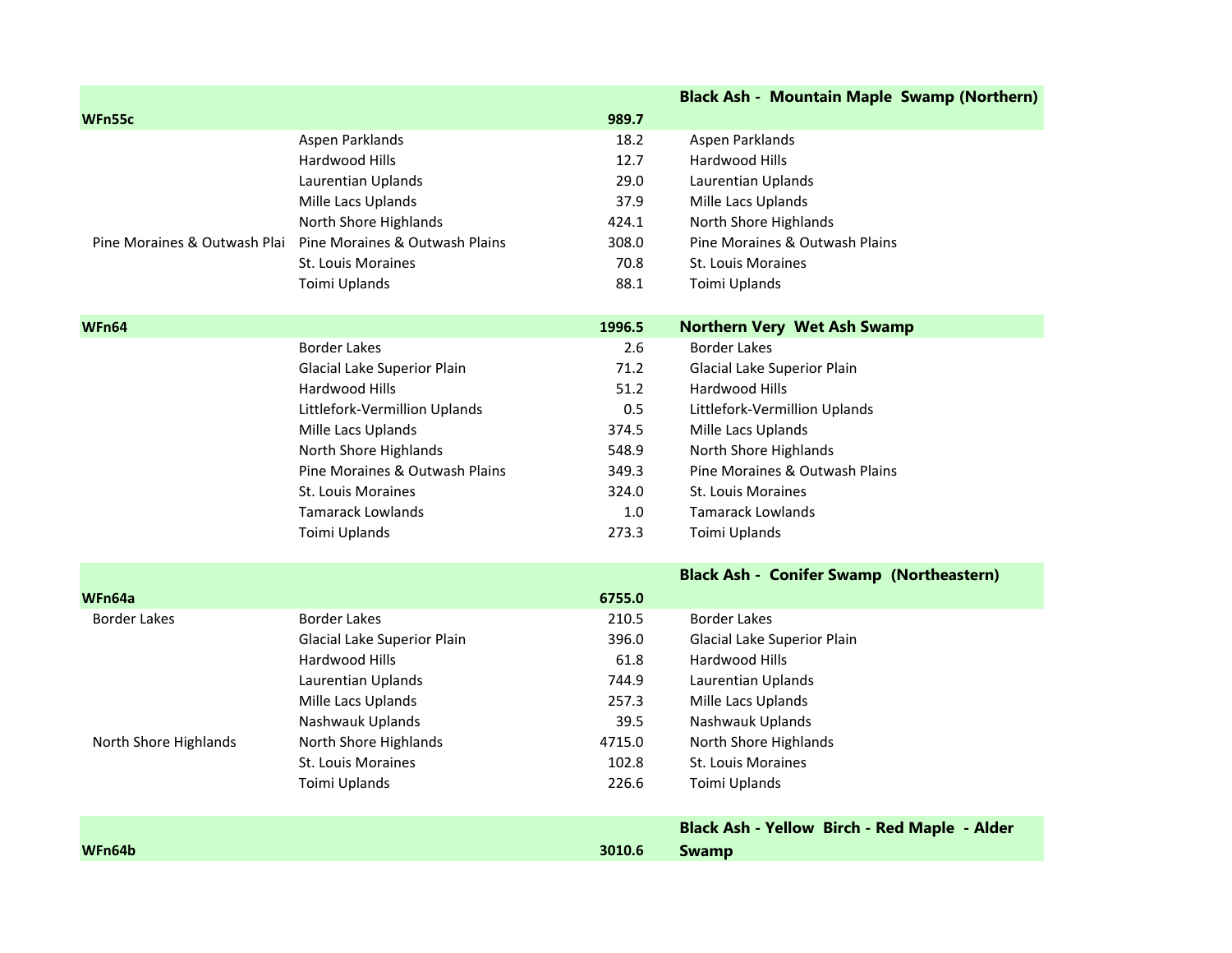|                  | Anoka Sand Plain               | 55.3   | Anoka Sand Plain                          |
|------------------|--------------------------------|--------|-------------------------------------------|
| <b>Big Woods</b> | <b>Big Woods</b>               | 29.8   | <b>Big Woods</b>                          |
|                  | Mille Lacs Uplands             | 2857.3 | Mille Lacs Uplands                        |
|                  | St. Paul-Baldwin Plains        | 68.1   | St. Paul-Baldwin Plains                   |
|                  |                                |        |                                           |
| WFn64c           |                                | 647.6  | <b>Black Ash - Alder Swamp (Northern)</b> |
|                  | Agassiz Lowlands               | 146.6  | <b>Aspen Parklands</b>                    |
|                  | <b>Border Lakes</b>            | 35.7   | Agassiz Lowlands                          |
|                  | Chippewa Plains                | 70.0   | <b>Border Lakes</b>                       |
|                  | Hardwood Hills                 | 28.8   | Chippewa Plains                           |
|                  | Mille Lacs Uplands             | 59.6   | Hardwood Hills                            |
|                  | North Shore Highlands          | 109.2  | Mille Lacs Uplands                        |
|                  | Pine Moraines & Outwash Plains | 48.8   | North Shore Highlands                     |
|                  | <b>Tamarack Lowlands</b>       | 148.9  | Pine Moraines & Outwash Plains            |
|                  |                                |        | <b>Tamarack Lowlands</b>                  |
|                  |                                |        |                                           |
| <b>WFn74</b>     |                                | 100.4  | <b>Northern Wet Alder Swamp</b>           |
|                  | Hardwood Hills                 | 1.6    | Hardwood Hills                            |
|                  | Laurentian Uplands             | 7.2    | Laurentian Uplands                        |
|                  | Mille Lacs Uplands             | 68.8   | Mille Lacs Uplands                        |
|                  | Toimi Uplands                  | 22.6   | Toimi Uplands                             |
|                  |                                |        | Alder - (Red Currant - Meadow-Rue) Swamp  |
| WFn74a           |                                | 697.4  |                                           |
|                  | Agassiz Lowlands               | 28.9   | Agassiz Lowlands                          |
|                  | Chippewa Plains                | 4.7    | Chippewa Plains                           |
|                  | Glacial Lake Superior Plain    | 127.9  | Glacial Lake Superior Plain               |
|                  | Mille Lacs Uplands             | 354.3  | Mille Lacs Uplands                        |
|                  | Pine Moraines & Outwash Plains | 160.2  | Pine Moraines & Outwash Plains            |
|                  | <b>Red River Prairie</b>       | 15.2   | <b>Red River Prairie</b>                  |
|                  | St. Louis Moraines             | 6.2    | <b>St. Louis Moraines</b>                 |
| <b>WFs55</b>     |                                | 9.4    | <b>Southern Wet Aspen Forest</b>          |
|                  | Anoka Sand Plain               | 5.7    | Anoka Sand Plain                          |
|                  | Oak Savanna                    | 3.6    | Oak Savanna                               |
|                  |                                |        |                                           |
| WFs55a           |                                | 263.2  | <b>Lowland Aspen Forest</b>               |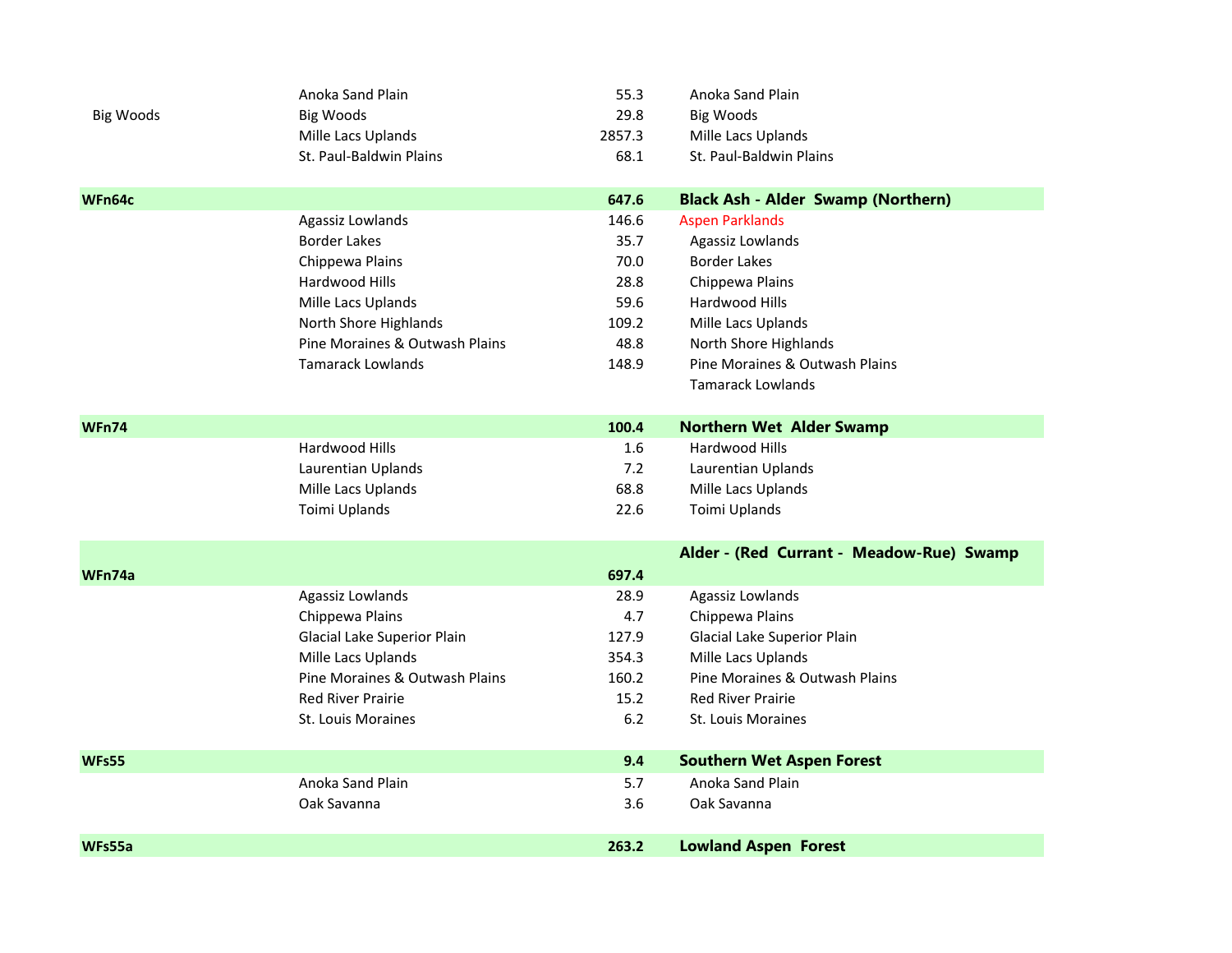|                         | Anoka Sand Plain<br><b>Big Woods</b> | 36.6<br>35.6 | Anoka Sand Plain<br><b>Big Woods</b>         |
|-------------------------|--------------------------------------|--------------|----------------------------------------------|
|                         | Hardwood Hills                       | 146.1        | Hardwood Hills                               |
|                         | Oak Savanna                          | 39.3         | <b>Minnesota River Prairie</b>               |
|                         | St. Paul-Baldwin Plains              | 5.7          | Oak Savanna                                  |
|                         |                                      |              | St. Paul-Baldwin Plains                      |
| <b>WFs57</b>            |                                      | 67.1         | <b>Southern Wet Ash Swamp</b>                |
|                         | Oak Savanna                          | 37.7         | Oak Savanna                                  |
|                         | Pine Moraines & Outwash Plains       | 9.5          | Pine Moraines & Outwash Plains               |
|                         | St. Paul-Baldwin Plains              | 20.0         | St. Paul-Baldwin Plains                      |
| WFs57a                  |                                      | 591.0        | <b>Black Ash - (Red Maple) Seepage Swamp</b> |
|                         | Anoka Sand Plain                     | 0.6          | Anoka Sand Plain                             |
| <b>Hardwood Hills</b>   | Hardwood Hills                       | 358.3        | <b>Big Woods</b>                             |
|                         | Mille Lacs Uplands                   | 2.0          | <b>Glacial Lake Superior Plain</b>           |
| Oak Savanna             | Oak Savanna                          | 35.2         | Hardwood Hills                               |
|                         | St. Croix Moraine                    | 57.4         | Mille Lacs Uplands                           |
| St. Paul-Baldwin Plains | St. Paul-Baldwin Plains              |              | Oak Savanna                                  |
|                         |                                      |              | <b>Rochester Plateau</b>                     |
|                         |                                      |              | St. Croix Moraine                            |
|                         |                                      |              | St. Paul-Baldwin Plains                      |
|                         |                                      |              | Black Ash - Sugar Maple - Basswood - (Blue   |
| WFs57b                  |                                      | 81.0         | <b>Beech) Seepage Swamp</b>                  |
|                         | Rochester Plateau                    | 5.4          | Rochester Plateau                            |
| The Blufflands          | The Blufflands                       | 75.6         | The Blufflands                               |
| WFw54                   |                                      | 5051.3       | <b>Northwestern Wet Aspen Forest</b>         |
|                         | Agassiz Lowlands                     | 637.8        | Agassiz Lowlands                             |
| Aspen Parklands         | Aspen Parklands                      | 4410.7       | Aspen Parklands                              |
|                         | Hardwood Hills                       | 2.9          | Hardwood Hills                               |
|                         |                                      |              | Lowland Black Ash - Aspen - Balsam Poplar    |
| WFw54a                  |                                      | 1245.9       | <b>Forest</b>                                |
|                         | Agassiz Lowlands                     | 1003.1       | Agassiz Lowlands                             |
|                         | Aspen Parklands                      | 242.9        | Aspen Parklands                              |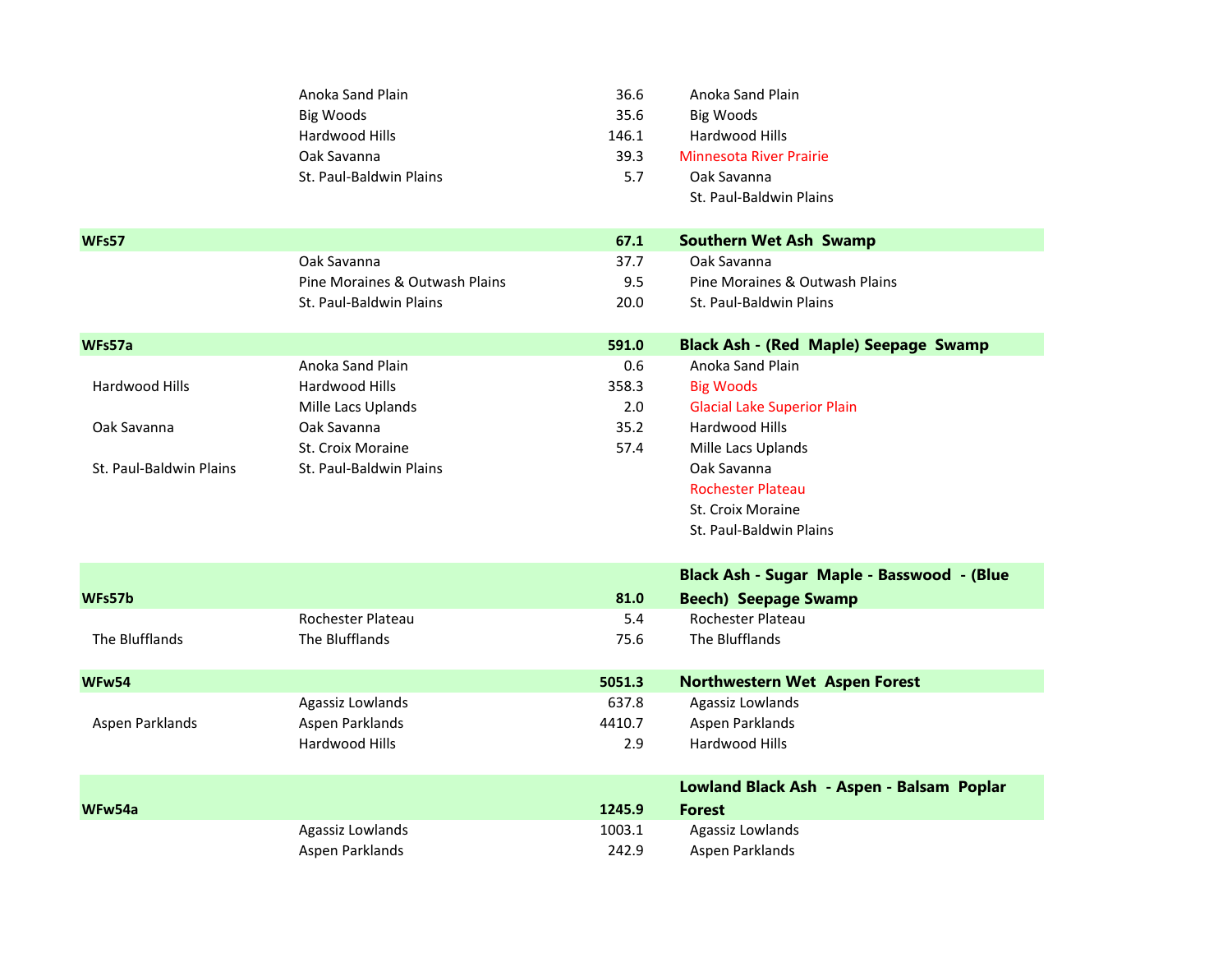| WFWM_CX                 |                                | 28.5    | <b>Complex</b>                      |
|-------------------------|--------------------------------|---------|-------------------------------------|
|                         | Laurentian Uplands             | 0.4     | Laurentian Uplands                  |
| North Shore Highlands   | North Shore Highlands          | 28.2    | North Shore Highlands               |
| <b>WMn82</b>            |                                | 2010.7  | <b>Northern Wet Meadow / Carr</b>   |
|                         | Anoka Sand Plain               | 79.8    | Anoka Sand Plain                    |
|                         | Aspen Parklands                | 14.9    | Aspen Parklands                     |
|                         | <b>Border Lakes</b>            | 0.9     | <b>Border Lakes</b>                 |
|                         | Chippewa Plains                | 67.0    | Chippewa Plains                     |
|                         | Glacial Lake Superior Plain    | 9.4     | Glacial Lake Superior Plain         |
|                         | Hardwood Hills                 | 104.0   | Hardwood Hills                      |
|                         | Laurentian Uplands             | 449.3   | Laurentian Uplands                  |
|                         | Mille Lacs Uplands             | 199.1   | Mille Lacs Uplands                  |
|                         | Nashwauk Uplands               | 7.9     | Nashwauk Uplands                    |
|                         | North Shore Highlands          | 738.4   | North Shore Highlands               |
|                         | Pine Moraines & Outwash Plains | 19.4    | Pine Moraines & Outwash Plains      |
|                         | St. Louis Moraines             | 67.0    | St. Louis Moraines                  |
|                         | St. Paul-Baldwin Plains        | 41.2    | St. Paul-Baldwin Plains             |
|                         | Toimi Uplands                  | 212.5   | Toimi Uplands                       |
| WMn82a                  |                                | 33276.3 | <b>Willow - Dogwood Shrub Swamp</b> |
|                         | Agassiz Lowlands               | 3396.6  | Agassiz Lowlands                    |
| Anoka Sand Plain        | Anoka Sand Plain               | 2691.9  | Anoka Sand Plain                    |
|                         | Aspen Parklands                | 9393.7  | Aspen Parklands                     |
| <b>Big Woods</b>        | <b>Big Woods</b>               | 85.9    | <b>Big Woods</b>                    |
|                         | <b>Border Lakes</b>            | 209.5   | <b>Border Lakes</b>                 |
|                         | Chippewa Plains                | 927.7   | Chippewa Plains                     |
|                         | Glacial Lake Superior Plain    | 6.6     | Glacial Lake Superior Plain         |
| Hardwood Hills          | Hardwood Hills                 | 1420.3  | Hardwood Hills                      |
| Laurentian Uplands      | Laurentian Uplands             | 789.0   | Laurentian Uplands                  |
|                         | Littlefork-Vermillion Uplands  | 41.3    | Littlefork-Vermillion Uplands       |
|                         | Mille Lacs Uplands             | 8382.6  | Mille Lacs Uplands                  |
| Minnesota River Prairie | Minnesota River Prairie        | 356.0   | Minnesota River Prairie             |
|                         | Nashwauk Uplands               | 0.5     | Nashwauk Uplands                    |
|                         | North Shore Highlands          | 1085.9  | North Shore Highlands               |
|                         | Oak Savanna                    | 15.5    | Oak Savanna                         |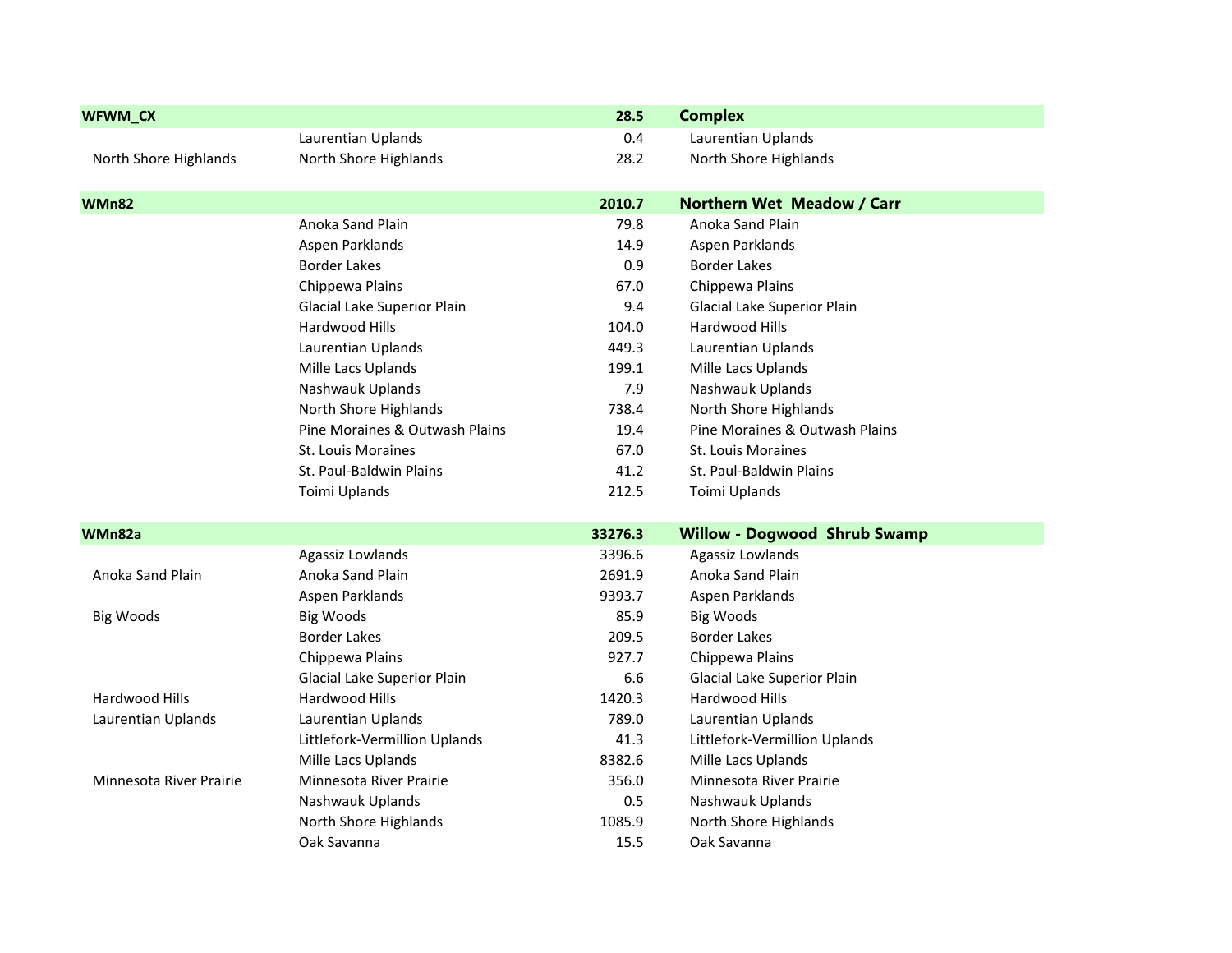|                          | Pine Moraines & Outwash Plai Pine Moraines & Outwash Plains | 1160.0 | Pine Moraines & Outwash Plains |
|--------------------------|-------------------------------------------------------------|--------|--------------------------------|
| <b>Red River Prairie</b> | <b>Red River Prairie</b>                                    | 776.8  | <b>Red River Prairie</b>       |
|                          | St. Louis Moraines                                          | 321.9  | <b>Rochester Plateau</b>       |
|                          | St. Paul-Baldwin Plains                                     | 284.8  | <b>St. Louis Moraines</b>      |
|                          | <b>Tamarack Lowlands</b>                                    | 395.2  | St. Paul-Baldwin Plains        |
|                          | The Blufflands                                              | 40.3   | <b>Tamarack Lowlands</b>       |
|                          | Toimi Uplands                                               | 1493.2 | The Blufflands                 |
|                          |                                                             |        | Toimi Uplands                  |

| WMn82b                       |                                | 27250.8 | <b>Sedge Meadow</b>                    |  |
|------------------------------|--------------------------------|---------|----------------------------------------|--|
|                              | Agassiz Lowlands               | 966.9   | Agassiz Lowlands                       |  |
| Anoka Sand Plain             | Anoka Sand Plain               | 2552.3  | Anoka Sand Plain                       |  |
|                              | Aspen Parklands                | 68.1    | Aspen Parklands                        |  |
| Big Woods                    | Big Woods                      | 361.7   | <b>Big Woods</b>                       |  |
|                              | <b>Border Lakes</b>            | 145.2   | <b>Border Lakes</b>                    |  |
|                              | Chippewa Plains                | 1036.5  | Chippewa Plains                        |  |
|                              | Glacial Lake Superior Plain    | 75.4    | Glacial Lake Superior Plain            |  |
| Hardwood Hills               | <b>Hardwood Hills</b>          | 2077.5  | Hardwood Hills                         |  |
|                              | Laurentian Uplands             | 137.0   | Laurentian Uplands                     |  |
|                              | Littlefork-Vermillion Uplands  | 0.4     | Littlefork-Vermillion Uplands          |  |
|                              | Mille Lacs Uplands             | 13550.4 | Mille Lacs Uplands                     |  |
| Minnesota River Prairie      | Minnesota River Prairie        | 580.0   | Minnesota River Prairie                |  |
|                              | Nashwauk Uplands               | 5.1     | Nashwauk Uplands                       |  |
|                              | North Shore Highlands          | 275.6   | North Shore Highlands                  |  |
| Oak Savanna                  | Oak Savanna                    | 43.0    | Oak Savanna                            |  |
| Pine Moraines & Outwash Plai | Pine Moraines & Outwash Plains | 2973.0  | Pine Moraines & Outwash Plains         |  |
| <b>Red River Prairie</b>     | <b>Red River Prairie</b>       | 381.4   | <b>Red River Prairie</b>               |  |
|                              | Rochester Plateau              | 47.5    | Rochester Plateau                      |  |
|                              | St. Louis Moraines             | 170.2   | <b>St. Louis Moraines</b>              |  |
|                              | St. Paul-Baldwin Plains        | 25.7    | St. Paul-Baldwin Plains                |  |
|                              | <b>Tamarack Lowlands</b>       | 32.0    | <b>Tamarack Lowlands</b>               |  |
| The Blufflands               | The Blufflands                 | 1508.9  | The Blufflands                         |  |
|                              | Toimi Uplands                  | 227.2   | Toimi Uplands                          |  |
| <b>WMn82b1</b>               |                                | 159.2   | <b>Sedge Meadow: Bluejoint Subtype</b> |  |
|                              | Agassiz Lowlands               | 6.7     | Agassiz Lowlands                       |  |
|                              | Chippewa Plains                | 8.7     | <b>Big Woods</b>                       |  |
|                              | Hardwood Hills                 | 112.0   | Chippewa Plains                        |  |
|                              |                                |         |                                        |  |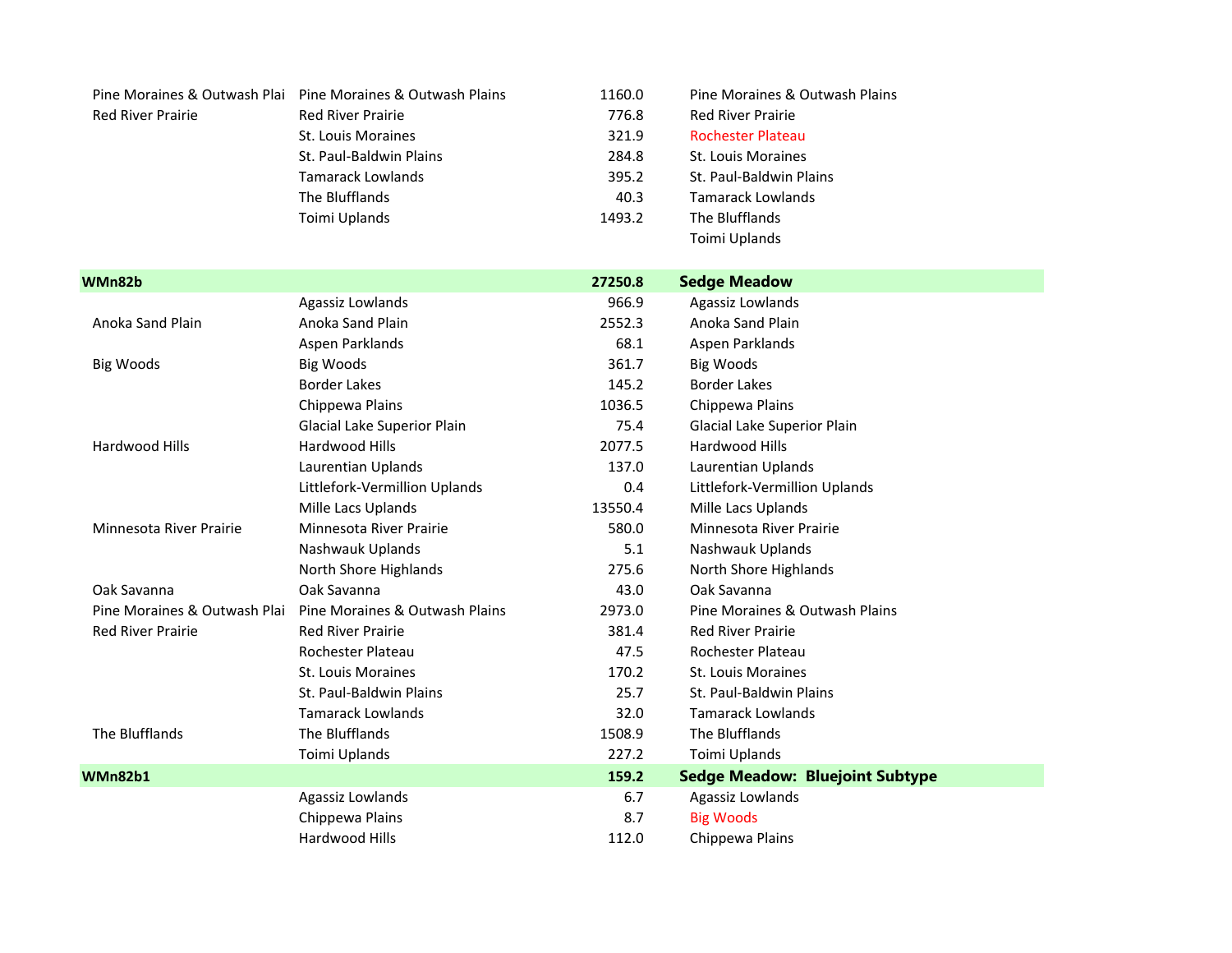|                          | Nashwauk Uplands               | 2.3   | Hardwood Hills                             |
|--------------------------|--------------------------------|-------|--------------------------------------------|
|                          | North Shore Highlands          | 29.5  | Nashwauk Uplands                           |
|                          |                                |       | North Shore Highlands                      |
| <b>WMn82b2</b>           |                                | 129.7 | <b>Sedge Meadow: Tussock Sedge Subtype</b> |
|                          | Anoka Sand Plain               | 106.1 | Anoka Sand Plain                           |
|                          | <b>Big Woods</b>               | 0.7   | <b>Big Woods</b>                           |
|                          | Mille Lacs Uplands             | 4.4   | <b>Hardwood Hills</b>                      |
|                          | Oak Savanna                    | 18.4  | Mille Lacs Uplands                         |
|                          |                                |       | Oak Savanna                                |
| <b>WMn82b3</b>           |                                | 4.5   | <b>Sedge Meadow: Beaked Sedge Subtype</b>  |
|                          | North Shore Highlands          | 0.6   | <b>Hardwood Hills</b>                      |
|                          | Pine Moraines & Outwash Plains | 0.4   | North Shore Highlands                      |
| <b>Red River Prairie</b> | <b>Red River Prairie</b>       | 3.4   | Pine Moraines & Outwash Plains             |
|                          |                                |       | <b>Red River Prairie</b>                   |
| <b>WMn82b4</b>           |                                | 85.8  | <b>Sedge Meadow: Lake Sedge Subtype</b>    |
|                          | Agassiz Lowlands               | 5.3   | Agassiz Lowlands                           |
|                          | <b>Big Woods</b>               | 53.8  | <b>Big Woods</b>                           |
|                          | Hardwood Hills                 | 0.7   | Hardwood Hills                             |
|                          | Mille Lacs Uplands             | 5.6   | Mille Lacs Uplands                         |
|                          | Nashwauk Uplands               | 0.4   | Nashwauk Uplands                           |
|                          | North Shore Highlands          | 2.3   | North Shore Highlands                      |
|                          | Pine Moraines & Outwash Plains | 14.2  | Pine Moraines & Outwash Plains             |
| <b>Red River Prairie</b> | <b>Red River Prairie</b>       | 2.7   | <b>Red River Prairie</b>                   |
|                          | <b>St. Louis Moraines</b>      | 0.8   | <b>St. Louis Moraines</b>                  |
|                          |                                |       | <b>Sedge Meadow: Lake Sedge Subtype</b>    |
| <b>WMn82b5</b>           |                                | 0.5   | <b>DUPLICATE?</b>                          |
|                          | <b>Red River Prairie</b>       | 0.5   | <b>North Shore Highlands</b>               |
|                          |                                |       | <b>Red River Prairie</b>                   |
| WMp73                    |                                | 147.0 | <b>Prairie Wet Meadow/Carr</b>             |
| <b>Coteau Moraines</b>   | <b>Coteau Moraines</b>         | 139.4 | <b>Coteau Moraines</b>                     |
|                          | Minnesota River Prairie        | 7.6   | Minnesota River Prairie                    |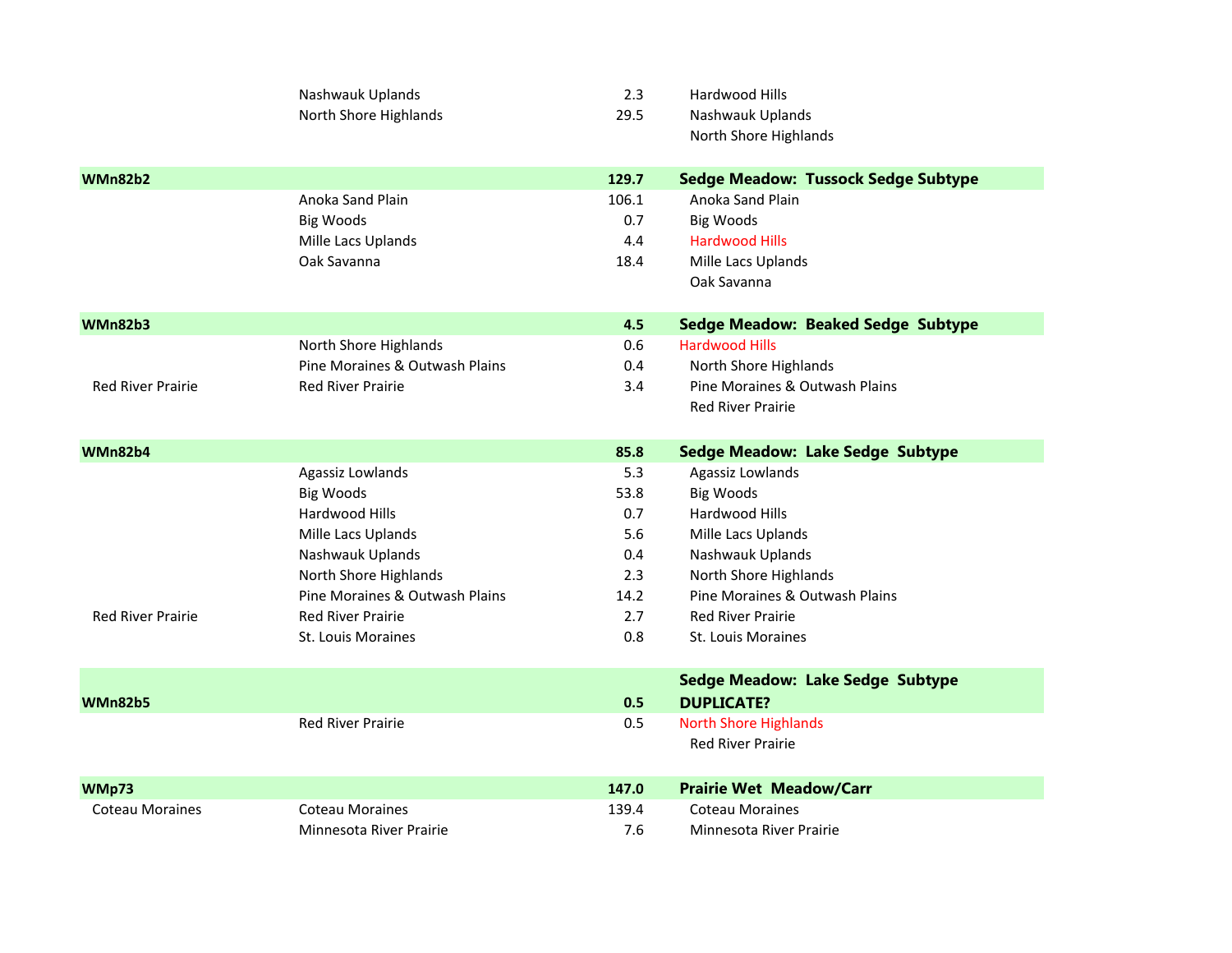| WMp73a                   |                                | 3295.9 | <b>Prairie Meadow/Carr</b>                 |
|--------------------------|--------------------------------|--------|--------------------------------------------|
|                          | Agassiz Lowlands               | 120.8  | Agassiz Lowlands                           |
| Aspen Parklands          | Aspen Parklands                | 2599.9 | Aspen Parklands                            |
| <b>Coteau Moraines</b>   | <b>Coteau Moraines</b>         | 67.8   | <b>Coteau Moraines</b>                     |
|                          | Hardwood Hills                 | 20.1   | Hardwood Hills                             |
| Inner Coteau             | <b>Inner Coteau</b>            | 263.4  | <b>Inner Coteau</b>                        |
| Minnesota River Prairie  | <b>Minnesota River Prairie</b> | 48.0   | Minnesota River Prairie                    |
| <b>Red River Prairie</b> | <b>Red River Prairie</b>       | 176.0  | <b>Red River Prairie</b>                   |
| <b>WMs83</b>             |                                | 304.1  | <b>Southern Seepage Meadow/Carr</b>        |
| Aspen Parklands          | Aspen Parklands                | 44.8   | Aspen Parklands                            |
|                          | <b>Big Woods</b>               | 14.1   | <b>Big Woods</b>                           |
| <b>Coteau Moraines</b>   | <b>Coteau Moraines</b>         | 81.2   | <b>Coteau Moraines</b>                     |
|                          | Minnesota River Prairie        | 105.2  | Minnesota River Prairie                    |
|                          | Oak Savanna                    | 6.2    | Oak Savanna                                |
|                          | <b>Red River Prairie</b>       | 8.3    | <b>Red River Prairie</b>                   |
|                          | St. Paul-Baldwin Plains        | 46.4   | St. Paul-Baldwin Plains                    |
| WMs83a                   |                                | 4445.3 | <b>Seepage Meadow/Carr</b>                 |
| Anoka Sand Plain         | Anoka Sand Plain               | 74.4   | Anoka Sand Plain                           |
| Aspen Parklands          | Aspen Parklands                | 565.4  | Aspen Parklands                            |
| <b>Big Woods</b>         | <b>Big Woods</b>               | 473.2  | <b>Big Woods</b>                           |
| <b>Coteau Moraines</b>   | <b>Coteau Moraines</b>         | 21.5   | <b>Coteau Moraines</b>                     |
|                          | Hardwood Hills                 | 146.1  | Hardwood Hills                             |
|                          | <b>Inner Coteau</b>            | 22.4   | <b>Inner Coteau</b>                        |
|                          | Minnesota River Prairie        | 177.5  | Minnesota River Prairie                    |
|                          | Oak Savanna                    | 483.6  | Oak Savanna                                |
|                          | <b>Red River Prairie</b>       | 1813.7 | <b>Red River Prairie</b>                   |
|                          | Rochester Plateau              | 1.7    | Rochester Plateau                          |
|                          | St. Paul-Baldwin Plains        | 452.5  | St. Paul-Baldwin Plains                    |
|                          | The Blufflands                 | 213.3  | The Blufflands                             |
|                          |                                |        | Seepage Meadow/Carr Tussock: Sedge Subtype |
| WMs83a1                  |                                | 403.6  |                                            |
|                          | Aspen Parklands                | 3.1    | Aspen Parklands                            |
|                          | <b>Coteau Moraines</b>         | 0.1    | <b>Big Woods</b>                           |
|                          | Inner Coteau                   | 85.5   | <b>Coteau Moraines</b>                     |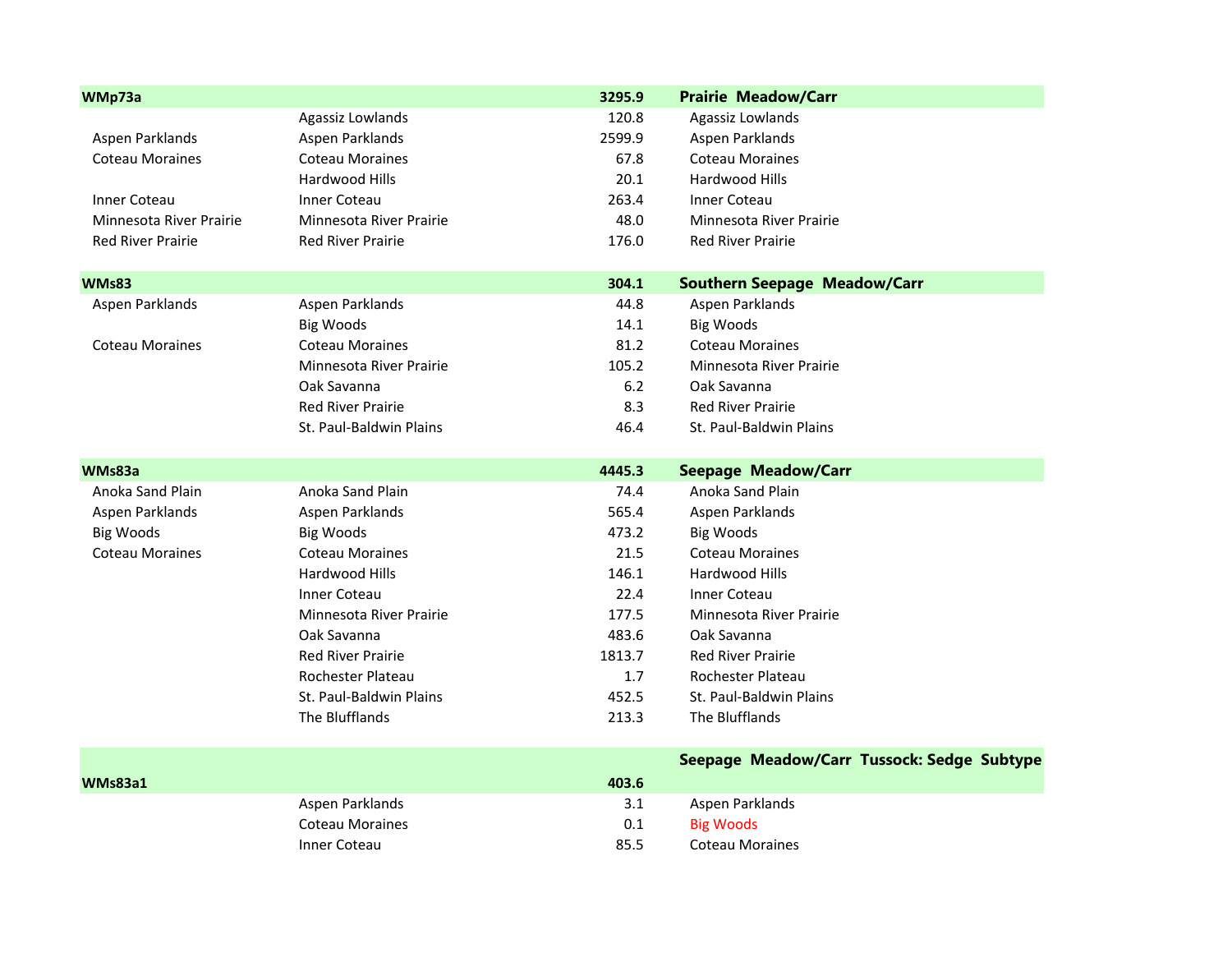| Oak Savanna              | 98.2  | <b>Hardwood Hills</b>          |
|--------------------------|-------|--------------------------------|
| <b>Red River Prairie</b> | 0.5   | Inner Coteau                   |
| Rochester Plateau        | 102.6 | Minnesota River Prairie        |
| The Blufflands           | 113.6 | Oak Savanna                    |
|                          |       | <b>Red River Prairie</b>       |
|                          |       | Rochester Plateau              |
|                          |       | <b>St. Paul Baldwin Plains</b> |
|                          |       | The Blufflands                 |
|                          |       |                                |

|                          |                                          |       | Seepage Meadow/Carr: Aquatic Sedge Subtype      |
|--------------------------|------------------------------------------|-------|-------------------------------------------------|
| <b>WMs83a2</b>           |                                          | 40.5  |                                                 |
|                          | Inner Coteau<br><b>Red River Prairie</b> | 2.0   | <b>Coteau Moraine</b>                           |
|                          |                                          | 38.5  | <b>Inner Coteau</b><br><b>Red River Prairie</b> |
|                          |                                          |       | <b>St. Paul Baldwin Moraine</b>                 |
|                          |                                          |       |                                                 |
|                          |                                          |       | Seepage Meadow/Carr: Impatiens Subtype          |
| <b>WMs83a3</b>           |                                          | 17.5  |                                                 |
|                          | <b>Coteau Moraines</b>                   | 4.9   | <b>Coteau Moraines</b>                          |
|                          | The Blufflands                           | 12.6  | <b>Minnesota River Prairie</b>                  |
|                          |                                          |       | The Blufflands                                  |
| <b>WMs92</b>             |                                          | 308.7 | <b>Southern Basin Wet Meadow/Carr</b>           |
|                          | <b>Coteau Moraines</b>                   | 184.9 | <b>Coteau Moraines</b>                          |
|                          | Hardwood Hills                           | 13.3  | Hardwood Hills                                  |
|                          | Minnesota River Prairie                  | 101.3 | Minnesota River Prairie                         |
|                          | Oak Savanna                              | 9.2   | Oak Savanna                                     |
| WMs92a                   |                                          | 341.5 | <b>Basin Meadow/Carr</b>                        |
|                          | Aspen Parklands                          | 22.8  | Aspen Parklands                                 |
|                          | Hardwood Hills                           | 14.9  | <b>Big Woods</b>                                |
|                          | Inner Coteau                             | 0.3   | Hardwood Hills                                  |
|                          | Minnesota River Prairie                  | 13.9  | Inner Coteau                                    |
| <b>Red River Prairie</b> | <b>Red River Prairie</b>                 | 289.6 | Minnesota River Prairie                         |
|                          |                                          |       | <b>Red River Prairie</b>                        |
| <b>WPn53</b>             |                                          | 956.1 | <b>Northern Wet Prairie</b>                     |
|                          | Aspen Parklands                          | 389.5 | Aspen Parklands                                 |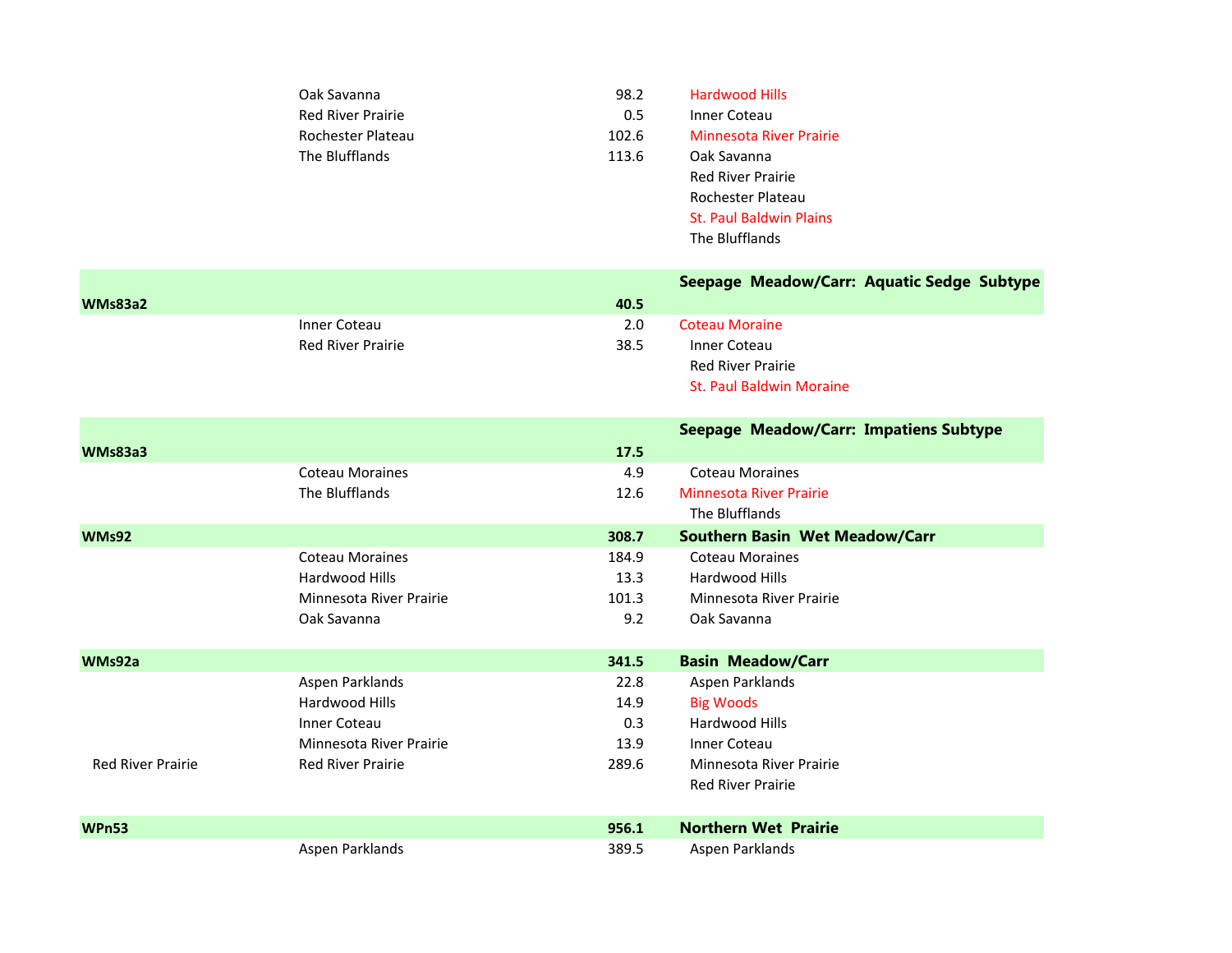| <b>Red River Prairie</b> | <b>Red River Prairie</b> | 566.6  | <b>Red River Prairie</b>              |  |
|--------------------------|--------------------------|--------|---------------------------------------|--|
| WPn53a                   |                          | 1575.9 | <b>Wet Seepage Prairie (Northern)</b> |  |
|                          | Aspen Parklands          | 1226.0 | Aspen Parklands                       |  |
| <b>Red River Prairie</b> | <b>Red River Prairie</b> | 349.9  | <b>Red River Prairie</b>              |  |
| WPn53b                   |                          | 3480.5 | <b>Wet Brush-Prairie (Northern)</b>   |  |
| Aspen Parklands          | Aspen Parklands          | 2952.1 | Aspen Parklands                       |  |
|                          | Hardwood Hills           | 4.0    | Hardwood Hills                        |  |
| <b>Red River Prairie</b> | <b>Red River Prairie</b> | 524.3  | <b>Red River Prairie</b>              |  |
| WPn53c                   |                          | 8718.0 | <b>Wet Prairie (Northern)</b>         |  |
| Aspen Parklands          | Aspen Parklands          | 1503.2 | Aspen Parklands                       |  |
|                          | Minnesota River Prairie  | 0.7    | Minnesota River Prairie               |  |
| <b>Red River Prairie</b> | <b>Red River Prairie</b> | 7214.1 | <b>Red River Prairie</b>              |  |
| WPn53d                   |                          | 686.2  | <b>Wet Saline Prairie (Northern)</b>  |  |
|                          | Aspen Parklands          | 434.0  | Aspen Parklands                       |  |
| <b>Red River Prairie</b> | <b>Red River Prairie</b> | 252.1  | <b>Red River Prairie</b>              |  |
| <b>WPs54</b>             |                          | 132.7  | <b>Southern Wet Prairie</b>           |  |
|                          | Anoka Sand Plain         | 10.5   | Anoka Sand Plain                      |  |
|                          | <b>Coteau Moraines</b>   | 55.7   | <b>Coteau Moraines</b>                |  |
|                          | Inner Coteau             | 13.5   | Inner Coteau                          |  |
|                          | Minnesota River Prairie  | 10.6   | Minnesota River Prairie               |  |
| Oak Savanna              | Oak Savanna              | 28.0   | Oak Savanna                           |  |
|                          | The Blufflands           | 14.4   | The Blufflands                        |  |
| WPs54a                   |                          | 466.9  | <b>Wet Seepage Prairie (Southern)</b> |  |
|                          | <b>Big Woods</b>         | 163.4  | <b>Big Woods</b>                      |  |
|                          | <b>Inner Coteau</b>      | 5.0    | <b>Inner Coteau</b>                   |  |
|                          | Minnesota River Prairie  | 64.6   | Minnesota River Prairie               |  |
|                          | Oak Savanna              | 233.9  | Oak Savanna                           |  |
| WPs54b                   |                          | 4578.1 | <b>Wet Seepage Prairie (Southern)</b> |  |
| Anoka Sand Plain         | Anoka Sand Plain         | 204.5  | Anoka Sand Plain                      |  |
|                          | <b>Big Woods</b>         | 5.8    | <b>Big Woods</b>                      |  |